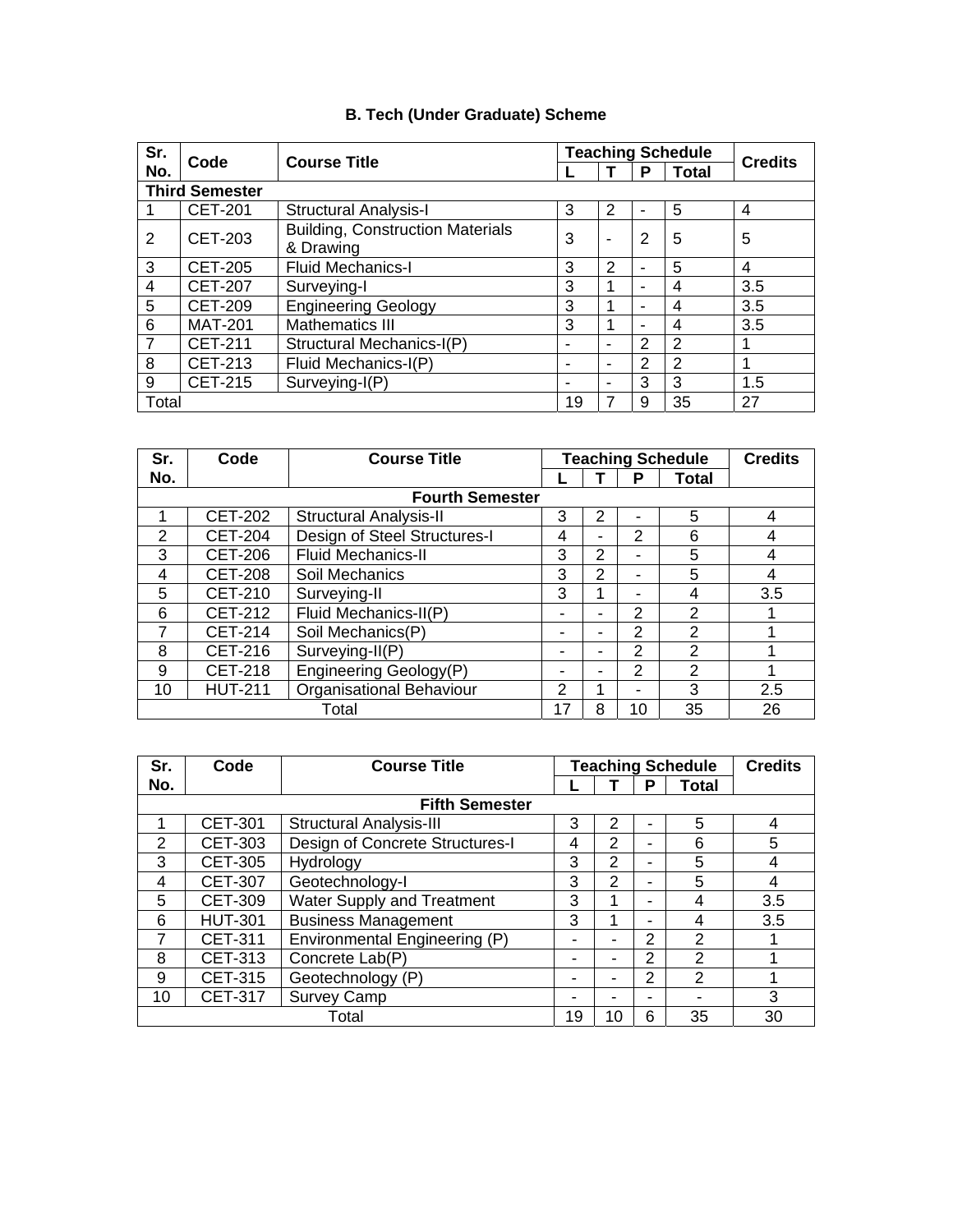| Sr.<br>No. | Code           | <b>Course Title</b>                   |    | <b>Teaching</b><br><b>Schedule</b> | <b>Credits</b> |                |      |
|------------|----------------|---------------------------------------|----|------------------------------------|----------------|----------------|------|
|            |                |                                       |    |                                    | Р              | <b>Total</b>   |      |
|            |                | <b>Sixth Semester</b>                 |    |                                    |                |                |      |
| 1          | <b>CET-302</b> | Design of Steel Structures-II         | 3  |                                    | 2              | 5              | 4    |
| 2          | <b>CET-304</b> | <b>Irrigation Engineering-I</b>       | 3  | 2                                  | $\blacksquare$ | 5              | 4    |
| 3          | CET-306        | Water Resources & Systems Engineering | 3  | $\overline{2}$                     | -              | 5              | 4    |
| 4          | <b>CET-308</b> | Geotechnology-II                      | 3  | 2                                  | ۰              | 5              | 4    |
| 5          | <b>CET-310</b> | <b>Transportation Engineering-I</b>   | 3  |                                    | -              | 4              | 3.5  |
| 6          | CET-312        | Project Planning & Management         | 3  |                                    | ۰              | 4              | 3.5  |
| 7          | <b>CET-314</b> | Transportation Engineering-I (P)      | -  |                                    | 2              | $\mathfrak{p}$ |      |
| 8          | CET-316        | Structural Mechanics-II(P)            |    |                                    | 2              | $\mathfrak{p}$ | 4    |
| 9          | <b>CET-318</b> | Computer Applications (P)             |    |                                    | 3              | 3              |      |
| 10         | <b>CET-320</b> | Seminar                               |    |                                    |                | 4              | 0.5  |
|            |                | Total                                 | 18 | 9                                  | 8              | 35             | 26.5 |

| Sr.             | Code           | <b>Course Title</b><br><b>Teaching Schedule</b> |                          |                |                | <b>Credits</b> |              |
|-----------------|----------------|-------------------------------------------------|--------------------------|----------------|----------------|----------------|--------------|
| No.             |                |                                                 |                          | T.             | P              | <b>Total</b>   |              |
|                 |                | <b>Seventh Semester</b>                         |                          |                |                |                |              |
| $\mathbf{1}$    | <b>CET-401</b> | Design of Concrete Structures-II                | 4                        |                | ä,             | 4              | 4            |
| $\overline{2}$  | <b>CET-403</b> | <b>Industrial Waste Water Treatment</b>         | 3                        | 1              | ä,             | 4              | 3.5          |
| 3               | <b>CET-405</b> | <b>Transportation Engineering-II</b>            | 3                        | $\overline{1}$ |                | 1              | 3.5          |
| 4               | <b>CET-407</b> | Sewerage & Sewage Treatment                     | $\overline{2}$           | $\mathbf{1}$   | $\blacksquare$ | 3              | 2.5          |
| 5               | <b>CET-409</b> | Concrete Structures-II(Drg,)                    | $\blacksquare$           |                | 3              | 3              | 1.5          |
| 6               | <b>CET-411</b> | Environmental Engineering-II (P)                | $\blacksquare$           |                | 3              | 3              | $\mathbf{1}$ |
|                 |                | <b>Departmental Elective</b>                    |                          |                |                |                |              |
| $\overline{7}$  | <b>CET-413</b> | Elements of Earthquake EngineeringOR            | 3                        | 1              |                | 4              | 3.5          |
| 8               | <b>CET-415</b> | <b>Rock Mechanics</b><br>OR.                    |                          |                |                |                |              |
| $\mathsf g$     | <b>CET-417</b> | <b>Advanced Traffic Engineering OR</b>          |                          |                |                |                |              |
| 10              | <b>CET-439</b> | Rural Water Supply & SanitationOR               |                          |                |                |                |              |
| 11              | <b>CET-441</b> | <b>River Mechanics &amp; Flood Control</b>      |                          |                |                |                |              |
|                 |                | <b>Open Elective</b>                            |                          |                |                |                |              |
| 12 <sub>2</sub> | <b>CET-419</b> | Any one subject from the subjects listed        | 3                        | 1              |                | 4              | 3.5          |
|                 | to             | in the attachment                               |                          |                |                |                |              |
|                 | <b>CET-425</b> |                                                 |                          |                |                |                |              |
|                 |                | Project I                                       |                          |                |                |                |              |
| 13              | <b>CET-427</b> | <b>Geotechnical Engineering OR</b>              | $\blacksquare$           |                | 4              | 4              | 9            |
| 14              | <b>CET-429</b> | <b>Transportation Engineering OR</b>            |                          |                | (2)            | $(2)^{*}$      |              |
| 15              | <b>CET-431</b> | <b>Environmental Engineering OR</b>             |                          |                |                |                |              |
| 16              | <b>CET-435</b> | Water Resources Engineering OR                  |                          |                |                |                |              |
| 17              | <b>CET-437</b> | <b>Structural Engineering OR</b>                |                          |                |                |                |              |
| 18              | <b>CET-445</b> | Geoinformatics                                  |                          |                |                |                |              |
| 19              | <b>CET-433</b> | <b>Practical Training Report</b>                | $\overline{\phantom{a}}$ | ٠              | $\blacksquare$ | ٠              | 3            |
| 20              | <b>CET-443</b> | Seminar                                         | ä,                       | 1              |                | 1              | 1            |
|                 |                | Total                                           | 1                        | 5              | 8(             | 31(29)         | 36           |
|                 |                |                                                 | 8                        |                | 6)             |                |              |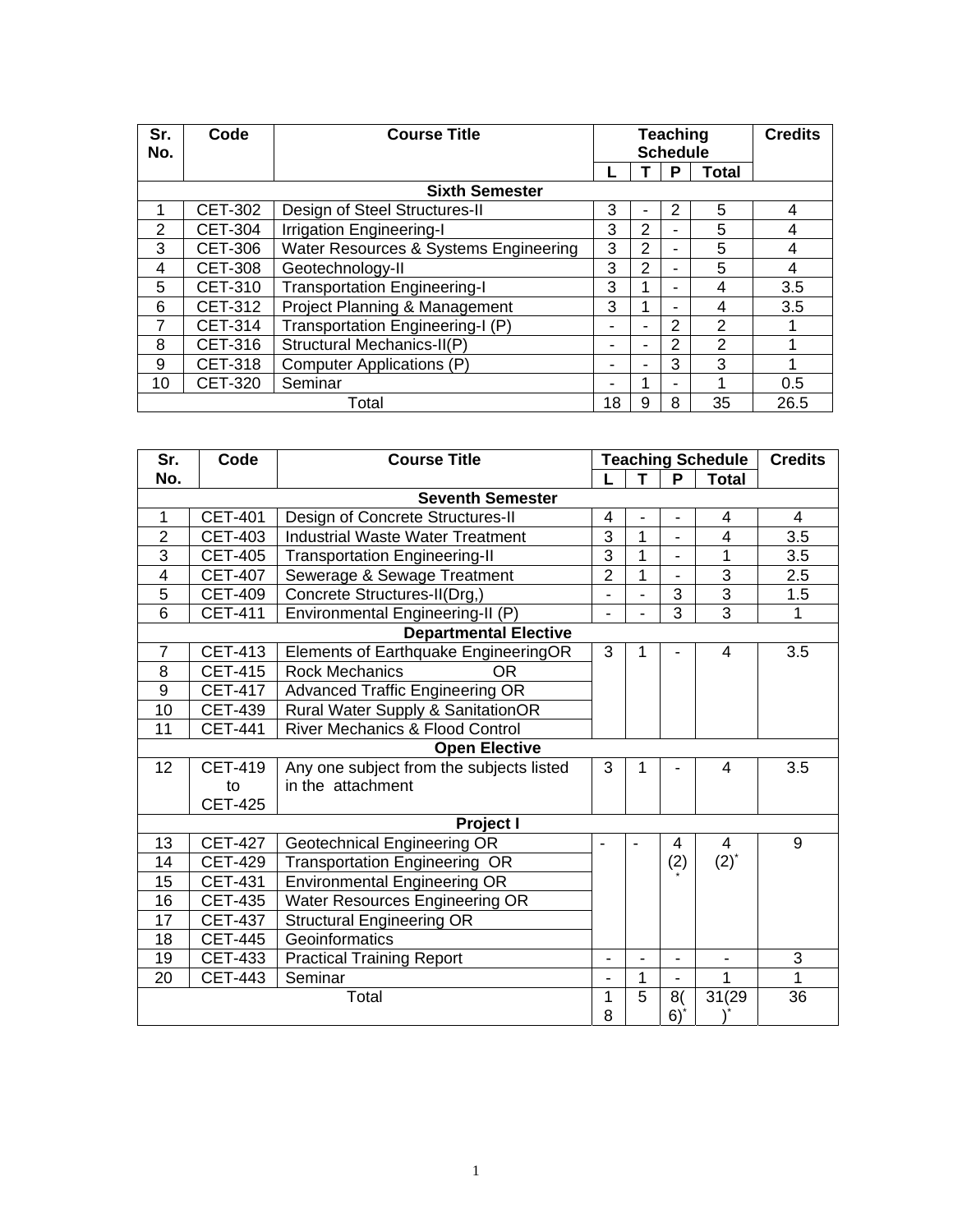| Sr.                     | Code           | <b>Course Title</b>                       |                                  |                | <b>Teaching Schedule</b> |                              | <b>Credits</b>  |
|-------------------------|----------------|-------------------------------------------|----------------------------------|----------------|--------------------------|------------------------------|-----------------|
| No.                     |                |                                           |                                  | T.             | P                        | <b>Total</b>                 |                 |
|                         |                | <b>Eighth Semester</b>                    |                                  |                |                          |                              |                 |
| $\mathbf{1}$            | <b>CET-402</b> | <b>Bridge Engineering</b>                 | 3                                | 1              | $\blacksquare$           | 4                            | 3.5             |
| $\overline{2}$          | <b>CET-404</b> | Railway & Airport Engineering             | $\overline{3}$                   | $\mathbf{1}$   |                          | $\overline{4}$               | 3.5             |
| $\overline{3}$          | <b>CET-406</b> | <b>Irrigation Engineering-II</b>          | $\overline{3}$                   | $\mathbf{1}$   |                          | 1                            | 3.5             |
| $\overline{4}$          | <b>CET-408</b> | <b>Estimation &amp; Accounts</b>          | $\overline{2}$<br>$\overline{2}$ |                |                          |                              |                 |
|                         |                | <b>Departmental Elective II</b>           |                                  |                |                          |                              |                 |
| 5                       | <b>CET-410</b> | <b>Ground Water Engineering OR</b>        | 3                                | 2              |                          | 5                            | $\overline{4}$  |
| 6                       | <b>CET-412</b> | <b>Environmental Impact</b>               |                                  |                |                          |                              |                 |
|                         |                | <b>Assessment OR</b>                      |                                  |                |                          |                              |                 |
| $\overline{7}$          | <b>CET-442</b> | Geosynthetics Engineering OR              |                                  |                |                          |                              |                 |
| 8                       | <b>CET-444</b> | <b>Transportation Planning OR</b>         |                                  |                |                          |                              |                 |
| 9                       | <b>CET-446</b> | Introduction to FEM OR                    |                                  |                |                          |                              |                 |
| 10                      | <b>CET-448</b> | <b>Advanced Engineering Geology</b>       |                                  |                |                          |                              |                 |
| <b>Open Elective II</b> |                |                                           |                                  |                |                          |                              |                 |
| 11                      |                | <b>Environmental Studies</b>              | 4                                |                |                          | 4                            | 3.5             |
| 12                      | <b>CET-422</b> | Transportation Engg.-II(P)                |                                  |                | $\mathbf{2}$             | $\mathbf{2}$                 | 1               |
| $\overline{13}$         | <b>CET-424</b> | <b>Irrigation Engineering, Design</b>     |                                  |                | $\overline{2}$           | $\overline{2}$               | 1.5             |
|                         |                | and Drawing (P)                           |                                  |                |                          |                              |                 |
|                         |                | <b>Project II</b>                         |                                  |                |                          |                              |                 |
| 14                      | <b>CET-426</b> | <b>Structural Engineering OR</b>          |                                  |                | $\overline{4}$           | $\overline{4}$               | 3               |
| 15                      | <b>CET-428</b> | <b>Water Resource Engineering</b>         |                                  |                | $(2)^{*}$                | $(2)^{*}$                    |                 |
|                         |                | 0R                                        |                                  |                |                          |                              |                 |
| 16                      | <b>CET-436</b> | Geotechnical Engineering OR               |                                  |                |                          |                              |                 |
| 17                      | <b>CET-438</b> | <b>Environmental Engineering OR</b>       |                                  |                |                          |                              |                 |
| 18                      | <b>CET-440</b> | <b>Transportation Engineering OR</b>      |                                  |                |                          |                              |                 |
| 19                      | <b>CET-450</b> | Geoinformatics                            |                                  |                |                          |                              |                 |
| 20                      | <b>CET-432</b> | Comprehensive Viva-Voce                   |                                  |                |                          | $\qquad \qquad \blacksquare$ | $\sqrt{3}$      |
| $\overline{21}$         | <b>CET-434</b> | <b>General Fitness &amp; Professional</b> |                                  |                |                          |                              | $\overline{3}$  |
|                         |                | Aptitude                                  | $\overline{16}$                  |                |                          |                              |                 |
| Total                   |                |                                           |                                  | $\overline{3}$ | 12(10)                   | 29(27)                       | $\overline{37}$ |

\* teaching load

# **LIST OF OPEN ELECTIVE-I FOR VII SEMESTER**

| Sr. | Course No.     | Name of Subject                                       | <b>Remarks</b>                          |  |  |  |  |
|-----|----------------|-------------------------------------------------------|-----------------------------------------|--|--|--|--|
| 1.  | CET-419        | <b>Hydro Electric Power Development</b>               |                                         |  |  |  |  |
| 2.  | <b>CET-421</b> | Concrete Technology                                   |                                         |  |  |  |  |
| 3.  | <b>CET-423</b> | Environmental Engg.                                   |                                         |  |  |  |  |
| 4.  | <b>CET-425</b> | <b>Machine Foundations</b>                            |                                         |  |  |  |  |
| 5.  | COT-471        | Fundamentals of Software Engg.                        |                                         |  |  |  |  |
| 6.  | COT-473        |                                                       | <b>Fundamentals of Database Systems</b> |  |  |  |  |
| 7   | COT-475        | <b>Fundamentals of Computer Hardware Technologies</b> |                                         |  |  |  |  |
| 8.  | COT-477        | Artificial Intelligence                               |                                         |  |  |  |  |
| 9.  | ET-461         | <b>Non-Conventional Energy Sources</b>                |                                         |  |  |  |  |
| 10. | ET-463         | <b>System Modeling and Control</b>                    | Only for C and M                        |  |  |  |  |
| 11. | ET-465         | Fault Tolerance and Reliability Engg.                 |                                         |  |  |  |  |
| 12. | ET-467         | Illumination Engg.                                    |                                         |  |  |  |  |
| 13. | ET-469         | Microprocessors and Applications                      | Only for C and M                        |  |  |  |  |
| 14. | ET-431         | <b>Transducers and Applications</b>                   | Only for C and M                        |  |  |  |  |
| 15. | ECT-431        | e-Business                                            |                                         |  |  |  |  |
| 16. | ECT-433        | Radio and TV Engineering                              |                                         |  |  |  |  |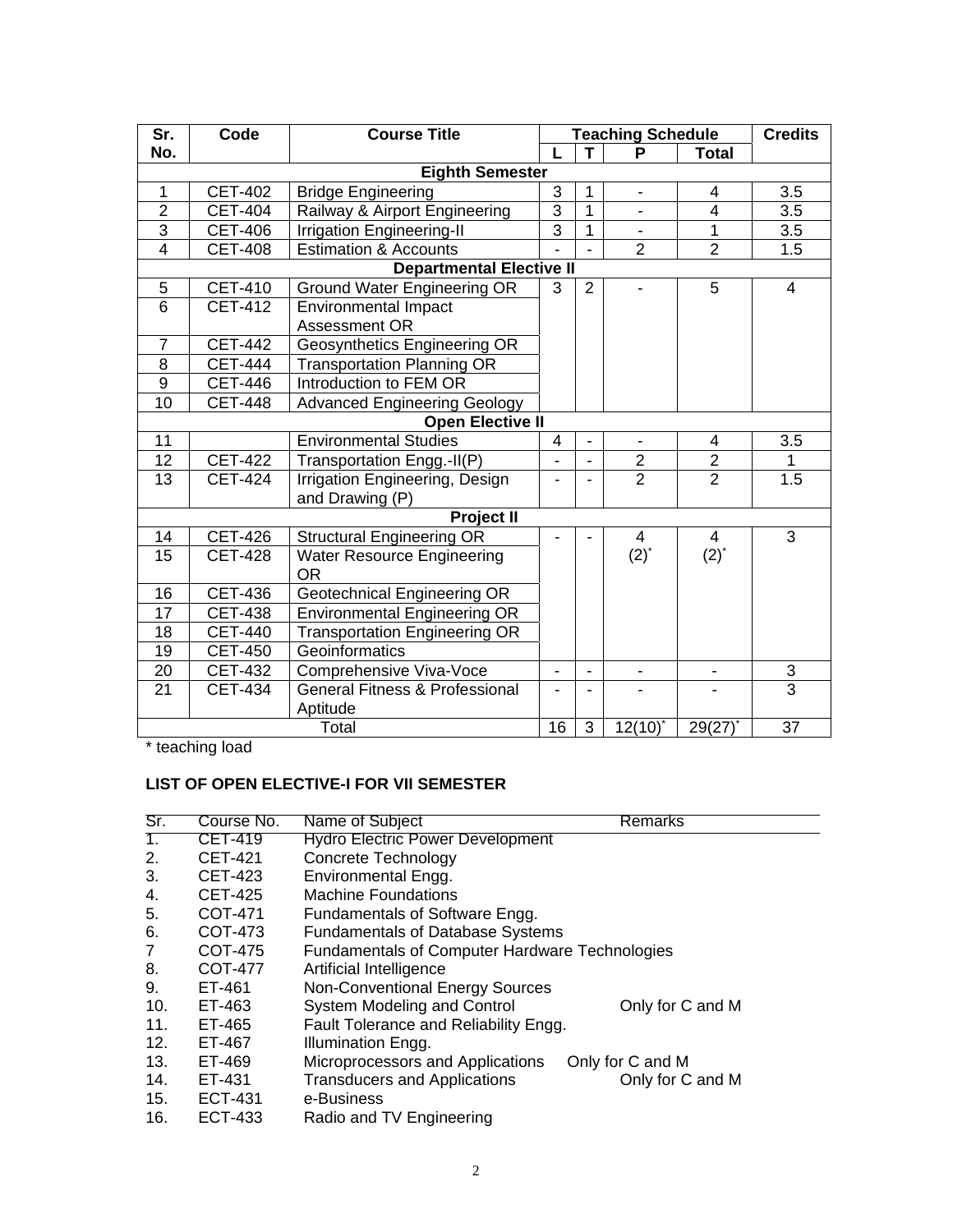| 17. | ECT-435        | <b>Acoustic Engineering</b>                |            |
|-----|----------------|--------------------------------------------|------------|
| 18. | <b>ECT-437</b> | <b>Measurement Systems</b>                 |            |
| 19. | <b>ECT-439</b> | Basic Communications Engg.                 |            |
| 20. | <b>MET-429</b> | <b>Industrial Robotics</b>                 |            |
| 21. | <b>MET-431</b> | Cryogenic Engg.                            |            |
| 22. | <b>MET-433</b> | Industrial Noise and Control               |            |
| 23. | <b>MET-435</b> | Computer graphics and product Design       |            |
| 24. | <b>MET-437</b> | Piping Engg.                               |            |
| 25. | MET-439        | <b>Process Equipment Design</b>            |            |
| 26. | <b>MET-441</b> | Industrial Engg. And Organization          | Not for M. |
| 27. | CHT-463        | Metals and Alloys                          |            |
| 28. | HuE-461        | Modern Trends in Management                |            |
| 29. | HuE-463        | <b>Industrial Social Responsibility</b>    |            |
| 30. | HuE-467        | Development and Planning in Indian Economy |            |
| 31. | HuE-475        | Advance Communication Skills in English    |            |
| 32. | MaE-467        | <b>Advanced Mathematics-I</b>              |            |
| 33. | PhE-465        | Lasers                                     |            |
| 34. | <b>PhE-467</b> | Ultrasonics                                |            |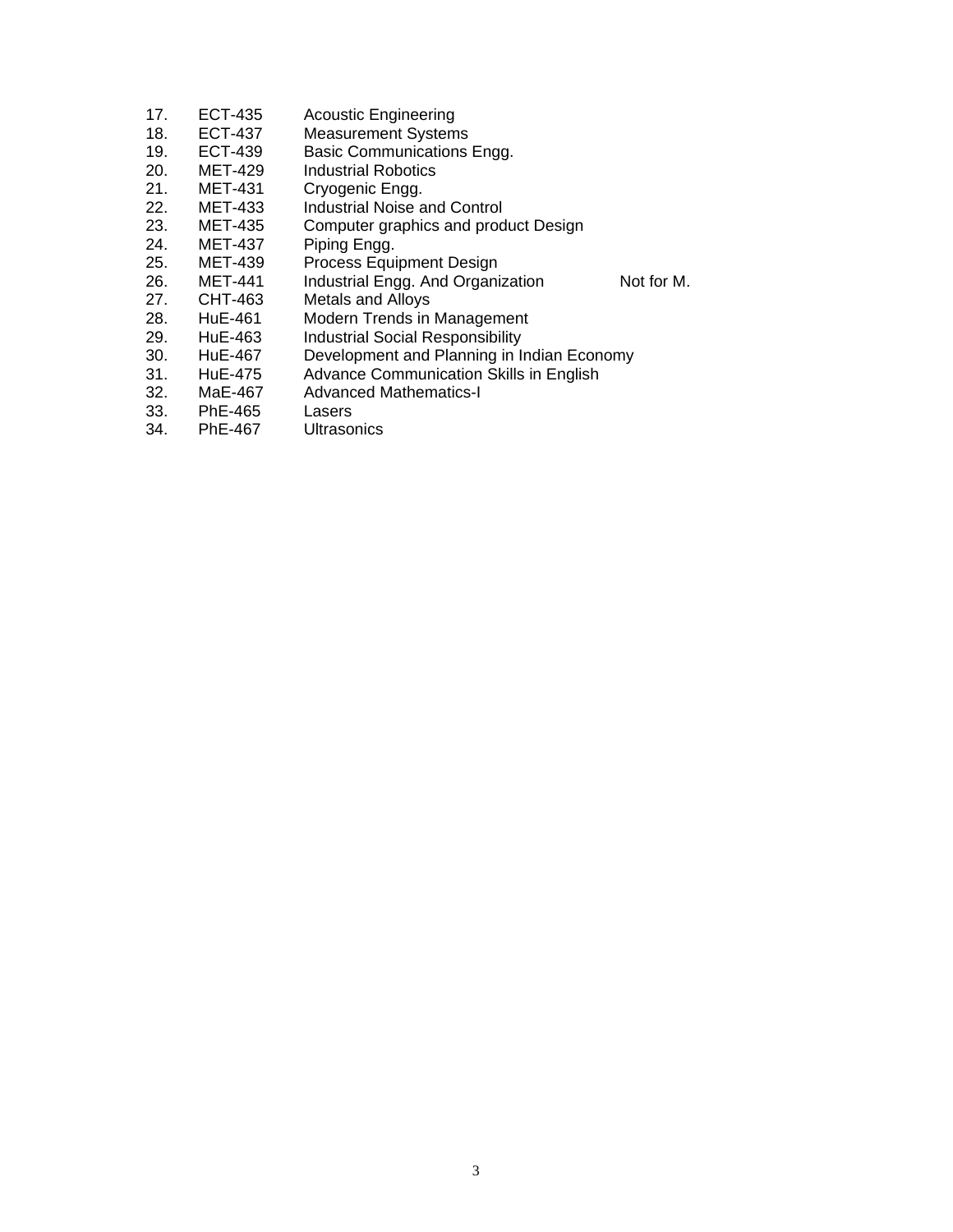# **LIST OF OPEN ELECTIVE-II FOR VIII SEMESTER**

| $Sr$ .           | Course No.     | Name of Subject                                      | <b>Remarks</b> |
|------------------|----------------|------------------------------------------------------|----------------|
| $\overline{1}$ . | <b>CET-414</b> | River mechanics & Flood Control                      |                |
| 2.               | CET-416        | Geosynthetics Engg.                                  |                |
| 3.               | <b>CET-418</b> | Introduction to Finite Element Method                |                |
| 4.               | <b>CET-420</b> | <b>Transport Planning</b>                            |                |
| 5.               | COT-472        | <b>Fundamentals of Operating Systems</b>             |                |
| 6.               | COT-474        | <b>Fundamentals of Computer Networks</b>             |                |
| 7.               | COT-476        | Object Oriented Software Engg.                       |                |
| 8.               | COT-478        | <b>Expert Systems</b>                                |                |
| 9.               | COT-480        | Security and Cryptography                            |                |
| 10.              | ET-462         | <b>Energy Management and Conservation</b>            | (All except E) |
| 11.              | ET-464         | <b>Robotic Dynamics and Control</b>                  |                |
| 12.              | ET-466         | <b>Reliability Centered Maintenance</b>              |                |
| 13.              | ET-468         | <b>Process Instrumentation &amp; Control</b>         |                |
| 14.              | ET-470         | ANNs and Fuzzy logic                                 |                |
| 15.              | ET-472         | <b>Control and Guidance</b>                          |                |
| 16.              | ET-474         | Artificial Intelligence and Expert Systems           |                |
| 17.              | <b>ECT-436</b> | <b>IC Fabrication Processes</b>                      |                |
| 18.              | <b>ECT-438</b> | Op-amp Applications                                  |                |
| 19.              | <b>ECT-440</b> | Theory and Application of DSP                        |                |
| 20.              | <b>ECT-442</b> | <b>Mobile Communication</b>                          |                |
| 21               | <b>MET-428</b> | <b>Non-Conventional Energy Systems</b>               |                |
| 22.              | <b>MET-430</b> | Value Engg.                                          |                |
| 23.              | <b>MET-432</b> | Pneumatics & Hydraulics Control                      |                |
| 24.              | <b>MET-434</b> | <b>Material Handling</b>                             |                |
| 25.              | <b>MET-436</b> | Computer Modeling & Software Engg.                   |                |
| 26.              | <b>MET-438</b> | Air Pollution and its Control                        |                |
| 27.              | ChT-464        | Polymer Technology                                   |                |
| 28.              | <b>HuE-462</b> | Entrepreneurship                                     |                |
| 29.              | Hue-464        | Human Resource Management                            |                |
| 30.              | $\star$        | *Intellectual Property Rights                        |                |
| 31.              | MaE-468        | <b>Advanced Mathematics-II</b>                       |                |
| 32.              | PhE-468        | <b>Non-Destructive Testing</b>                       |                |
| 33.              | PhE-470        | Transducers & their Applications                     |                |
|                  |                | (**' Subject to the final approval of BOS AS & Hum.) |                |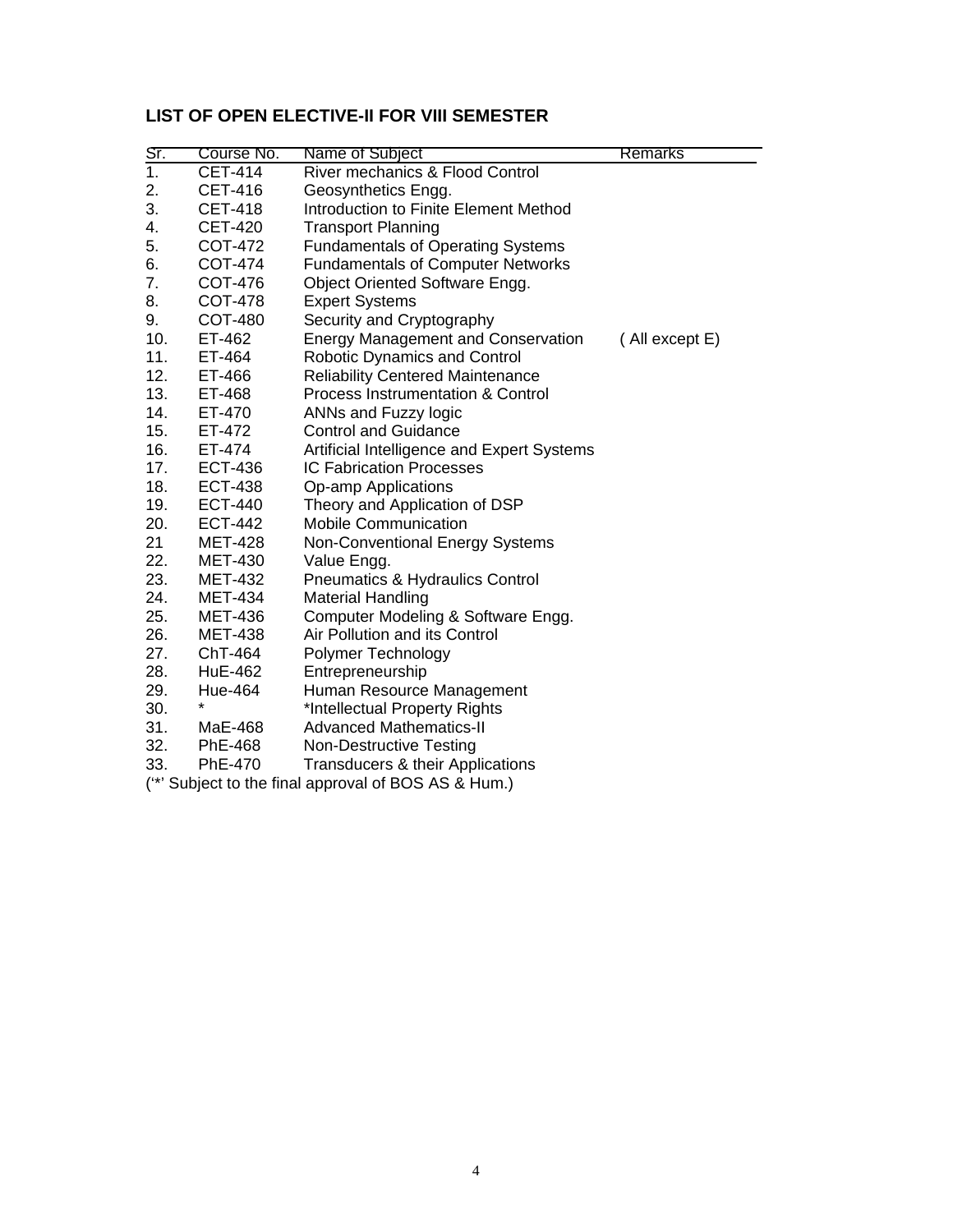# **B.Tech (UG) Syllabus**

|                 | <b>CET-201</b>                                                              |                                                                            | <b>STRUCTURAL ANALYSIS-I</b> |  | cc |  | 3 | $\mathcal{P}$          | $\Omega$ | 4 |
|-----------------|-----------------------------------------------------------------------------|----------------------------------------------------------------------------|------------------------------|--|----|--|---|------------------------|----------|---|
|                 |                                                                             | Internal:50 Marks   End Term: 50 Marks                                     |                              |  |    |  |   | <b>Total:100 Marks</b> |          |   |
|                 |                                                                             | <b>Pre-requisites:</b> Knowledge of rigid body mechanics                   |                              |  |    |  |   |                        |          |   |
|                 |                                                                             | Corse Outcome: After the completion of the course, students are able:      |                              |  |    |  |   |                        |          |   |
| CO <sub>1</sub> | To define and evaluate the different kinds of stresses and strains by       |                                                                            |                              |  |    |  |   |                        |          |   |
|                 | analytical as well as graphical methods.                                    |                                                                            |                              |  |    |  |   |                        |          |   |
| CO <sub>2</sub> | To study the buckling behavior of the axially and transversely loaded beam- |                                                                            |                              |  |    |  |   |                        |          |   |
|                 | columns and its analyses.                                                   |                                                                            |                              |  |    |  |   |                        |          |   |
| CO <sub>3</sub> |                                                                             | To define and reason about fundamental structural concepts such as         |                              |  |    |  |   |                        |          |   |
|                 |                                                                             | shear force, bending moment relations, functions. To draw Shear force      |                              |  |    |  |   |                        |          |   |
|                 |                                                                             | and Bending Moment Diagrams for determinate beams.                         |                              |  |    |  |   |                        |          |   |
| CO <sub>4</sub> |                                                                             | To analysis the three hinge arches.                                        |                              |  |    |  |   |                        |          |   |
| CO <sub>5</sub> |                                                                             | To evaluate deflections of different types of beams.                       |                              |  |    |  |   |                        |          |   |
| CO <sub>6</sub> |                                                                             | Determine the static indeterminacy and kinematic indeterminacy of          |                              |  |    |  |   |                        |          |   |
|                 |                                                                             | trusses and to analyse the trusses by using methods of joints or method of |                              |  |    |  |   |                        |          |   |
|                 | sections.                                                                   |                                                                            |                              |  |    |  |   |                        |          |   |

#### **Detailed Syllabus:**

#### **1. Analysis of stresses and strains:**

Analysis of simple states of stresses and strains, elastic constraints, bending stresses, theory of simple bending, flexure formula, combined stresses in beams, shear stresses, Mohr's circle, Principle stresses and strains, torsion in shafts and closed thin walled sections, stresses and strains in cylindrical shells and spheres under internal pressure.

#### **2. Theory of Columns:**

Slenderness ratio, end connections, short columns, Euler's critical buckling loads, eccentrically loaded short columns, cylinder columns subjected to axial and eccentric loading.

# **3. Bending moment and shear force in determinate beams and frames:**

Definitions and sign conventions, axial force, shear force and bending moment diagrams.

#### **4. Three hinged arches:**

Horizontal thrust, shear force and bending moment diagrams.

#### **5. Deflections in beams:**

Introduction, slope and deflections in beams by differential equations, moment area method and conjugate beam method, unit load method, principle of virtual work, Maxwell's Law of Reciprocal Deflections, Williot's Mohr diagram

#### **6. Analysis of statically determinate trusses:**

Introduction, various types, stability, analysis of plane trusses by method of joints and method of sections, analysis of space trusses using tension coefficient method.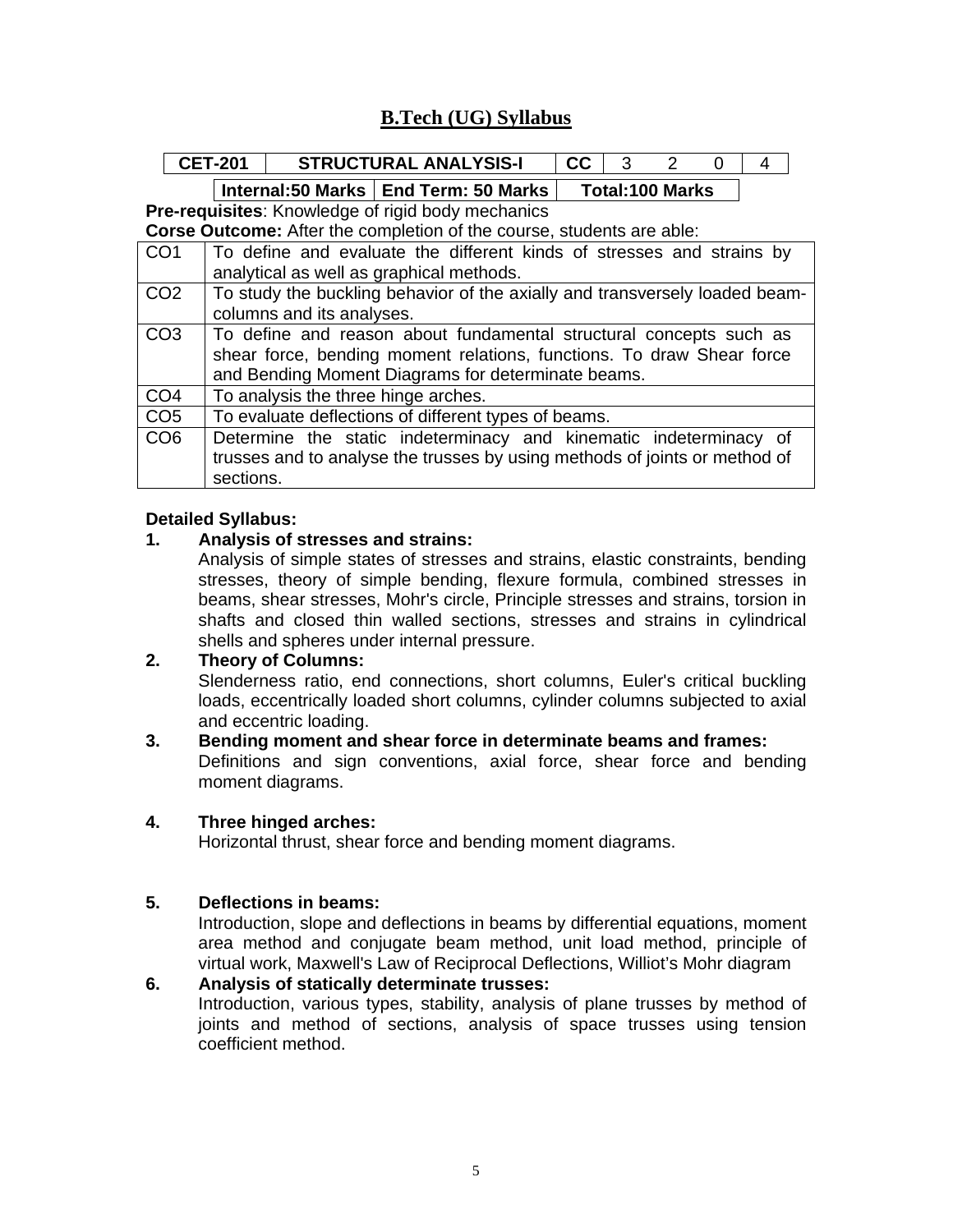- 1. Strength of Materials Part-I, S.Timoshenko, Affiliated East-West Press, New .Delhi
- 2. Mechanics of Materials, Popov Nagarjan & Lu, Prentice Hall of India, New Delhi
- 3. Mechanics of Solids, Prasad, V. S. Gakgotia Pub., New Delhi.
- 4. Elementary Structural Analysis, Jain, A. K., Nem Chand & Bros, Roorkee.
- 5. Elementary Struictural Analysis, Wibur & Nooris, McGraw Hill Book Co., Newyork.
- 6. Structural Analysis, Bhavikatti,S.S.,Vikas Pub.House,N.Delhi.
- 7. Timoshenko and Gere, Mechanics of Materials, CBS Publishers, New Delhi, 1996.
- 8. S.B.Junarkar and H.J.Shah, Mechanics of Structures, Charotar Publishers, Anand, 1998.
- 9. Beer and Johnston, Mechanics of Materials, McGraw Hill International Edition, 1995.
- 10. E.P.Popov, Engineering Mechanics of Solids, Prentice Hall of India Pvt. Ltd., 1998.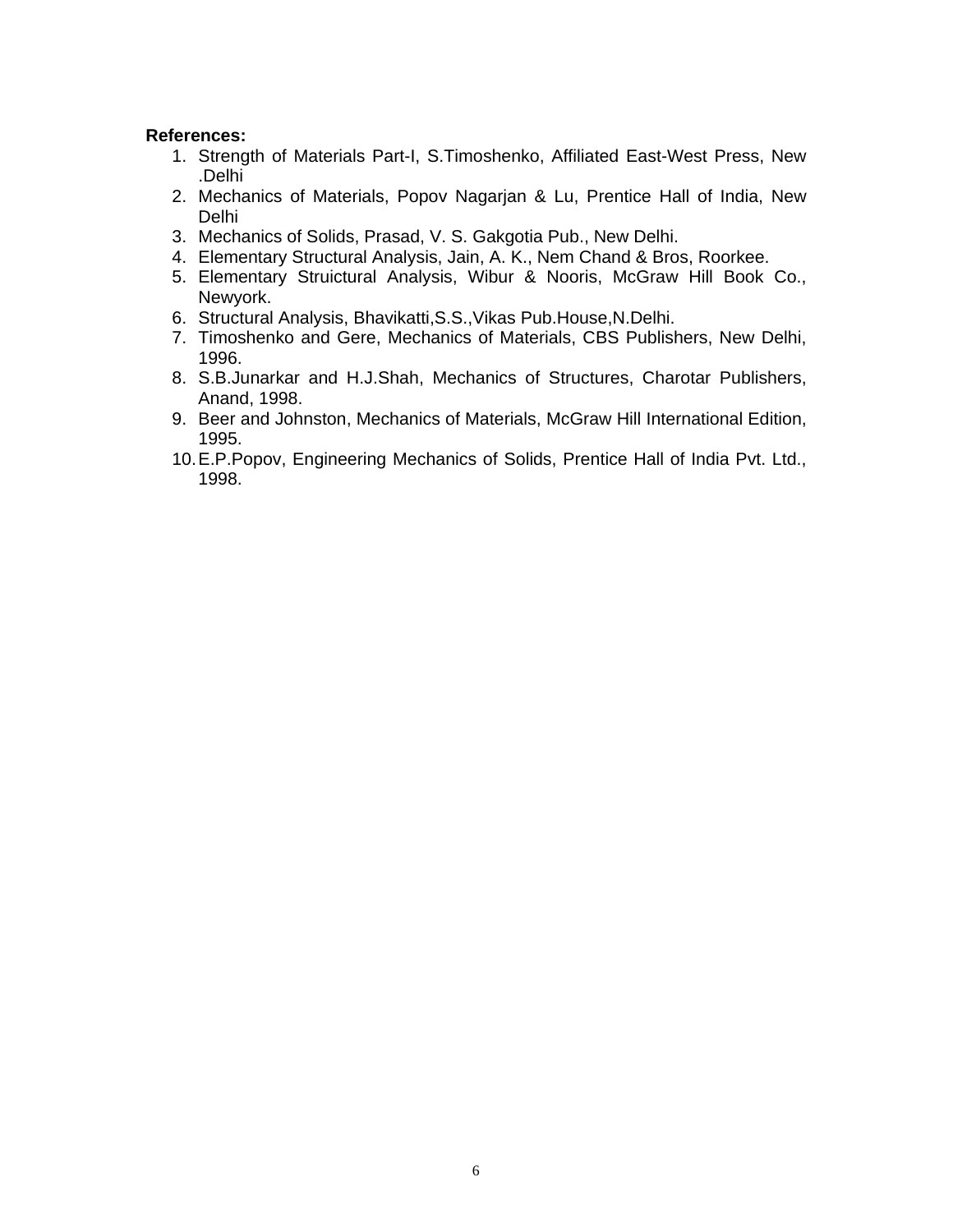| <b>CET-203</b> | <b>BUILDING CONSTRUCTION,</b><br><b>MATERIALS &amp; DRAWING</b> | cc |                        |  |
|----------------|-----------------------------------------------------------------|----|------------------------|--|
|                | Internal:50 Marks   End Term: 50 Marks                          |    | <b>Total:100 Marks</b> |  |

#### **Pre-requisites**: None

**Corse Outcome:** On completion of the course, the students will be:

| CO <sub>1</sub> | Able to identify the various building materials with symbols.                      |
|-----------------|------------------------------------------------------------------------------------|
| CO <sub>2</sub> | Able to identify the properties of building materials.                             |
| CO3             | Made acquainted with the manufacturing process of basic construction<br>materials. |
| CO <sub>4</sub> | Made acquainted with the masonry construction and finishes                         |
| CO <sub>5</sub> | Aware of building services, acoustics, DPC, etc.                                   |

#### **Syllabus:**

#### **A. CONSTRUCTION**

#### **1. Masonry Construction:**

Introduction, various terms used, stone masonry-Dressing of stones, Classifications of stone masonry, safe permissible loads, Brick masonrybonds in brick work, laying brick work, structural brick work-cavity and hollow walls, reinforced brick work, Defects in brick masonry, composite stone and brick masonry, glass block masonry.

#### **2. Cavity and Partition Walls:**

Advantages, position of cavity, types of non-bearing partitions, constructional details and precautions, construction of masonry cavity wall.

#### **3. Foundation:**

Functions, types of shallow foundations, sub-surface investigations, geophysical methods, general feature of shallow foundation, foundations in water logged areas, design of masonry wall foundation, introduction to deep foundations i.e. pile and pier foundations.

#### **4. Damp-Proofing and Water-Proofing:**

Defects and causes of dampness, prevention of dampness, materials used, damp-proofing treatment in buildings, water proofing treatment of roofs including pitched roofs.

#### **5. Roofs and Floors:**

Types of roofs, various terms used, roof trusses-king post truss, queen post truss etc.

Floor structures, ground, basement and upper floors, various types of floorings.

#### **6. Doors and Windows:**

Locations, sizes, types of doors and windows, fixures and fastners for doors and windows.

#### **7. Acoustics, Sound Insulation and Fire Protection:**

Classification, measurement and transmission of sound, sound absorber, classification of absorbers, sound insulation of buildings, wall construction and accoustical design of auditorium, fire-resisting properties of materials, fire resistant construction and fire protection requirements for buildings.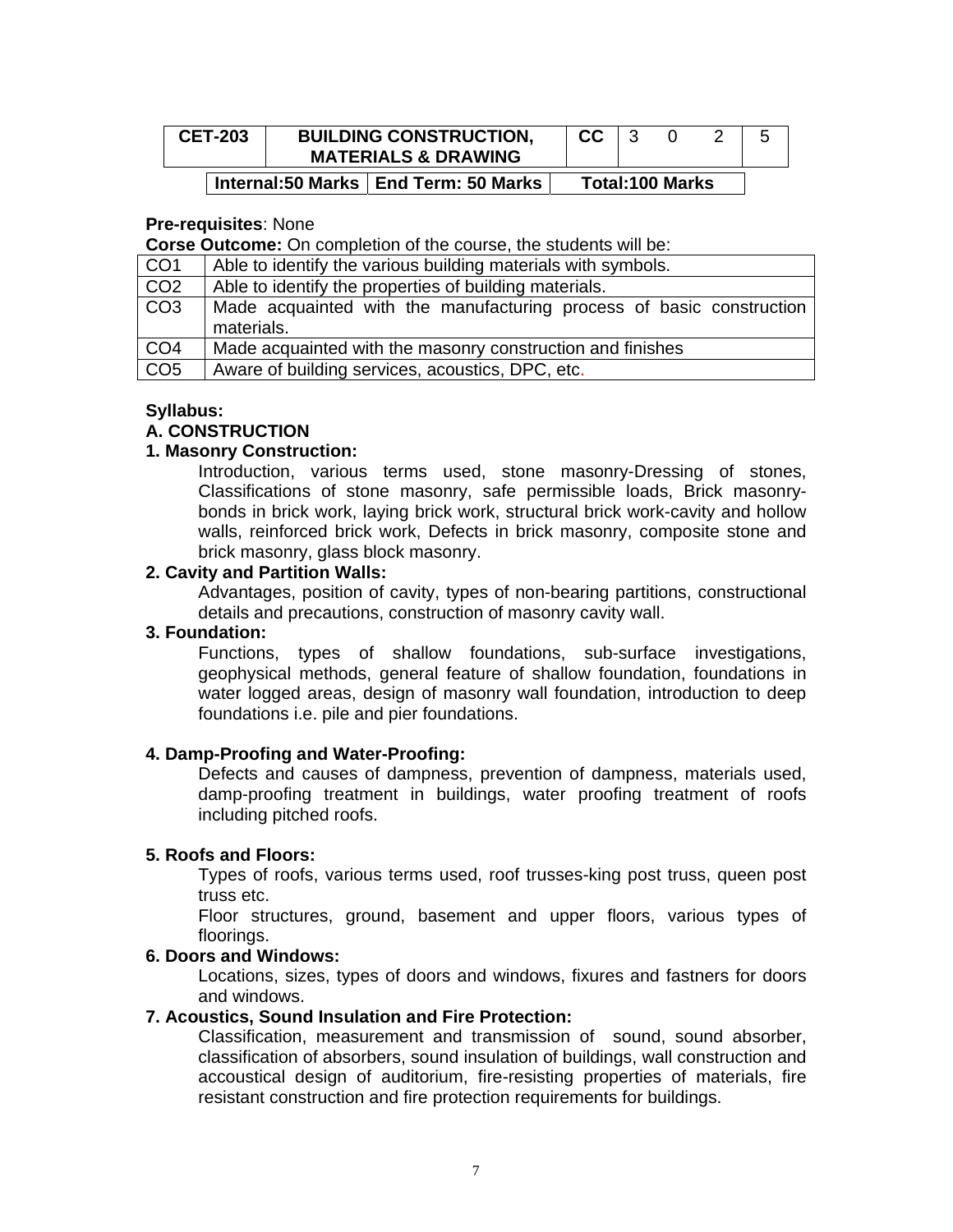# **MATERIALS**

#### **1. Stones:**

Classification, requirements of good structural stone, quarrying, blasting and sorting out of stones, dressing, sawing and polishing, prevention and seasoning of stone.

### **2. Brick and Tiles:**

Classification of bricks, constituents of good brick earth, harmful ingredients, manufacturing of bricks, testing of bricks.

Tiles: Terra-cotta, manufacturing of tiles and terra-cotta, types of terra-cotta, uses of terra-cotta.

#### **3. Limes, Cement and Mortars:**

Classification of lime, manufacturing, artificial hydraulic lime, pozzolona, testing of lime, storage of lime, cements composition, types of cement, manufacturing of ordinary Portland cement, testing of cement, special types of cement, storage of cement.

Mortars: Definition, proportions of lime and cement mortars, mortars for masonry and plastering.

#### **4. Timber:**

Classification of timber, structure of timber, seasoning of timber, defects in timber, fire proofing of timber, plywood, fiberboard, masonite and its manufacturing, important Indian timbers.

#### **5. Ferrous and Non-Ferrous Metals:**

Definitions, manufacturing of cast iron, manufacturing of steel from pig iron, types of steel, marketable form of steel, manufacturing of aluminium and zinc.

#### **6. Paints and Varnishes:**

Basic constituents of paints, types of paints, painting of wood, constituents of varnishes, characteristics and types of varnishes.

#### **7. Plastic:**

Definition, classification of plastics, composition and raw materials, manufacturing, characteristics and uses, polymerisation, classification, special varieties.

#### **C. DRAWINGS**

#### **1. Typical drawings of:**

- a) Cavity Wall
- b) Bonds in brick work
- c) Grillage foundation
- **2. Preparation of building drawing mentioning its salient featutres including the following details:** 
	- a) Ground floor plan
	- b) Two Sectional Elevations
	- c) Front and Side Elevations
	- d) Plan and Sectional Elevation of stair case, doors/ windows/ ventilators, floor and roof.

- 1. Building Construction, Sushil Kumar, Standard Pub., N. Delhi
- 2. Building Material, Rangawala
- 3. Construction Engineering, Y.S. Sane
- 4. Building Construction, Gurcharan Singh, Standard Pub., N. Delhi.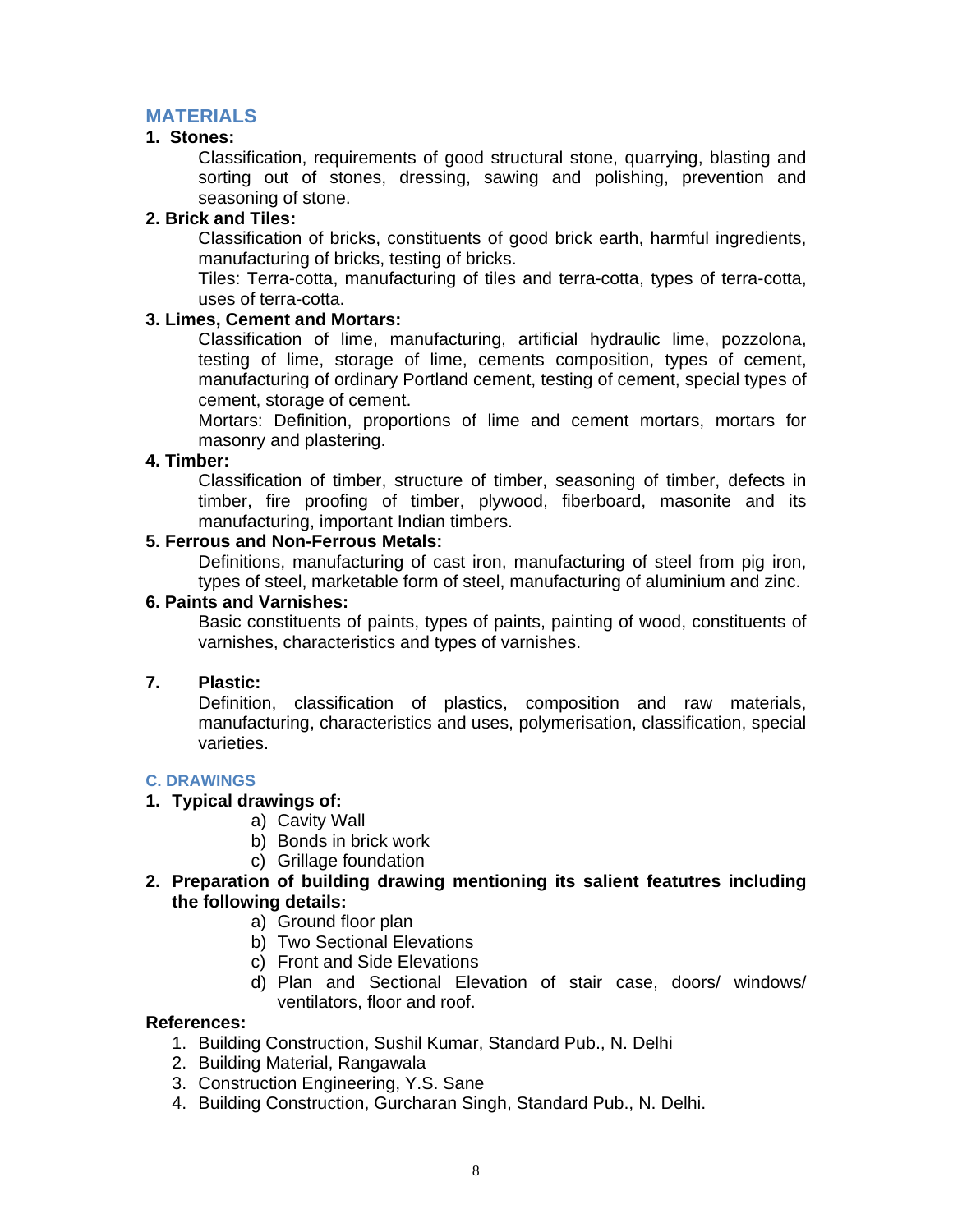- 5. Civil engineering Materials and Construction Practices by R.K. GUPTA, Jain Brothers, (New Delhi).
- 6. Civil engineering Materials by Tech. Teachers Training Institute, Tata Mc Graw Hill (1992).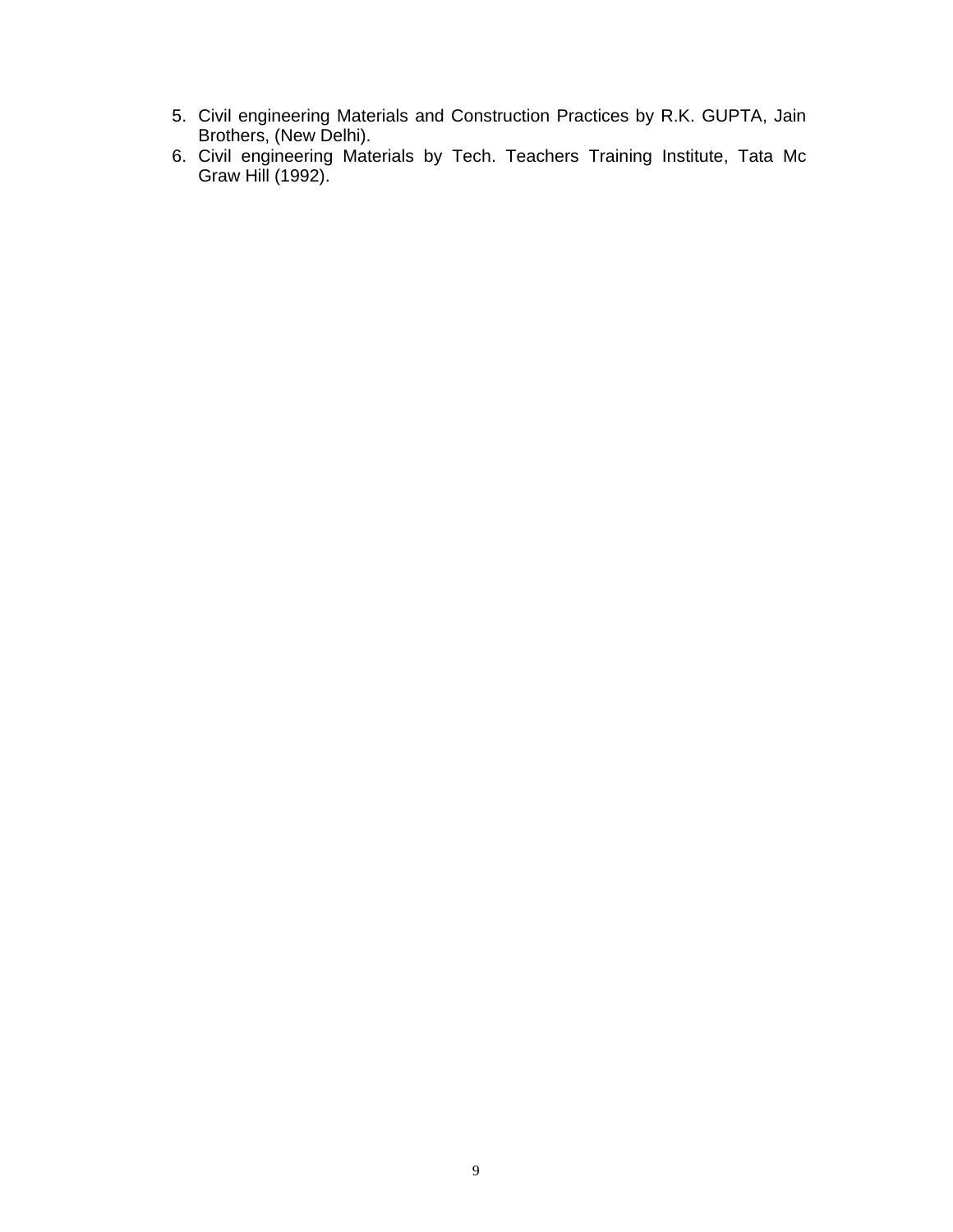| $\mathbf{A}$ | <b>CHANICS-I</b><br>MECHA | .<br>.<br>. . |         |  |
|--------------|---------------------------|---------------|---------|--|
|              | ----                      |               | - - - - |  |

**Pre-requisites**: - Knowledge of rigid body mechanics

**Corse Outcome:** On completion of the course, the students will be able to:

| CO <sub>1</sub> | Solve numerical problems related to pressure measuring instruments,<br>identifying and solving forces on submerged and floating bodies.                                        |
|-----------------|--------------------------------------------------------------------------------------------------------------------------------------------------------------------------------|
| CO <sub>2</sub> | Use conservation of mass principle and its application in various<br>engineering disciplines including its importance in civil engineering.                                    |
| CO <sub>3</sub> | Apply fundamental to practical application of Bernoulli's equation and<br>principles in various disciplines including pressure variation study in<br>atmospheric science.      |
| CO <sub>4</sub> | Analyze momentum fluxes through a control volume and hence calculates<br>forces in moving fluids.                                                                              |
| CO <sub>5</sub> | Apply conservation laws for mass, momentum and mechanical energy in<br>combination to control volumes in ideal fluids and hence calculate hydraulic<br>and energy grade lines. |

# **Syllabus:**

# **1. Introduction:**

Fluid properties, mass density, specific weight, specific volume and specific volume and specific gravity, surface tension, capillarity, pressure inside a droplet and bubble due to surface tension, compressibility viscosity, Newtonian and Non-newtonian fluids, real and ideal fluids.

## **2. Kinematics of Fluid Flow:**

Stready & unsteady, uniform and non-uniform, laminar & turbulent flows, one, two & three dimensional. flows, stream lines, streak lines and path lines, continuity equation in differential form, rotation and circulation, elementary explanation of stream function and velocity potential, rotational and irrotational flows, graphical and experimental methods of drawing flownets.

# **3. Fluid Statics:**

Pressure-density-height relationship, gauge and absolute pressure, simple differential and sensitive manometers, two liquid manometers, pressure on plane and curved surfaces, center of pressure, Buoyancy, stability of immersed and floating bodies, determination of metacentric height, fluid masses subjected to uniform acceleration, free and forced vortex.

#### **4. Dynamic of Fluid Flow:**

Euler's equation of motion along a streamline and its integration, limitation of Bernouli's equation, Pitot tubes, venturimeter, Orficemeter, flow through orifices & mouth pieces, sharp crested weirs and notches, aeration of nappe.

# **5. Boundary layer analysis:**

Boundary layer thickness, boundary layer over a flat plate, laminar boundary layer, turbulent boundary layer, laminar sub-layer, smooth and rough boundaries, local and average friction coefficient, separation and its control.

# **6. Dimensional Analysis and Hydraulic Similude:**

Dimensional analysis, Buckinghum theorem, important dimensionless numbers and their significance, geometric, kinematic and dynamic similarity, model studies, physical modeling, similar and distorted models.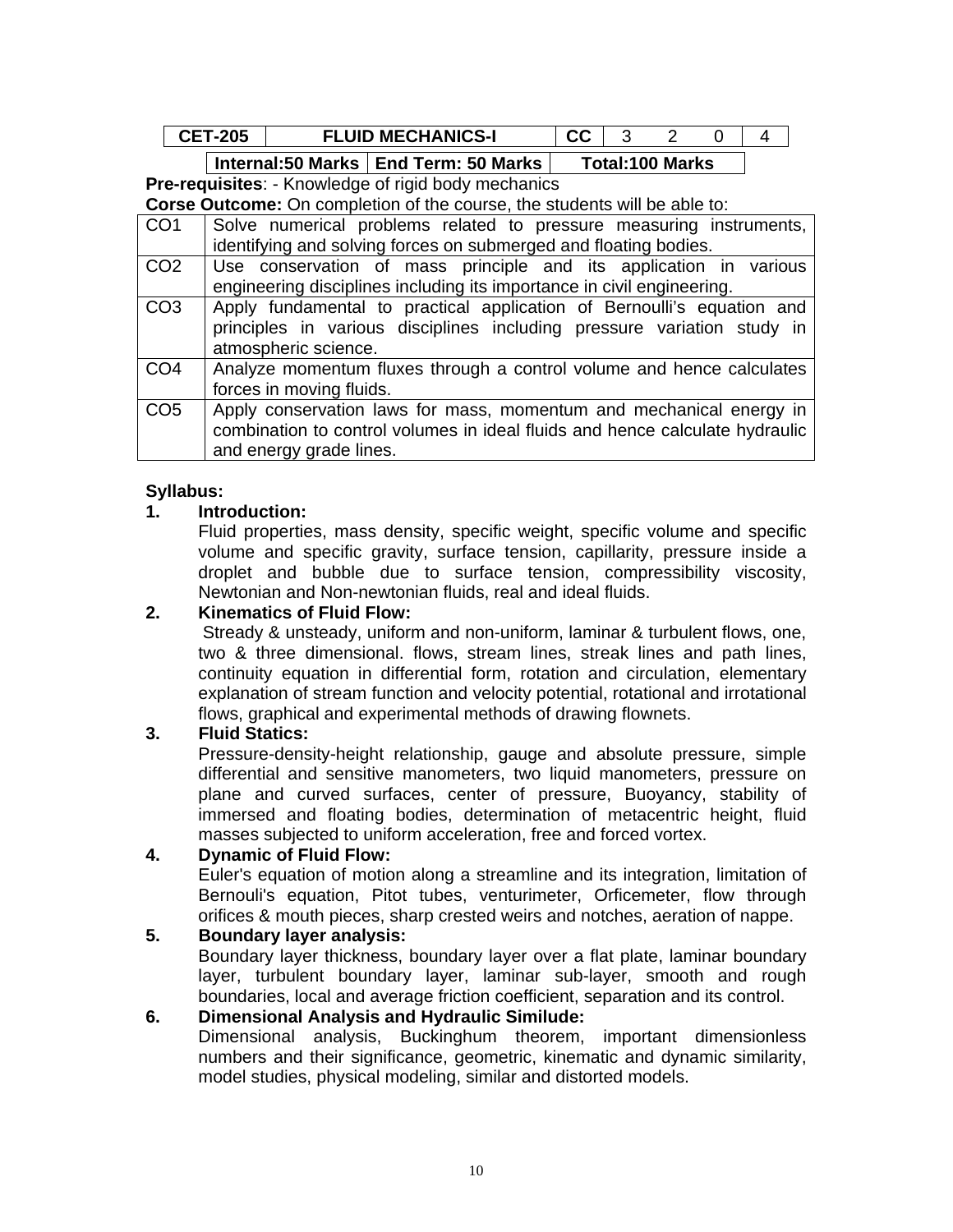- 1. Hydraulic and Fluid Mechanic by P.N.Modi & S.M.Seth
- 2. Introduction to Fluid Mechanics by Robert W.Fox & Alan T.McDonald
- 3. Fluid Mechanics Through Problems by R.J.Garde
- 4. Engineering Fluid Mechanics by R.J.Garde & A.G.Mirajgaoker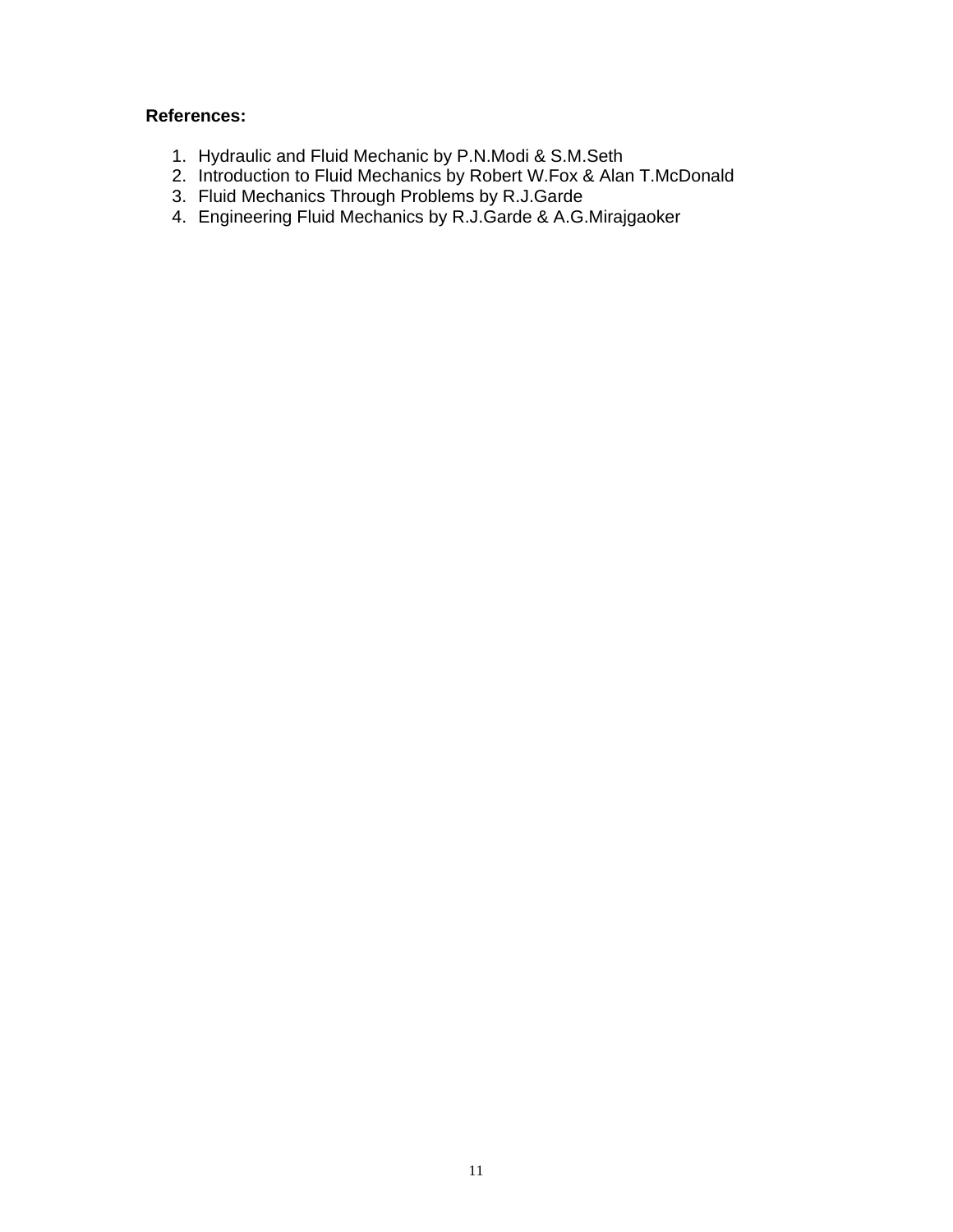| <b>CET-207</b> | <b>SURVEYING-I</b>                     | uu |                        |  |
|----------------|----------------------------------------|----|------------------------|--|
|                | Internal:50 Marks   End Term: 50 Marks |    | <b>Total:100 Marks</b> |  |

#### **Pre-requisites**: None

**Corse Outcome:** On completion of the course, the students will be able to:

| CO <sub>1</sub> | Understand the use of three basic surveying tools: the tape, the level, and                 |
|-----------------|---------------------------------------------------------------------------------------------|
|                 | the compass.                                                                                |
| CO <sub>2</sub> | Apply geometric and trigonometric principles to basic surveying calculations.               |
| CO <sub>3</sub> | Efficient in keeping accurate, legible and complete notes in a well-prepared<br>field book. |
| CO <sub>4</sub> | Understand field procedures in the basic types of surveys, and the                          |
|                 | responsibilities of a surveying team.                                                       |
| CO <sub>5</sub> | Acquire an awareness of the limitations of the basic surveying instruments                  |
|                 | and the possible errors that could arise.                                                   |
| CO <sub>6</sub> | Understand the different methods of calculation of areas and volumes of an                  |
|                 | irregular boundaries.                                                                       |
| CO <sub>7</sub> | Understand the different methods of calculation of heights and distances                    |
|                 | using angular measurements.                                                                 |
| CO <sub>8</sub> | Set out the curve by linear and angular methods with proper office and field                |
|                 | work.                                                                                       |

#### **Syllabus:**

#### **1. Fundamental Principles of Surveying:**

Definition, objects, classification, fundamental principles, methods of fixing stations.

#### **2. Measurement of distances:**

Direct measurement, instruments for measuring distance, instruments for making stations, chaining of line, errors in chaining, tape corrections examples.

#### **3. Compass and Chain Traversing:**

Methods of traversing, instruments for measurement of angles-prismatic and surveyor's compass, bearing of lines, local attraction, examples.

#### **4. Leveling:**

Definition of terms used in leveling, types of levels and staff, temporary adjustment of levels, principles of leveling, reduction of levels, booking of staff readings, examples, contouring, characteristics of contours lines, locating contours, interpolation of contours.

#### **5. Theodolite and Theodolite Traversing:**

Theodolites, temporary adjustment of theodolite, measurement of angles, repetition and reiteration method, traverse surveying with theodolite, checks in traversing, adjustment of closed traverse, examples.

#### **6. Plane Table Surveying:**

Plane table, methods of plane table surveying, radiation, intersection, traversing and resection, two point and three point problems.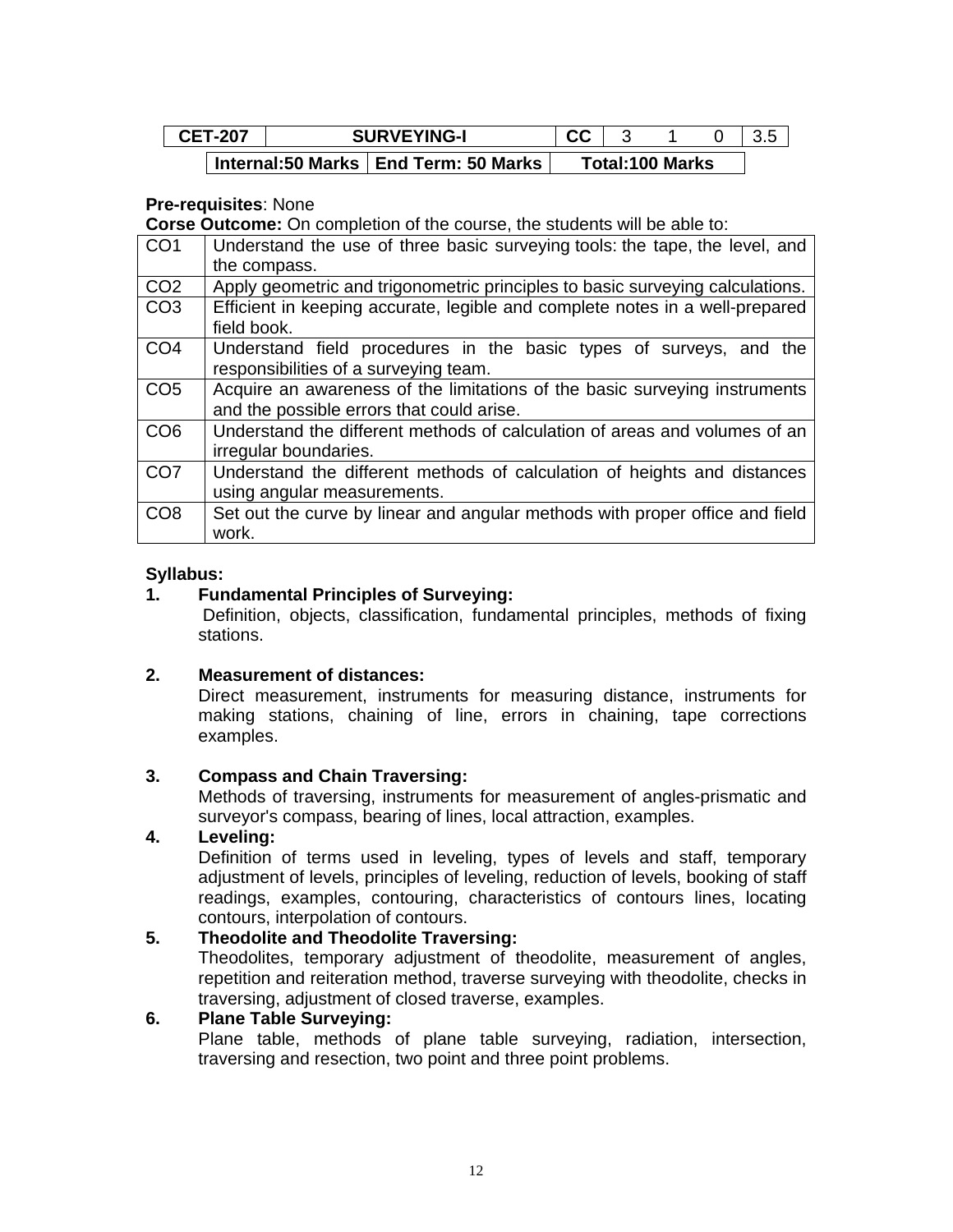# **7. Tacheometry:**

Uses of tacheometry, principle of tacheometric surveying, instruments used in tacheometry, systems of tacheometric surveying-stadia system fixed hair method, determination of tacheometric constants, tangential systems, examples.

### **8. Curves:**

Classification of curves, elements of simple circular curve, location of tangent points-chain and tape methods, instrumental methods, examples of simple curves. Transition Curves-Length and types of transition curves, length of combined curve, examples. Vertical Curves: Necessity and types of vertical curves.

- 1. Surveying Vol.I by B.C.Punmia
- 2. Surveying Vol.I by T.P.Kanitkar
- 3. Chandra A. M., Higher Surveying, New Age International Publishers, 2007.
- 4. Chandra A. M., Plane Surveying, New Age International Publ., 2007.
- 5. Charles D Ghilani, Paul R Wolf., Elementary Surveying, Prentice Hall, 2012.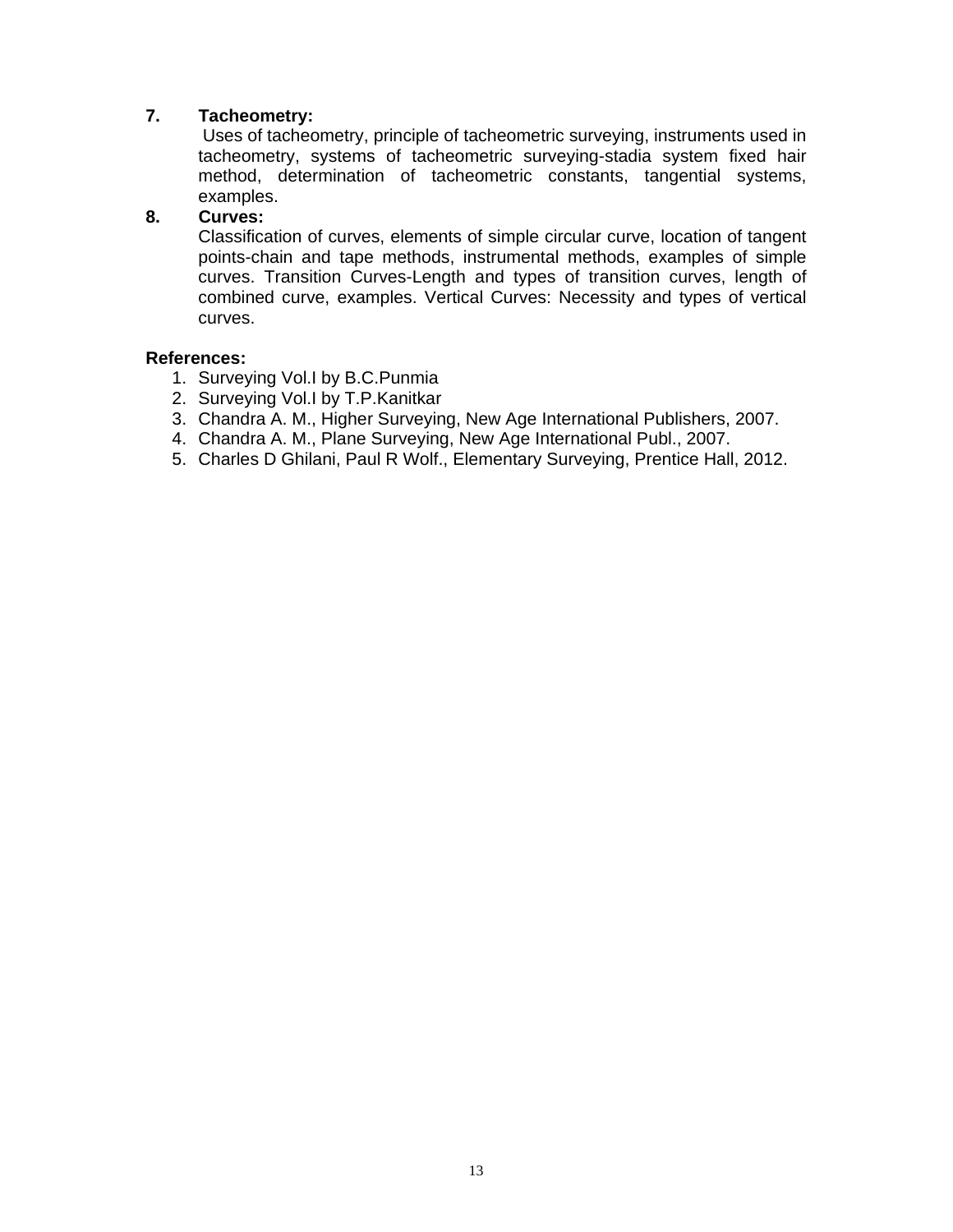| <b>CET-209</b> |  | <b>ENGINEERING GEOLOGY</b>             | rr. |                        |  |
|----------------|--|----------------------------------------|-----|------------------------|--|
|                |  | Internal:50 Marks   End Term: 50 Marks |     | <b>Total:100 Marks</b> |  |

### **Pre-requisites**: None

**Corse Outcome:** On completion of the course, the students shall be able to:

| CO <sub>1</sub> | Understand the interior structure of the earth and seismological           |
|-----------------|----------------------------------------------------------------------------|
|                 | evidences.                                                                 |
| CO <sub>2</sub> | Identify various landforms which are created by geological agents like     |
|                 | wind, river, glaciers, volcanoes and earthquake.                           |
| CO <sub>3</sub> | Recognize various types of minerals with physical properties, rocks with   |
|                 | their textures, structures and origin. Also use of common building stones. |
| CO <sub>4</sub> | Understand geological structure like folds, faults, joints, unconformity   |
|                 | etc. knowledge of which is very essential in the design and construction   |
|                 | of dams, tunnels etc.                                                      |
| CO <sub>5</sub> | Understand surface and subsurface strata, the sources and zones of         |
|                 | ground water.                                                              |

### **Syllabus:**

### **1. Introduction:**

Definition, object, scope and sub division of geology, geology around us. The interior of the earth. Importance of geology in Civil Engineering projects.

#### **2. Physical Geology:**

The external and internal geological forces causing changes, weathering and erosion of the surface of the earth. Geological work of ice, water and winds. Soil profile and its importance. Earthquakes and volcanoes.

#### **3. Mineralogy and Petrology:**

Definition and mineral and rocks. Classification of important rock forming minerals, simple description based on physical properties of minerals. Rocks of earth surface, classification of rocks. Mineral composition, Textures, structure and origin of Igneous, Sedimentary and Metamorphic rocks. Aims and principles of stratigraphy. Standard geological/stratigraphical time scale with its sub division and a short description based on engineering uses of formation of India.

#### **4. Structural Geology:**

Forms and structures of rocks. Bedding plane and outcrops, Dip and Strike. Elementary ideas about fold, fault, joint and unconformity and recognition on outcrops. Importance of geological structures in Civil Engineering projects.

#### **5. Applied Geology:**

Hydrogeology, water table, springs and Artesian well, aquifers, ground water in engineering projects. Artificial recharge of ground water, Elementary ideas of geological investigations. Remote sensing techniques for geological and hydrological survey and investigation. Uses of geological maps and interpretation of data, geological reports.

#### **6. Suitability and stability of foundation sites and abutments:**

Geological condition and their influence on the selection, location, type and design of dams, reservoirs, tunnels, highways, bridges etc. Landslides and Hillslope stability.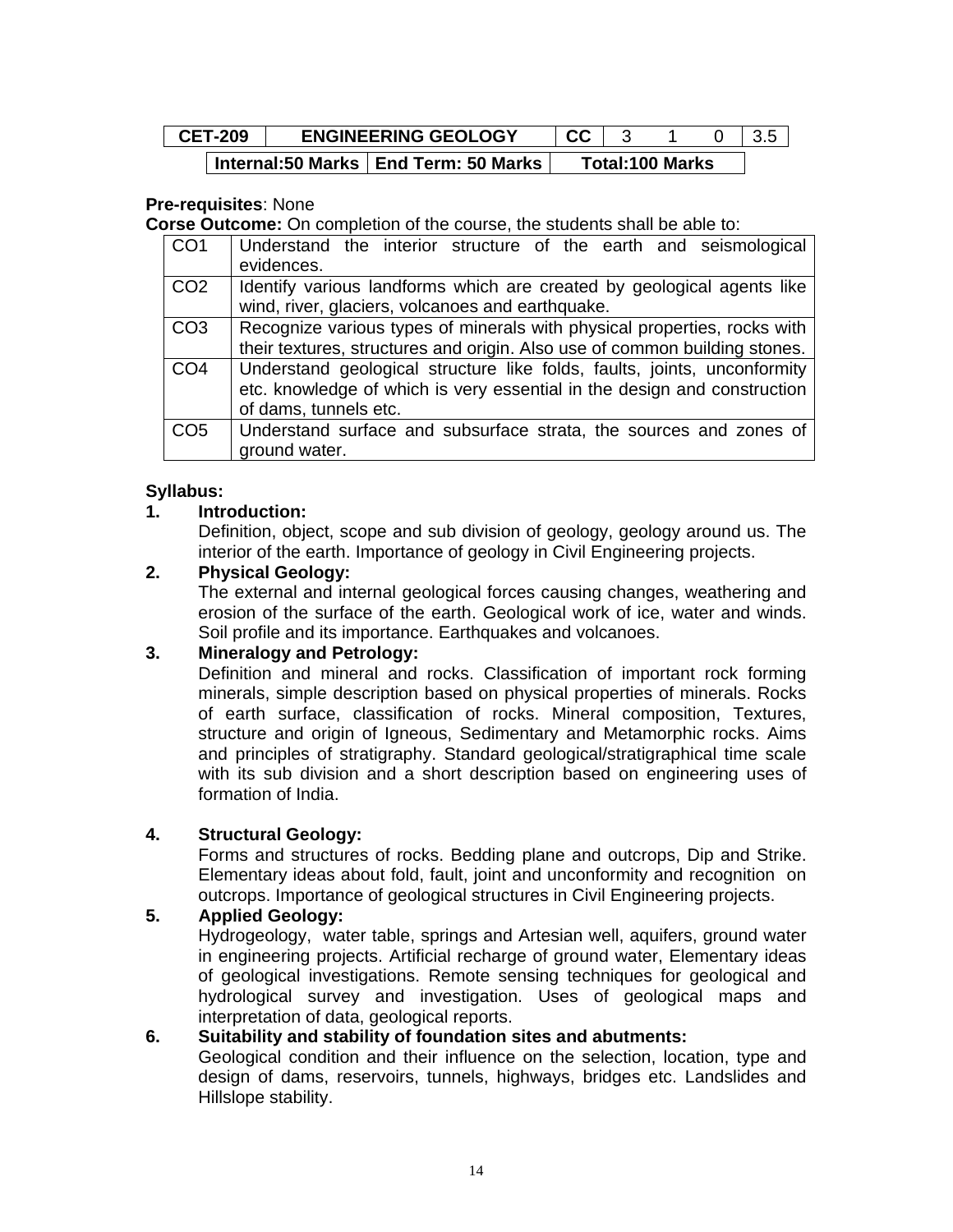## **7. Improvement of foundation rocks:**

Precaution and treatment against faults, joints and ground water, retaining walls and other precautions.

### **8. Geology and environment of earth.**

- 1. A Text Book of Geology by P.K.Mukherjee
- 2. Physical and General Geology by S.K.Garg
- 3. Engineering and General Geology by Prabin Singh
- 4. Introduction of Physical Geology by A.Holmes.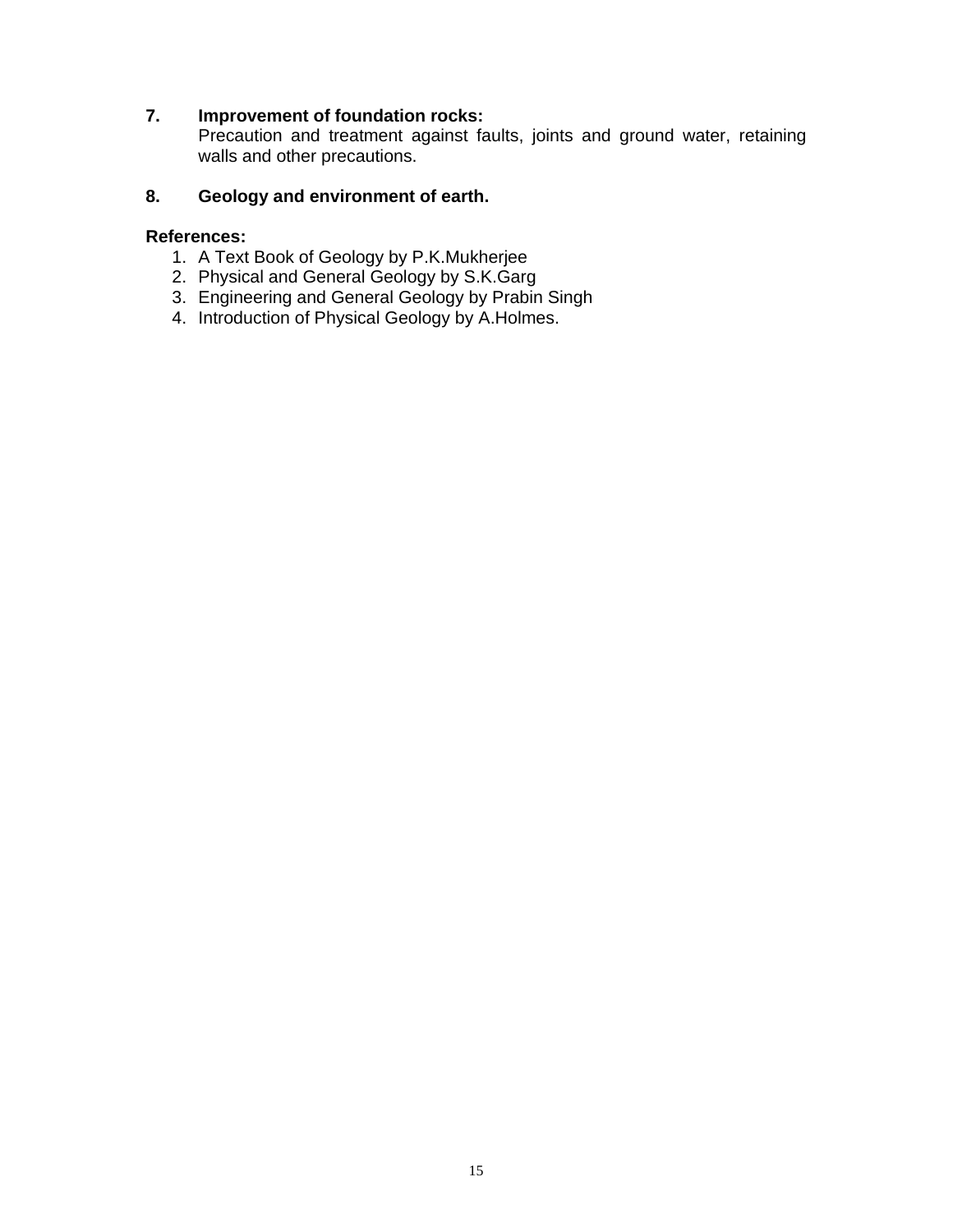| <b>MAT-201</b> | <b>BSC</b><br><b>ENGINEERING GEOLOGY</b> |  |  |                        |  |
|----------------|------------------------------------------|--|--|------------------------|--|
|                | Internal:50 Marks   End Term: 50 Marks   |  |  | <b>Total:100 Marks</b> |  |

**Pre-requisites**: Knowledge of Mathematics-I and Mathematics-II

**Corse Outcome:** On completion of the course, the students shall be able to:

| CO <sub>1</sub> | Use the finite difference method, different interpolation methods for         |
|-----------------|-------------------------------------------------------------------------------|
|                 | getting the solution for the engineering problems                             |
| CO <sub>2</sub> | Apply principles of vector differential and integral calculus to the analysis |
|                 | of engineering problems.                                                      |
| CO <sub>3</sub> | Use matrix algebra with its specific rules to solve the system of linear      |
|                 | equations and getting the solution for the differential equations             |
| CO <sub>4</sub> | Understand and apply the concept of probability distribution and              |
|                 | sampling theory to engineering problems.                                      |
| CO <sub>5</sub> | Identify, formulate and solve engineering problems.                           |

# **Syllabus:**

**Part-A:**

# **FINITE DIFFERENCES AND DIFFERENCE EQUATIONS**

# **1. Finite Differences:**

Finite differences, Difference operators, Newton's forward and backward interpolation formulae, Bessel's formula and Stirling's formula, Lagrange's interpolation formula for unequal intervals, Numerical differentiation. Numerical Integration: Newton-cote's quadrature formula (Trapezoidal rule, Simpason's 1/3 and 3/8 rule), Gaussian quadrature formula.

# **2. Difference Equations:**

Formation of difference equations, solution of linear difference quations.

# **Part-B:**

NUMERICAL METHODS WITH PROGRAMMING

# **1. Numerical Solution of algebraic and transcendental Equations:**

Bisection method, Rcgula-FaIsi method, Newton Raphson method. Secant method.

# **2. Solution of Linear Simultaneous Equations:**

Gauss elimination method, Gauss-Jordan method, Crouts triangularisation method, Jacobi's iteration method, Gauss-seidal iteration method.

# **3. Numerical solution of ordinary differential equations:**

Picard's method, Ruler's method, Runge-Kutta method, Milne's predictorcorrector method, Adams-Bashforth method.

# **Part-C**

# **1. Statistical Methods:**

Method of Least Square and curve fitting, Correlation, Coefficient of Correlation, Rank correlation Regression and lines of Regression, Binomial distribution, Poisson distribution and Normal distribution with their properties and applications.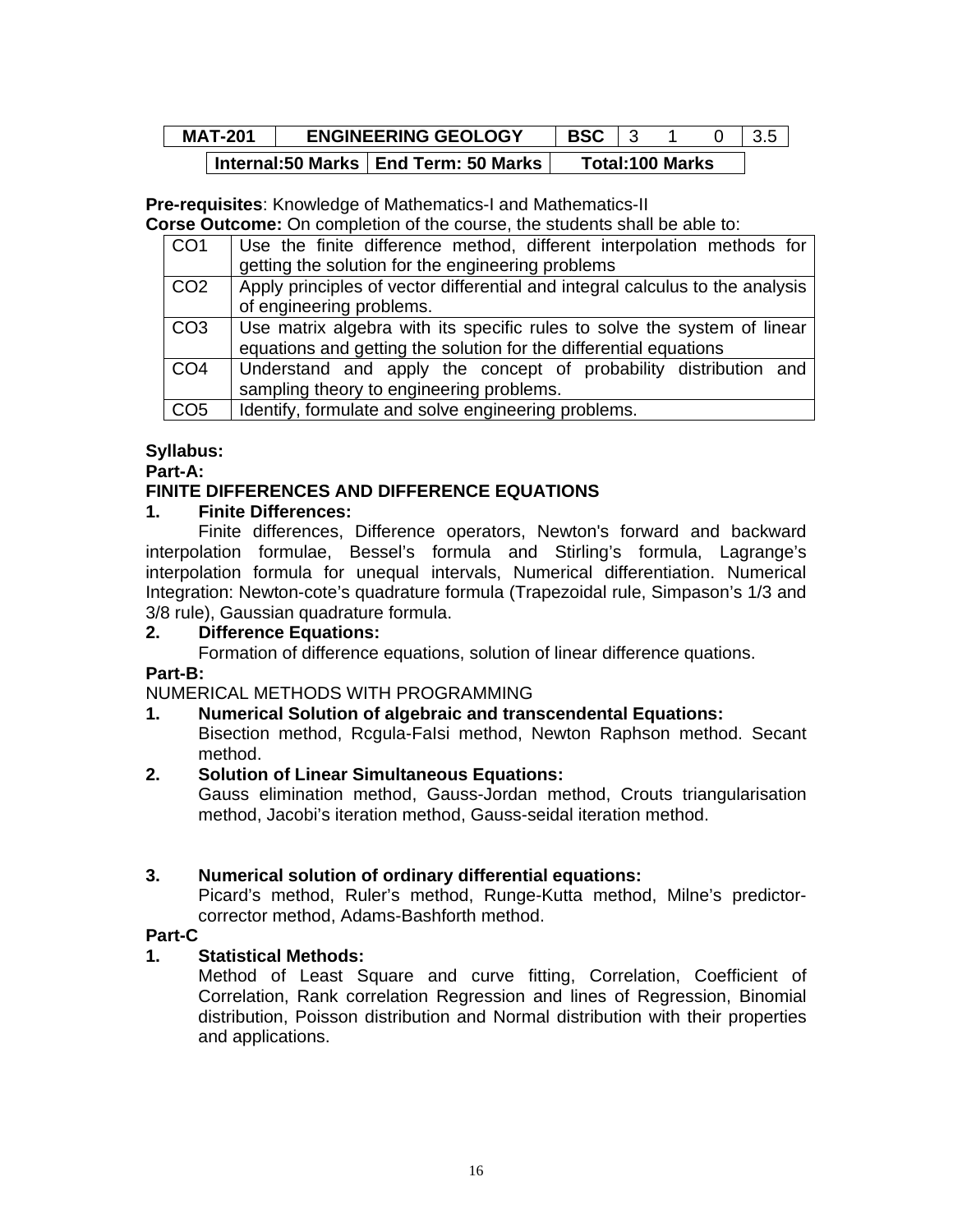#### **2. Operational Research:**

Linear programming problems formulation. Solving linear programming problems using i) Graphical mejthods ii) Simplex method iii) Dual Simplex method.

# **Note to Paper Setter:**

Set 9 questions in all, 3 from each part. Candidates have to attempt 5 questions selecting, atleast 1 question from each part.

| 1. Numerical Methods for Engineers                 |            | Steven C. Chapra                   |
|----------------------------------------------------|------------|------------------------------------|
| 2. Numerical Mathematical Analysis                 | $\sim 100$ | James B. Scarborough               |
| 3. Mathematical Analysis in Engineering            |            | Chang C. Mei<br><b>State State</b> |
| 4. Statistical Theory with Engineering Application |            | A. Hald                            |
| 5. Mathematical Statistics                         |            | C. E. Weatherburn                  |
| 6. Operational Research                            |            | H. A. Taha                         |
| 7. Higher Engineering Mathematics                  | ÷.         | B. S. Grewal                       |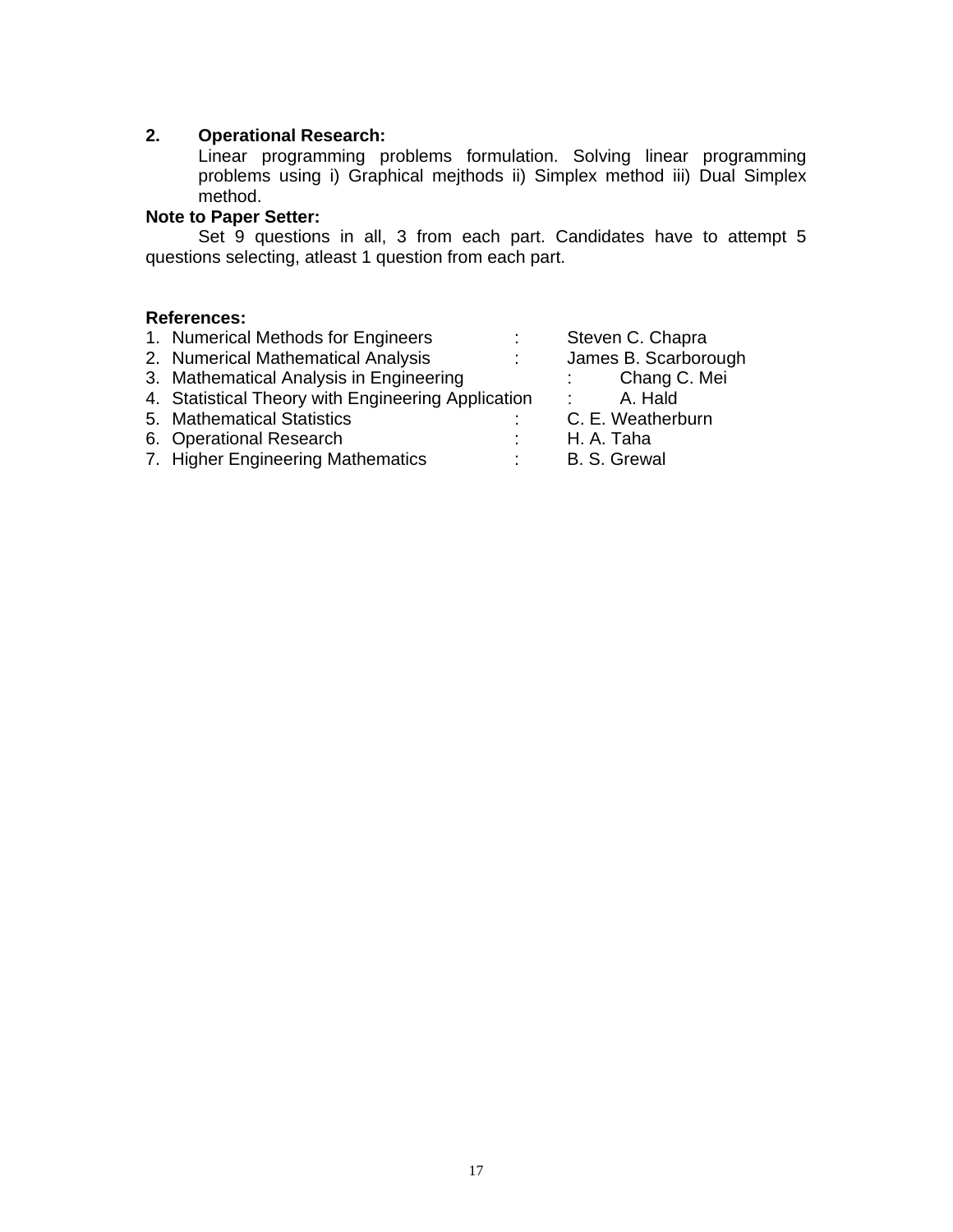# **CET-211** STRUCTURAL MECHANICS-I (P)  $|CC|0 0 2 |1$

#### | Internal:60 Marks | End Term: 40 Marks | Total:100 Marks

**Pre-requisites**: Knowledge of Structural Analysis-I

**Corse Outcome:** On completion of the course, the students shall be able to:

| CO <sub>1</sub> | Verification of reciprocal theorem and moment area theorem  |
|-----------------|-------------------------------------------------------------|
| CO <sub>2</sub> | Analysis of truss and curved members                        |
| CO <sub>3</sub> | Analysis of three hinge arches                              |
| CO <sub>4</sub> | Determine elastic properties of beam and analysis of struts |
| CO <sub>5</sub> | Tension test for steel and compression test for concrete    |

- 1. Verification of reciprocal theorem of deflection using a simply supported beam.
- 2. Verification of moment area theorem for slopes and deflections of the beam.
- 3. Deflections of a truss- horizontal deflections & vertical deflections of various joints of a pin- jointed truss.
- 4. Elastic displacements (vertical & horizontal) of curved members.
- 5. Experimental and analytical study of 3 hinged arch and influence line for horizontal thrust.
- 6. Experimental and analytical study of behaviour of struts with various end conditions.
- 7. To determine elastic properties of a beam.
- 8. Uniaxial tension test for steel (plain & deformed bars)
- 9. Uniaxial compression test on concrete & bricks specimens.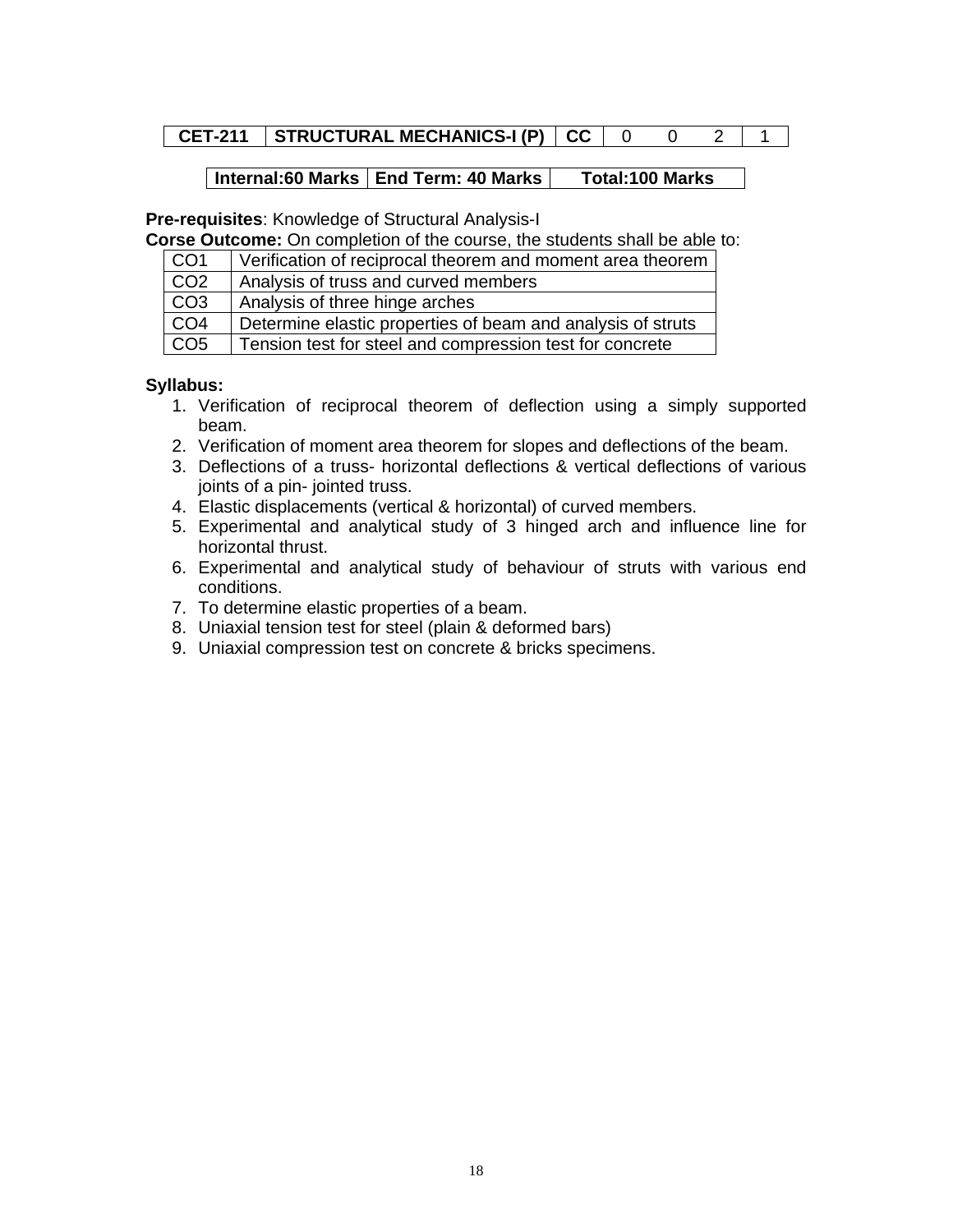## **CET-213** FLUID MECHANICS-I (P)  $|CC|002|1$

#### **Internal:60 Marks | End Term: 40 Marks | Total:100 Marks**

**Pre-requisites**: Knowledge of Fluid Mechanics-I

**Corse Outcome:** On completion of the course, the students shall be able to:

| CO1   Apply dimensional analysis for design of experimental procedures                                          |
|-----------------------------------------------------------------------------------------------------------------|
| $\overline{1000}$ $\overline{0}$ of the sets flave masses when deviase years to integer above also and top lies |

CO2 | Calibrate flow measuring devices used in pipes, channels and tanks

CO3 | Determine fluid and flow properties

CO4 Characterize laminar and turbulent flows

- 1. To determine metacentric height of the ship model.
- 2. To verify the Bernoulli's theorem.
- 3. To determine coefficient of discharge for an Orificemeter.
- 4. To determine coefficient of discharge of a venturimeter.
- 5. To determine the various hydraulic coefficients of an Orifice  $(C_d, C_c, C_v)$ .
- 6. To determine coefficient of discharge for an Orifice under variable head.
- 7. To calibrate a given notch.
- 8. To determine coefficient of discharge for a mouth piece.
- 9. Drawing of a flownet by Viscous Analogy Model and Sand Box Model.
- 10. To study development of boundary layer over a flat plate.
- 11. To study velocity distribution in a rectangular open channel.
- 12. Velocity measurements by current meter, float, double float (demonstration only).
- 13. Experiment on Vortex formation (demonstration only).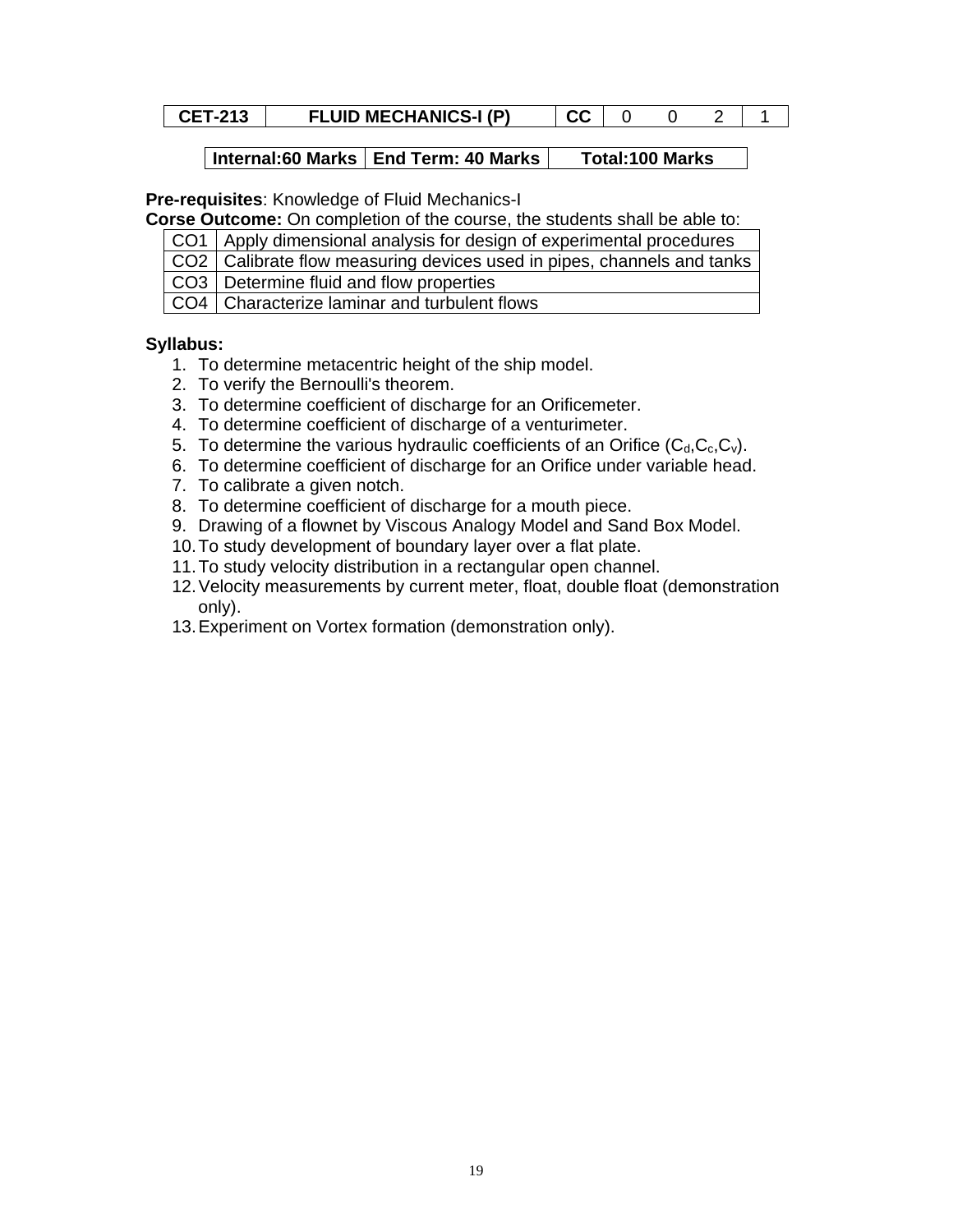| <b>SURVEYING -I (P)</b><br>rr<br><b>CET-215</b><br>uu |  |
|-------------------------------------------------------|--|
|-------------------------------------------------------|--|

**Pre-requisites**: Knowledge of Surveying-I

**Corse Outcome:** On completion of the course, the students shall be able to:

CO1 Conduct survey and collect field data

CO2 Prepare field notes from survey data

CO3 | Interpret survey data and compute areas and volumes

- 1. Chain surveying: Chaining and chain traversing.
- 2. Compass traversing.
- 3. Plane tabling: methods of plane table surveying, two point & three point problems.
- 4. Leveling: Profile leveling and plotting of longitudinal section and cross sections.y leveling. Permanent adjustment of level.
	- a. Reciprocal leveling.
	- b. Contouring and preparation contour map.
- 5. Use of tangent clinometer.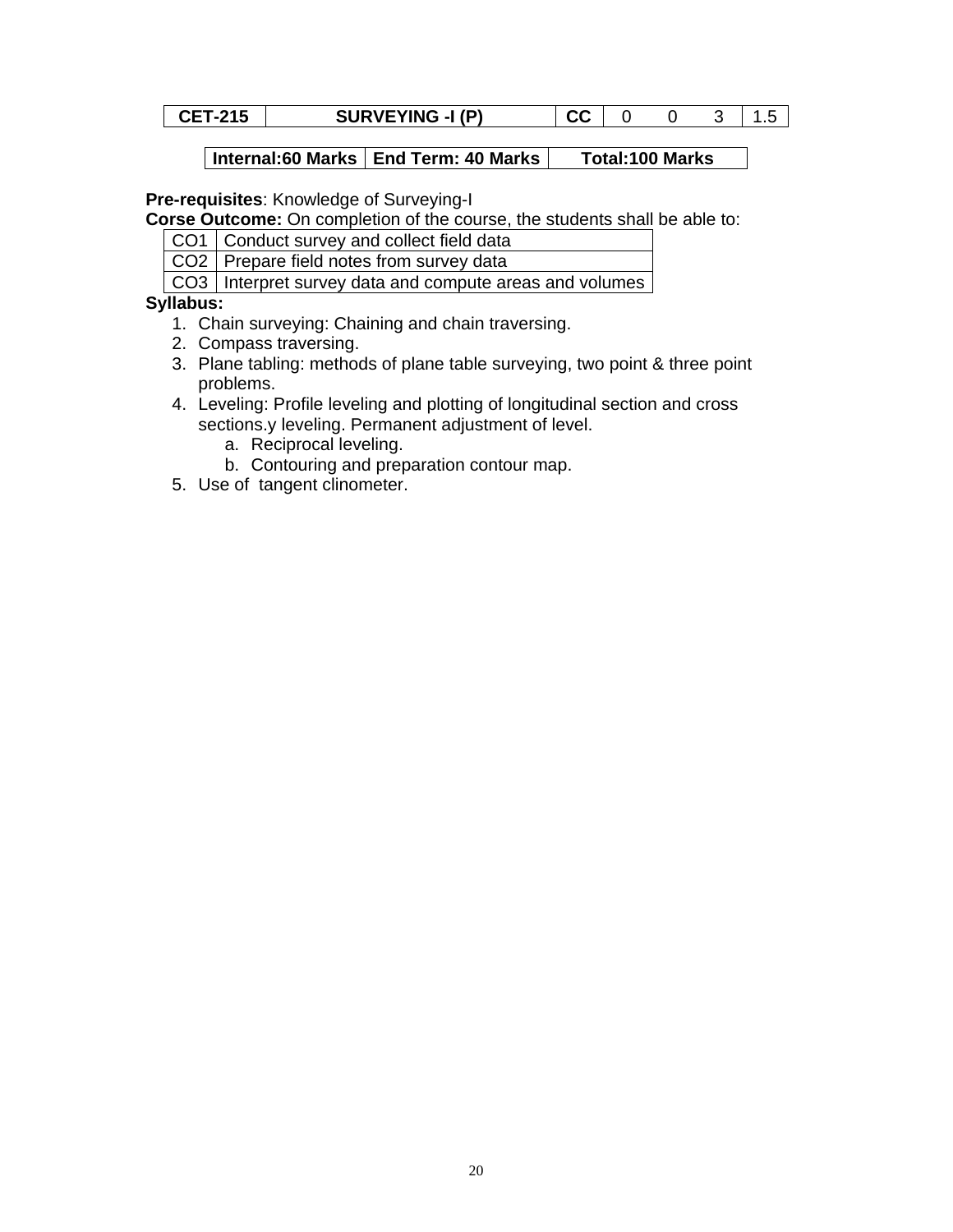| <b>CET-202</b> | <b>STRUCTURAL ANALYSIS-II</b>          | <b>CC</b> |                        |  |
|----------------|----------------------------------------|-----------|------------------------|--|
|                | Internal:50 Marks   End Term: 50 Marks |           | <b>Total:100 Marks</b> |  |

**Pre-requisites**: Knowledge of Structural Analysis-I

**Corse Outcome:** On completion of the course, the students shall be able to:

| To understand the concept of static and kinematic indeterminacy<br>(degrees of freedom) of the structures such as beams & rigid pin jointed<br>frames.                           |
|----------------------------------------------------------------------------------------------------------------------------------------------------------------------------------|
| To understand the concepts/ broad methods, sub-methods involved in                                                                                                               |
| the analysis of indeterminate structures.                                                                                                                                        |
| To apply these methods for analyzing the indeterminate structures to<br>evaluate the response of such structures in the form of bending moment,<br>shear force, axial force etc. |
| To study the analyses of two hinged arches.                                                                                                                                      |
| Analyse the cable bridges, suspension bridges and two hinged stiffening<br>Girder                                                                                                |
|                                                                                                                                                                                  |

#### **Syllabus:**

### **1 Statically Indeterminate Structures:**

Introduction, Static and Kinematic Indeterminacies, Castigliano's theorems, Strain energy method, Analysis of frames with one or two redundant members using Castigliano's 2nd theorem.

# **2 Slope deflection and moment Distribution Methods:**

Analysis of continuous beams & portal frames, Portal frames with inclined members.

#### **3 Column Analogy Method:**

Elastic centre, Properties of analogous column, Applications to beam & frames.

#### **4. Analysis of Two hinged Arches:**

Parabolic and circular Arches, Bending Moment Diagram for various lodings, Temperature effects, Rib shortening, Axial thrust and Radial Shear force diagrams.

#### **5. Unsymmetrical Bending**

Introduction Centroidal principal axes of sections, Bending stresses in beam subjected to unsymmetrical bending, shear centre, shear centre for channel, Angles and Z sections.

#### **6. Cable and suspension Bridges:**

Introduction, uniformly loaded cables, Temperature stresses, three hinged stiffening Girder and two hinged stiffening Girder.

- 1. Statically Indeterminate Structures, C.K. Wang, McGraw Hill Book Co., New York.
- 2. Advanced Structural Analysis, A.K. Jain, Nem Chand & Bros., Roorkee.
- 3. Indeterminate Structures, R.L. Jindal, S. Chand & Co., New Delhi.
- 4. Theory of Structures, Vol. I, S.P. Gupta & G.S.Pandit, Tata McGraw Hill, New Delhi.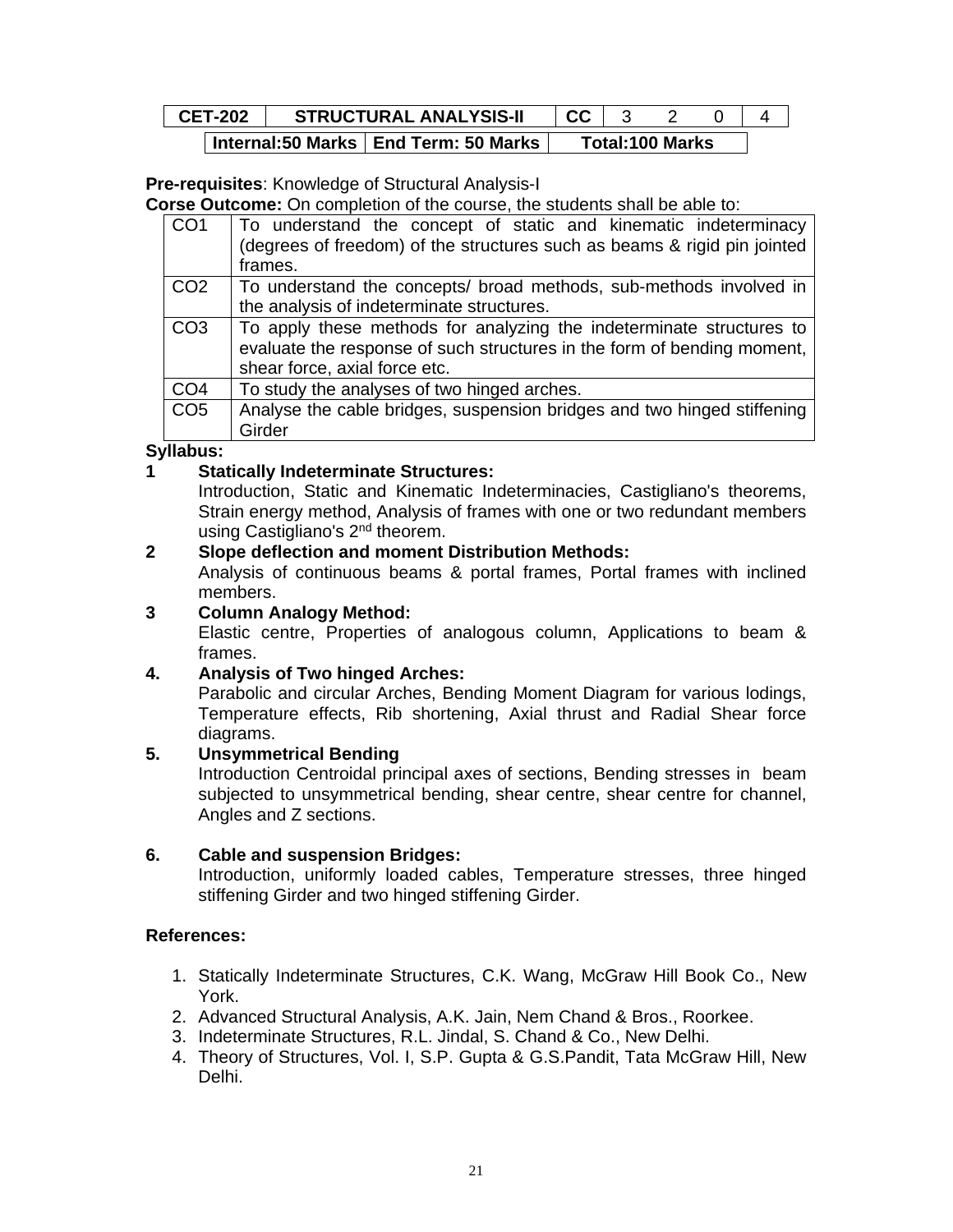| <b>CET-204</b> | <b>DESIGN OF STEEL</b><br><b>STRUCTURES-I</b> | cc |                        |  |
|----------------|-----------------------------------------------|----|------------------------|--|
|                | Internal:50 Marks   End Term: 50 Marks        |    | <b>Total:100 Marks</b> |  |

#### **Pre-requisites**: Knowledge of Structural Analysis-I

**Corse Outcome:** On completion of the course, the students shall be able to:

| CO1             | Design Tension Members, Lug Angles and Splices.                           |
|-----------------|---------------------------------------------------------------------------|
| CO <sub>2</sub> | Design Compression Members, Built-Up Compression Members.                 |
| CO <sub>3</sub> | Design a Welded and Riveted connection.                                   |
| CO <sub>4</sub> | Design Plate Girders and Gantry Girders.                                  |
| CO <sub>5</sub> | Design Roof trusses, Purlin, joints and end bearings of Steel Structures. |

### **Syllabus:**

### **1. Introduction:**

Properties of structural steel. I.S.Rolled sections and I.S. specification.

#### **2. Connections:**

Importance, various types of connections, simple and moment resistant, riveted, bolted and welded connections.

### **3. Design of Tension Members:**

Introduction, types of tension members, net sectional areas, design of tension members, lug angles and splices.

#### 4. **Design of Compression Members:**

Introduction, effective length and slenderness ratio, various types of sections used for columns, built up columns, necessity, design of built up columns, laced and battened columns including the design of lacing and battens, design of eccentrically loaded compression members.

## **5. Column Bases and Footings:**

Introduction, types of column bases, design of slab base and gussested base, design of gussested base subjected to eccentrically loading, design of grillage foundations.

### **6. Design of Beams:**

Introduction, types of sections, general design criteria for beams, design of laterally supported and unsupported beams, design of built up beams, web buckling, web crippling and diagonal buckling.

#### **7. Gantry Girders:**

Introduction, various loads, specifications, design of gantry girder.

#### **8. Plate Girder:**

Introduction, elements of plate girder, design steps of a plate girder, necessity of stiffeners in plate girder, various types of stiffeners, web and flange splices (brief introduction), Curtailment of flange plates, design beam to column connections: Introduction, design of framed and seat connection.

#### **DRAWINGS:**

- 1. Structural drawings of various types of welded connections (simple and eccentric)
- 2. Beam to column connections (framed & seat connections)
- 3. Column bases- slab base, gussested base and grillage foundation.
- 4. Plate girder.
- 5. Roof truss.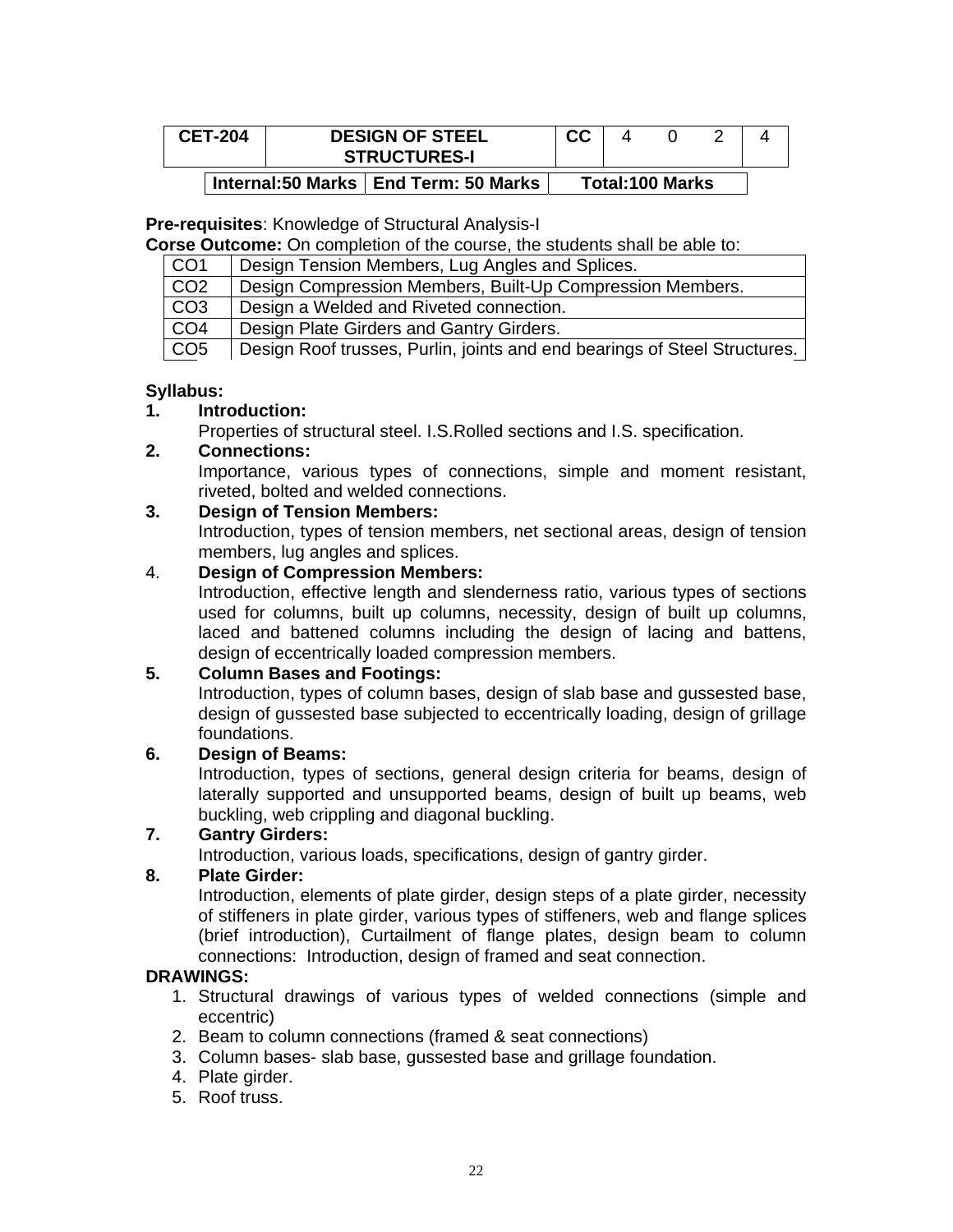- 1. Design of steel structures, A.S.Arya & J.L.Ajmani, Nem chand & Bros., Roorkee.
- 2. Design of steel structures, M.Raghupati, TMH Pub., New Delhi.
- 3. Design of steel structures, S.M.A.Kazmi & S.K.Jindal, Prentice Hall, New Delhi.
- 4. Design of steel structures, S.K.Duggal, TMH Pub., New Delhi.
- 5. Design of Steel Structures Duggal.
- 6. Design of Steel structures Bhavikatti S S.
- 7. IS-800-2007.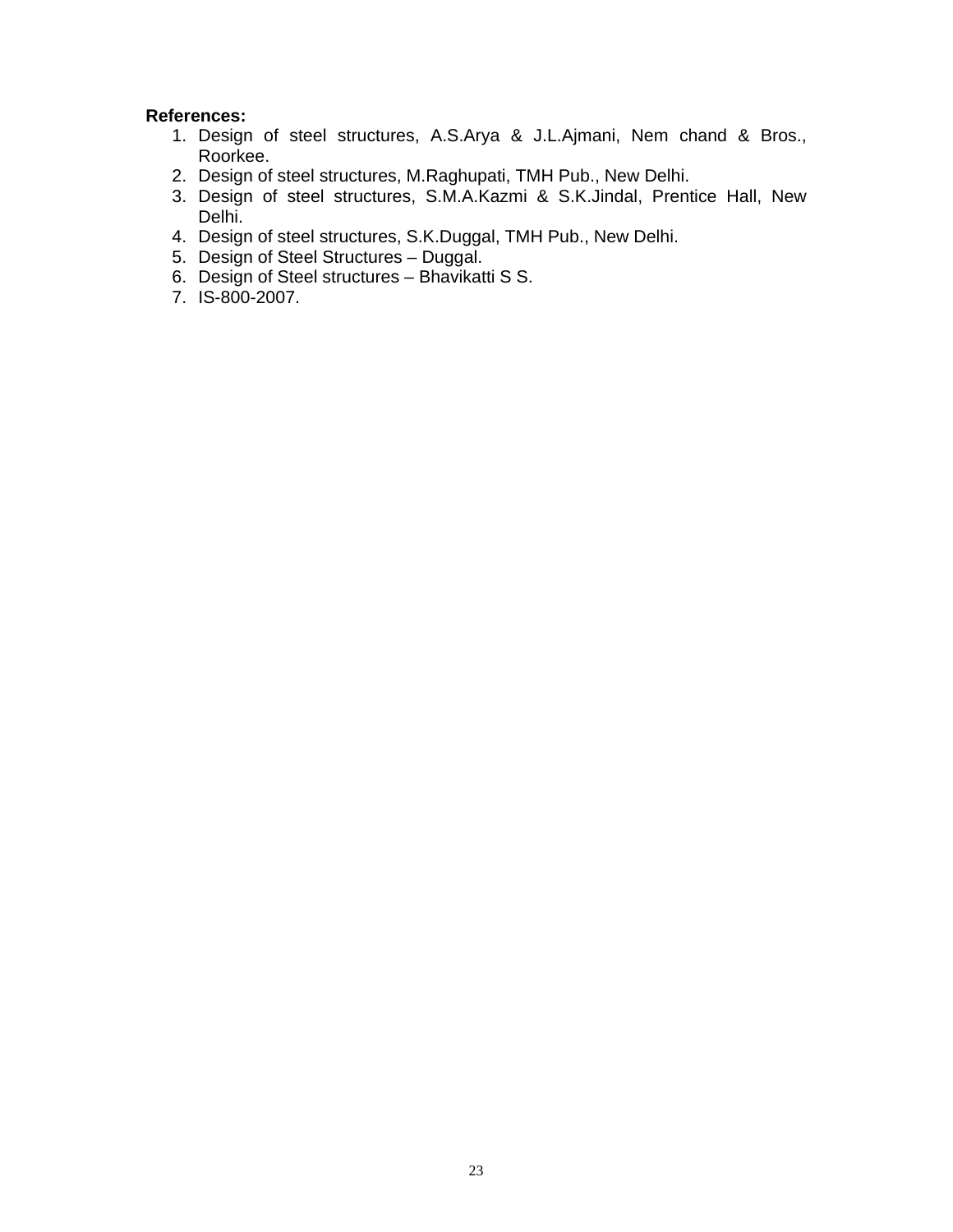| <b>FLUID MECHANICS-II</b><br><b>CET-206</b><br>^^<br>uu |  |  |  |  |
|---------------------------------------------------------|--|--|--|--|
|---------------------------------------------------------|--|--|--|--|

**Pre-requisites**: Knowledge of Fluid Mechanics-I

**Corse Outcome:** On completion of the course, the students shall be able to:

| CO <sub>1</sub> | Concept of Types of flows, Type of channels, Velocity distribution, and<br>Energy and momentum correction factors, Chezy's, Manning's and Bazin<br>formulae for uniform flow. |
|-----------------|-------------------------------------------------------------------------------------------------------------------------------------------------------------------------------|
| CO <sub>2</sub> | The analysis of Specific energy, critical depth, computation of critical depth,<br>critical sub-critical and super critical flows can be understood.                          |
| CO <sub>3</sub> | Non uniform flow-Dynamic equation for G.V.F., Mild, Critical, Steep,<br>horizontal and adverse slopes, surface profiles, direct step method can be<br>learnt.                 |
| CO <sub>4</sub> | Layout of a typical Hydropower installation, Heads and efficiencies can be<br>solved and implemented real time problems.                                                      |
| CO <sub>5</sub> | Concept of classification of turbines- Pelton wheel, Francis turbine and<br>Kaplan turbine working, working proportions can be studied.                                       |
| CO <sub>6</sub> | The formulation of velocity triangles at inlet and outlet, expressions for work<br>done and efficiency, Angular momentum principle, Applications to radial flow<br>turbines.  |

#### **Syllabus:**

#### **1 Laminar Flow:**

Navier Stoke's equation, Laminar flow between parallel plates, Couette flow, laminar flow through pipes-Hagen Poiseuille law, laminar flow around a sphere-Stokes'law.

#### **2 Flow through pipes:**

Types of flows-Reynold's experiment, shear stress on turbulent flow, boundary layer in pipes-Establishment of flow, velocity distribution for turbulent flow in smooth and rough pipes, resistance to flow of fluid in smooth and rough pipes, Stanton and Moody's diagram. Darcy's weisbach equation, other energy losses in pipes, loss due to sudden expansion, hydraulic gradient and total energy lines, pipes in series and in parallel, equivalent pipe, branched pipe, pipe networks, Hardy Cross method, water hammer.

#### **3 Drag and Lift:**

Types of drag, drag on a sphere, flat plate, cylinder and airfoil, development of lift on immersed bodies like circular cylinder and airfoil.

#### **4 Open Channel Flow:**

Type of flow in open channels, geometric parameters of channel section, uniform flow, most economical section (rectangular and trapezoidal), specific energy and critical depth, momentum in open channel, specific force, critical flow in rectangular channel, applications of specific energy and discharge diagrams to channel transition, metering flumes, hydraulic jump in rectangular channel, surges in open channels, positive and negative surges, gradually varied flow equation and its integration, surface profiles.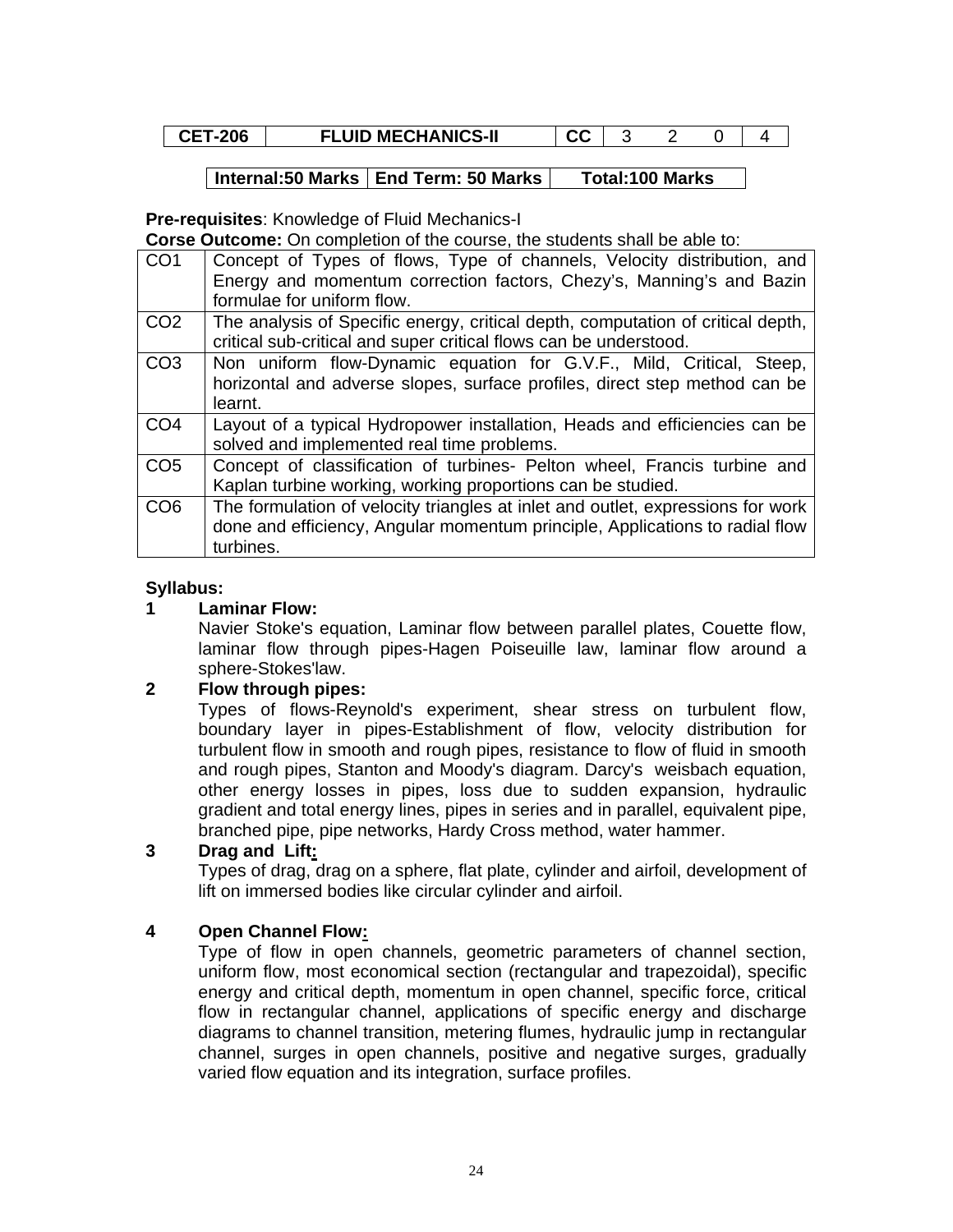## **5 Compressible flow:**

Basic relationship of thermodynamics continuity, momentum and energy equations, propagation of elastic waves due to compression of fluid, Mach number and its significance, subsonic and supersonic flows, propagation of elastic wave due to disturbance in fluid mach cone, stagnation pressure.

#### 6 **Pumps and Turbines:**

Reciprocating pumps, their types, work done by single and double acting pumps. Centrifugal pumps, components and parts and working, types, heads of a pump-statics and manometric heads,. Force executed by fluid jet on stationary and moving flat vanes., Turbines-classifications of turbines based on head and specific speed, component and working of Pelton wheel and Francis turbines, cavitation and setting of turbines.

- 1. Hydraulics & Fluid Mechanics by P.N.Modi and S.M.Seth
- 2. Flow in Open Channels by S.Subraminayam
- 3. Introduction to Fluid Mechanics by Robert N.Fox & Alan T.Macnold
- 4. Chow V.T. Open Channel Hydraulics, Blackburn Press , 2009.
- 5. Franck M White, Fluid Mechanics, Tata McGraw Hill Publications 2011.
- 6. Robert W. Fox Ogukuo H. Orutcgardm Alan T. Mc Donald, Introduction to Fluid Mechanics, Student Edition 7th Wiley India Edition, 2011.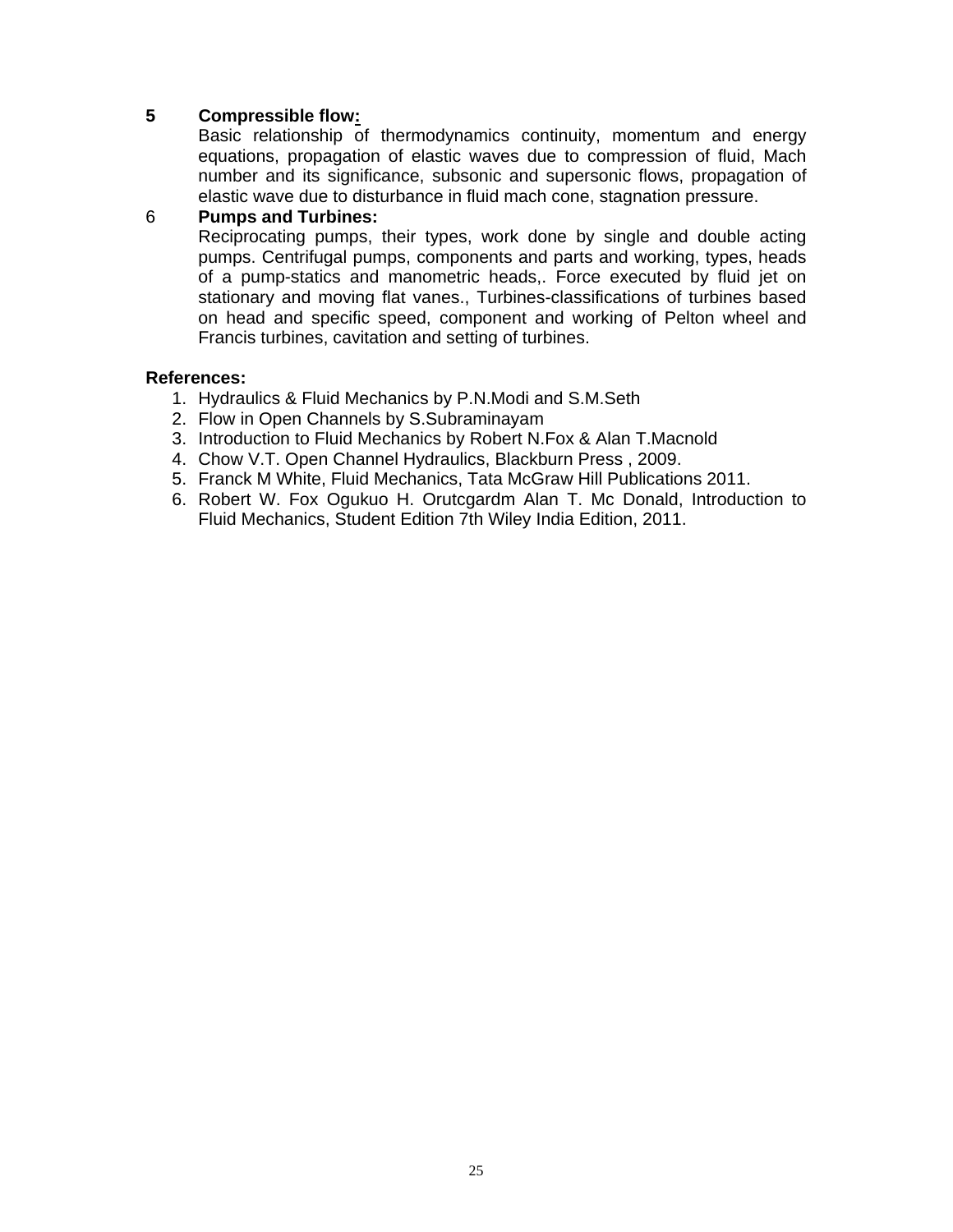| ъ.<br>ּ פחר | <b>CHANICS</b><br><b>ME</b><br><b>SOIL</b><br>:Спа<br> |  |  |  |
|-------------|--------------------------------------------------------|--|--|--|
|             |                                                        |  |  |  |

**Pre-requisites**: Knowledge of Engineering Geology

**Corse Outcome:** On completion of the course, the students shall be able to:

| CO <sub>1</sub> | Able to understanding the formation and structure of soils.                     |
|-----------------|---------------------------------------------------------------------------------|
| CO <sub>2</sub> | Able to understanding the index properties of soil                              |
| CO <sub>3</sub> | Able to understanding the permeability of soils and factors affecting           |
|                 | permeability                                                                    |
| CO <sub>4</sub> | Able to understanding the concept of seepage                                    |
| CO <sub>5</sub> | Able to understanding Mechanism of compaction, factors affecting, and           |
|                 | effects of compaction on soil properties                                        |
| CO <sub>6</sub> | Able to understanding the knowledge of consolidation of soils                   |
| CO <sub>7</sub> | Able to understanding stress distribution in soils for point loads and areas of |
|                 | different shapes                                                                |
| CO <sub>8</sub> | Able to understanding the shear strength of soils and shear strength of         |
|                 | sands                                                                           |

#### **Syllabus:**

### **1. Soil Formation and Composition**

Introduction, soil and rock, Soil Mechanics and Foundation Engineering, origin of soils, weathering, soil formation, major soil deposits of India, particle size, particle shape, interparticle forces, soil structure, principal clay minerals.

### **2. Basic Soil Properties**

Introduction, three phase system, weight-volume relationships, soil grain properties, soil aggregate properties, grain size analysis, sieve analysis, sedimentation analysis, grain size distribution curves, consistency of soils, consistency limits and their determination, activity of clays, relative density of sands.

#### **3. Classification of soils**

Purpose of classification, classification on the basis of grain size, classification on the basis of plasticity, plasticity chart, Indian Standard Classification System.

#### **4. Permeability of Soils**

Introduction, Darcy's law and its validity, discharge velocity and seepage velocity, factors affecting permeability, laboratory determination of coefficient of permeability, determination of field permeability, permeability of stratified deposits.

#### **5. Effective Stress Concept**

Principle of effective stress, effective stress under hydrostatic conditions, capillary rise in soils, effective stress in the zone of capillary rise, effective stress under steady state hydro-dynamic conditions, seepage force, quick condition, critical hydraulic gradient, two dimensional flow, Laplace's equation, properties and utilities of flownet, graphical method of construction of flownets, piping, protective filter.

# **6. Compaction**

Introduction, role of moisture and compactive effect in compaction, laboratory determination of optimum moisture content, moisture density relationship, compaction in field, compaction of cohesionless soils, moderately cohesive soils and clays, field control of compaction.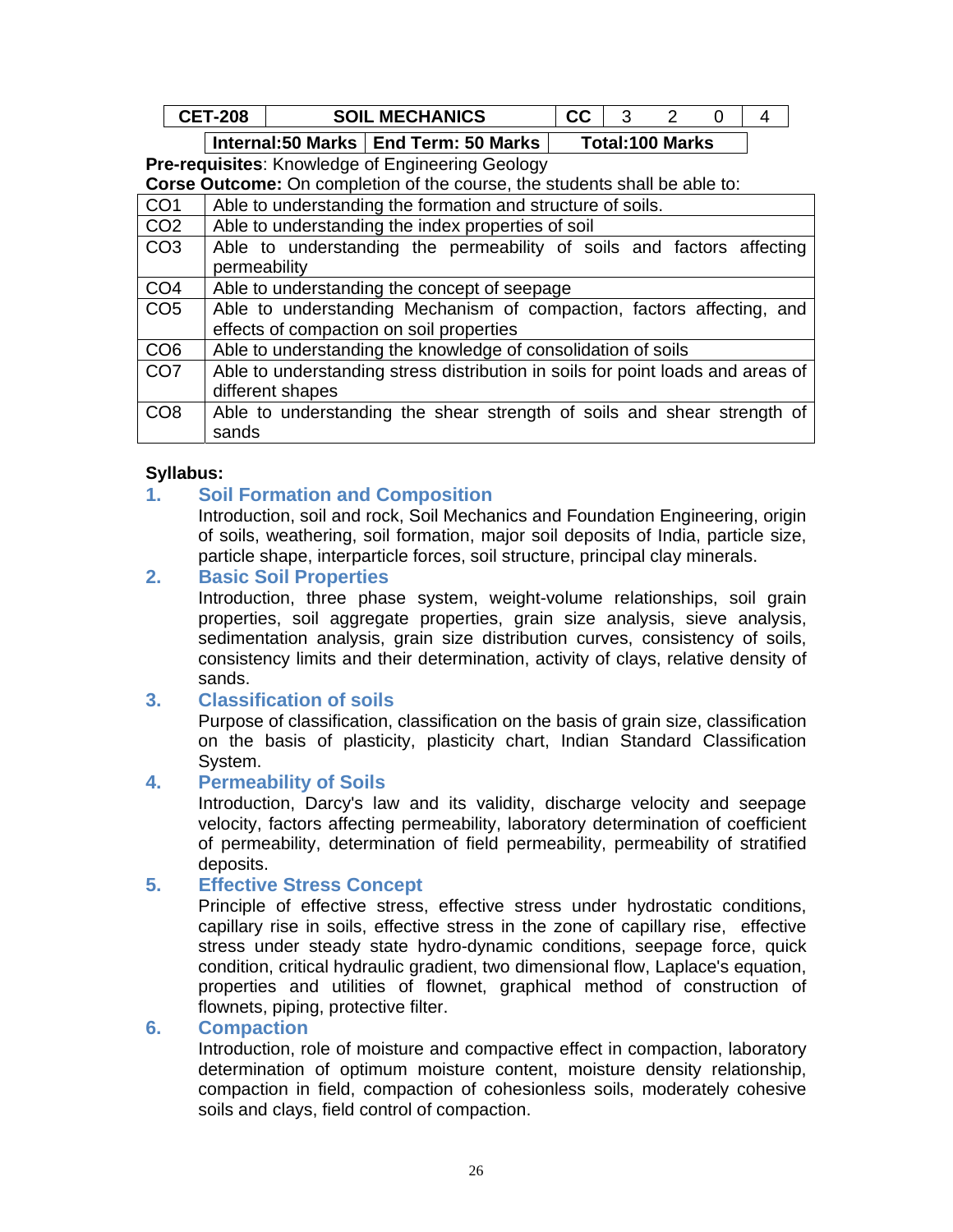# **7. Vertical Stress Below Applied Loads**

Introduction, Boussinesq's equation, vertical stress distribution diagrams, vertical stress beneath loaded areas, Newmark's influence chart, approximate stress distribution methods for loaded areas, Westergaard's analysis, contact pressure.

### **8. Compressibility and Consolidation**

Introduction, components of total settlement, consolidation process, onedimensional consolidation test, typical void ratio-pressure relationships for sands and clays, normally consolidated and over consolidated clays, Casagrande's graphical method of estimating pre-consolidation pressure, Terzaghi's theory of one-dimensional primary consolidation, determination of coefficients of consolidation, consolidation settlement, Construction period settlement, secondary consolidation.

#### **9. Shear Strength**

Introduction, Mohr stress circle, Mohr-Coulomb failure-criterion, relationship between principal stresses at failure, shear tests, direct shear test, unconfined compression test, triaxial compression tests, drainage conditions and strength parameters, Vane shear test, shear strength characteristics of sands, normally consolidated clays, over-consolidated clays and partially saturated soils, sensitivity and thixotropy.

### **10. Earth Pressure**

Introduction, earth pressure at rest, Rankine's active & passive states of plastic equilibrium, Rankine's earth pressure theory, Coulomb's earth pressure theory, Culmann's graphical construction, Rebhann's construction.

- 1. Basic and Applied Soil Mechanics by Gopal Ranjan, ASR Rao, New Age Intetrnational(P)Ltd.Pub.N.Delhi.
- 2. Soil Engg. in Theory and Practice, Vol .I, Fundamentals and General Principles by Alam Singh, CBS Pub.,N.Delhi.
- 3. Engg.Properties of Soils by S.K.Gulati, Tata-Mcgraw Hill,N.Delhi.
- 4. Geotechnical Engg. by P.Purshotam Raj,Tata Mcgraw Hill.
- 5. Principles of Geotechnical Engineering by B.M.Das,PWS KENT, Boston.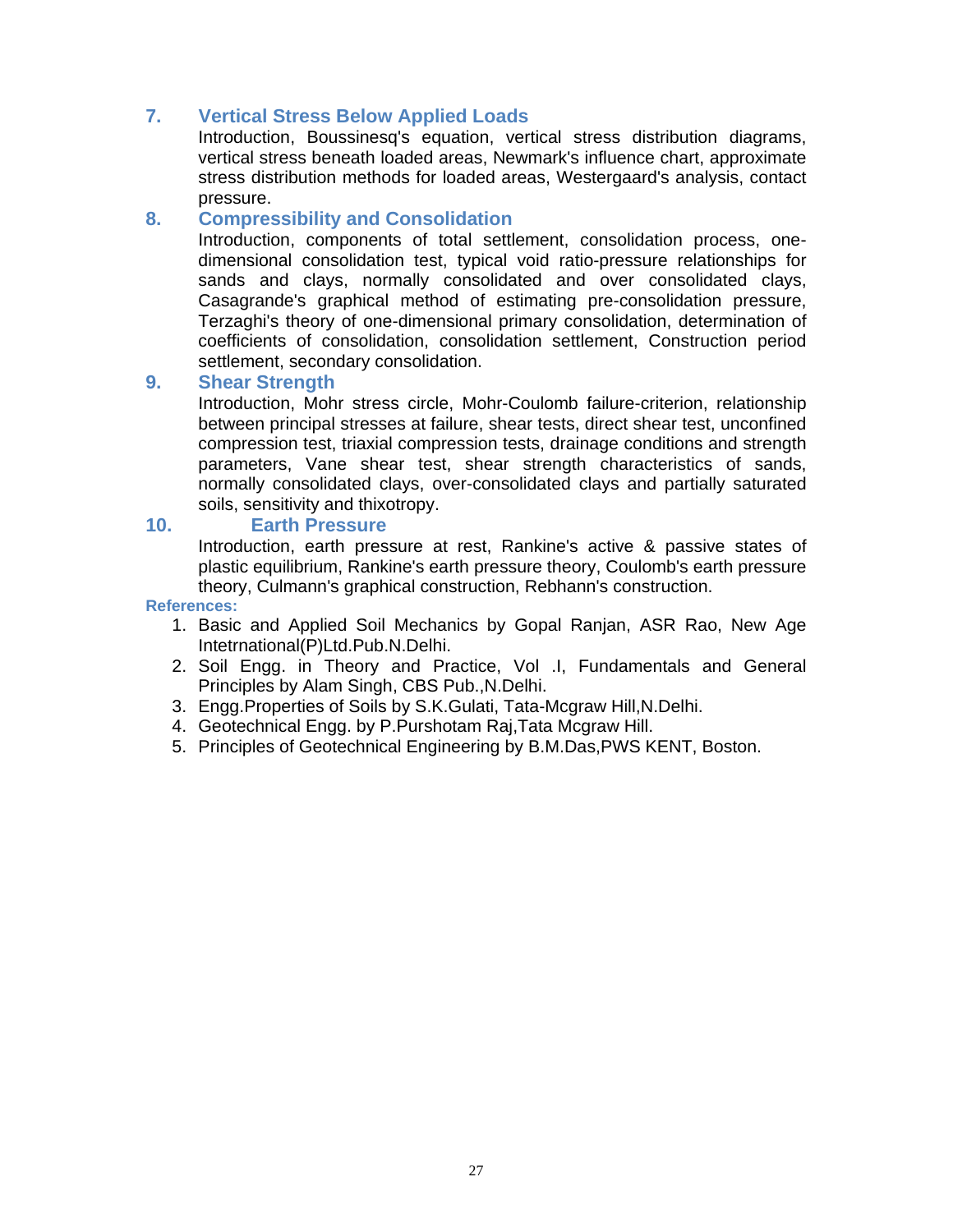| <b>CET-210</b> | <b>SURVEYING-II</b> | ^^<br>uu |  |  |
|----------------|---------------------|----------|--|--|
|                |                     |          |  |  |

#### **Pre-requisites**: Knowledge of Surveying-I

**Corse Outcome:** On completion of the course, the students shall be able to:

| CO <sub>1</sub> | Understand the levelling operation in geodetic surveying.                  |
|-----------------|----------------------------------------------------------------------------|
| CO <sub>2</sub> | Understand the use of plane and geodetic coordinate geometry programs.     |
| CO <sub>3</sub> | Able to apply the fundamentals of the triangulation survey.                |
| CO <sub>4</sub> | Understand vertical photogrammetric equations in estimation of accuracies. |
| CO <sub>5</sub> | Understand ground control requirements of different photogrammetric        |
|                 | products.                                                                  |
| CO <sub>6</sub> | Understand production and use of image based products.                     |

### **Syllabus:**

#### **1. Trigonometrical Levelling:**

Introduction, height and distances-base of the object accessible, base of object inaccessible, geodetical observation, refraction and curvature, axis signal correction, difference in elevation between two points.

### **2. Triangulation:**

Triangulation systems, classification, strength of figure, selection of triangulation stations, grade of triangulation, field work of triangulation, triangulatio copmputations, introduction to E.D.M. instruments..

### **3. Survey Adjustment and Treatment of Observations:**

Definite weight of an observation, most probable values, type of error, principle of least squares, adjustment of triangulation figures by method of least squares.

#### **4. Astronomy:**

Definitions of astronomical terms, star at elongation, star at prime vertical star at horizon, star at culmination, celestial coordinate systems, Napier's rule of circular parts, various time systems:sidereal, apparent, solar and mean solar time, equation of time-its cause, effect,determination of longitude,interconversion of time, determination of time, azimuth and latitude byastronomical observations.

#### 5. **Elements of Photogrammetry:**

Introduction:types of photographs, Terrestrial and aerial photographs awerial camera and height displacements in vertical photographs, stereoscopic vision and stereoscopies, height determination from parallax measurement, flight planning, plotting by radiline method, principle of photo interpretation and photogrammetric monitoring in Civil Enginmeeriing.

### **6. Introduction of remote sensing and its systems:**

Concept of G.I.S and G.P.S-Basic Components, data input, storage & output.

- 1. Borden D. Dent, Jeffrey Troguson, Thomas W. Hodler, Cartography: Thematic Map Design, McGraw-Hill Higher Education, 2008.
- 2. Gopi, Advanced Surveying: Total Station, GIS and Remote Sensing, Pearson Education India, 2007.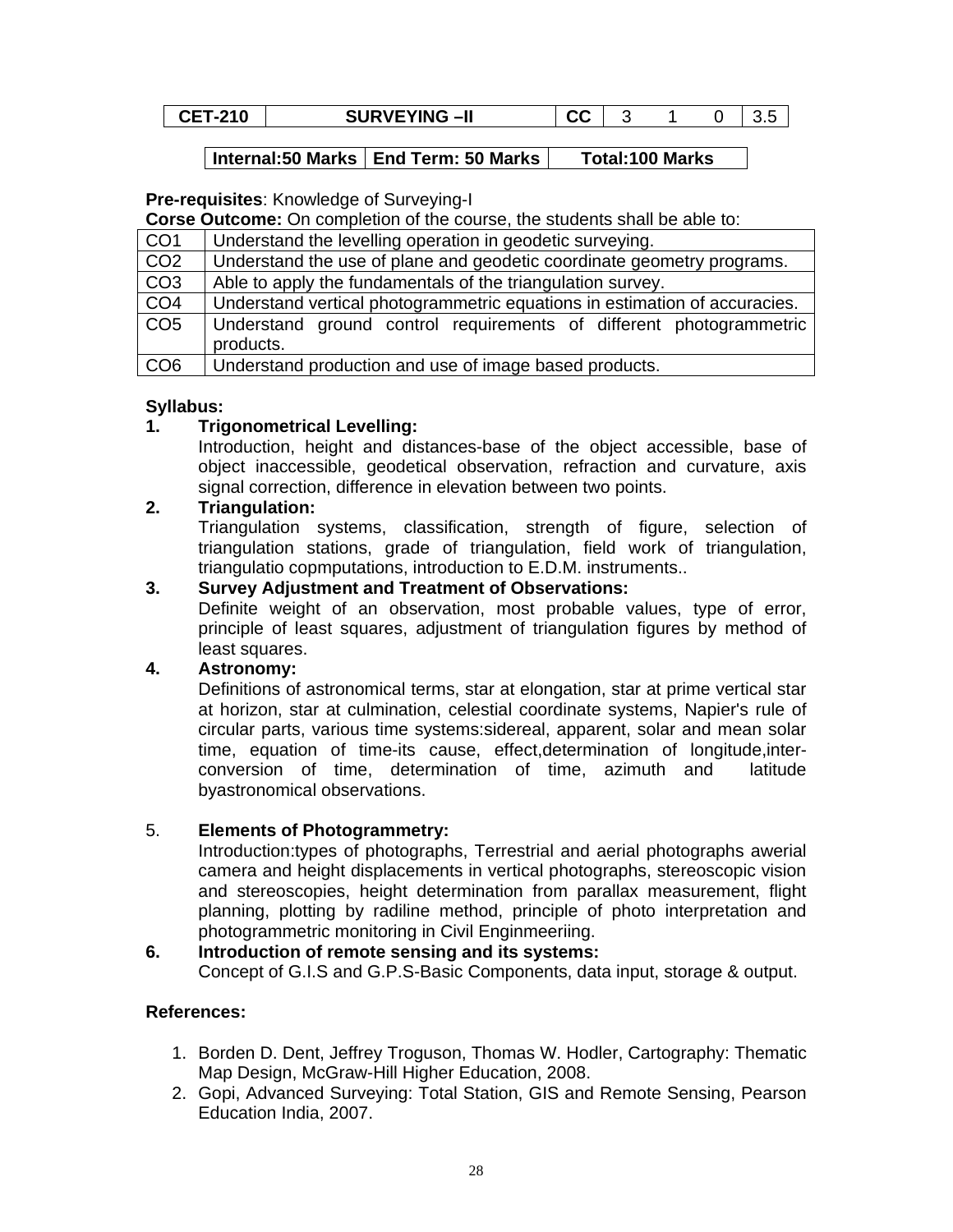- 3. Hoffman.B, H.Lichtenegga and J.Collins, Global Positioning System Theory and Practice, Springer -Verlag Publishers, 2001.
- 4. Punmia B. C, Ashok K. Jain, Arun K. Jain, Higher Surveying, Laxmi Publications, 2005.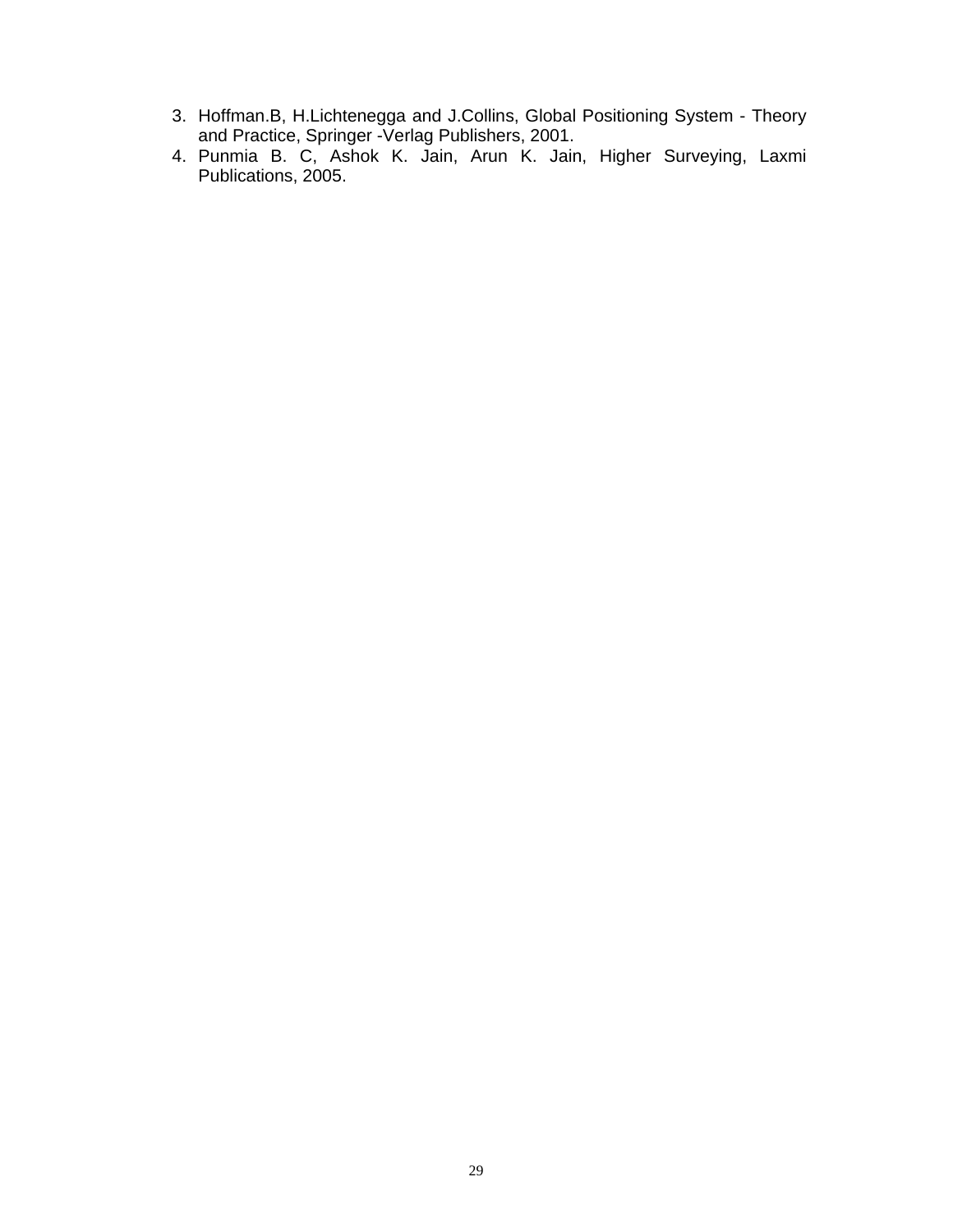## **CET-212** FLUID MECHANICS-II (P)  $|CC|002|11$

#### **Internal:60 Marks | End Term: 40 Marks | Total:100 Marks**

**Pre-requisites**: Knowledge of Fluid Mechanics-II

**Course Outcomes:** At the end of the course, the student will be able to:

| CO1              | Compute drag coefficients                                                     |
|------------------|-------------------------------------------------------------------------------|
| CO <sub>2</sub>  | Test the performance of pumps and turbines                                    |
| $\overline{CO3}$ | Determine Manning's and Chezy's coefficients for smooth and rough<br>channels |
| CO4              | Determine Energy loss in Hydraulic jump and Calibrate standing wave<br>flume  |

- 1. To determine the coefficient of drag by Stoke's law for spherical bodies.
- 2. To study the phenomenon of cavitation in pipe flow.
- 3. To determine the critical Reynold's number for flow through commercial pipes.
- 4. To determine the coefficient of discharge for flow over a broad crested weir.
- 5. To study the characteristics of a hydraulic jump on a horizontal floor and sloping glacis including friction blocks.
- 6. To study the scouring phenomenon around a bridge pier model.
- 7. To study the scouring phenomenon for flow past a spur.
- 8. To determine the characteristics of a centrifugal pump.
- 9. To study the momentum characteristics of a given jet.
- 10. To determine head loss due to various pipe fittings.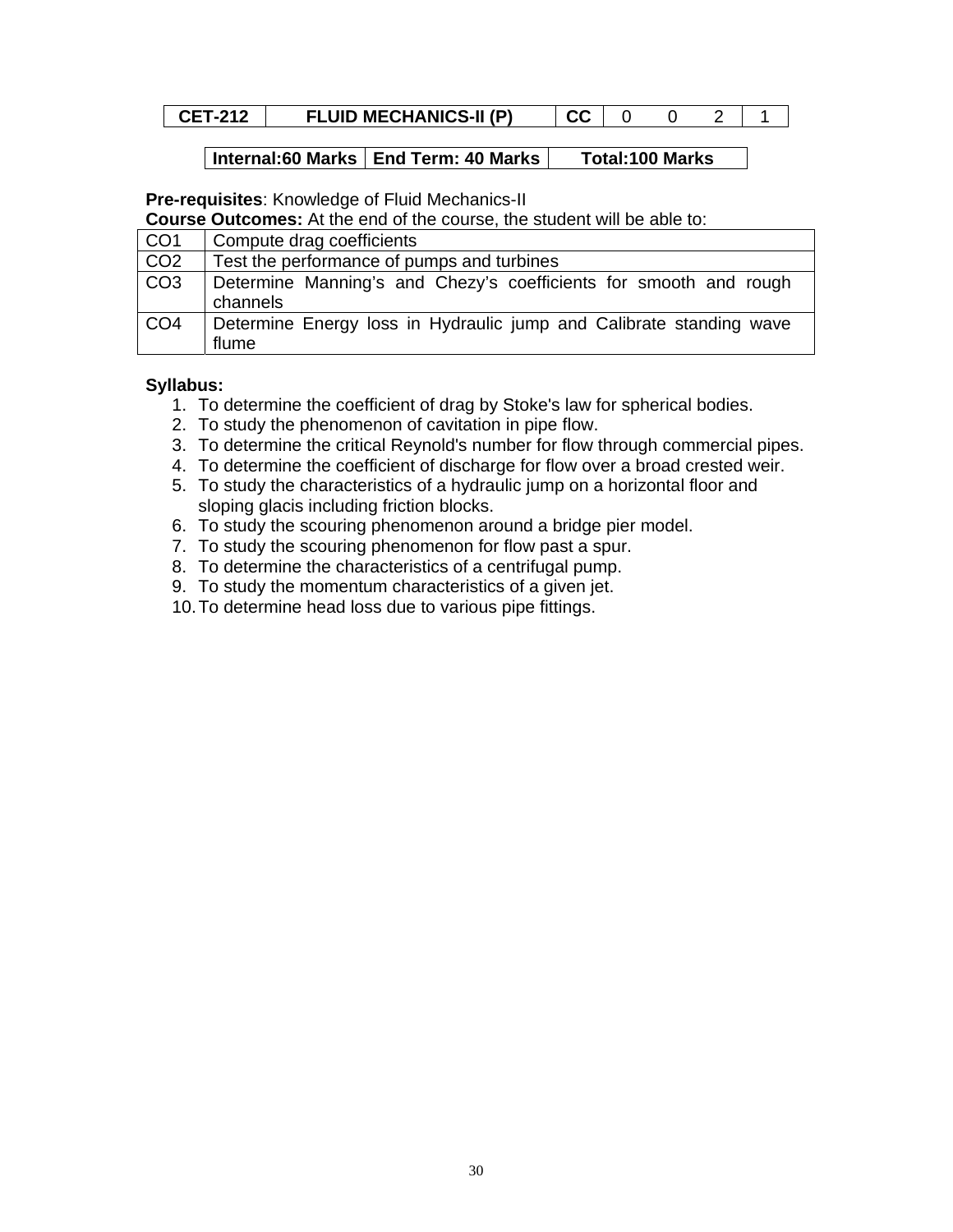**CET-214** SOIL MECHANICS (P)  $CC \mid 0 \quad 0 \quad 2 \mid 1$ 

# **Pre-requisites**: Knowledge of Soil Mechanics

**Course Outcomes:** At the end of the course, the student will be able to:

| CO1 | Determine index properties of soils       |
|-----|-------------------------------------------|
| CO2 | Classify soils                            |
| CO3 | Determine engineering properties of soils |

- 1. Visual Soil Classification and water content determination.
- 2. Determination of specific gravity of soil solids.
- 3. Grain size analysis-sieve analysis.
- 4. Liquid limit and plastic limit determination.
- 5. Field density by:
- 6. Sand replacement method
- 7. Core cutter method
- 8. Proctor's compaction test.
- 9. Coefficient of permeability of soils.
- 10. Unconfined compressive strength test.
- 11. Direct shear test on granular soil sample.
- 12. Unconsolidated undrained (UU) triaxial shear test of fine grained soil sample.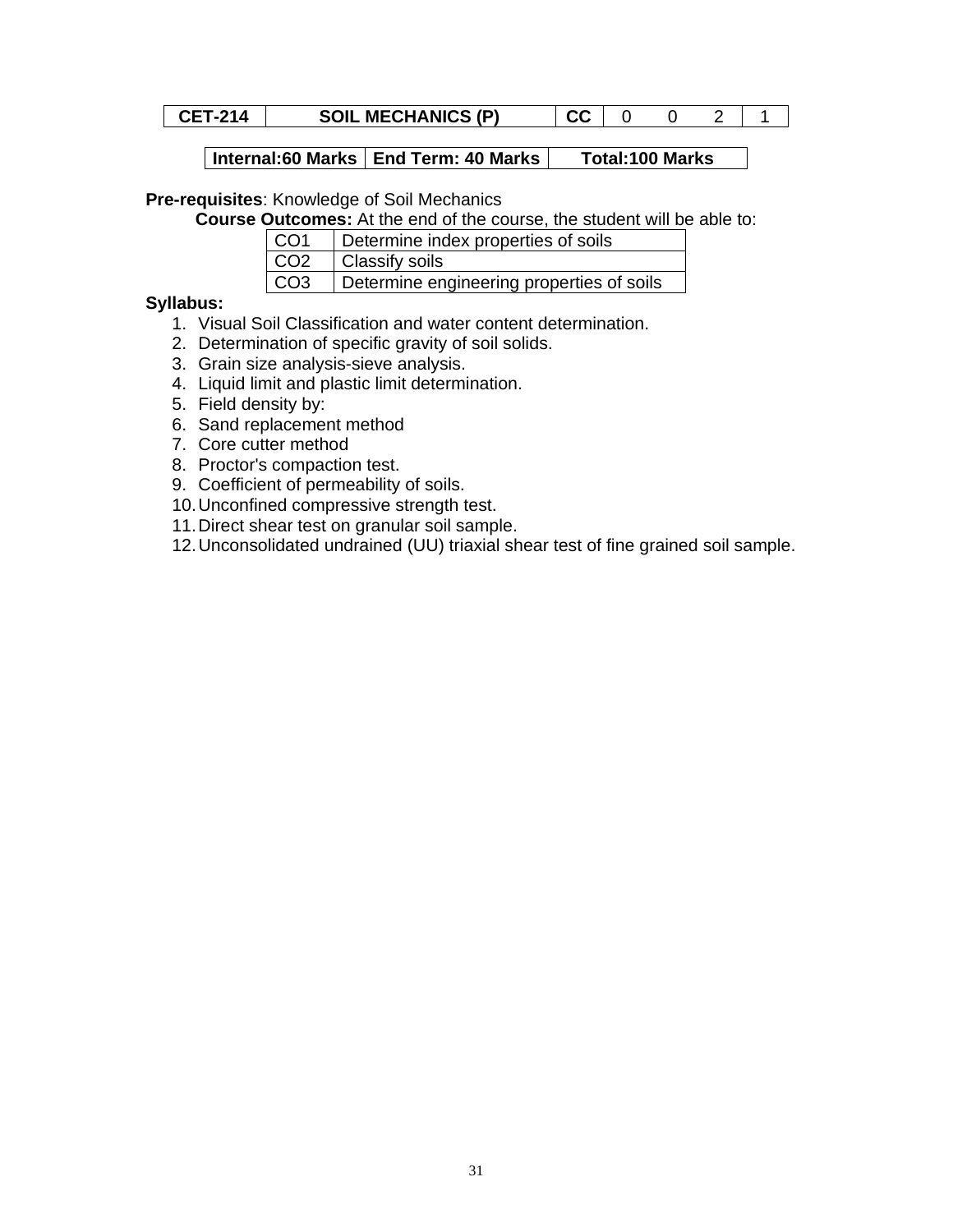|  | <b>CET-216</b> | <b>SURVEYING-II (P)</b> |  |  |  |  |  |
|--|----------------|-------------------------|--|--|--|--|--|
|--|----------------|-------------------------|--|--|--|--|--|

#### **Pre-requisites**: Knowledge of Surveying-II

**Corse Outcome:** On completion of the course, the students shall be able to:

- CO1 Use theodilitefor measurement of angles
- CO2 Set the curves on the ground using different methods

CO3 Complete the large area surveying

#### **Syllabus:**

#### **Theodilite:**

Study of theodolite, measurement of horizontal angle, measurement of vertical angle, Permanent adjustment.

#### **2 Tacheometry:**

Tacheometric constants, calculating horizontal distance and elevations with the help of tacheometer.

#### **3 Curves:**

Setting of simple circular curves by off set method, off set from chord produced, off set from long chord and by deflection angle method.

#### **4 Triangulation:**

An exercise of triangulation including base line measurement.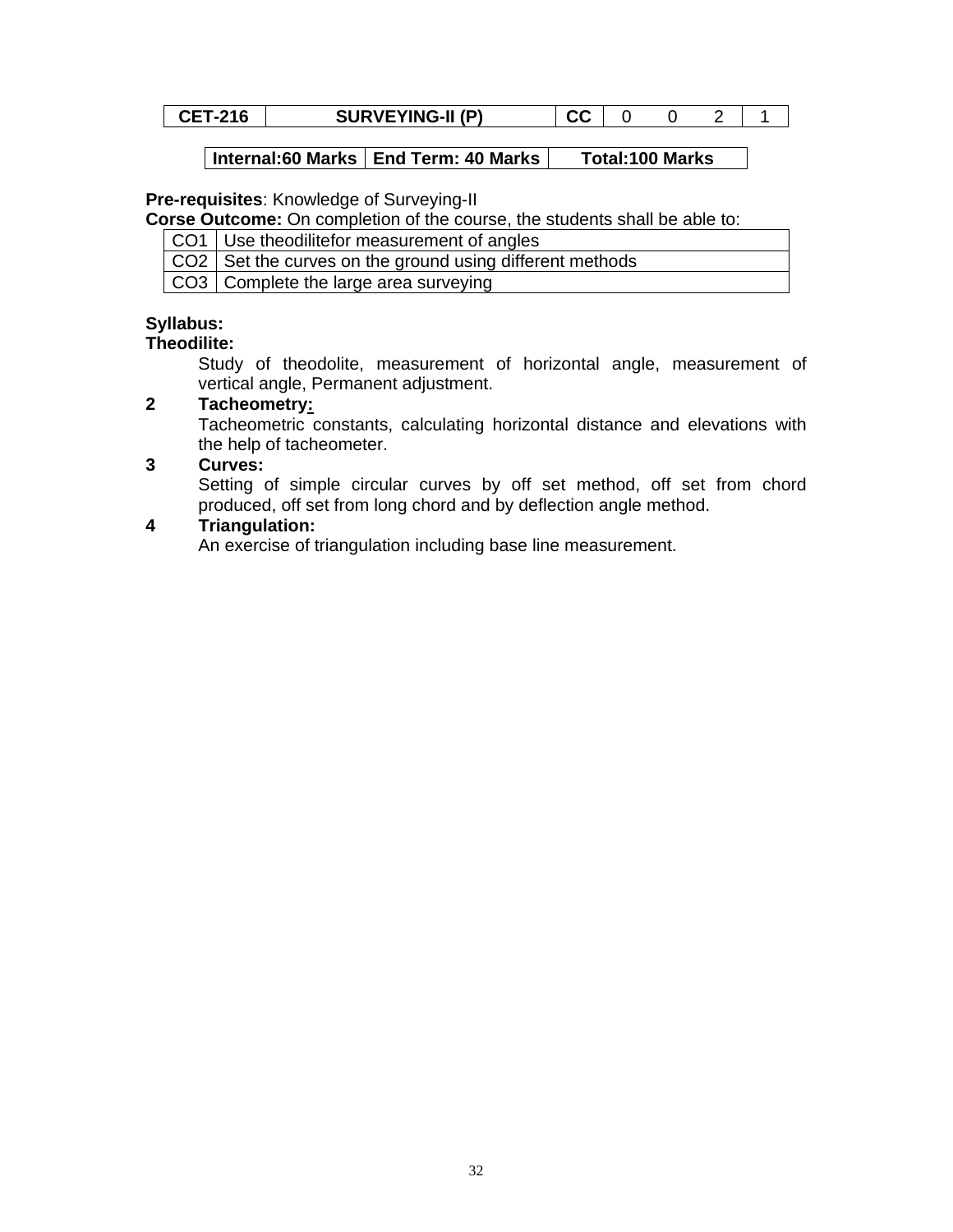| <b>CET-218</b> | <b>ENGINEERING GEOLOGY(P)</b> |  |  |  |  |  |
|----------------|-------------------------------|--|--|--|--|--|
|----------------|-------------------------------|--|--|--|--|--|

**Pre-requisites**: Knowledge of Engineering Geology

**Corse Outcome:** On completion of the course, the students shall be able to:

| CO1   Understand weathering process and mass movement                          |
|--------------------------------------------------------------------------------|
| CO2   Distinguish geological formations                                        |
| CO3   Identify geological structures and processes for rock mass quality       |
| CO4   Identify subsurface information and groundwater potential sites through  |
| geophysical investigations                                                     |
| CO5   Apply geological principles for mitigation of natural hazards and select |
| sites for dams and tunnels                                                     |

# **Syllabus:**

- 1. Study of Physical Properties of Minerals.
- 2. Identification of Rock forming silicate and ore minerals.
- 3. Recognition of rocks.
- 4. Use of Clinometer compass and Brunton compass for measurement dip and strike of formations.
- 5. Drawing of geological cross-selections and study of geological maps.

Study of models of geological structure and outcrops patterns of different types of rocks and land forms.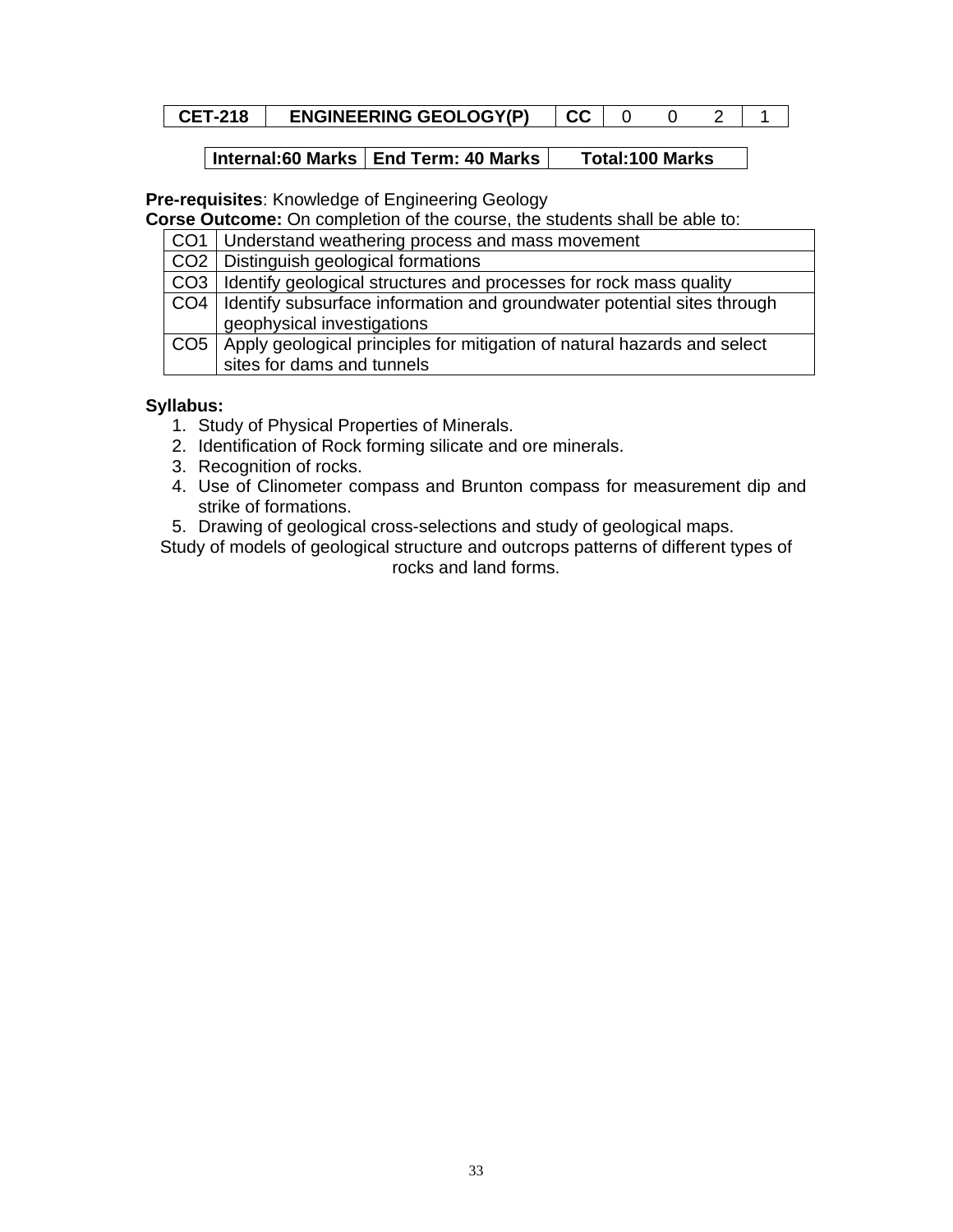| <b>STRUCTURAL ANALYSIS-III</b><br><b>CET-301</b><br>uu |  |
|--------------------------------------------------------|--|
|--------------------------------------------------------|--|

## $\vert$  Internal:50 Marks  $\vert$  End Term: 50 Marks  $\vert$  Total:100 Marks

**Pre-requisites**: Knowledge of Structural Analysis-i and Structural Analysis-II **Corse Outcome:** On completion of the course, the students shall be able to:

CO1 Understand the responses of the structures under rolling loading

| CO2 Understand influence lines and be able to apply influence lines to   |
|--------------------------------------------------------------------------|
| determine maximum values of internal forces and reactions for structures |
| under moving load.                                                       |
| 000 Uta departementals had endeavour of fine disease as                  |

CO3 Understand the behaviour of fixed arches.

 $CO4$  Analyze the non-sway and sway frames using Kanni's method

CO5 | Analyze the framed structures using approximate methods of analysis.

CO6 Understand the concept of matrix methods and be able to apply it for analysis of statically determinate and indeterminate Structures.

### **Syllabus:**

### 1. **Rolling Loads:**

Introduction, Single concentrated load, uniformly distributed load longer than span, shorter than span , two point loads, several point loads, Max.B.M. and S.F.Absolute, Max.B.M.

#### 2. **Influence lines:**

Introduction, influence lines for three hinged and two hinged arches, load position for Max.S.F. and B.M. at a section in the span.

## 3. **Fixed Arches:**

Expression for H and B.M. at a section, Elastic centre.

4. **Influence Line for statically indeterminate Beams:** Muller-Breslau Principle, I.L. for B.M. & S.F. for continuous Beams.

#### 5. **Kani's Method:**

Analysis of continuous beams and simple frames, analysis of frames with different column lengths and end conditions of the bottom storey.

#### 6. **Approximate Analysis of frames:**

(I) for vertical loads, (ii) for lateral loads by Portal method & Cantilever method.

# 7. **Matrix Methods**

Introduction, Stiffness Coefficients, Flexibility Coefficients, Development of flexibility & stiffness matrices for plane frame, Global axis and local axis, analysis of plane frame, pin jointed and rigid jointed.

#### **References:**

1. Indeterminate structures, R.L.Jindal S.Chand & Co.,N.Delhi.Advanced Structural Analysis-A.K.Jain, NemChand & Bros.,Roorkee.

2. Structural Analysis-A Unified Approach, D.S.Prakash Rao,, University Press, Hyderabad.

3.Structural Analysis-A unified classical & Matrix Approach, A.Ghali & A.M.Neville,Chapman & Hall London.

4. Theory of Strucutres,- Vol. I&II,- S.P.Gupta & G.S.Pandit, Tata McGraw Hill, N.Delhi.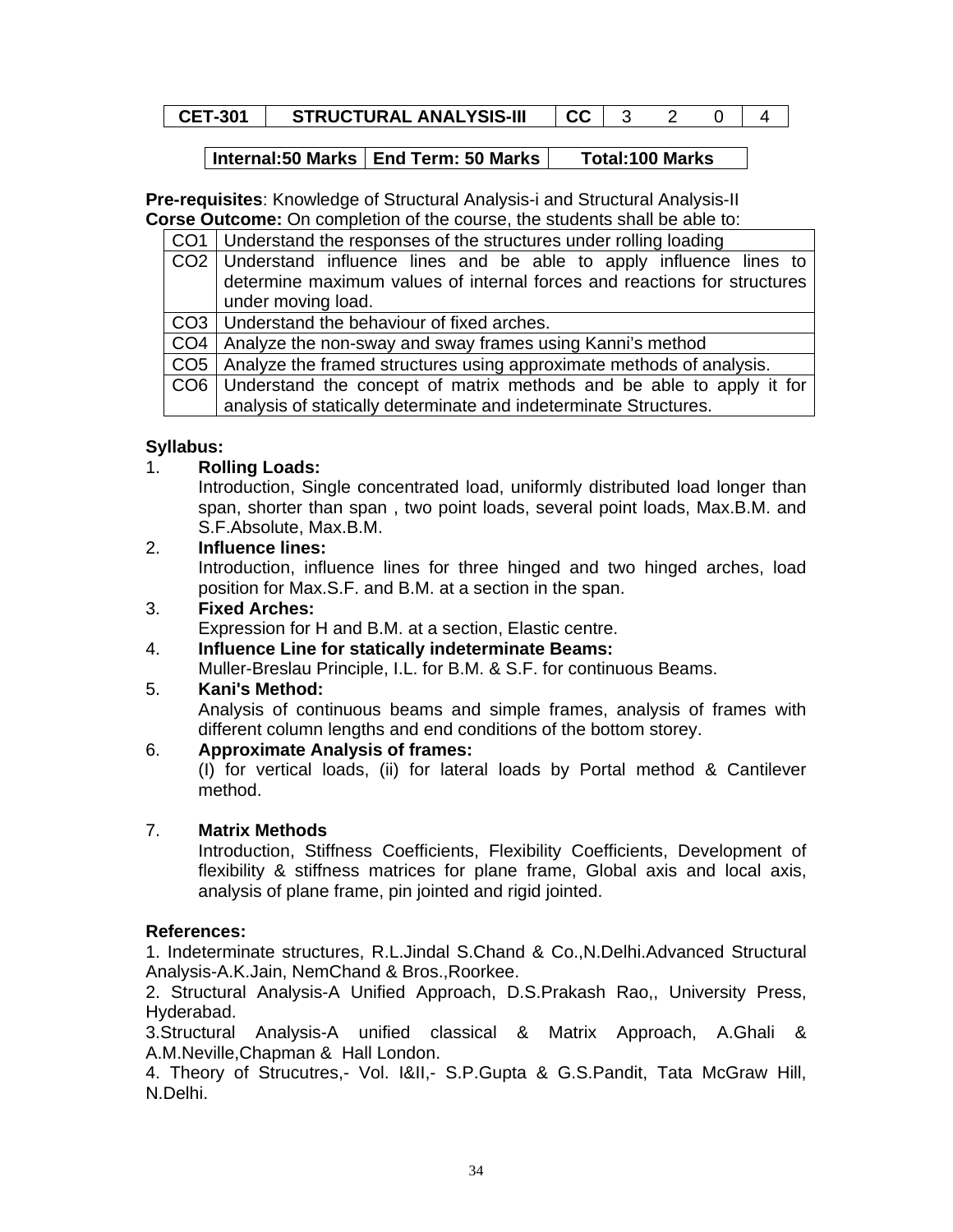| <b>CET-303</b> | <b>DESIGN OF CONCRETE</b> | ^^<br>vv |  |  |
|----------------|---------------------------|----------|--|--|
|                | <b>STRUCTURES-I</b>       |          |  |  |

#### **Pre-requisites**: Knowledge of Structural Analysis

**Course Assessment:** Continuous assessment (through assignments/Mid-semester Evaluation), End semester Examination.

**Corse Outcome:** On completion of the course, the students shall be able to:

CO1 | Know various design philosophies for Structural Design

CO<sub>2</sub> Design a Beam structure

CO3 Design one way and two way slabs

CO4 | Know various design considerations for design of column and footing

 $CO5$  Design the retaining wall

### **Syllabus:**

### 1. **Elementary treatment of concrete technology:**

Physical requirements of cement, aggregate, admixture and reinforcement, Strength and durability, shrinkage and creep. Design of concrete mixes, Acceptability criterion, I.S.Specifications,

### 2. **Design Philosophies in Reinforced Concrete:**

Working stress and limit state methods, Limit state v/s working stress method, Building code, Normal distribution curve, characteristic strength and characteristics loads, design values, Partial safety factors and factored loads, stress -strain relationship for concrete and steel.

#### 3. **Working Stress Method:**

Basic assumptions, permissible stresses in concrete and steel, design of singly and doubly reinforced rectangular and flanged beams in flexure, steel beam theory, inverted flanged beams, design examples.

#### 4. **Limit State Method:**

Basic assumptions, Analysis and design of singly and doubly reinforced rectangular flanged beams, minimum and maximum reinforcement requirement, design examples.

#### 5. **Analysis and Design of Sections in shear bond and torsion:**

Diagonal tension, shear reinforcement, development length, Anchorage and flexural bond, Torsional, stiffness, equivalent shear, Torsional reinforcement, Design examples.

#### 6. **Concrete Reinforcement and Detailing:**

Requirements of good detailing cover to reinforcement, spacing of reinforcement, reinforcement splicing, Anchoring reinforcing bars in flexure and shear, curtailment of reinforcement.

#### 7. **Serviceability Limit State:**

Control of deflection, cracking, slenderness and vibrations, deflection and moment relationship for limiting values of span to depth, limit state of crack width, Design examples.

### 8. **One way and Two Ways Slabs:**

General considerations, Design of one way and two ways slabs for distributed and concentrated loads, Non-rectangular slabs, openings in slabs, Design examples.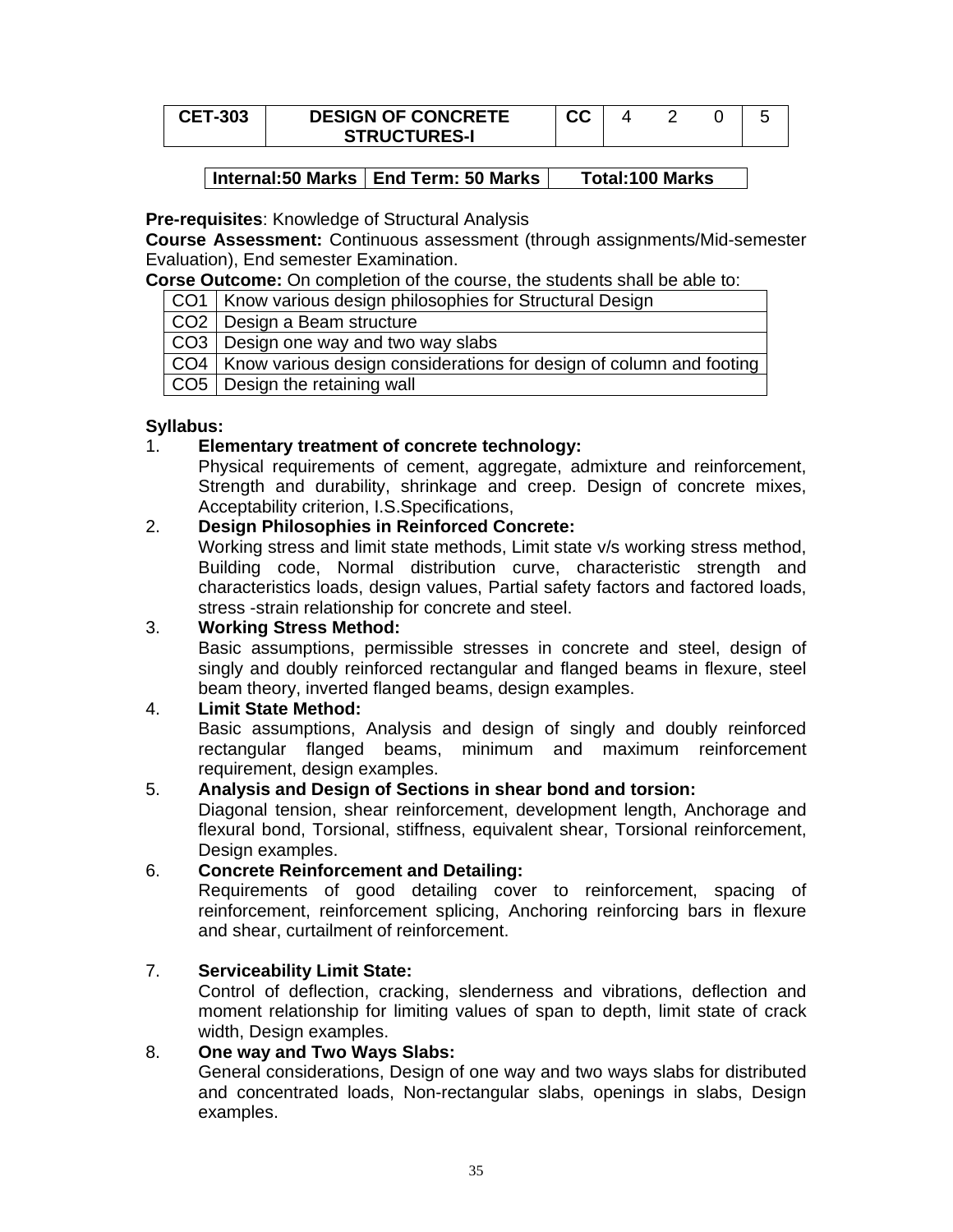## 9. **Columns and Footings:**

Effective length, Minimum eccentricity, short columns under axial compression, Uniaxial and biaxial bending, slender columns, Isolated and wall footings, Design examples.

## 10. **Retaining Walls:**

Classification, Forces on retaining walls, design criteria, stability requirements, Proportioning of cantilever retaining walls, counterfort retaining walls, criteria for design of counteforts, design examples.

- 1. Design of Reinforced Concrete Structures,P.Dayaratnam,Oxford & IBH Pub.,N.Delhi.
- 2. Reinforced Concrete-Limit State Design, A.K.Jain, Nem Chand & Bros.,Roorkee.
- 3. Reinforced Concrete, I.C.Syal & A,K,Goel, A.H,Wheeler & Co.Delhi.
- 4. Reinforced Concrfete Design, S.N.Sinha, TMH Pub.,N.Delhi.
- 5. SP-16(S&T)-1980, 'Design Aids for Reinforced Concrete to IS:456, BIS, N.Delhi.
- 6. SP-34(S&T)-1987 'Handbook on Concrete Reinforcement and Detailing', BIS, N.Delhi.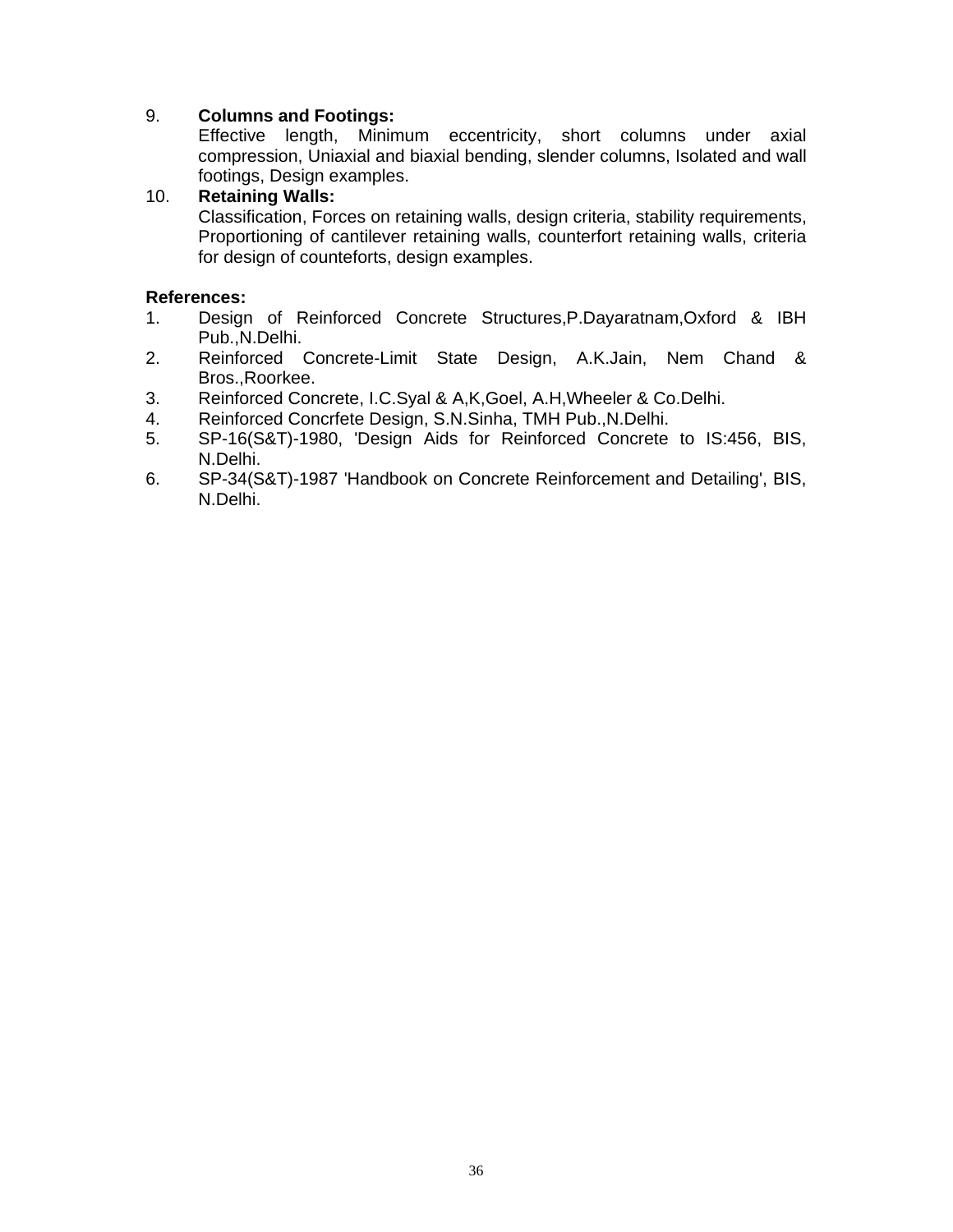| <b>CET-305</b><br><b>HYDROLOGY</b><br>uu |
|------------------------------------------|
|------------------------------------------|

#### **Pre-requisites**: Knowledge of Fluid Mechanics

**Corse Outcome:** On completion of the course, the students shall be able to:

| CO1   Analyse hydro-meteorological data                   |
|-----------------------------------------------------------|
| CO2   Estimate abstractions from precipitation            |
| CO3   Compute yield from surface and subsurface basin     |
| CO4   Develop rainfall-runoff models                      |
| CO5   Formulate and solve hydrologic flood routing models |

## **Syllabus:**

## 1. **Introduction:**

Hydrologic cycle, scope and application of hydrology to engineering problems, drainage basins and its characteristics, stream geometry, hypsometric curves.

## 2. **Precipitation:**

Forms and types of precipitation, characteristics of precipitation in India, measurement of preciptation, recording and non recording raingages, raingage station, raingage network, estimation of missing data, presentation of rainfall data, mean precipitation, depth -area -duration relationship, frequency of point rainfall, intensity -duration- frequency curves, probable max. precipitation.

## 3. **Evaporation & Transpiration:**

Process, evaporimeters and empirical relationships, analytical method, reservoir evaporation and methods of its control, transpiration, evapotranspiration and its measurement, Penman's equation and potential evapotranspiration.

## 4. **Infiltration:**

Infiltration process, initial loss, infiltration capacity and measurement of infiltration, infiltration indices.

## 5. **Runoff:**

Factor affecting run-off, estimation of runoff, rainfall-run off relationships, measurement of stage-staff gauge, wire gauge, automatic stage recorder and stage hydrograph, measurement of velocity-current meters, floats, area velocity method, moving boat and slope area method, electromagnetic, ultrasonic and dilution methods of stream flow measurement, stage discharge relationship.

# 6. **Hydrograph:**

Discharge hydrograph, components and factors affecting shape of hydrograph, effective rainfall, unit hydrograph and its derivation, unit hydrograph of different durations, use and limitations of UH, triangular UH, Snyder's synthetic UH, floods, rational methods, empirical formulae, UH method, flood frequency methods, Gumbel's method, graphical method, design flood.

## 7. **Ground Water:**

Occurrence, types of aquifers, compressibility of aquifers, water table and its effects on fluctuations , wells and springs, movement of ground water, Darcy's law, permeability and its determination, porosity, specific yield and specific retention, storage coefficient, transmissibility.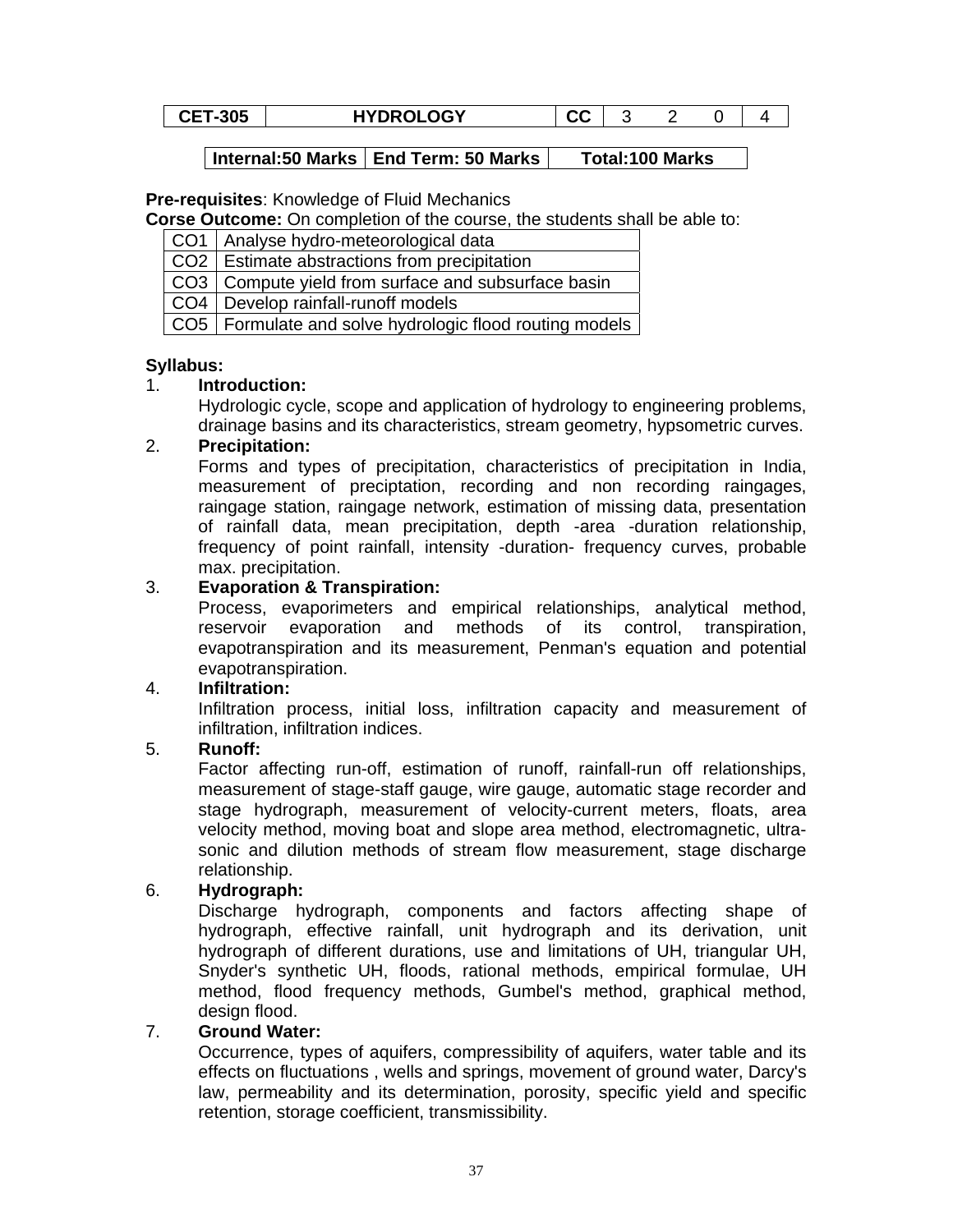# 8. **Well Hydraulics:**

Steady state flow to wells in unconfined and confined aquifers.

- 1 Engineering Hydrology by K.Subramanya.<br>
2 Hydrology by H.M.Raghunath.<br>
3 Hydrology for Engineers by Linsely, Kohler<br>
4 Elementary Hydrology by V.P.Singh.
- Hydrology by H.M.Raghunath.
- Hydrology for Engineers by Linsely, Kohler, Paulhus.
- Elementary Hydrology by V.P.Singh.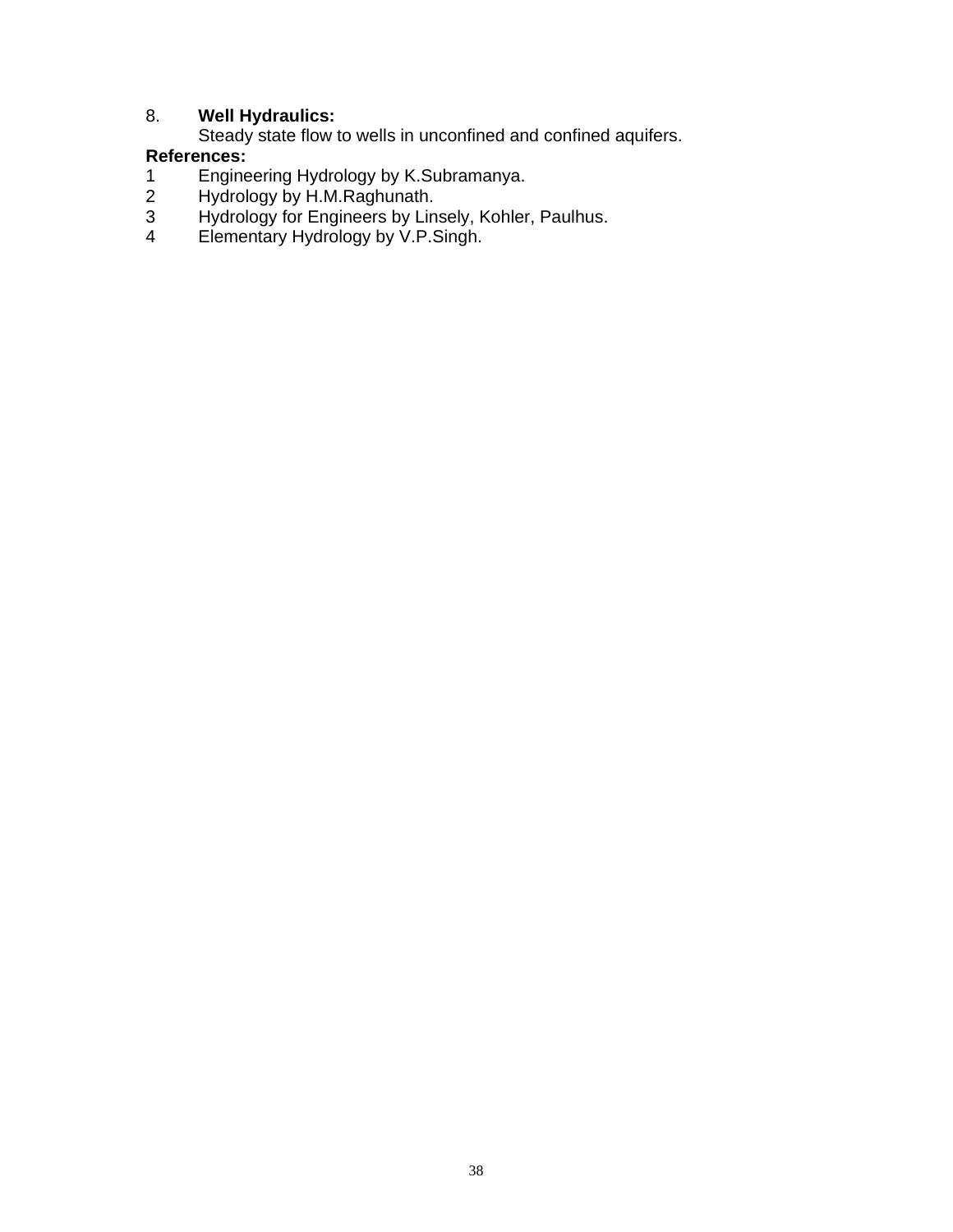# **CET-307 GEOTECHNOLOGY-I** CC 3 2 0 4

## Internal:50 Marks | End Term: 50 Marks | Total:100 Marks

**Pre-requisites**: Knowledge of Engineering Geology and Soil Mechanics **Corse Outcome:** On completion of the course, the students shall be able to:

| CO1 Characterise and classify soils |
|-------------------------------------|

CO2 | Identify shear strength parameters for field conditions

 $CO3$  Compute and analyze the consolidation settlements

CO4 Understand the principles of compaction and its control

#### **Syllabus:**

## **1 Sub-Surface Exploration**

Purpose, stages in soil exploration, depth and lateral extent of exploration, guidelines for various types of structures, ground water observations, excavation and boring methods, soil sampling and disturbance, major types of samplers, sounding methods-SCPT, DCPT, SPT and interpretation, geophysical methods, pressure-meter test, exploration logs.

## **2 Drainage & Dewatering**

Introduction, ditches and sumps, well point systems, shallow well system, deep well drainage, vacuum method, Electro-osmosis, consolidation by sand piles.

## **3 Shallow Foundations-I**

Design criteria for structural safety of foundation( i ) location of footing,(ii) shear failure criterion, (iii) settlement criterion, ultimate bearing capacity, modes of shear failure, Rankine's analysis Tergazi's theory, Skempton's formula, effect of fluctuation of G.W.T. , effect of eccentricity on bearing capacity, inclined load, I.S Code recommendations, factors affecting bearing capacity, methods of improving bearing capacity.

## **4 Shallow Foundations-II**

Various causes of settlement of foundation, allowable bearing pressure based on settlement, settlement calculation, elastic and consolidation settlement, allowable settlement according to I.S.Code. Plate load test and its interpretation, bearing capacity from penetration tests, design bearing capacity.

## **5 Shallow Foundations-III**

Situation suitable for the shallow foundations, types of shallow foundations and their relative merits, depth of foundation, footing on slopes, uplift of footings, conventional procedure of proportioning of footings, combined footings, raft foundations, bearing capacity of raft in sands and clays, various methods of designing rafts, floating foundations.

## **6 Pile Foundations-I**

Introduction, necessity of pile foundations, classification of piles, load capacity, static analysis, analysis of pile capacity in sands and clays, dynamic analysis, pile load tests, negative skin friction, batter piles, lateral load capacity, uplift capacity of single pile, under-reamed pile.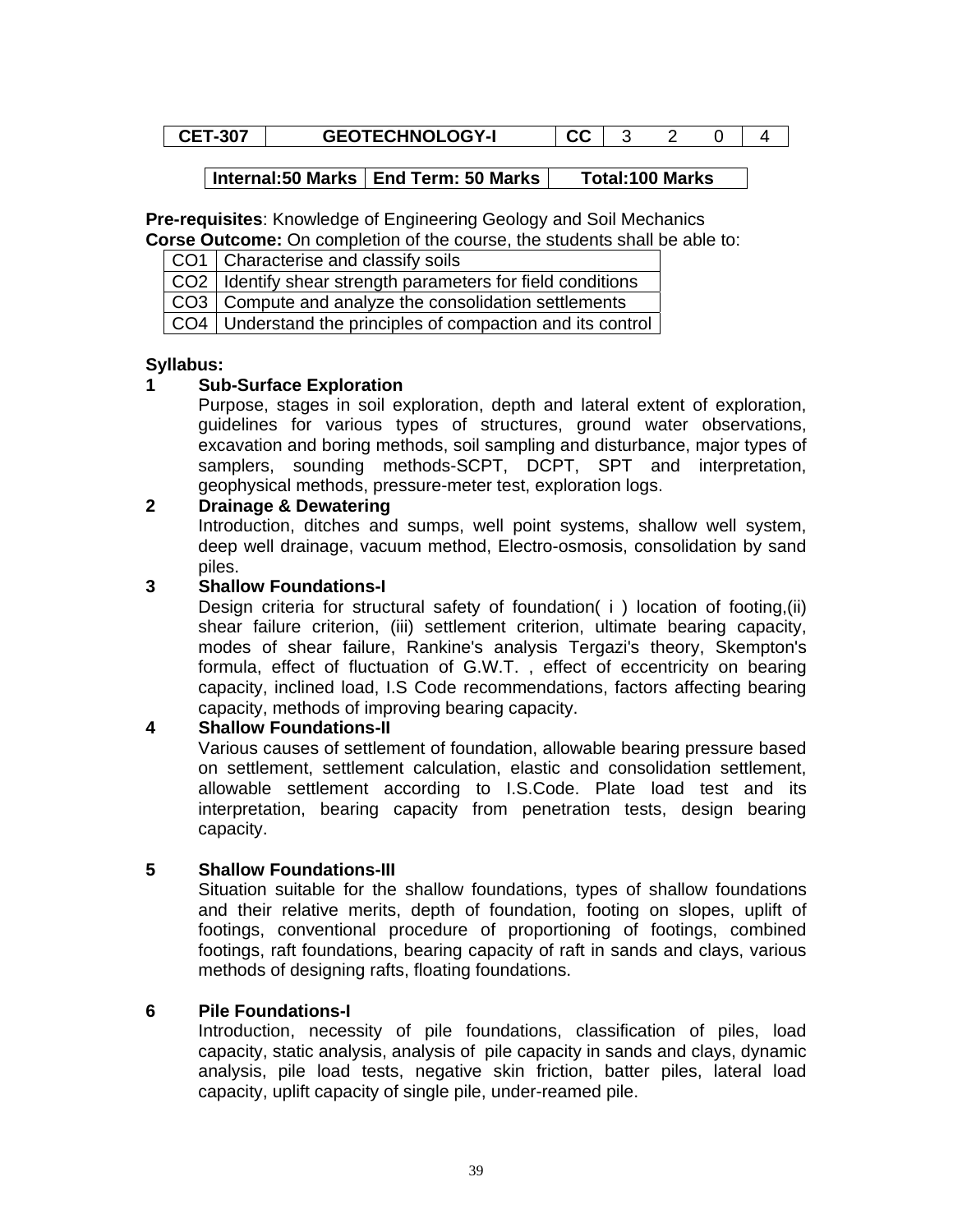# 7 **Pile Foundations-II**

Group action in piles, pile spacing, pile group capacity, stress on lower strata, settlement analysis, design of pile caps, negative skin friction of pile group, uplift resistance of pile group, lateral resistance, batter pile group.

**8 Drilled Piers and Caisson Foundations**  Drilled piers-types, uses, bearing capacity, settlement, construction procedure. Caissons-Types, bearing capacity and settlement, construction procedure. well foundations-shapes, depth of well foundations, components, factors

affecting well foundation design lateral stability, construction procedure, sinking of wells, rectification of tilts and shifts, recommended values of tilts & shifts as per I.S.3955.

- 1 Basic And Applied Soil Mechanics by Gopal Ranjan & ASR Rao. New Age Int.(P)Ltd..
- 2 Analysis and Design of Sub-Structures by Swamisaran, IBH & Oxford.
- 3 Principles of Foundation Enginering By B.M.das, PWS Kent, Boston.
- 4 Foundation Analysis & Design by J.E.Bowles, McGraw Hills.
- 5 Design Aids in Soil Mechanics & Foundation Engineering by S.R.Kaniraj, McGraw Hills.
- 6 Foundation Design by Teng, Prentice Hall, India.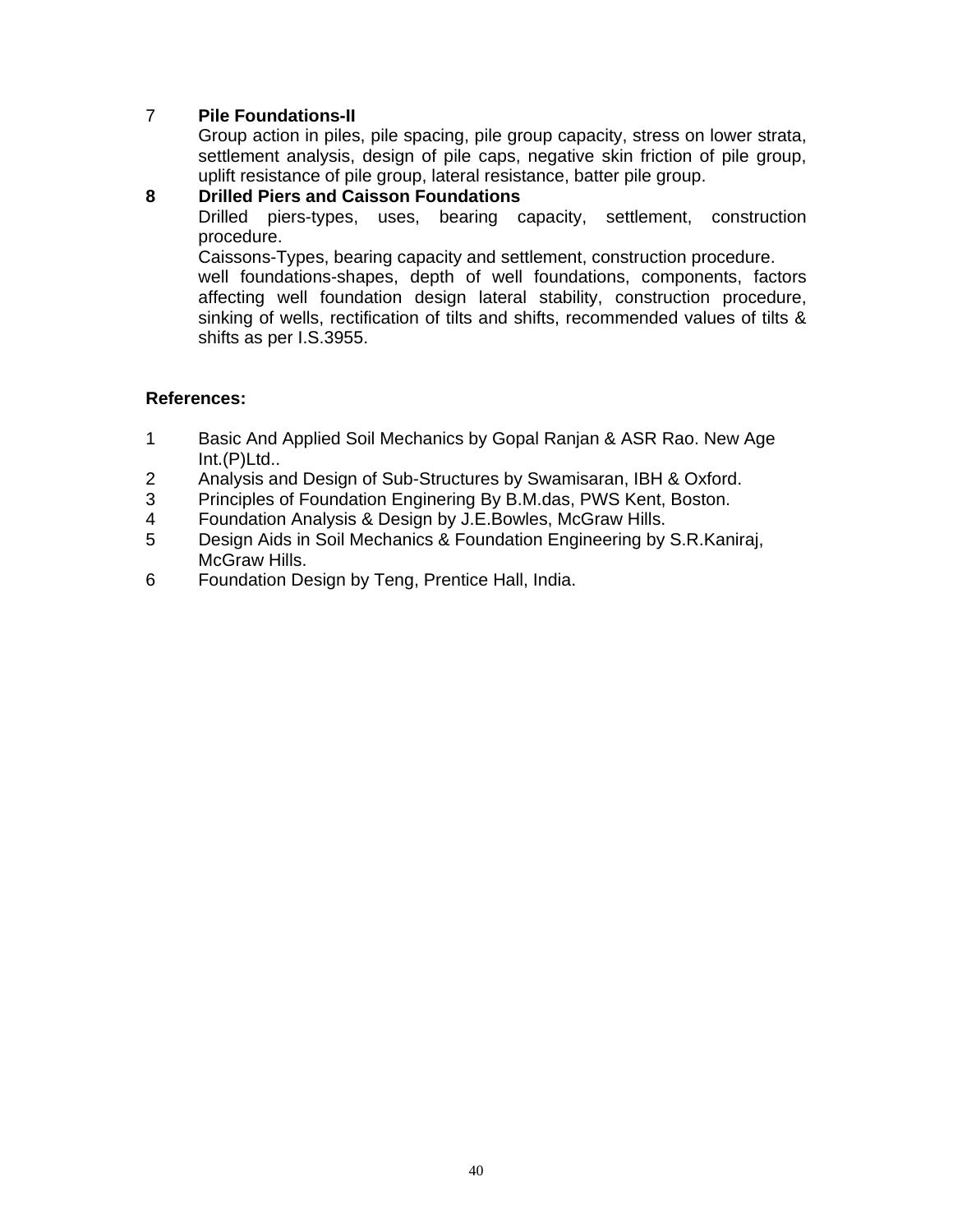| <b>CET-309</b> | <b>WATER SUPPLY AND</b> | ^^<br>uu | ⊾ |  |  |
|----------------|-------------------------|----------|---|--|--|
|                | <b>TREATMENT</b>        |          |   |  |  |

**Pre-requisites**: Knowledge of Hydrology and Irrigation Engineering-I

**Corse Outcome:** On completion of the course, the students shall be able to:

| CO1   Estimate water demand; |
|------------------------------|
|                              |

CO<sub>2</sub> Determine the quality of water;

CO3 Select and design appropriate water treatment unit processes;

CO4 Calculate design specifications for unit processes to remediate water of a particular quality to a particular standard;

 $CO5$  Design the water distribution system.

## **Syllabus:**

## **1 Water Quantity:**

Importance and necessity of water supply scheme. Water demands and its variations. Estimation of total quantity of water requirement. Population forecasting. Quality and quantity of surface and ground water sources. Selection of a source of water supply. Types of intakes.

#### **2 Water Quality:**

Impurities in water and their sanitary significance. Physical, chemical and bacteriological analysis of water. Water quality standards.

## **3 Water Treatment:**

Objectives, treatment processes and their sequence in conventional treatment plant, sedimentation – plain and aided with coagulation. Types, features and design aspects. Mixing basins and Flocculation units. Filtration – mechanism involved, types of filters, slow and rapid sand filtration units (features and design aspects). Disinfection principles and aeration.

## **4 Water Distribution:**

Distribution system – Gravity system, Pumping System, Dual system, Layout of Distribution System – Dead End System, Grid Iron System, Ring System, Radial System, their merits and demerits. Distribution Reservoir-functions & determination of storage capacity.

- 1. Water Supply and Sewerage: E.W. Steel.
- 2. Water Supply Engineering: S.R. Kshirsagar.
- 3. Water Supply Engineering: S.K. Garg.
- 4. Water Supply Engineering: B.C. Punmia.
- 5. Manual on Water Supply and Treatment: Ministry of Urban Dev., New Delhi.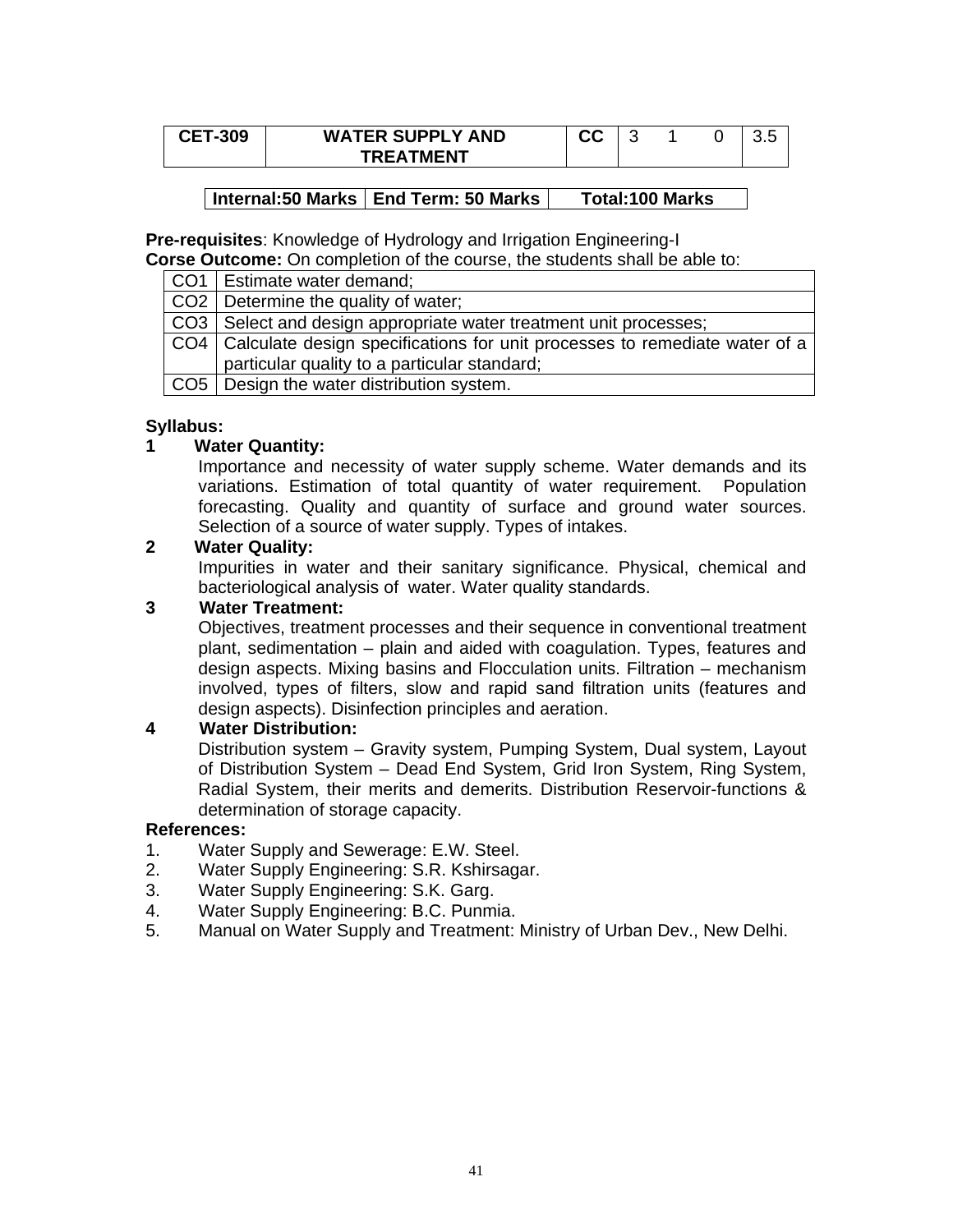#### **CET-311** ENVIRONMENTAL ENGG.-I(P)  $\begin{array}{|c|c|c|c|c|c|c|c|c|} \hline \end{array}$  CC  $\begin{array}{|c|c|c|c|c|c|c|c|c|} \hline \end{array}$  CC  $\begin{array}{|c|c|c|c|c|c|c|c|c|} \hline \end{array}$  CC  $\begin{array}{|c|c|c|c|c|c|c|c|c|} \hline \end{array}$ **6.**

# | Internal:60 Marks | End Term: 40 Marks | Total:100 Marks

**Pre-requisites**: Knowledge of Chemistry Laboratory, Environmental Engineering-I **Corse Outcome:** On completion of the course, the students shall be able to:

| CO1 Determine physical, chemical and biological characteristics of water                                                                                                                                                        |
|---------------------------------------------------------------------------------------------------------------------------------------------------------------------------------------------------------------------------------|
| CO2   Determine optimum dosage of coagulant                                                                                                                                                                                     |
| CO3   Determine break - point chlorination                                                                                                                                                                                      |
| $\sim$ . The contract of the contract of the contract of the contract of the contract of the contract of the contract of the contract of the contract of the contract of the contract of the contract of the contract of the co |

| CO4 | Assess the quality of water

## **Syllabus:**

- 1. To determine the acidity of a water sample.
- 2. To determine the alkalinity of a water sample.
- 3. To determine total, suspended, dissolved and settable solids in a water sample.
- 4. To determine volatile and fixed solids in a water sample.
- 5. To determine the chloride concentration in a water sample.
- 6. To determine the sulphate concentration in a water sample.
- 7. To determine the turbidity of a given water sample.
- 8. To determine the hardness of a given water sample.
- 9. To determine the dissolved oxygen in a given water sample.
- 10. To determine the B.O.D. of a given water sample.
- 11. To determine the chlorine dose of a given water sample.
- 12. To determine most probable number of coliform bacteria for a given water sample.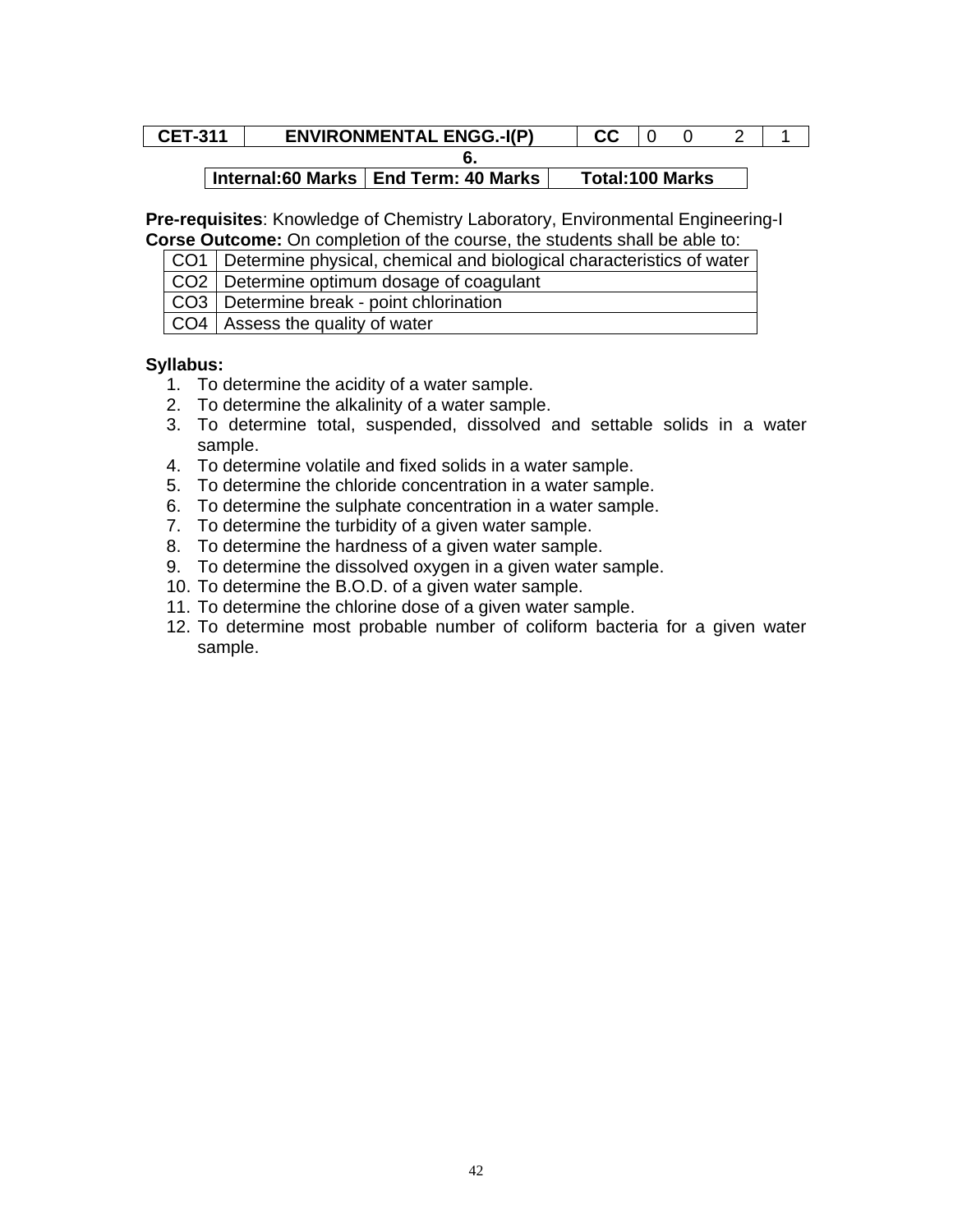#### **CET-313 CONCRETE LAB ( P ) CC** 0 0 2 1

**Internal:60 Marks | End Term: 40 Marks | Total:100 Marks** 

**Pre-requisites**: Knowledge of Structural Analysis-II and Structural Analysis-III **Corse Outcome:** On completion of the course, the students shall be able to:

CO1 Conduct Quality Control tests on concrete making materials

CO2 Conduct Quality Control tests on fresh & hardened concrete

CO3 Design and test concrete mix

CO4 Conduct Non-destructive tests on concrete

## **Pre-requisites**: Knowledge of Structural Analysis-I,BMC&D **Corse Outcome: Same as the respective course Syllabus:**

# **Tests on Cement**

- 1 Standard consistency of cement using Vicat's apparatus.
- 2 Fineness of cement by Sieve analysis and Blaine's air permeability method.
- 3 Soundness of cement by Le-Chatelier's apparatus.
- 4 Setting time of cement, initial and final.
- 5 Compressive strength of cement.
- 6 Measurement of specific gravity of cement.
- 7 Measurement of Heat of Hydration of cement.

## **Tests on Aggregate**

- 1 Moisture content and bulking of fine aggregate.
- 2 Fineness modulus of coarse and fine aggregates.

# **Tests on Concrete**

- 1 Workability of cement concrete by (a) Slump test, (b) Compaction factor test, (c) Flow table test,.
- 2 Compressive strength of concrete by (a) Cube test, (b)Cylinder test
- 3 Indirect tensile strength of concrete-split cylinder test.
- 4 Modules of rupture of concrete by flexure test
- 5 Bond strength between steel bar and concrete by pull-out test
- 6 Non-destructive testing of concrete

- 1. Properties of Concrete, AM Nevelli 5th Ed, Prentice Hall Publishers, 2012.
- 2. Concrete Technology, M. S. Shetty S Chand Co., Publishers, 2006.
- 3. Concrete Technology, M. L. Gambhir Tata Mc Graw Hill Publishers, 2012.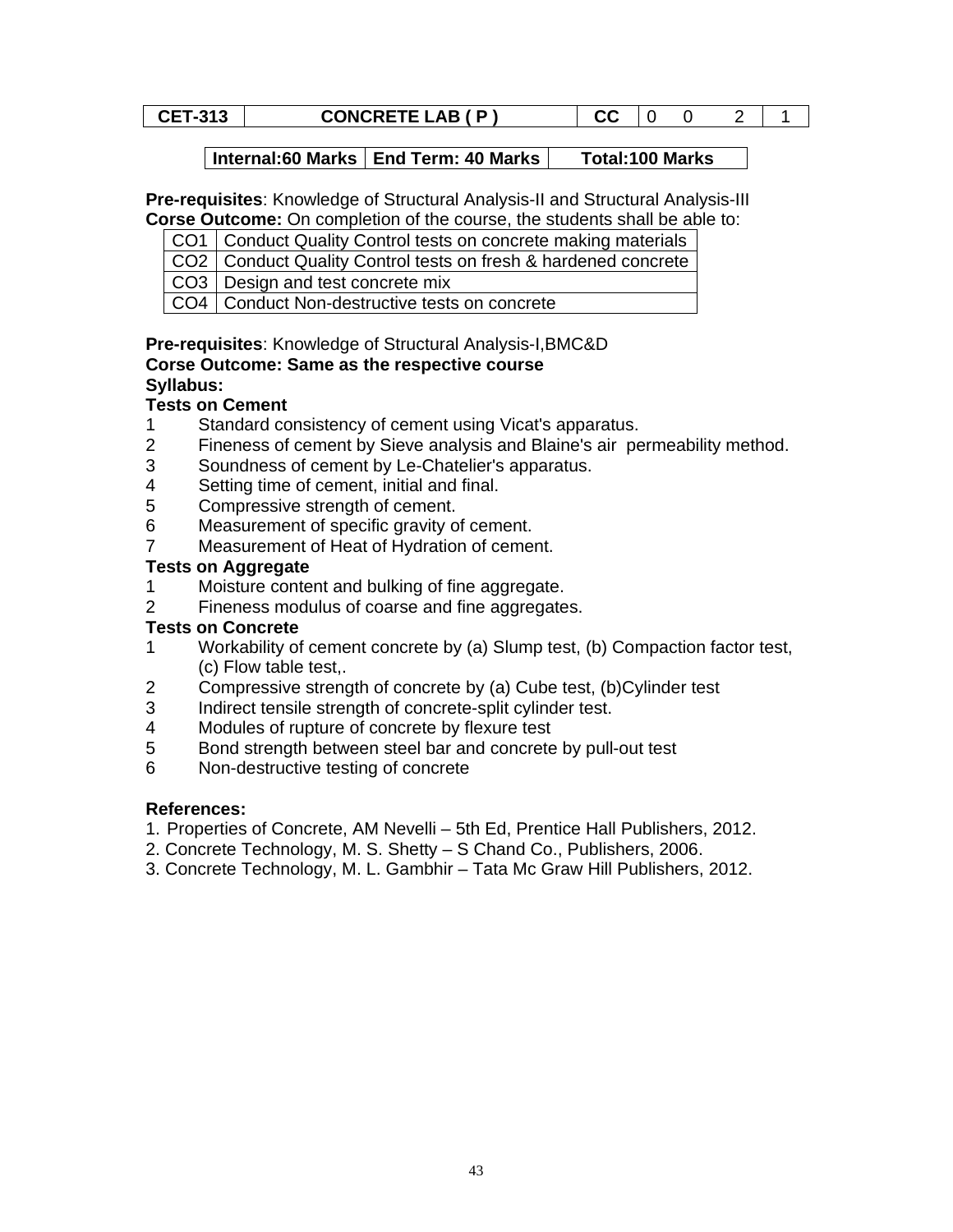#### **CET-315 GEOTECHNOLOGY (P) CC** 0 0 2 1

## **Internal:60 Marks | End Term: 40 Marks | Total:100 Marks**

**Pre-requisites**: Knowledge of Structural Analysis-II and Structural Analysis-III **Corse Outcome:** On completion of the course, the students shall be able to:

| CO1   Determine index properties of soils |
|-------------------------------------------|
|                                           |

- CO<sub>2</sub> Perform tri-axial stress
- CO3 Determine the consolidation of soil mass
- CO4 perform penetration test

#### **Pre-requisites**: Knowledge of Geotechnology **Corse Outcome: Same as the respective course Syllabus:**

- 1. Grain Size Analysis-Hydrometer method.
- 2. Shrinkage Limit Determination.
- 3. Relative Density of Granular Soils.
- 4. Consolidated Drained (CD) Triaxial Test.
- 5. Consolidated Undrained (CU) Triaxial Test with Pore Water Pressure Measurement.
- 6. Consolidation Test.
- 7. Undisturbed Sampling.
- 8. Standard Penetration Test.
- 9. Dynamic Cone Penetration Test.
- 10. Model Plate Load Test.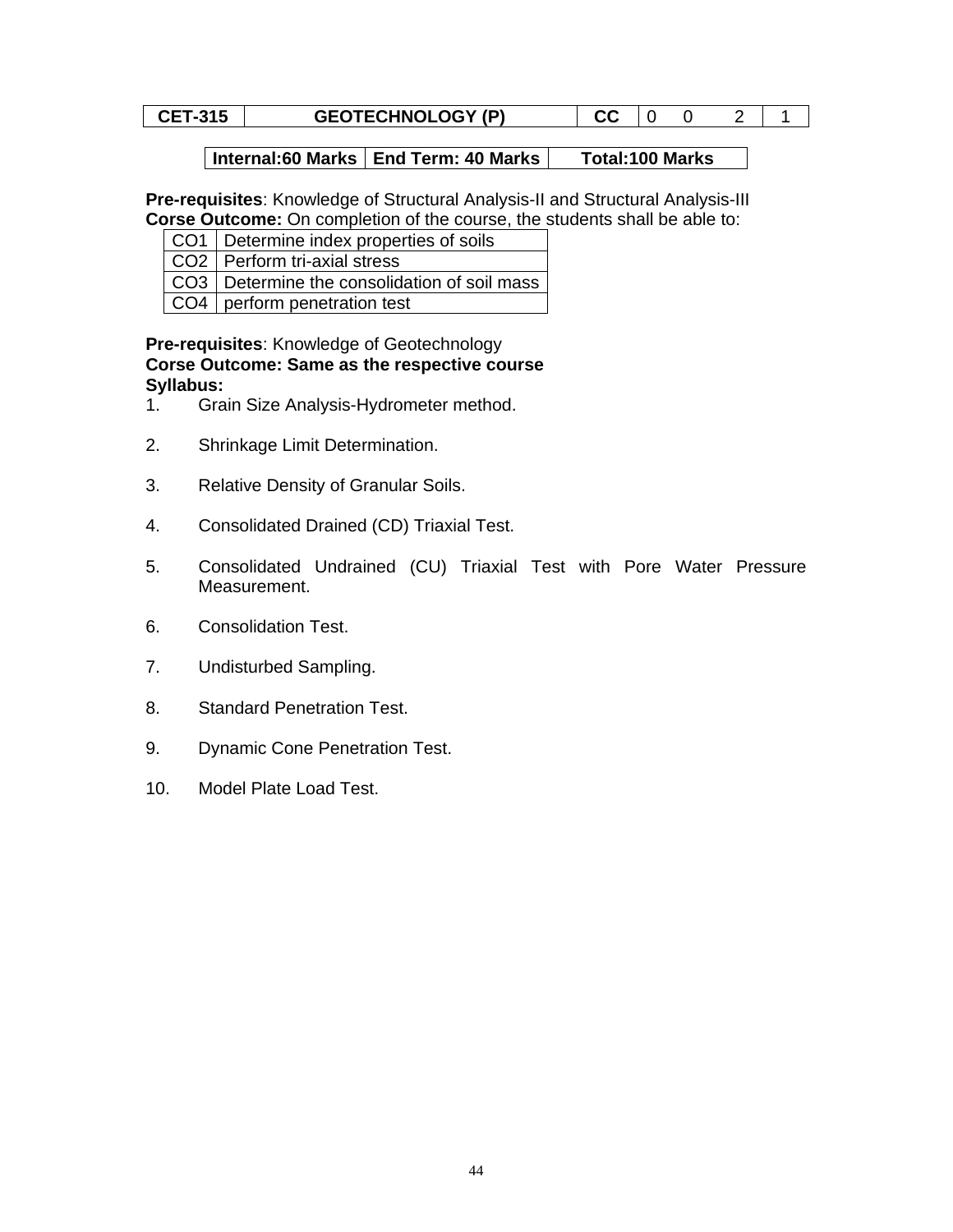| <b>CET-302</b> | <b>DESIGN OF STEEL</b> | ^^<br>uu |  |  |
|----------------|------------------------|----------|--|--|
|                | <b>STRUCTURES-II</b>   |          |  |  |

**Pre-requisites**: Knowledge of Structural Analysis-I and Design of steel Structures-I **Corse Outcome:** On completion of the course, the students shall be able to:

| CO1   Perform plastic analysis and design the steel beams and portal frames   |
|-------------------------------------------------------------------------------|
| CO2   Analyze and design the structural components of industrial building for |
| different loads                                                               |
| CO3   Design of water tanks, stacks and transmission line towers              |
| CO4 Analyses the behavior of different elements of cold forms steels and      |
| design of compression and bending elements                                    |

## **Syllabus:**

## 1. **Elementary Plastic Analysis and Design:**

Introduction, Scope of plastic analysis, ultimate load carrying capacity of tension members and compression members, flexural members, shape factor, mechanisms, plastic collapse, analysis, plastic analysis applied to steel beams and simple portal frames and design.

## 2. **Industrial Buildings:**

Loads, general arrangement and stability, design considerations, design of purlins, design of roof trusses, industrial building frames, bracings and stepped columns.

## 3. **Design of Water Tanks:**

Introduction, permissible stresses, design of circular, rectangular and pressed steel tanks including staging.

## 4. **Design of Steel Stacks:**

Introduction,various loads to be considered for the design of steel stacks, design of steel stacks including foundation.

## 5. **Towers:**

Transmission line towers, microwave towers, Design loads, classification, design procedure and specification.

# 6. **Cold Formed Sections:**

Introduction and brief description of various type of cold formed sections, local buckling, concepts of effective width and effective sections, elements with stiffeners, design of compression and bending elements.

## **References:**

1. Design of Steel Structures, A.S.Arya & J.L.Ajmani, Nem Chand & Bros., Roorkee.

2. Design of Steel Structures, P.Dayartnam, Wheeler Pub. Allahabad.

3. Design of Steel Structures, Gaylord & Gaylord, McGraw Hill, Newyork/International Students Edn., Toyo Kogakusha, Tokyo.

4. IS:800-1984, Indian Standard Code of Practice for General Construction in Steel.

5. IS-801-1975, Indian Standard Code of Practice for Use of Cold formed light gauge steel structural members in general building construction.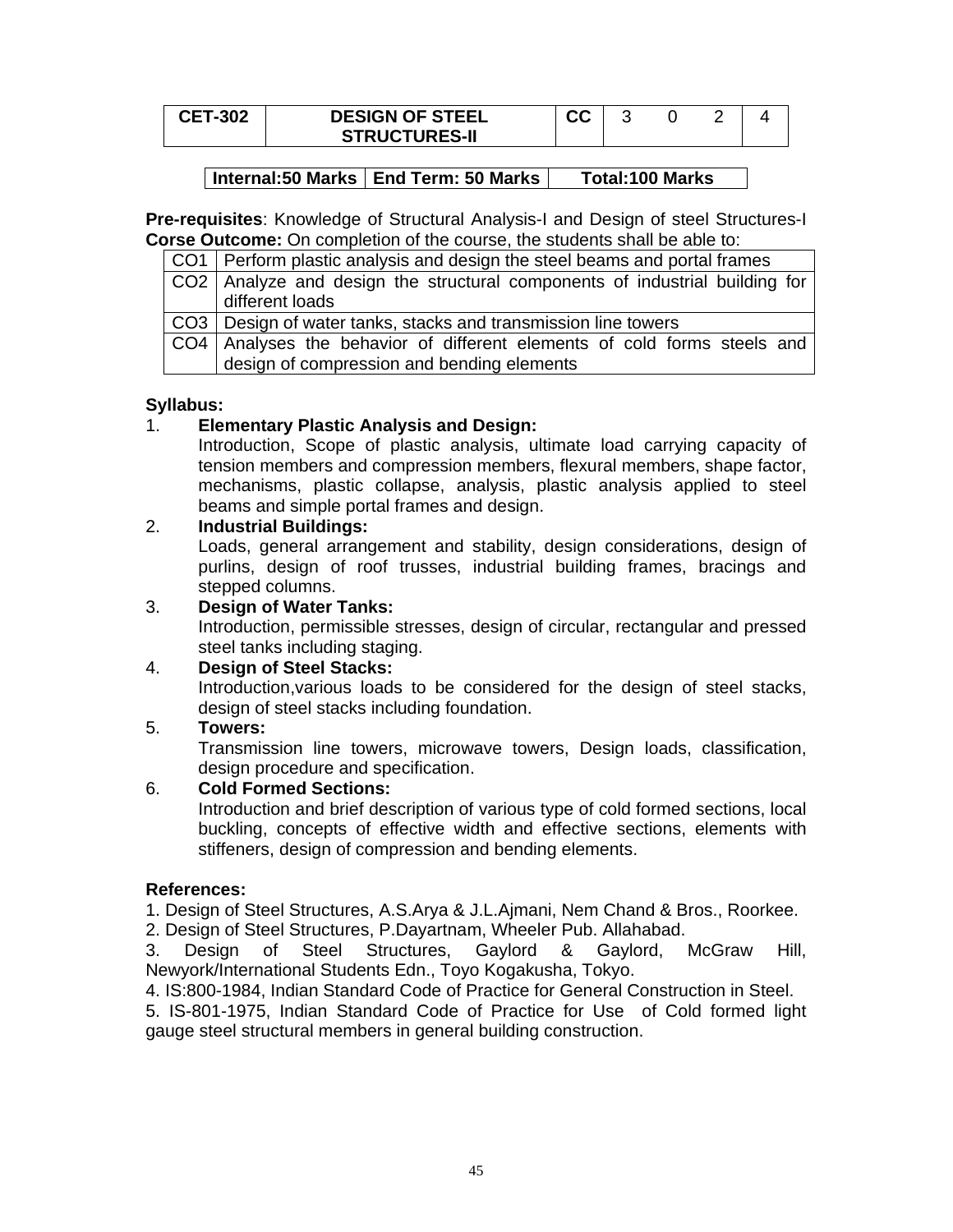| <b>CET-304</b> | <b>IRRIGATION ENGINEERING-I</b> | ماما |  |  |  |  |
|----------------|---------------------------------|------|--|--|--|--|
|----------------|---------------------------------|------|--|--|--|--|

**Pre-requisites**: Knowledge of Fluid Mechanics and Hydrology

**Corse Outcome:** On completion of the course, the students shall be able to:

| CO <sub>1</sub> | Deals with the limits and application of canals and ground water for the<br>purpose of irrigation.                                                                                                |
|-----------------|---------------------------------------------------------------------------------------------------------------------------------------------------------------------------------------------------|
| CO <sub>2</sub> | Design of the reservoir, canals and wells by the method of Kennedy's and<br>Lacey's theory.                                                                                                       |
| CO <sub>3</sub> | Understand the types of irrigation and its application which have designed<br>in the all cases.                                                                                                   |
|                 | CO4   Understand and develop the modern techniques which used for irrigation.<br>Thus, it develops the storage of water, which is required for drinking and<br>irrigation by wells through tanks. |
|                 | CO5 Demonstrate the knowledge about water which is used for certain<br>sequence only and it gives a particular way to supply in particular time<br>only.                                          |
|                 | CO6   Communicate both the design and planning of the reservoir which used for<br>irrigation process.                                                                                             |

## **Syllabus:**

## 1 **Introduction:**

Irrigation-necessity, advantages, disadvantages, impact of irrigation on human environment , need and development of irrigation in India, crops and crop seasons, ideal cropping pattern and high yielding varieties of crops.

# 2 **Soil-water relationship and irrigation methods:**

Soil-water relationship, root zone soil water, infiltration, conmsumptive use, field capacity, wilting point, available moisture in soil, GCA, CCA, intensity of irrigation, delta, base period, Kor depth, core period, frequency of irrigation, duty of water, relation between delta, duty and base period, irrigation requirement, flooding methods, border strip method, check basin and furrow method, assessment of irrigation water, sprinkler irrigation, favourable conditions, sprinkler systems, hydraulics of sprinkler irrigation, planning, design and maintenance of sprinkler systems, drip irrigation-components parts, advantages and limitations, suitability of drip irrigation.

## 3 **Canal irrigation:**

Component of canal distribution system, alignment of channels, losses in irrigation channels, design discharge, silt theories and design of alluvial channels, comparison of Kennedy's and Lacey's theories, canal section and design procedure, Garrets and Lacey's diagrams.

# 4 **Water logging and land reclamation:**

Water logging-effects, causes and measures of prevention, lining of irrigation channels, types of lining, design of lined channel land drainage, open drains, design considerations, advantages of tile drains, depth of tiledrains, layout of closed drains, discharge and spacing of closed drains, diameter of tile drain, outlets for tile drains, maintenance of tile drains, purpose of land reclamation and methods of land reclamation.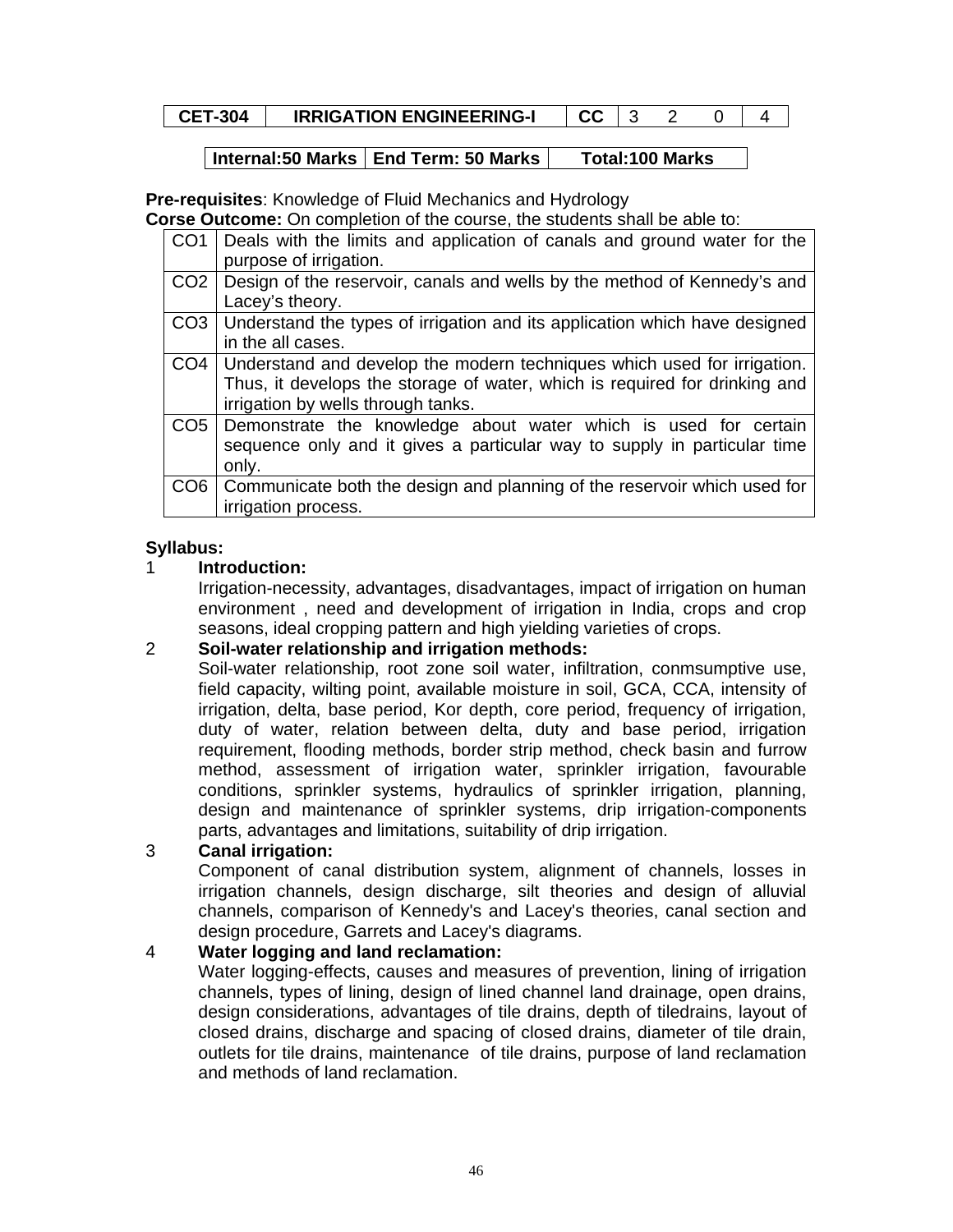# 5 **River Training:**

Classification of rivers, river training and its objectives, classification of river training works, methods of river training, marginal embankments, guidebanks, spurs, cutoffs, bank pitching and launching apron.

# 6 **Canal outlets:**

Classification, requirements of a good outlet, design of pipe, APM and open flume outlet, flexibility proportionality, setting and sensitivity of outlet.

- 1 Irrigation, Water Resources and Water Power Engg. by P.N.Modi.<br>2 Fundamentals on Irrigation Engg. by Bharat Singh.
- 2 Fundamentals on Irrigation Engg. by Bharat Singh.<br>3 Irrigation Engg & Hydraulic Structures by S.K.Garg
- Irrigation Engg & Hydraulic Structures by S.K.Garg.
- 4 Irrigation Engg. by S.K.Sharma.<br>5 Irrigation-Theory & Practice by A
- Irrigation-Theory & Practice by A.M. Michael.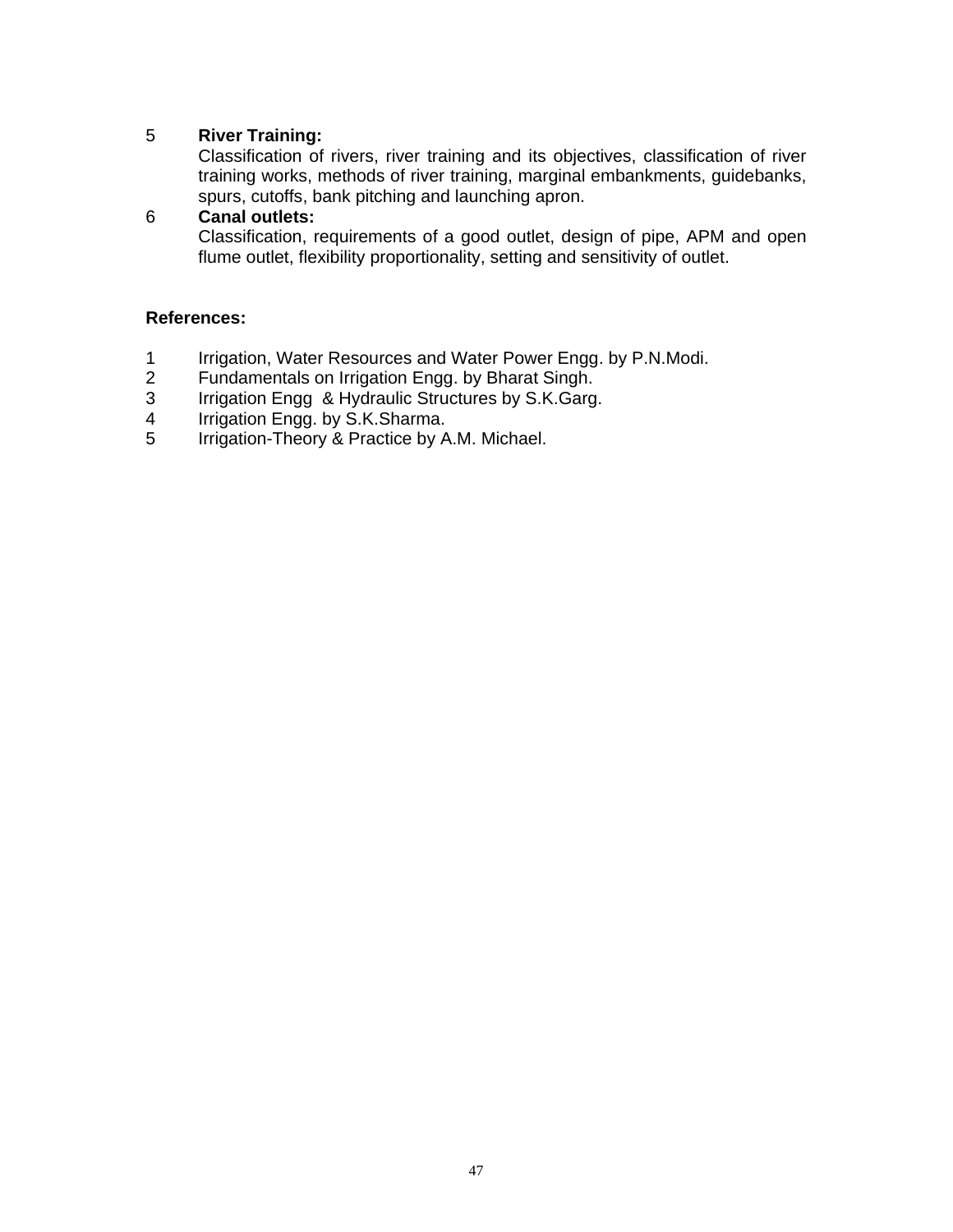| <b>CET-306</b> | <b>WATER RESOURCES &amp;</b> |  |  |  |
|----------------|------------------------------|--|--|--|
|                | <b>SYSTEMS ENGINEERING</b>   |  |  |  |

#### **Pre-requisites**: Knowledge of Fluid Mechanics and Hydrology

**Corse Outcome:** On completion of the course, the students shall be able to:

| CO1   Impart an understanding of various aspects related to supply of pure and safe |
|-------------------------------------------------------------------------------------|
| drinking water to communities and the conservation of water                         |
| CO2   Know different optimization techniques in Water Resources Systems planning,   |
| design, operation and management.                                                   |
| CO3 Facilitate optimal decision making in the planning, design and operation of     |
| especially large scale water resources systems.                                     |
| CO4 Design the optimal strategies for reservoir releases for water quality          |
| augmentation, or maximizing hydropower generation, irrigation water supply          |
| etc.                                                                                |

## **Syllabus:**

## **1 Water Resources Planning:**

Role of water in national development, assessment of water resources, planning process, environmental consideration in planning, system analysis in water planning, some common problems in project planning, functional requirements in multipurpose projects, multipurpose planning, basinwise planning, long term planning.

Reservoir planning-dependable yield, sedimentation in reservoir, reservoir capacity, empirical-area reduction method.

# **2. Economic and Financial Analysis:**

Meaning and nature of economic theory, micro and macro economics, the concept of equilibrium, equivalence of kind, equivalence of time and value, cost benefit, discounting factors and techniques, conditions for project optimality, cost benefit analysis, cost allocation, separable and non-separable cost, alternate justifiable and remaining benefit methods, profitability analysis.

## **3. Water Resources Systems Engineering:**

Concept of system's engineering, optimal policy analysis, simulation and simulation modeling, nature of water resources system, analog simulation, limitations of simulation, objective function, production function, optimality condition, linear, non-linear and dynamic programming, applications to real time operations of existing system, hydrologic modeling and applications of basic concepts.

## **4. Applications of System Approach in Water Resources:**

Applications of system engineering in practical problems like hydrology, irrigation and drainage engineering, distribution network, mathematical models for forecasting and other water resources related problems.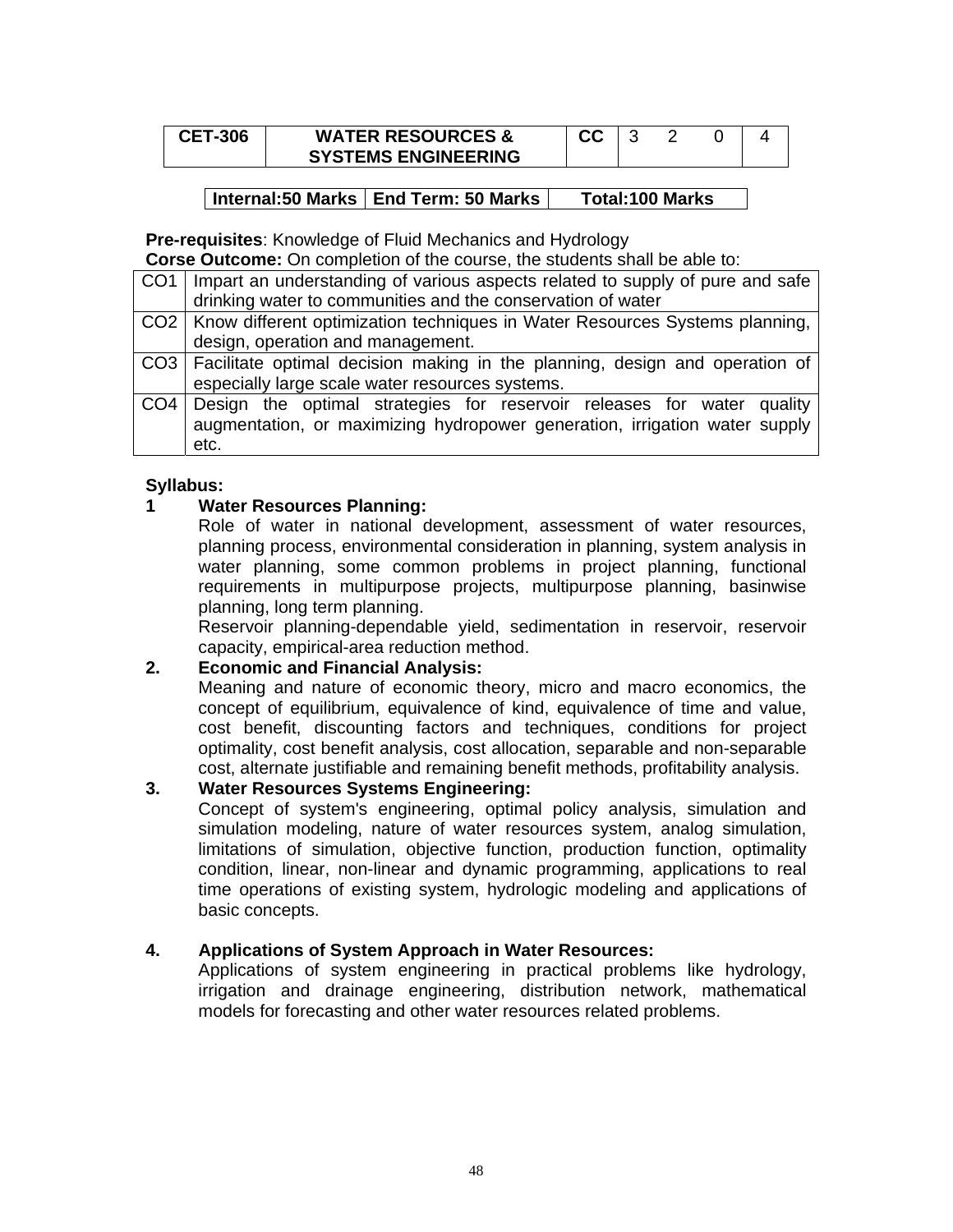- 1 Water Resources Engineering by Linseley and Franzini<br>2 Economics of Water Resources Engineering by James a
- 2 Economics of Water Resources Engineering by James and Lee.
- 3 Optimisation Theory and Applications by S.S.Roy
- 4 Water Resources Systems Planning & Economics by R.S.Varshney.
- 5 Operational Research-An Introduction by Hamdy A.Taha.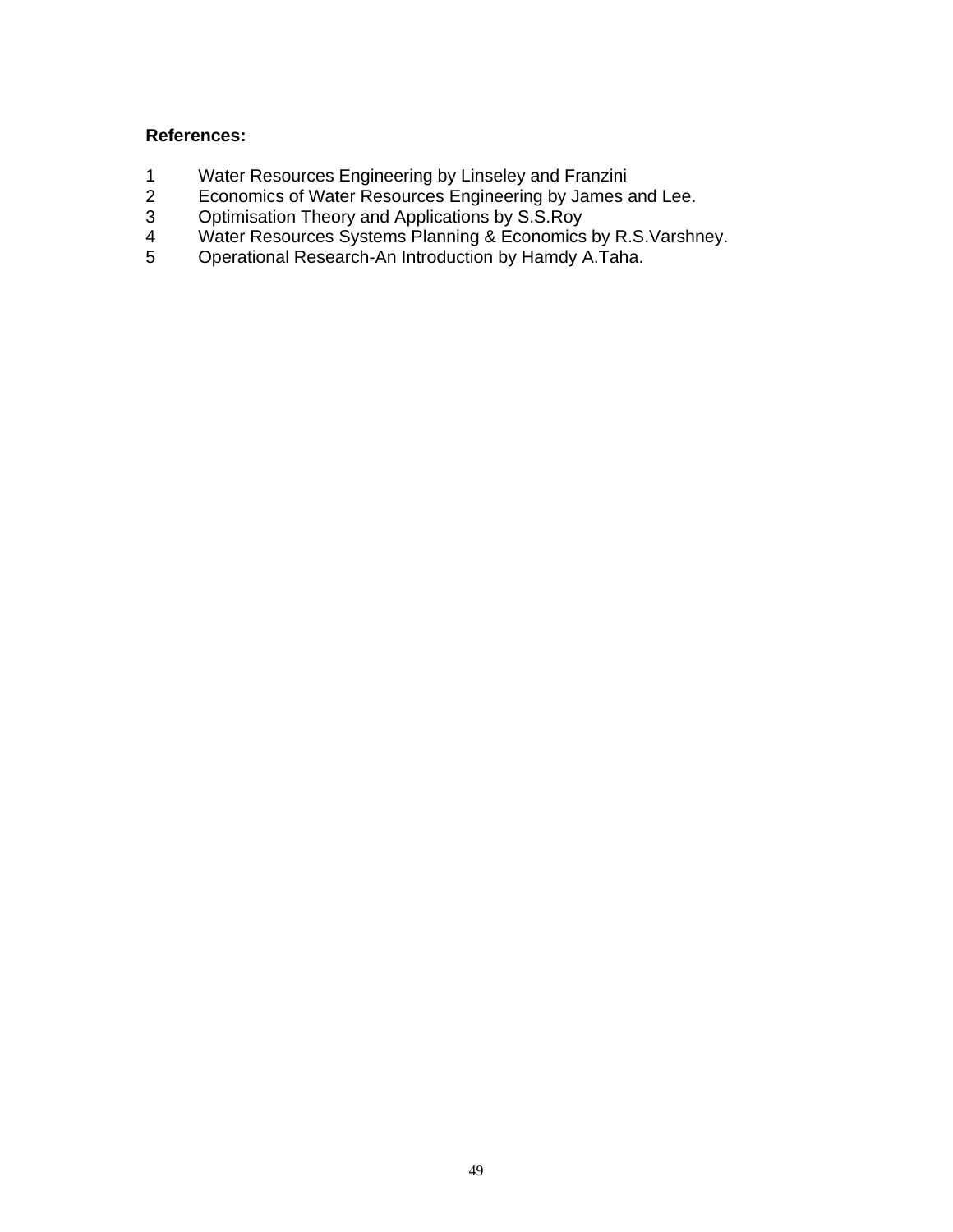|  | -308 | <b>TECHNOLOGY-II</b> |  |  |  |  |  |
|--|------|----------------------|--|--|--|--|--|
|--|------|----------------------|--|--|--|--|--|

**Pre-requisites**: Knowledge of Engineering Geology and Geotechnology-I **Corse Outcome:** On completion of the course, the students shall be able to:

| <del>, and a missimal</del> on completion of the coulder the cludente chair be able ton |
|-----------------------------------------------------------------------------------------|
| CO1   Apply knowledge for Stability of slopes of earth dams under different             |
| conditions.                                                                             |
| CO2   Understand Earth pressure theories                                                |
| CO3   Understand the theory of retaining wall                                           |
| CO4   Learn the concept of soil stabilization                                           |

CO5 Learn the fundamental of machine foundation

## **Syllabus:**

## **1 Earth Dams:**

Introduction, types of sections, earth dam foundations, causes of failure and criteria for safe design, control of seepage through the embankment, control of seepage through the foundation, drainage of foundations, criterion for filter design. Introduction to rock fill dams.

#### **2 Stability of slopes:**

Causes of failure, factors of safety, stability analysis of slopes-total stress analysis, effective stress analysis, stability of infinite slopes types of failures of finite slopes, analysis of finite slopes-mass procedure, method of slices, effect of pore pressure, Fellinius method to locate center of most critical slip circle, friction circle method, Tayler's stability number, slope stability of earth dam during steady seepage, during sudden draw down and during and at the end of construction.

## **3 Braced Cuts:**

Depth of unsupported vertical cut, sheeting and bracing for deep excavation, movements associated with sheeting and bracing, modes of failure of braced cuts, pressure distribution behind sheeting.

## **4 Cofferdams:**

Introduction, types of cofferdams, design and lateral stability of braced cofferdams, design data for Cellular cofferdams, stability analysis of cellular cofferdams on soil and rock, inter-lock stresses.

## **5 Cantilever Sheet Piles:**

Purpose of sheet piles, cantilever sheet piles, depth of embedment in granular soils-rigorous method, simplified procedure, cantilever sheet pile, penetrating clay, limiting height of wall.

## **6 Anchored Bulkheads:**

Methods of design, free earth support method in cohesionless and cohesive soils, fixed earth support method in cohesionless soils-Blum's equivalent beam method.

## **7 Soil Stabilization:**

Soil improvement, shallow compaction, mechanical treatment, use of admixtures, lime stabilization, cement stabilization, lime fly ash stabilization, dynamic compaction and consolidation, Bituminous stabilization, chemical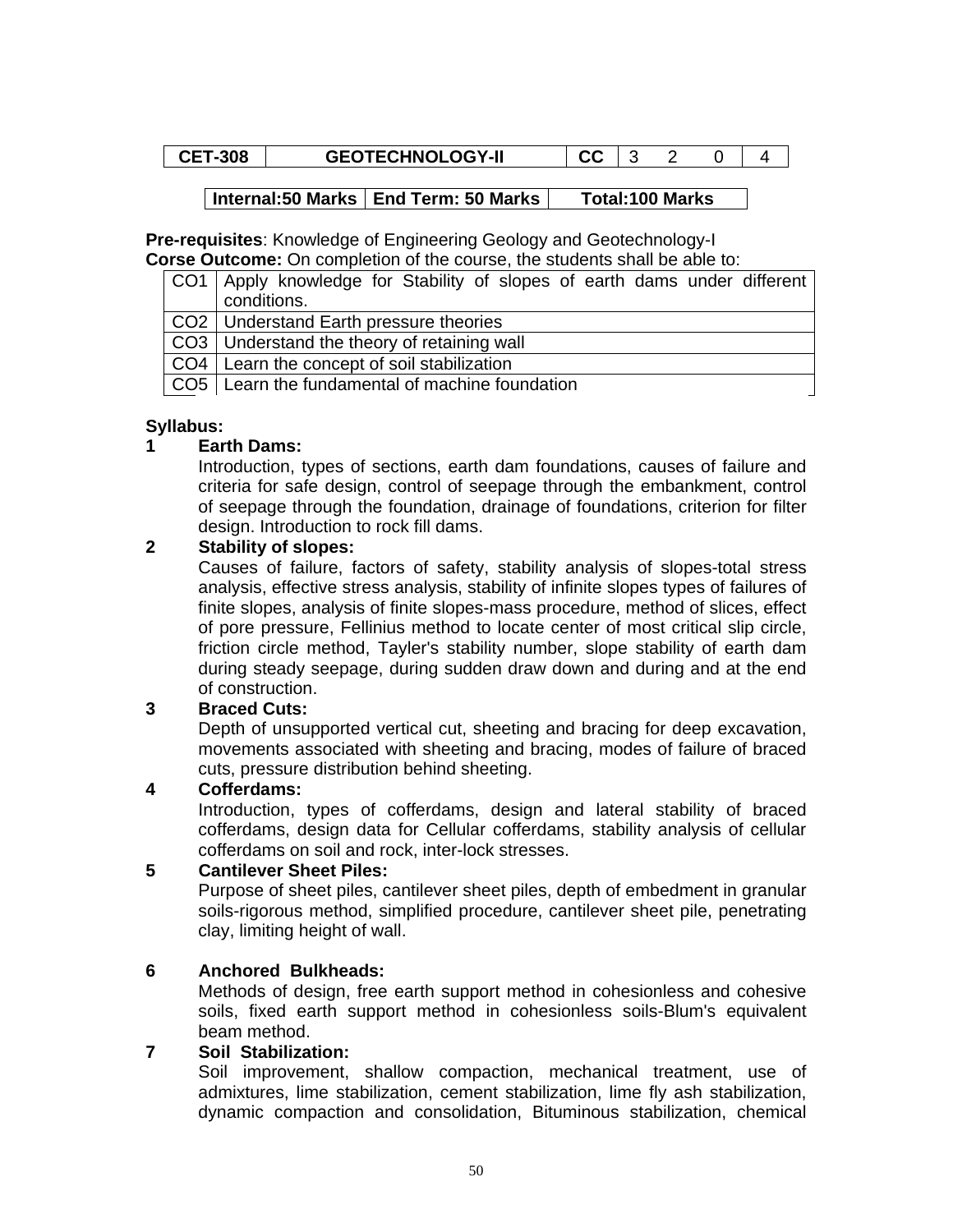stabilization, pre-compression, lime pile and column, stone column, grouting, reinforced earth.

## **8 Basics of Machine Foundations:**

Terminology, characteristics elements of a vibratory systems, analysis of vibratory motions of a single degree freedom system-undamped free vibrations, undamped forced vibrations, criteria for satisfactory action of a machine foundation, degrees of a freedom of a block foundation, Barken's soil spring constant, Barken's method of a determining natural frequency of a block foundation subjected to vertical oscillations.

- 1 Analysis and Design of Foundation and Retaining Structures by S.Prakash, Gopal Ranjan & S.Saran, Sarita Prakashan.
- 2 Analysis and Design of Sub Structures by Swami Saran, IBH Oxford
- 3 Basic and Applied Soil Mechanics by Gopal Ranjan and ASR Rao, Newage Int.Pub.
- 4 Soil Dynamic by Shamsher Prakash, McGraw Hill
- 5 Foundation Design by Teng, Prentice Hall
- 6 Soil Mechanics & Foundation Engineering by Bharat Singh, Shamsher Prakash, Nem Chand & Bros, Roorkee.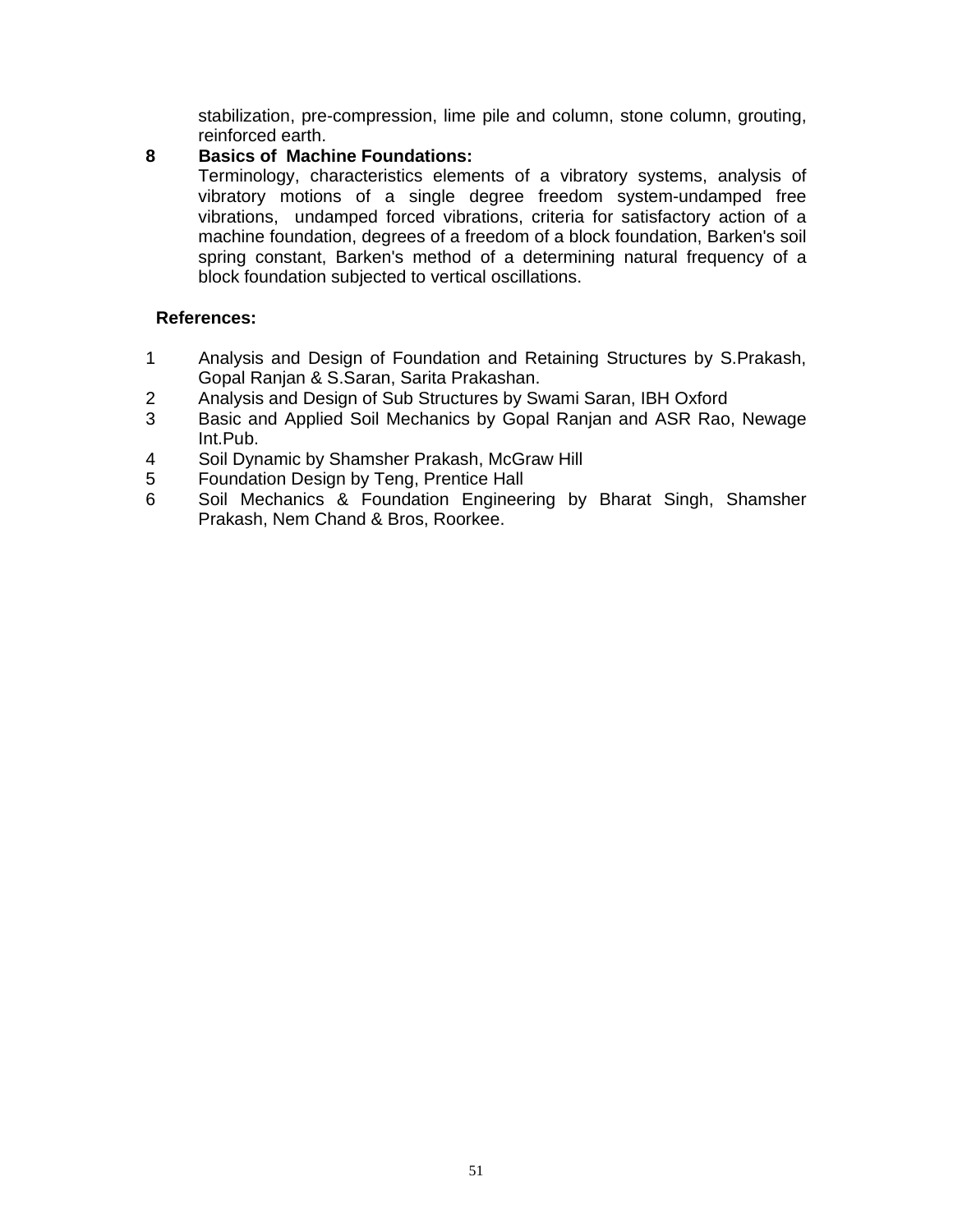| <b>CET-310</b> | <b>TRANSPORTATION</b> | w |  | U.J |
|----------------|-----------------------|---|--|-----|
|                | <b>ENGINEERING -I</b> |   |  |     |

**Pre-requisites**: Knowledge of Engineering Geology and Geotechnology-I **Corse Outcome:** On completion of the course, the students shall be able to:

|                 | CO1   Classify roads based on functional classification,                 |
|-----------------|--------------------------------------------------------------------------|
| CO <sub>2</sub> | Describe design element: sight distance, horizontal curvature, super     |
|                 | elevation, grades, visibility on vertical curves, cross section elements |
|                 | CO3   Use fundamental physics and mathematical knowledge in deriving     |
|                 | geometric design equations                                               |
| CO4             | Design and simulate the traffic flow for signals.                        |
|                 | CO5   Traffic flow theory, traffic analysis and queuing processes        |

CO6 Traffic Management and Intelligent Transport Systems

CO7 Select the appropriate materials for use in different road layers.

## **Syllabus:**

## **1. Introduction:**

Transportation and its importance. Different modes of transportation. Brief review of history of road development in India and abroad: Roman, Tresagne, Telford and Macadam constructions. Road patterns. Classification of roads, Objectives of highway planning, Planning surveys. Saturation system of planning.

## **2. Highway Plans, Highway Alignment And Surveys:**

Main features of 20 years road development plans in India. Requirements of an ideal highway alignment. Factors affecting alignment. Surveys for highway alignment.

#### **Cross Section Elements And Sight Distance Considerations:**

Cross section elements: friction, carriageway, formation width, land width, camber, IRC recommended values. Types of terrain Design speed. Sight distance, stopping sight distance, overtaking sight distance, overtaking zones, intermediate sight distance, sight distance at intersections, head light sight distance, set back distance. Critical locations for sight distance.

## **Design Of Horizontal And Vertical Alignment:**

Effects of centrifugal force. Design of superelevation. Providing superelevation in the field. Radius of circular curves. Extra-widening. Type and length of transition curves. Gradient, types, values. Summit curves and valley curves, their design criterion. Grade compensation on curves.

## **Traffic Characteristics And Traffic Surveys:**

Road user and vehicular characteristics. Traffic studies such as volume, speed and O & D study. Parking and accident studies. Fundamental diagram of traffic flow. Level of service. PCU. Capacity for non-urban roads. Causes and preventive measures for road accidents.

#### **Traffic Control Devices:**

Traffic control devices: signs, signals, markings and islands. Types of signs. Types of signals. Design of an isolated fixed time signal by IRC method. Intersections at grade and grade separated intersections. Design of a rotary. Types of grade separated intersections.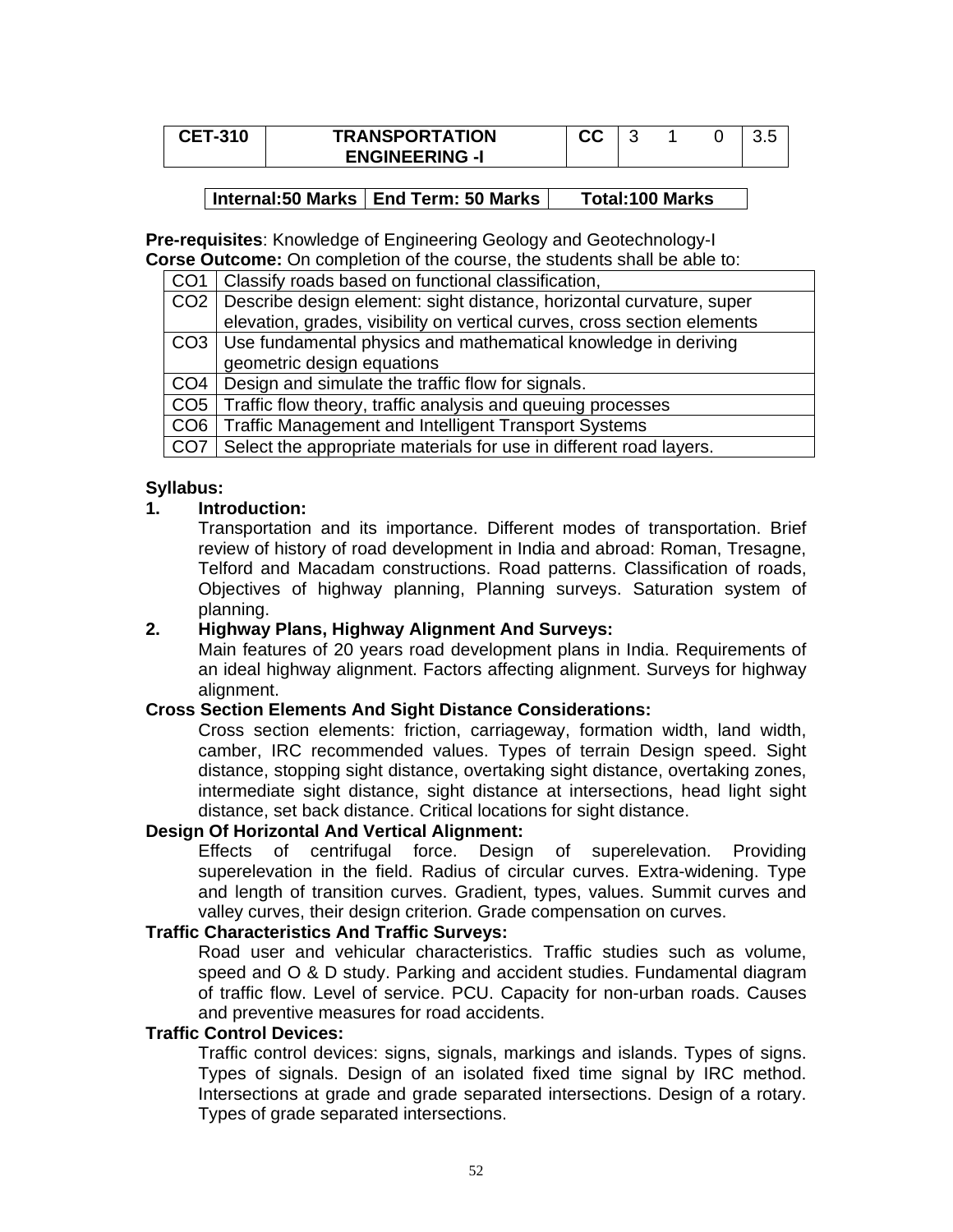#### **Highway Materials:Soil And Aggregates:**

Subgrade soil evaluation: CBR test, plate bearing test. Desirable properties of aggregates. Various tests, testing procedures and IRC/IS specification for suitability of aggregates. Proportioning of aggregates for road construction by trial and error and Routhfuch method.

#### **Bituminous Materials And Bituminous Mixes:**

Types of bituminous materials: bitumen, tar, cutback and emulsions. Various tests, testing procedures and IRS/IS specifications for suitability of bituminous materials in road construction. Bituminous mix, desirable properties. Marshall' method of mix design. Basic concept of use of polymers and rubber modified bitumen in bituminous mixes.

- 1. Highway Engg. by S.K.Khanna & C.e.G.Justo, Nem Chand & Bros,Roorkee.
- 2. Principles of Transportation and Highway Engg. by G.V.Rao,Tata McGraw Hill Pub., N.Delhi.
- 3. Traffic Engg. And Transport Planning by L.R.Kadiyali,Khanna Pub.Delhi.
- 4. Traffic Engg. by Matson, T.M.,Smith,W.S. and Hurd,P.W.McGraw Hill Book Co., New York.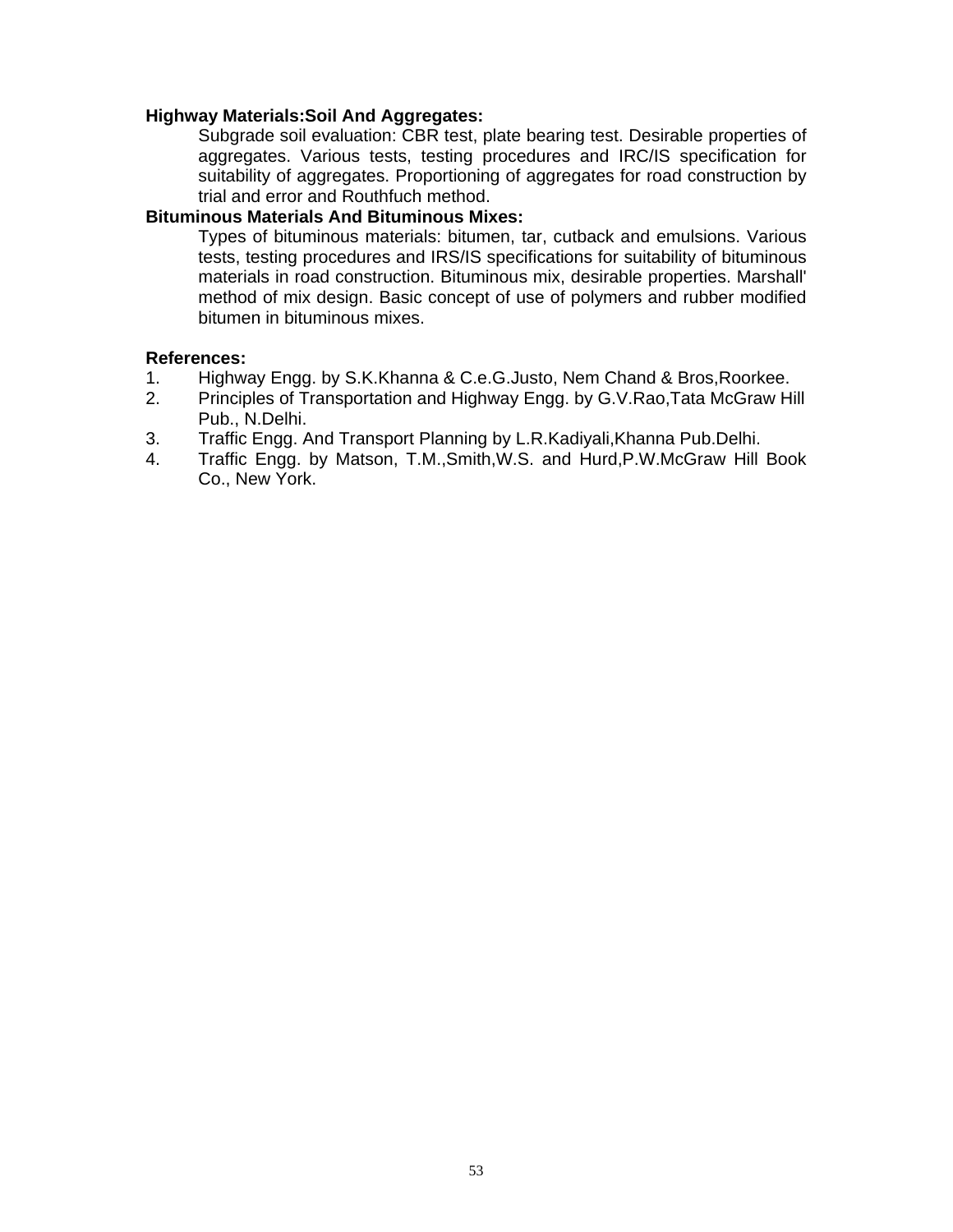| <b>CET-312</b> | <b>PROJECT PLANNING &amp;</b> | vv |  |  |
|----------------|-------------------------------|----|--|--|
|                | <b>MANAGEMENT</b>             |    |  |  |

## **Pre-requisites**: None

**Corse Outcome:** On completion of the course, the students shall be able to:

CO1 Understand the roles and responsibilities of a project manager

CO2 | Prepare schedule of activities in a construction project

CO3 Prepare tender and contract document for a construction project

CO4 Understand safety practices in construction industry

CO<sub>5</sub> | Identify the equipment used in construction

# **Syllabus:**

# **1 Construction Management**

Significance, objectives and functions of construction management, types of constructions, resources for construction industry, stages for construction, construction team, engineering drawings.

# **2 Construction Contracts & Specifications**

Introduction, types of contracts, contract document, specifications, important conditions of contract, arbitration.

# **3 Construction Planning**

Introduction, work breakdown structure, stages in planning-pre-tender stages, contract stage, scheduling, scheduling by bar charts, preparation of material, equipment, labour and finance schedule, limitation of bar charts, milestone charts.

# **4 Construction Organization**

Principles of Organization, communication, leadership and human relations, types of Organizations, Organization for construction firm, site organization, temporary services, job layout.

# **5 Network Techniques in Construction Management-I:CPM**

Introduction, network techniques, work break down, classification of activities, rules for developing networks, network development-logic of network, allocation of time to various activities, Fulkerson's rule for numbering events, network analysis , determination of project schedules, critical path, ladder construction, float in activities, shared float, updating, resources allocation, resources smoothing and resources leveling.

# **6 Network Techniques in Construction Management-II-PERT**

Probability concept in network, optimistic time, pessimistic time, most likely time, lapsed time, deviation, variance, standard deviation, slack critical path, probability of achieving completion time, central limit theorem.

# **7 Cost-Time Analysis**

Cost versus time, direct cost, indirect cost, total project cost and optimum duration, contracting the network for cost optimisation, steps in time cost optimisation, illustrative examples.

# **8 Inspection & Quality Control**

Introduction, principles of inspection, enforcement of specifications, stages in inspection and quality control, testing of structures, statistical analysis.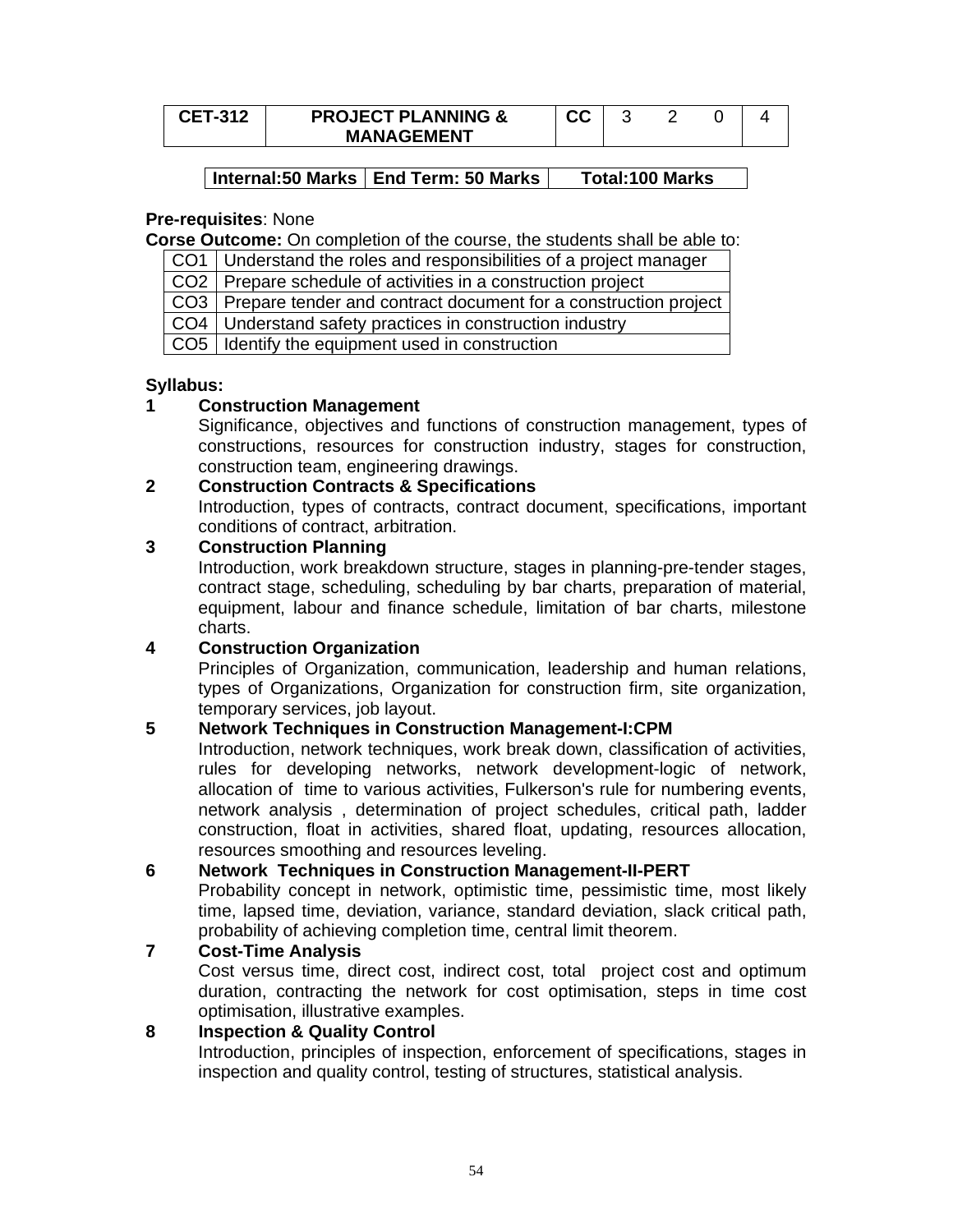- 1 Construction Planning & Management by P.S.Gehlot & B.M.Dhir, Wiley Eastern Ltd.
- 2 PERT & CPM -Principles & Applications by L.S.Srinath. Affiliated East-west Press(P)Ltd.
- 3 Project Planning & Control with PERT & CPM by B.C.Punmia & K.K.Khandelwal,Lakshmi Pub. Delhi
- 4 Construction Management & Planning by B.sengupta & H.Guha, Tata McGraw Hills.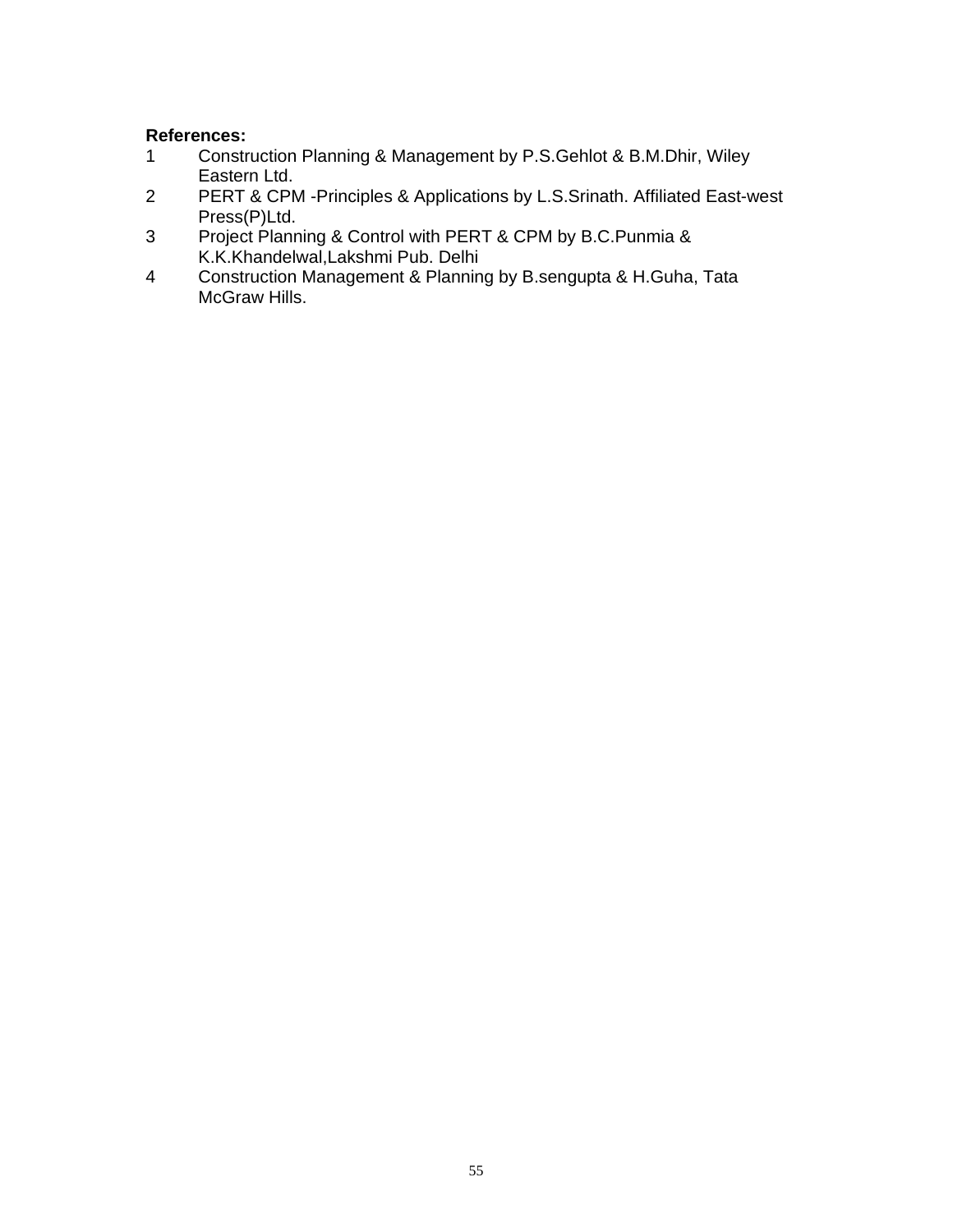| <b>CET-314</b> | <b>TRANSPORTATION</b>    | ^^<br>uu |  |  |
|----------------|--------------------------|----------|--|--|
|                | <b>ENGINEERING-I (P)</b> |          |  |  |

**Pre-requisites**: Knowledge of Transportation Engineering-I

**Corse Outcome:** On completion of the course, the students shall be able to:

CO1 | Characterize the pavement materials

CO2 Perform quality control tests on pavements and pavement materials CO3 Estimate earth work from longitudinal and cross-section details

#### **Syllabus:**

- 1. Aggregate Impact Test.
- 2. Los-Angeles Abrasion Test on Aggregates.
- 3. Dorry's Abrasion Test on Aggregates.
- 4. Deval Attrition Test on Aggregates.
- 5. .Crushing Strength Test on Aggregates.
- 6. Penetration Test on Bitumen.
- 7. Ductility Test on Bitumen.
- 8. Viscosity Test on Bituminous Material
- 9. Softening Point Test on Bitumen.
- 10. .Flash and Fire Point Test on Bitumen.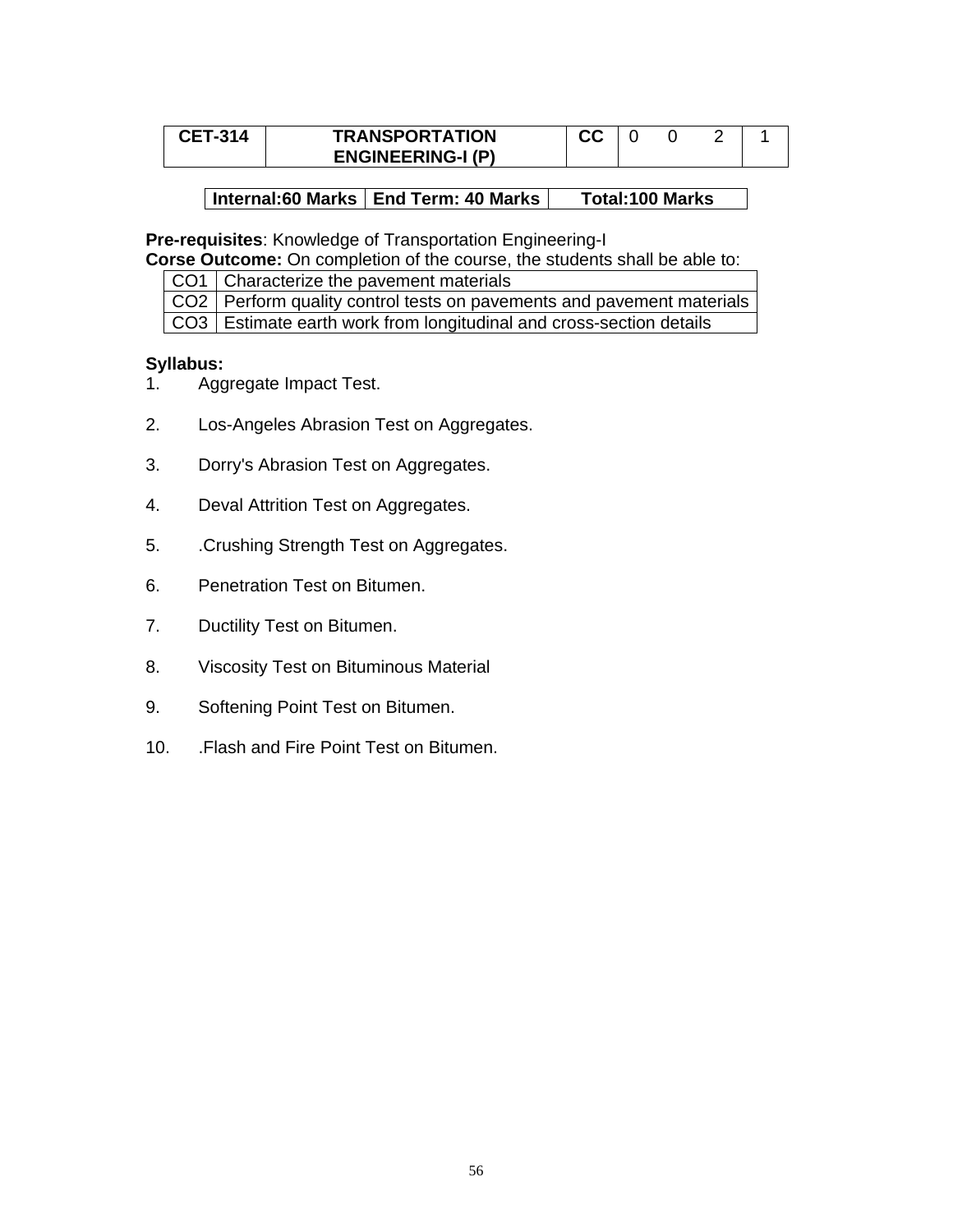# **CET-316 STRUCTURAL MECHANICS -II( P ) CC** 0 0 2 1

## | Internal:60 Marks | End Term: 40 Marks | Total:100 Marks

**Pre-requisites**: Knowledge of Structural Analysis-II and Structural Analysis-III **Corse Outcome:** On completion of the course, the students shall be able to:

| CO <sub>1</sub> | Analyse two hinge arches, pin joint trusses |
|-----------------|---------------------------------------------|
| CO <sub>2</sub> | Study the unsymmetrical bending             |
| CO <sub>3</sub> | Study the elastically coupled beam          |
| CO <sub>4</sub> | Analyse the portal frame                    |
| CO <sub>5</sub> | Study the cable structures                  |

## **Syllabus:**

- 1. Experiment on a two hinged arch for horizontal thrust & influence line for Horizontal thrust
- 2. Experimental and analytical study of a 3 bar pin jointed Truss.
- 3. Experimental and analytical study of deflections for unsymmetrical bending of a Cantilever beam.
- 4. Begg's deformeter- verification of Muller Breslau principle.
- 5. Experimental and analytical study of an elastically coupled beam.
- 6. Sway in portal frames demonstration.
- 7. To study the cable geometry and statics for different loading conditions.
- 8. To plot stress-strain curve for concrete.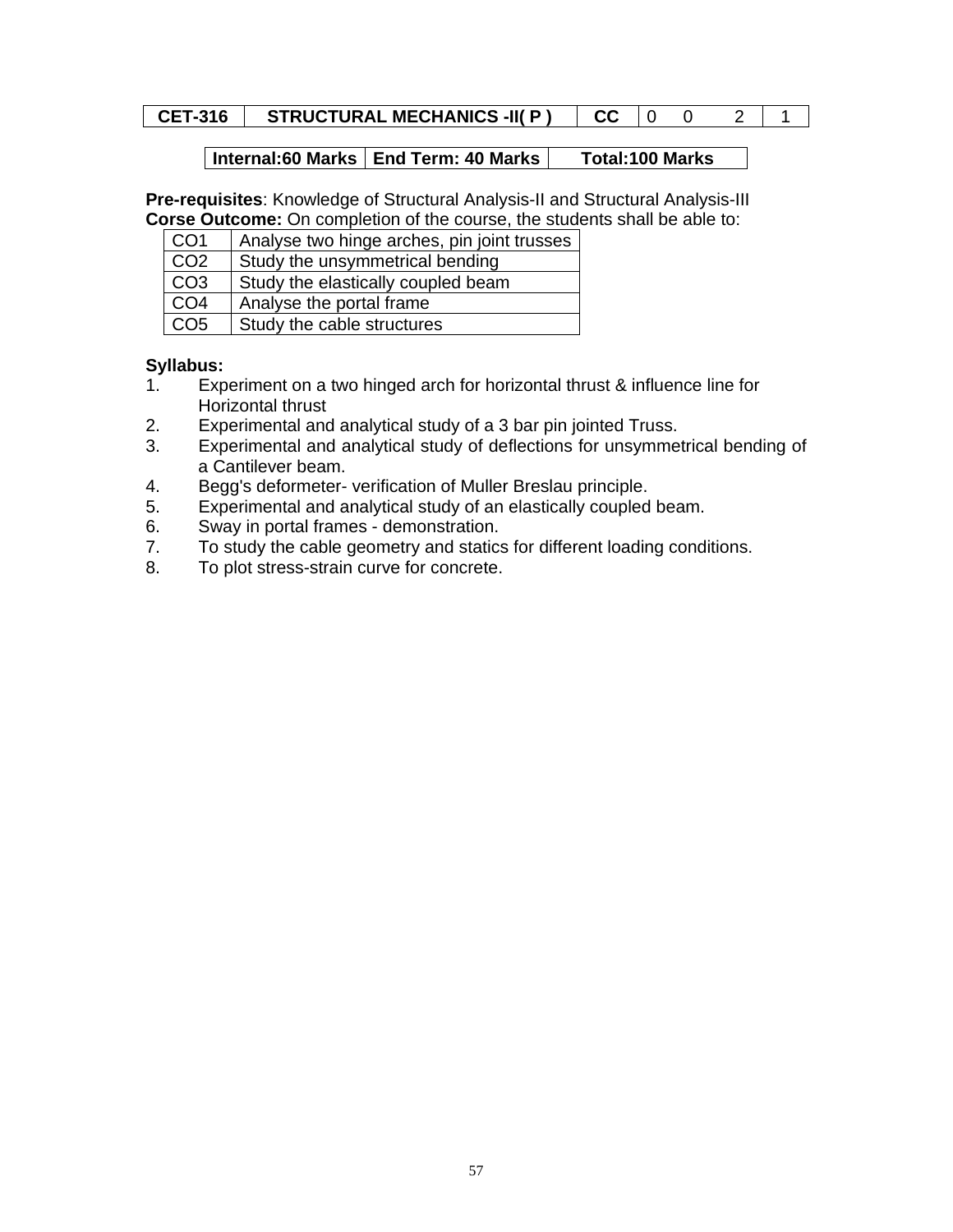| <b>CET-318</b> | <b>COMPUTER APPLICATION (P)</b> |  |  |  |  |  |  |
|----------------|---------------------------------|--|--|--|--|--|--|
|----------------|---------------------------------|--|--|--|--|--|--|

## **Pre-requisites**: None

**Corse Outcome:** On completion of the course, the students shall be able to:

| CO1   Understand the need for software tools in analysis and design of Civil |
|------------------------------------------------------------------------------|
| <b>Engineering Systems</b>                                                   |
| CO2 I Identify the available open source software tools used for specific    |
| problems in Civil Engineering                                                |
| CO3 Use the latest software tools for Modeling, Analysis and Design of Civil |
| <b>Engineering Systems</b>                                                   |

- 1. Computation of roots of a polynomial using a) Bisection method b) Newton-Raphson method
- 2. Solution of linear simultaneous equation using Gauss Elimination/Gauss-Jordan/Triangulation factorization method.
- 3. Solution of a system of non-linear equation using fixed point/Newton-Raphson method/modified Newton-Raphson method.
- 4. Analysis of multi-span beam and frames using stiffness matrix method.
- 5. Analysis of plane frame and space frame using automated software.
- 6. Analysis of a three-storeyed and ten-storeyed building using automated software.
- 7. Introduction to Auto CAD.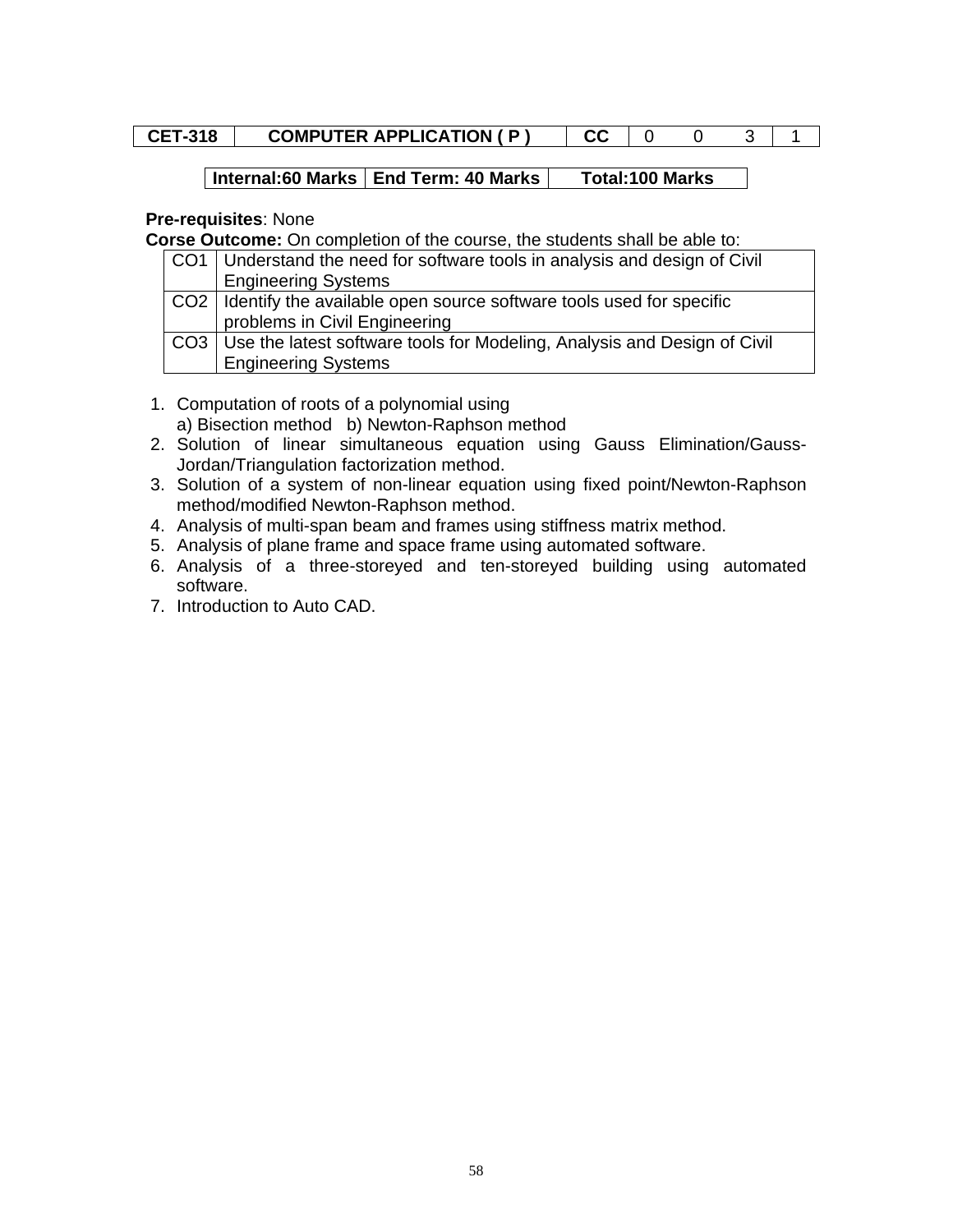| 200<br>-32U<br>. . | $-$<br>JΙ<br>יי<br>LIVIII V/ | $\sim$<br>uu |  |  |
|--------------------|------------------------------|--------------|--|--|

## **Pre-requisites**:

**Corse Outcome:** On completion of the course, the students shall be able to:

CO1 | Select a topic relevant to civil engineering

CO2 Undertake a critical review of the literature on the chosen topic CO3 Prepare and present a technical report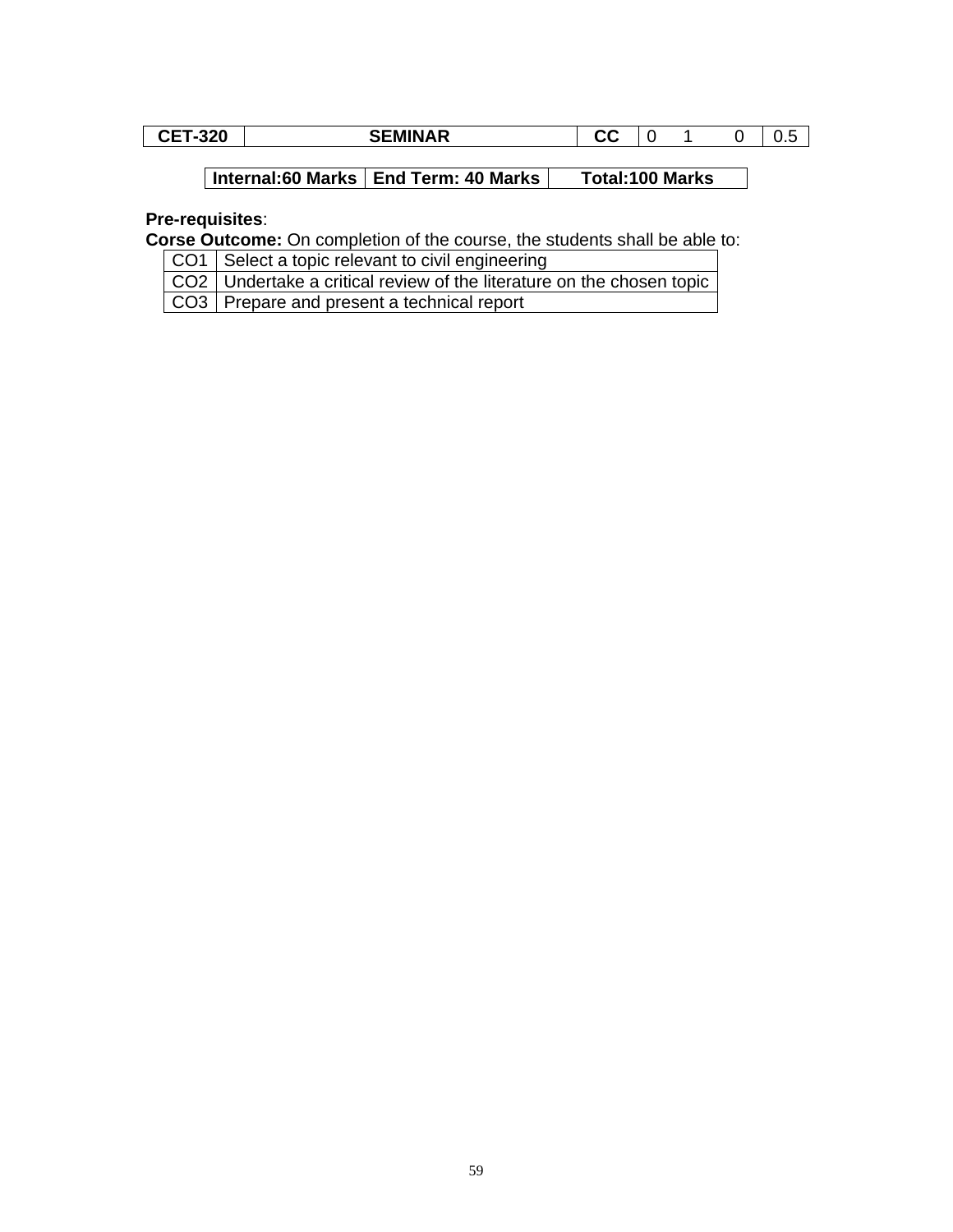| <b>CET-401</b> | <b>DESIGN OF CONCRETE</b> | cc |  |  |
|----------------|---------------------------|----|--|--|
|                | <b>STRUCTUTRES-II</b>     |    |  |  |

**Pre-requisites**: Knowledge of Structural Analysis and Concrete Structures-I **Corse Outcome:** On completion of the course, the students shall be able to:

| CO <sub>1</sub> | Continuous beams, beams curved in plan.                |
|-----------------|--------------------------------------------------------|
| CO <sub>2</sub> | Flat slabs and staircase                               |
| CO <sub>3</sub> | Combined footing, raft foundation and pile foundation. |
| CO <sub>4</sub> | Water tank, silos and bunkers                          |
| CO <sub>5</sub> | <b>Prestressed members</b>                             |
| CO6             | Slab using yield line method                           |

## **Syllabus:**

#### 1. **Continuous Beams:**

Basic assumptions, Moment of inertia, settlements, Modification of moments, maximum moments and shear, beams curved in plan-analysis for torsion, redistribution of moments for single and multi-span beams, design examples.

#### 2. **Flat slabs and staircases:**

Advantages of flat slabs, general design considerations, approximate direct design method, design of flat slabs, openings in flat slab, design of various types of staircases, design examples.

#### 3. **Foundations:**

Combined footings, raft foundation, design of pile cap and piles, underreamed piles, design examples.

## 4. **Water Tanks, Silos and Bunkers:**

Estimation of Wind and earthquake forces, design requirements, rectangular and cylindrical underground and overhead tanks, Intze tanks, design considerations, design examples.

Silos and Bunkers-Various theories, Bunkers with sloping bottoms and with high side walls, battery of bunkers, design examples.

#### **5. Prestressed Concrete:**

Basic principles, classification of prestressed members, various prestressing systgems, losses in prestress, initial and final stress conditions, analysis and design of sections for flexure and shear, load balancing concept, I:S:Specifications .

End blocks-Analysis of stresses, Magnel's method, Guyon's method, Bursting and spalling stresses, design examples.

#### 6. **Building Frames:**

Introduction, Member stiffnesses, Loads, Analysis for vertical and lateral loads, Torsion in buildings, Ductibility of beams, design and detailing for ductibility, design examples.

## 7. **Yield Line Theory:**

Basic assumptions, Methods of analysis, yield line patterns and failure mechanisms, analysis of one way and two way rectangular and non-rectangular slabs, effect of top corner steel in square slabs, design examples.

#### **References:**

1. Plain and Reinforced Concrete, Vol.2, Jai Krishna & O.P.Jain, Nem Chand & Bros.,Roorkee.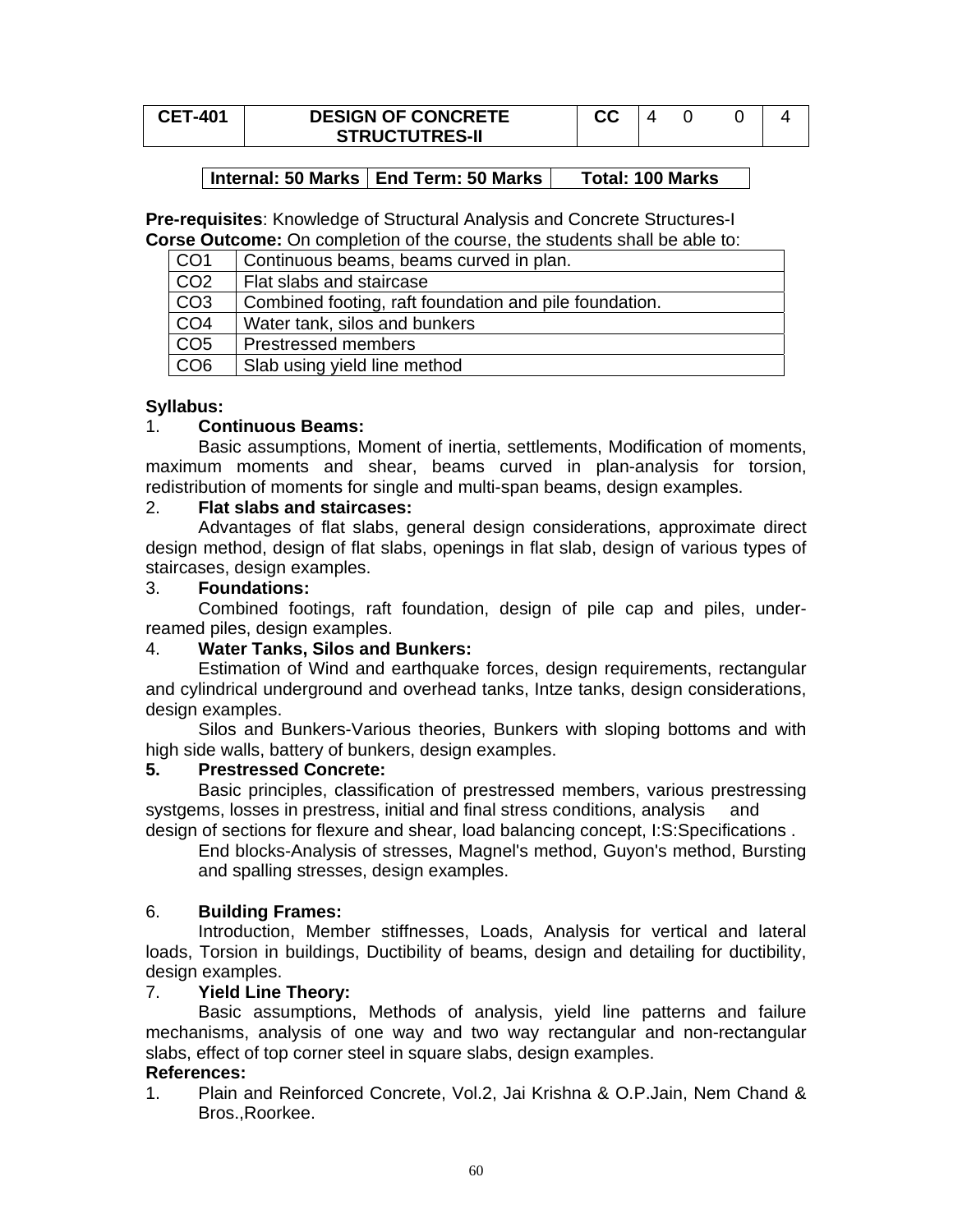- 2. Pre-Stressed Concrete, N.Krishna Raju, TMH Pub.,N,.Delhi.
- 3. Design of Prestressed Concrete Structures, T.Y.Lin, John Wiley & Sons., N.Delhi.
- 4. Reinforced Concrete-Limit StaTge Design, A.K.Jain, Nem Chand & Bros.,Roorkee.
- 5. IS 1343-1980,IS Code of Practice for Prestressed Concrete.
- 6. IS 3370-1976(Part I to IV), Indian Standard Code of Practice for Liquid Retaining Structures.
- 7. IS 456-2000, Indian Standard of Practice for Plain and Reinforced Concrete.

**IS 1893, 4326 & 13920 Indian Standard Code of Practice for Earthquake** 

**Resistant Design of Structures.**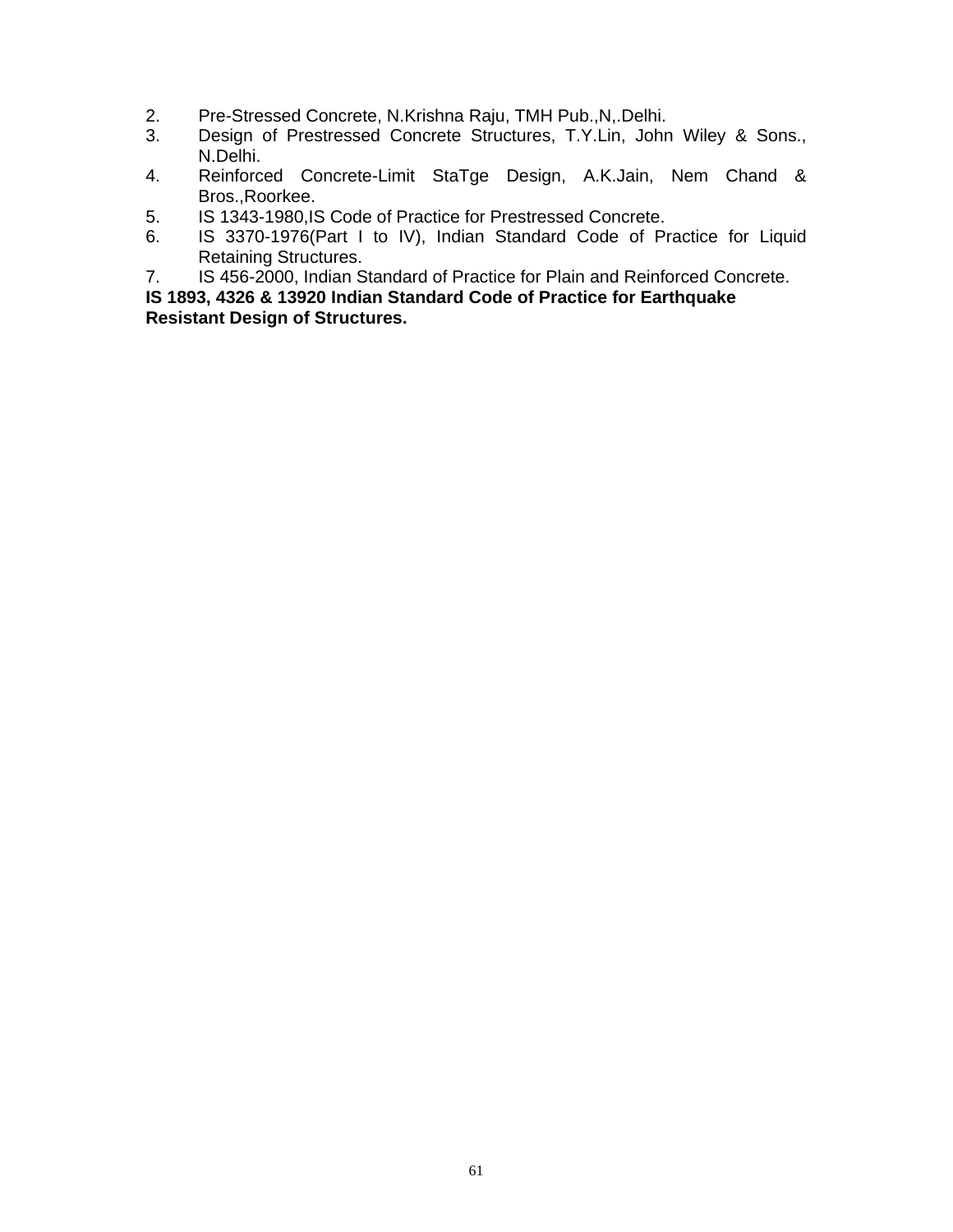| <b>CET-403</b> | <b>INDUSTRIAL WASTE WATER</b> | СC |  |  |
|----------------|-------------------------------|----|--|--|
|                | <b>TREATMENT</b>              |    |  |  |

**Pre-requisites**: Knowledge of Water Supply and Treatment and Sewerage & Sewage Treatment

**Corse Outcome:** On completion of the course, the students shall be able to:

CO1 | Identify the characteristics of industrial wastewaters

CO2 | Describe pollution effects of disposal of industrial effluent

CO3 | Identify and design treatment options for industrial wastewater

CO4 | Formulate environmental management plan

#### **Syllabus:**

 Effects of industrial wastes on streams, sewerage systems and wastewater treatment plants. Various steps to minimize effects of industrial effluents on waste water treatment plants and receiving streams-conservation of water, process change, reuse of waste water, volume reduction, strength reduction, neutralization, equalization and proportioning. Population equivalent. Industrial effluent standards for disposal into inland surface water sources and on land for irrigation.

Study of the following Industries from waste generation, quality and its treatment including brief overview of manufacturing process:

Textile, tannery, sugar mill, distillery, dairy, pulp & paper, metal plating, oil refinery, nitrogenous fertilizers, thermal power plants and radio active wastes.

- a. Industrial and Hazardous Waste Treatment by N.L.Nemerow & A.Dasgupta.
- b. Industrial Effluents by N.Manivasakam.
- c. Waste Water Treatment by M.N.Rao & A.K.Dutta.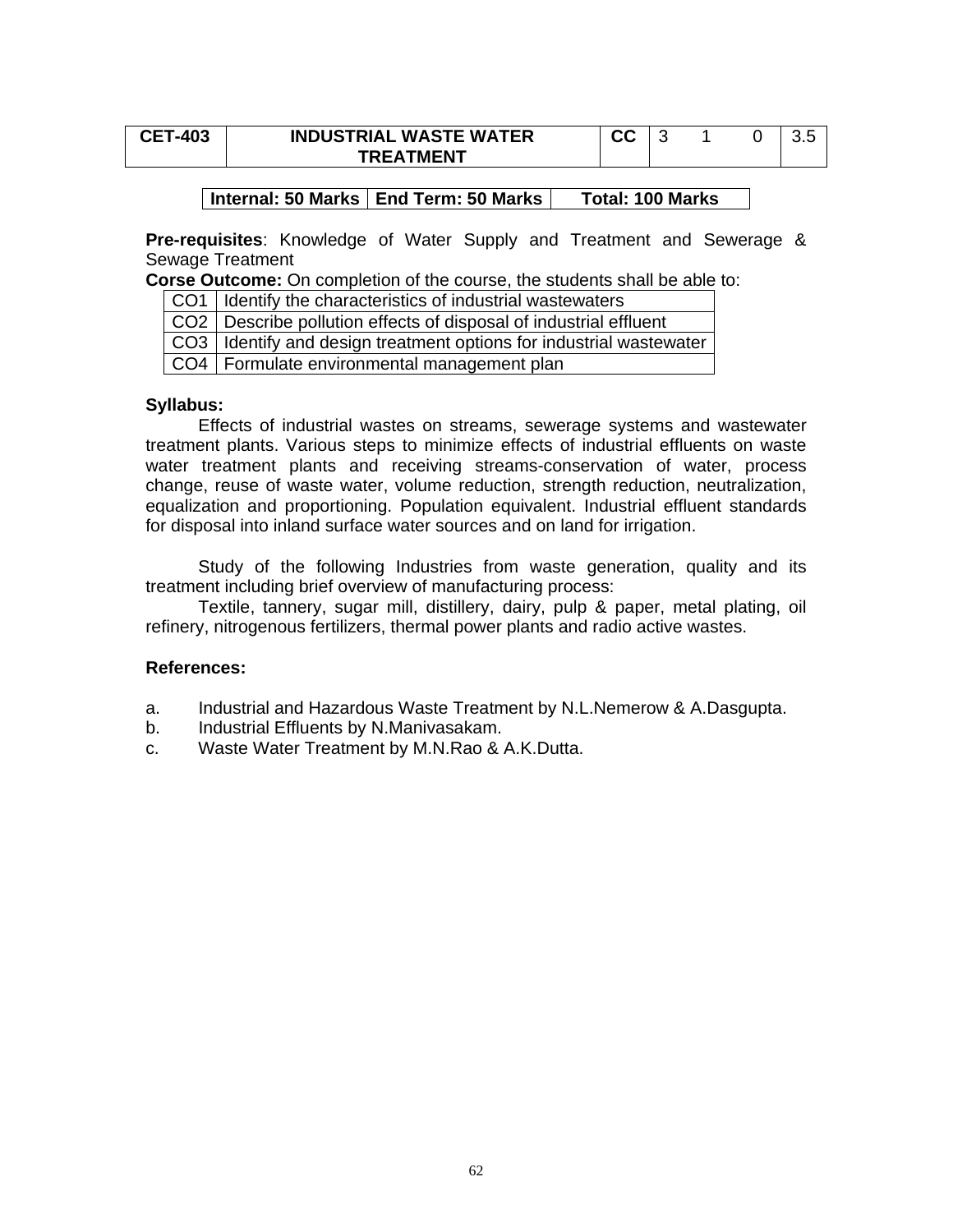| <b>CET-405</b> | <b>Transportation Engineering-II</b> | $CC$   3 |  | 0 3.5 |
|----------------|--------------------------------------|----------|--|-------|
|                |                                      |          |  |       |

**Pre-requisites**: Knowledge of Transportation Engineering-I

**Corse Outcome:** On completion of the course, the students shall be able to:

|     | CO1 Design the flexible pavement                                                |
|-----|---------------------------------------------------------------------------------|
|     | CO2   Design the rigid pavement                                                 |
|     | CO3   Provide the suitable treatment for the soil for non-bituminous pavement   |
|     | CO4 Provide the suitable treatment for maintaining the road pavement            |
|     | CO5   Provide the suitable measures for the drainage and hill road construction |
| CO6 | Analyses the financial aspect of the road construction                          |
|     | CO7 Select the site and respective method for tunneling                         |

# **Syllabus:**

# **1. Design Of Flexible Pavements:**

Types of pavements. Flexible and rigid pavements. Components of a pavement and their functions. Factors affecting design of pavements. Design of thickness of a flexible pavement by Group Index method, CBR method (including latest IRC guidelines), Triaxial method and Burmister's method.

# **2. Design Of Rigid Pavements:**

Westergaard's theory, critical locations of loading, load and temperature stresses. Critical combination of stresses. IRC guidelines for determination of thickness of a rigid pavement. Joints: requirements, types, patterns. Spacing of expansion and contraction joints. Functions of dowel and tie bars.

# **3. Highway Construction : Non-Bituminous Pavements:**

Brief introduction to earthwork machinery: shovel, hoe, clamshell, dragline, bulldozers. Principles of field compaction of subgrade. Compacting equipments. Granular roads. Construction steps of WBM. WMM. Construction of cement concrete pavements. Slip-form pavers. Basic concepts of the following: soil stabilized roads, use of geo-synthetics, reinforced cement concrete pavements, prestress concrete pavements, roller compacted concrete pavements and fibre reinforced concrete pavements.

# **4. Construction Of Bituminous Pavements:**

Various types of bituminous constructions. Prime coat, tack coat, seal coat and surface dressing. Construction of BUSG, Premix carpet, BM, DBM and AC. Brief coverage of machinery for costruction of bituminous roads: bitumen boiler, sprayer, pressure distributer, hot-mix plant, cold-mix plant, tipper trucks, mechanical paver or finisher, rollers. Mastic asphalt. Introduction to various IRC and MOST specifications.

# **5. Highway Maintenance:**

Pavement failures. Maintenance operations. Maintenance of WBM, bituminous surfaces and cement concrete pavements. Pavement evaluation. Benkleman beam. Introduction to various types of overlays.

# **6. Highway Drainage And Hill Roads:**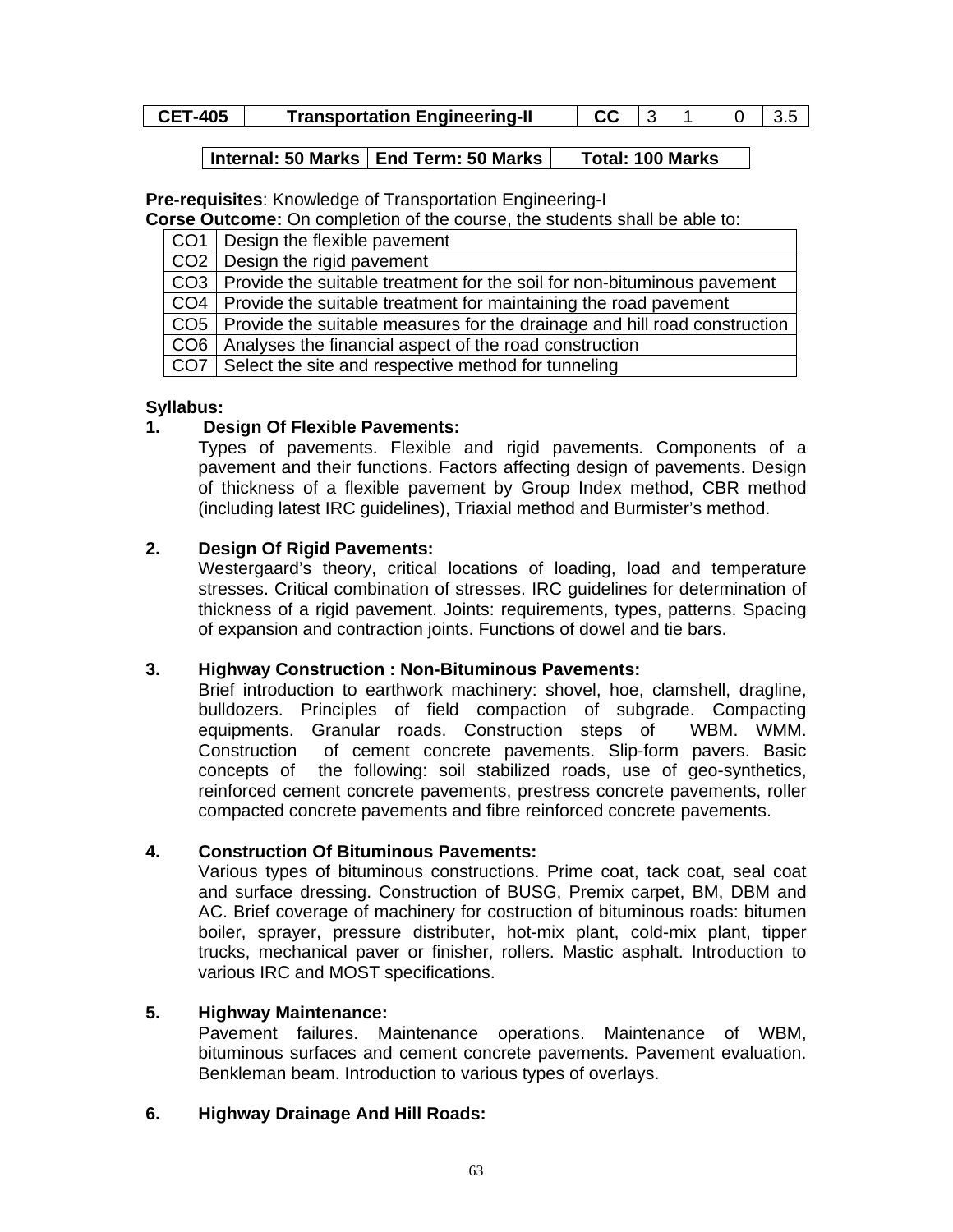Surface drainage: types, brief design. Types of sub-surface drainage. Special characteristics of hill roads: geometrics, hair pin bends, construction of hill roads, drainage of hill roads, maintenance problems of hill roads

# **7. Highway Economics And Finance**

Need of economic evaluation. Highway user benefits and costs. Methods of economic evaluation: benefit cost ratio method, net present value method, internal rate of return method, comparison. Highway finance.

## **8. Tunnels**

Sections of tunnels: advantages, limitations and suitability of each section. Shaft. Pilot tunnel. Driving tunnel in rocks: sequence of construction operations, full face method, heading and bench method, drift method. Driving tunnels in soft ground: sequence of construction operations, needle beam method, shield tunneling, compressed air tunneling.

- 1. Highway Engg *by* S.K.Khanna & C.E.G. Justo, Nem Chand Bros., Roorkee.
- 2. Principles and Practice of Highway Engg. *by* L.R.Kadiyali, Khanna Publishers, Delhi.
- 3. Principles of Pavement Design *by* Yoder,E.J & Witczak,M.W., John Wiley and Sons, USA.
- 4. Tunnel Engineering *by* S.C.Saxena, Dhanpat Rai Publications, N.Delhi.
- 5. A text book of Tunnel, Bridges and Railway Engg. *by* S.P.Bindra, Dhanpat Rai Delhi.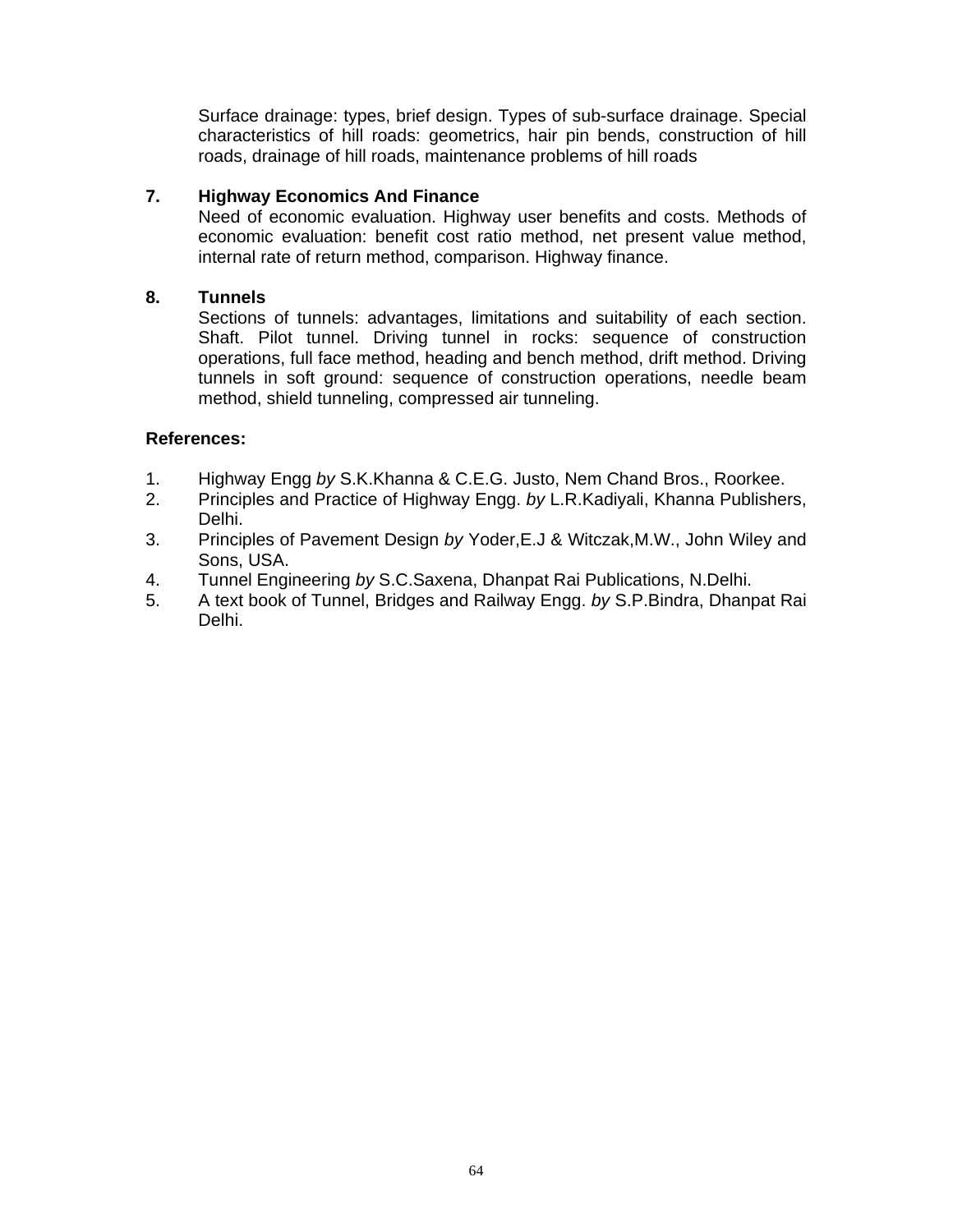| <b>CET-407</b> | <b>SEWERAGE AND SEWAGE</b> | uu |  |  |
|----------------|----------------------------|----|--|--|
|                | <b>TRFATMFNT</b>           |    |  |  |

**Pre-requisites**: Knowledge of Transportation Engineering-I

**Corse Outcome:** On completion of the course, the students shall be able to:

| CO1 I Identify and explain components necessary for sewage systems and water    |
|---------------------------------------------------------------------------------|
| reticulation systems                                                            |
| CO2 Design of sewage disposal plant units;                                      |
| CO3   Apply decision-making methodologies to evaluate solutions for efficiency, |
| effectiveness and sustainability                                                |

## **Syllabus:**

## **1. Collection of sewage:**

Importance of sanitation, Systems of sewerage – separate, combined and partially separate. Quantity of sanitary sewage and variations. Shapes of sewer – circular and egg shaped. Design of sewers, self-cleansing velocity and slopes, Construction and testing of sewer lines. Sewer materials. joints and appurtenances.

## **2. Sewage Characterisation:**

Quality parameters- BOD, COD, Solids, D.O., Oil & Grease. Indian Standards for disposal of effluents into inland surface sources and on land.

## **3. Sewage Treatment:**

Objectives, sequence and efficiencies of conventional treatment units. Preliminary treatment, screening and grit removal units. Theory and design aspects of primary treatment, secondary treatment- activated sludge process & its modifications, Tricking filter, sludge digestion and drying beds.

Stabilization pond, aerated lagoon, UASB process , septic tank and Imhoff tank. .

# **4. Disposal of Sewage:**

Disposal of sewage by dilution – self-purification of streams. Sewage disposal by irrigation (sewage treatment).

- 1. Waste Water Engineering: Metcalf and Eddy.
- 2. Sewage and Sewage Treatment: S.K. Garg.
- 3. Sewage and Sewage Treatment: S.R. Krishansagar.
- 4. Waste Water Engineering: B.C. Punmia.
- 5. Manual on Sewerage and Sewage Treatment: Ministry of Urban Dev., New Delhi.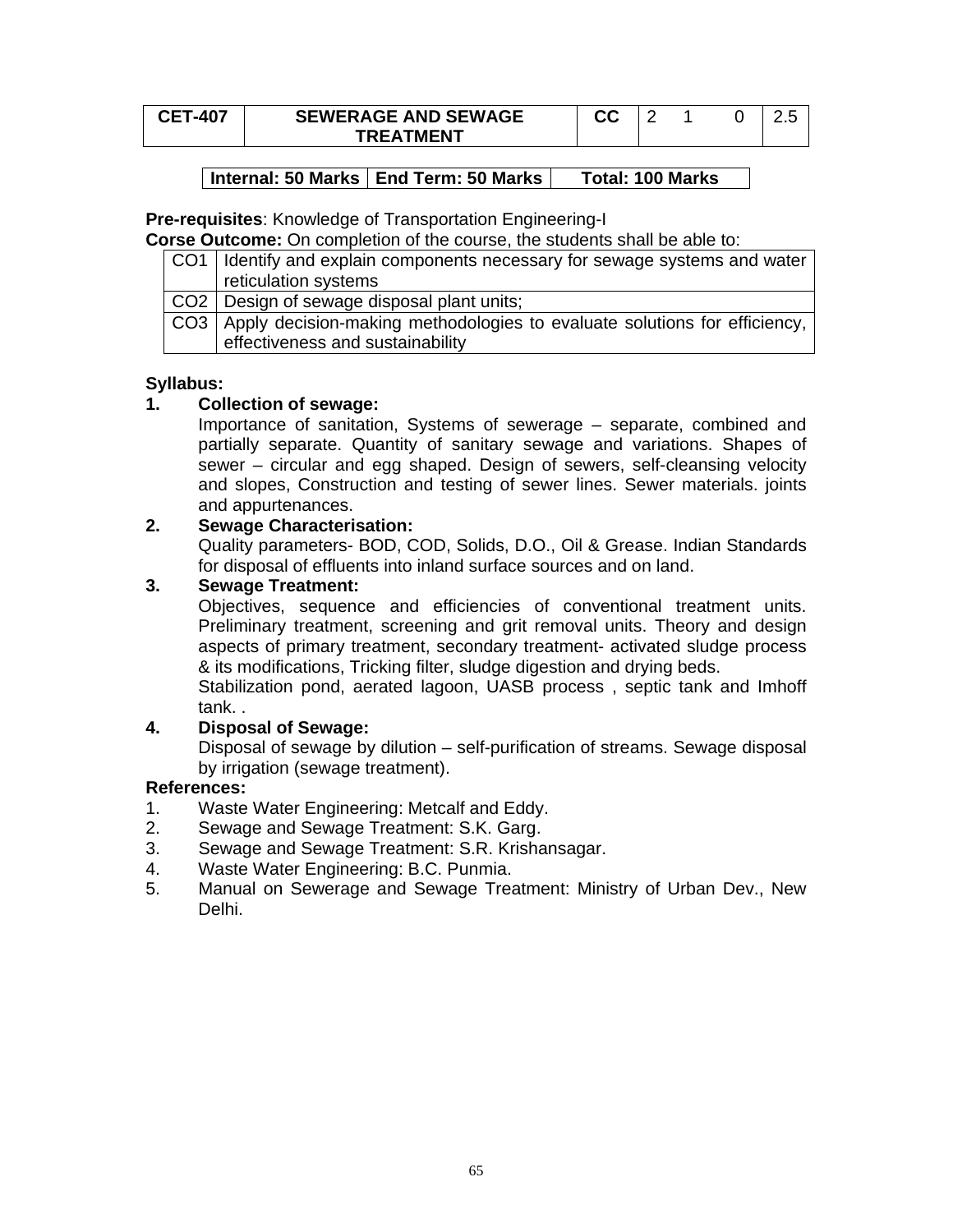# **CET-409 CONCRETE STRUCTURES-II (DRG) CC** 0 0 3 1.5

# **Internal: 60 Marks | End Term: 40 Marks | Total: 100 Marks**

**Pre-requisites**: Knowledge of Concrete Structures-I and Concrete Structures-II **Corse Outcome:** On completion of the course, the students shall be able to:

| CO1   Design of flat slab and water tank |
|------------------------------------------|
| CO <sub>2</sub>   Design of foundation   |
| CO3   Design of Silo and Bunker          |

#### **Syllabus:**

Preparing drawing sheets showing reinforcement details in case of:

- 1. Flat slabs
- 2. Underground and Overhead Water Tanks.
- 3. Combined Footings, Pile Foundations, Raft foundation.
- 4. T-Beam Bridge.
- 5. Silo/Bunker.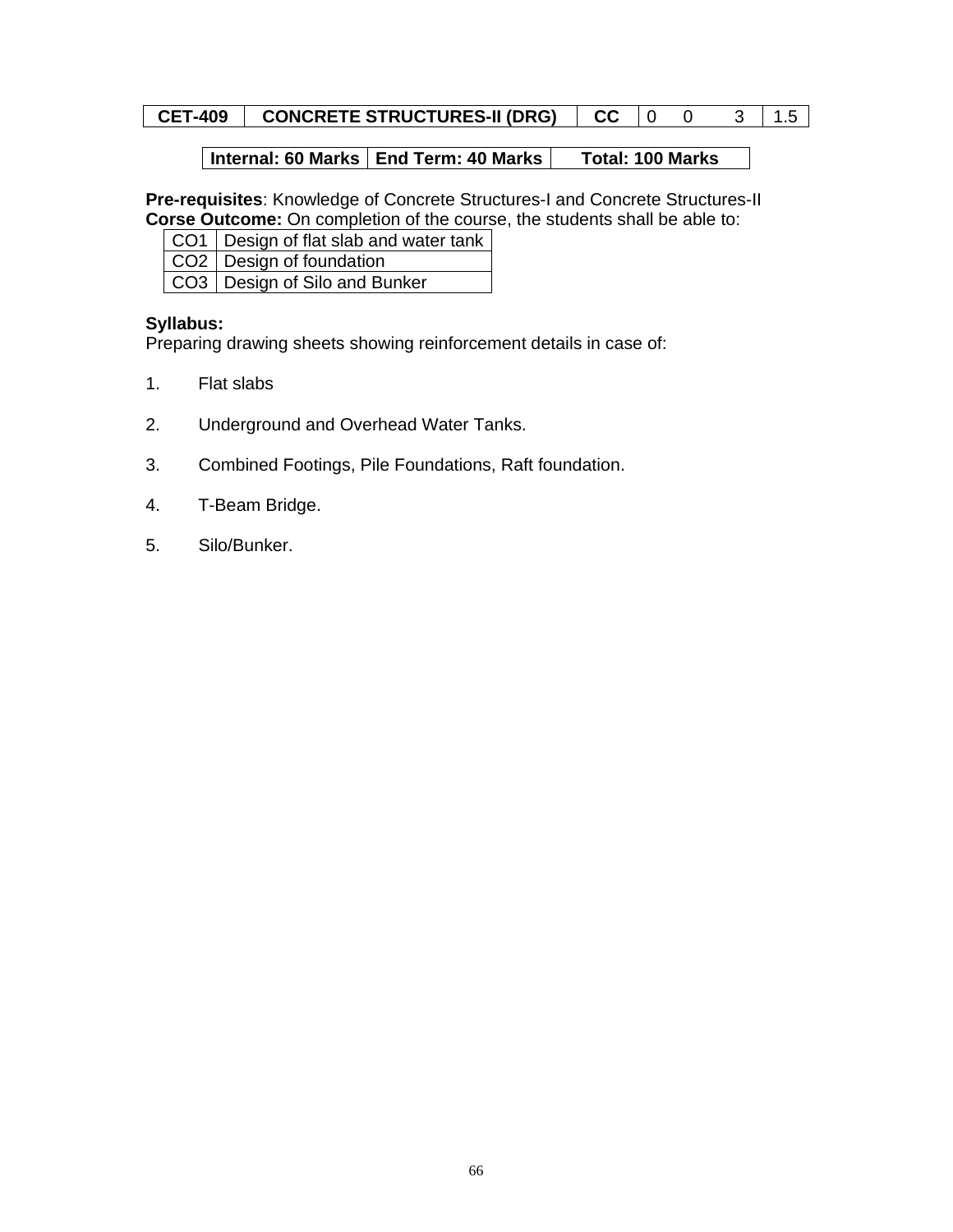# **CET-411** ENVIRONMENTAL ENGINEERING-II(P)  $|CC|$  - - 3 1 1

#### **Internal: 60 Marks | End Term: 40 Marks | Total: 100 Marks**

**Pre-requisites**: Knowledge of Transportation Engineering-I

**Corse Outcome:** On completion of the course, the students shall be able to:

CO1 Determine physical, chemical and biological characteristics of wastewater  $CO4$  Assess the quality of wastewater

#### **Syllabus:**

- 1. To determine the acidity of a sewage sample.
- 2. To determine the alkalinity of a sewage sample.
- 3. To determine total, suspended, dissolved and settable solids in a sewage sample.
- 4. To determine volatile and fixed solids in a sewage sample.
- 5. To determine oil and grease in a sewage sample.
- 6. To determine the chloride concentration in a sewage sample.
- 7. To determine the sulphate concentration in a sewage sample.
- 8. To determine the B.O.D. of a given sewage sample.
- 9. To determine the C.O.D. of a given sewage sample.
- 10. To determine the T.O.C. of a given sewage sample.
- 11. To determine the fecal count of a given sewage sample.
- 12. Microscopic studies of a sewage.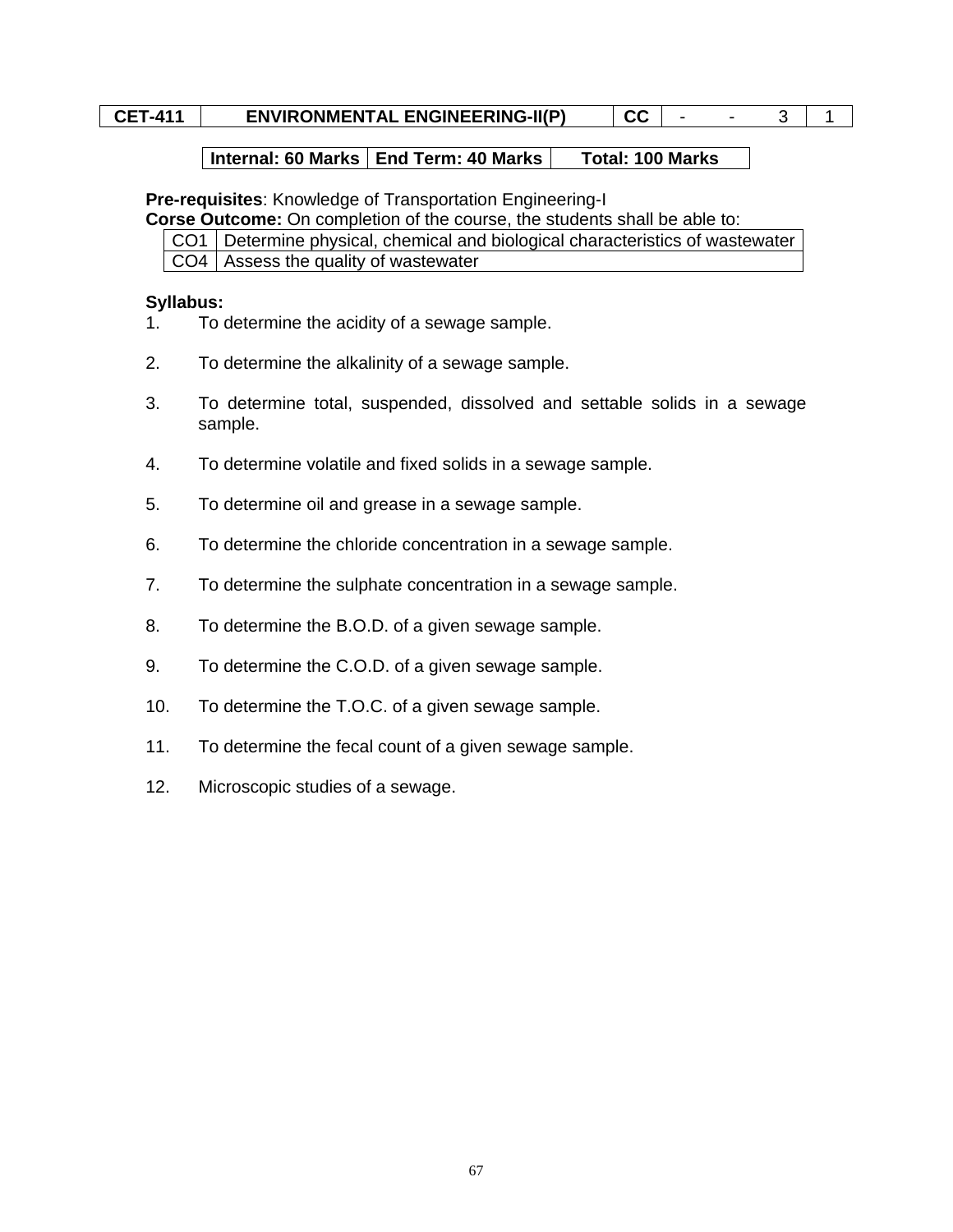| <b>CET-413</b> | <b>ELEMENTS OF EARTHQUAKE</b> | تات |  |  |
|----------------|-------------------------------|-----|--|--|
|                | <b>ENGINEERING</b>            |     |  |  |

**Pre-requisites**: Knowledge of Concrete Structures, Mathematics-II

**Corse Outcome:** On completion of the course, the students shall be able to:

| CO1   To identify the effects of earthquake motions on civil engineering                        |
|-------------------------------------------------------------------------------------------------|
| structures                                                                                      |
| CO2   Analysis and design of civil engineering structures located in various  <br>seismic zones |
|                                                                                                 |
| CO3   Perform seismic evaluation, repair and strengthening of the existing                      |
| structures.                                                                                     |

## **Syllabus:**

## **1. Seismology:**

Introduction, plate tectonics, earthquake distribution and mechanism, seismicity, seismic waves, earthquake magnitude and intensity, seismic zoning and seismometry.

# **2. Single Degree of Freedom Systems:**

Various types of dynamic loads, vibration of single degree of freedom system, Free and forced vibrations, types of damping, critical damping. Transmissibility, vibration measuring instruments, response spectrum.

## **3. Multi-degrees of Freedom(MDOF)Systems:**

Equation of Motion, normal modes and natural frequencies, semi-definite systems, dynamic vibration absorbers, vibration dampers, principle of orthogonally, Stodolas method, Holzer's method, matrix method, modal analysis and its limitations. Mode super position method.

## **4. Seismic Analysis and Design:**

General principles, assumptions, seismic coefficient method, response spectrum method, strength and deflection, design criterion for structures, significance of ductility, design and detailing for ductility, codal provisions, design examples.

## **5. Seismic Performance, Repair and Strengthening:**

Methods for assessing seismic performance, influence of design ductility and masonry infills, criterion for repair and strengthening, repair and strengthening techniques and their applications, additions of new structural elements.

## **6. Vibrational Control:**

General features of structural control, base isolation, active and passive control system. Earthquake resistance design as per I.S.:1893, I.S.4326 and I.S.13920.

- 1 Elements of Earthquake Engineering, Jai Krishna, A. R. Chandershekaran & Brajesh Chandra , South Asian Pub New Delhi.
- 2 Dynamics of Structures, Clough & Penzion, McGraw Hill
- 3 Earthquake Engineering, Y-X Hu,S-C.Liu and W.Dong, E and FN Sons., Madras.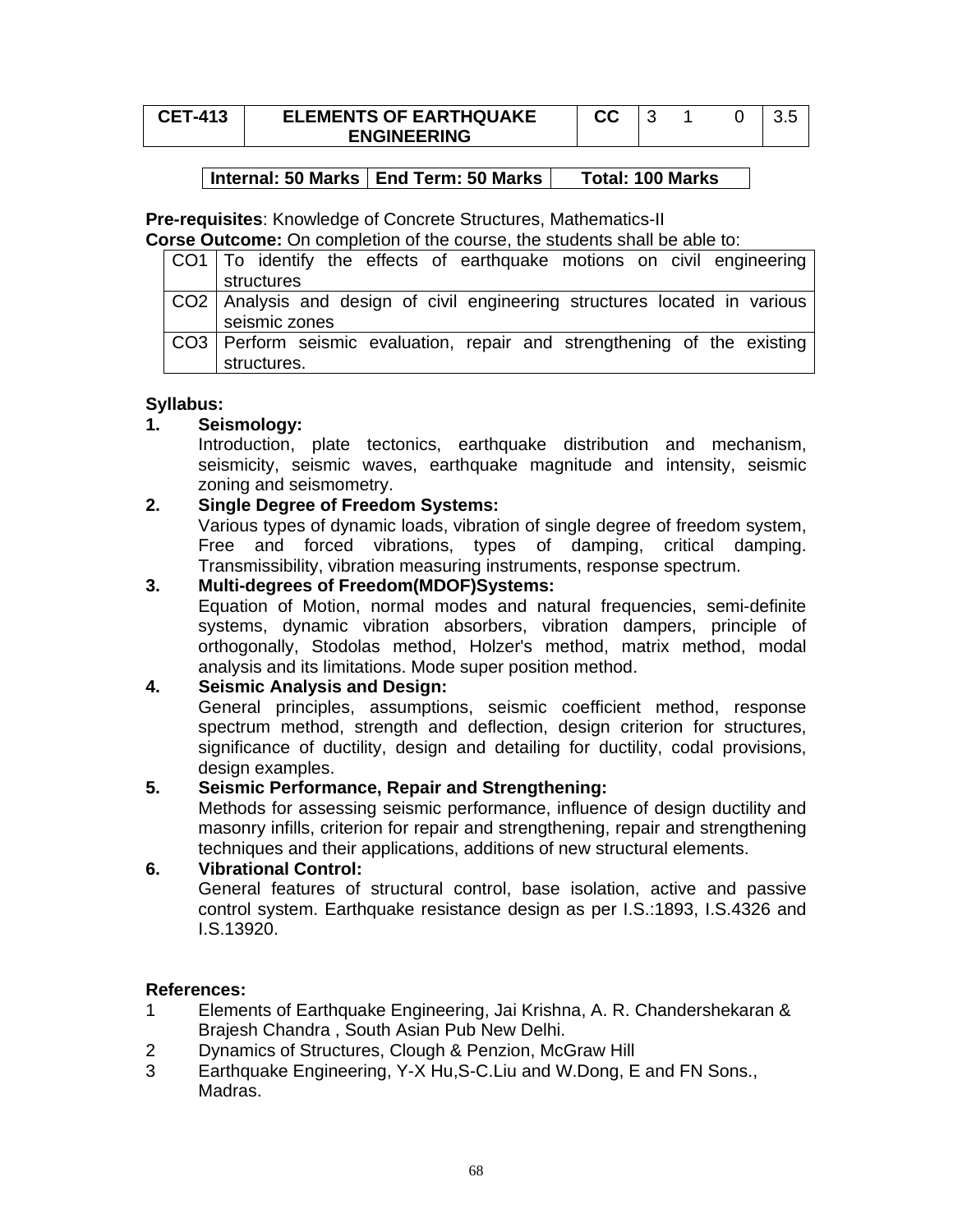- 4 Earthquake Resistant Concrete Structures, George G. Penelis and J. Kapoors, E & FN Sons, Madras.
- 5 Structural Dynamics, Mario Paz, CBB Pub. N. Delhi.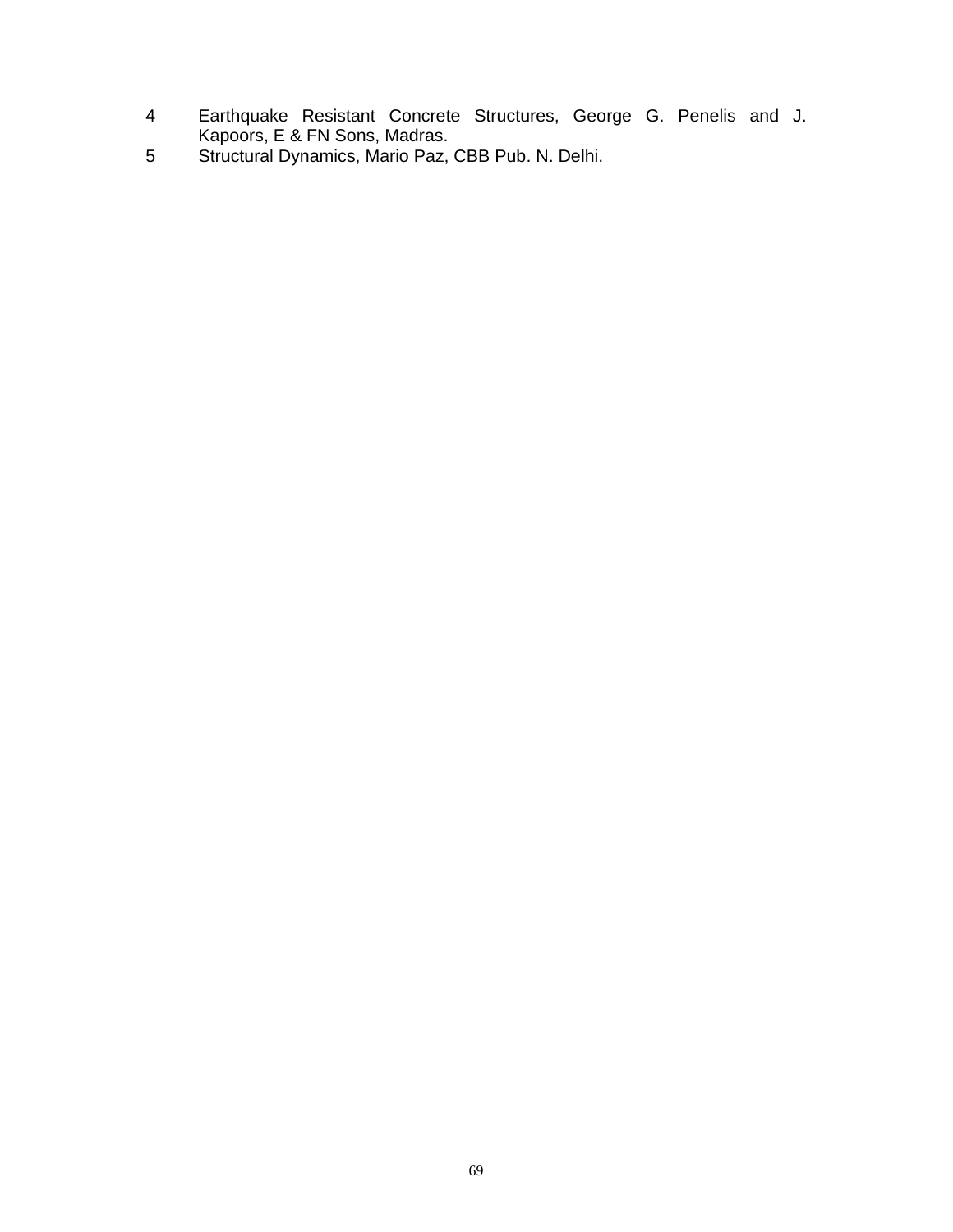**CET-415** ROCK MECHANICS CET-415 ROCK MECHANICS

Internal: 50 Marks | End Term: 50 Marks | Total: 100 Marks

**Pre-requisites**: Knowledge of Engineering Geology and Geotechnical Engineering - II. **Corse Outcome:** On completion of the course, the students shall be able to:

CO1 | Identify the problems associated with underground excavations

 $CO2$  Classify the rock mass using the reference data

CO3 Understand the failure criteria of rock

CO4 Determine in-situ stresses from field test data

# **Syllabus:**

# 1 **Introduction:**

Importance of rock mechanics, composition of rocks, geological and lithological classification of rocks, classification of rocks for engineering purposes, R.Q.D. method of classification of rocks.

Theories of Brittle failure.

# 2 **Laboratory Testing of Rocks:**

Various methods of obtaining rock cores, methods of sample preparation, methods of removing end friction of the rock samples. Compression testing machine, uniaxial compression strength of rock samples, methods of finding tensile strength-direct and indirect methods, Brazilian test, shear box test, triaxial shear test, punch shear test.

# 3 **In-situ Testing of Rocks:**

Field direct shear test on rock blocks, field triaxial strength, use of flat jacks, chamber test, plate load test, cable jacking test.

# 4 **Stress Evaluation in Field:**

Stress-relief technique(over coring), use of strain gauges, bore hole, deformation cell, photo-elastic stress meter, stress measurement with flat jack. Hydraulics Fracturing Techniques.

# 5 **Stabilization of Rocks:**

Rock bolting, principle of rock bolting, various types of rock bolts, application of rock bolting. Field testing of rock bolts and cable anchors.

## 6 **Elastic and Dynamic Properties of Rocks:**

Stress-strain behaviour dynamic properties, resonance method and ultrasonic pulse method.

# 7 **Pressure on Roof of Tunnels:**

Trap door experiment, Terzaghi's theory, Bieraumer, kommerel, Protodyakanov theory.

# 8 **Stress Around the Tunnels:**

Basic design and Principles of tunnels in rocks, design of pressure tunnels in rocks.

- 1 Rock Mechanics , Vol.I,II,III,IV by Lama,et.al.
- 2 Fundamentals of Rock Mechanics by Jaeger and Cook
- 3 Rock Mechanics by Stagg & Zienkiewiez.
- 4 Rock Mechanics & Design of Structures in Rocks by Obert & Duvell
- 5 Rock Mechanics & Engineering by Jaeger
- 6 Art of Tunneling by Schzy.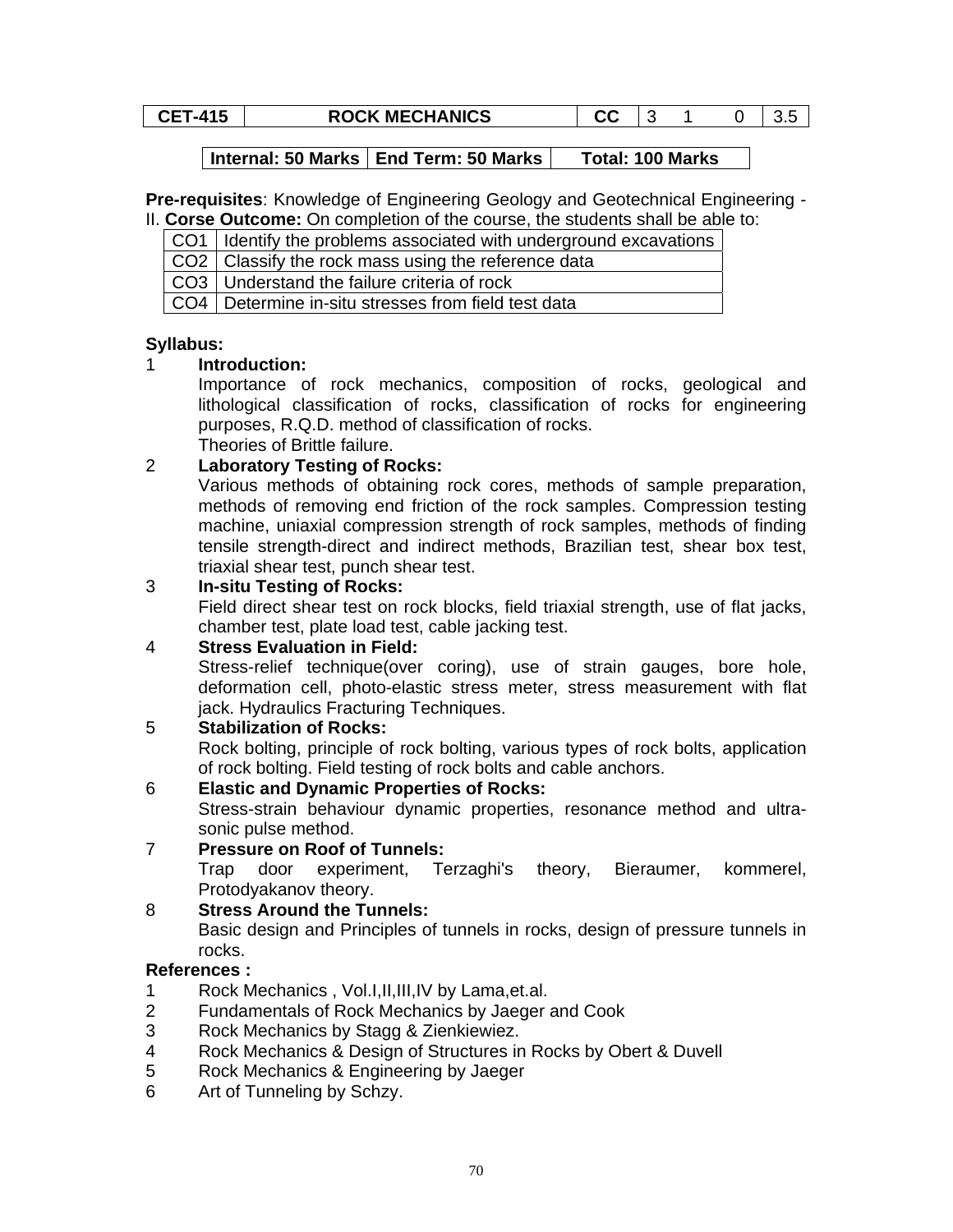# **CET-417 ADVANCED TRAFFIC ENGINEERING CC 3 1 0 3.5**

## **Internal: 50 Marks | End Term: 50 Marks | Total: 100 Marks**

**Pre-requisites**: Knowledge of Engineering Geology and Geotechnical Engineering -

II. **Corse Outcome:** On completion of the course, the students shall be able to:

CO1 | Estimate basic characteristics of traffic stream

 $CO2$  Conduct traffic studies and analyze traffic data

CO3 | Design traffic signal systems

CO4 Determine the capacity of highways

## **Syllabus:**

## **1. Introduction And Traffic Chracteristics**

Objectives and scope of traffic engg. Organisational set up of traffic engg department in India. Importance of traffic characteristics. Road user characteristics. Vehicular characteristics. Max dimensions and weights of vehicles allowed in India. Effects of traffic characteristics on various design elements of the road.

## **2. Traffic Surveys**

Methods of conducting the study and presentation of the data for traffic volume study, speed study and origin and destination study. Speed and delay study. Parking surveys. On street parking, off street parking. Accident surveys. Causes of road accidents and preventive measures. Use of photographic techniques in traffic surveys.

## **3. Highway Capacity**

Importance. Space and time headway. Fundamental diagram of traffic flow. Relationship between speed, volume and density. Level of service. PCU. Design service volume. Capacity of non-urban roads. IRC recommendations. Brief review of capacity of urban roads.

## **4. Traffic Control**

Types of traffic control devices. Traffic signs, general principles of traffic signing, types of traffic signs. Road markings, types, general principles of pavement markings. Design of rotary. Grade separated intersections. Miscellaneous traffic control aids and street furniture.

## **5. Signal Design**

Types of signals. Linked or coordinated signal systems. Design of signal timings by trial cycle method, approximate method, Webstor's method and IRC method

# **6. Traffic Regulation And Management**

Need and scope of traffic regulations. Regulation of speed, vehicles and drivers. General traffic regulations. Motor vehicle act. Scope of traffic management. Traffic management measures: restrictions on turning movements, one way streets, tidal flow operations, exclusive bus lanes, traffic restraint, road pricing.

## **7. Traffic And Environment**

Detrimental effects of traffic. Vehicular air pollution. Situation in India. Vehicular emission norms in India and abroad. Alternate fuels. Factors affecting fuel consumption. Arboricultur.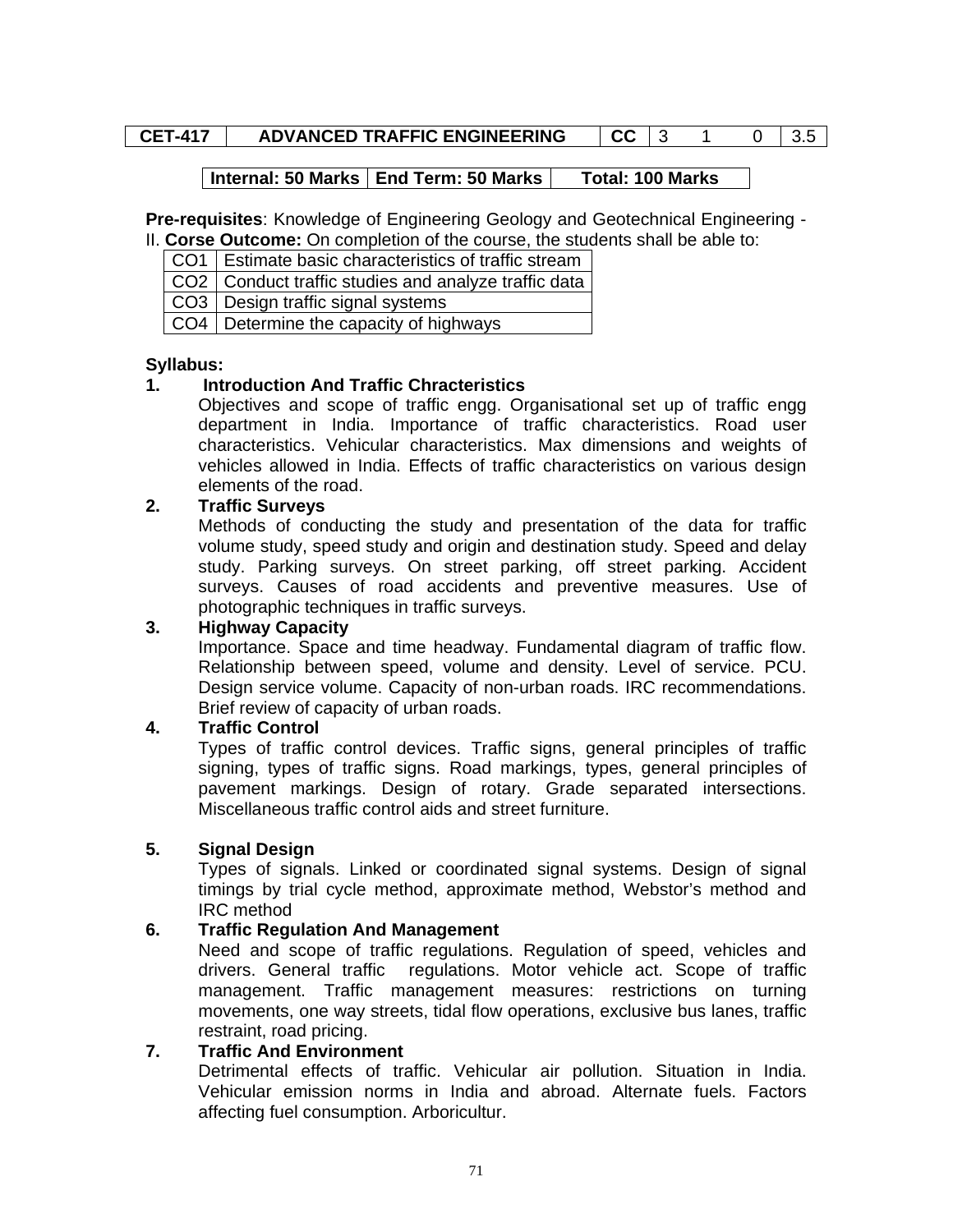# **8. Computer Application, Traffic Simulation**

Computer application in traffic engg., transport planning and public transport. Traffic simulation, advantages. Steps in simulation. Scanning techniques. Introduction to Intelligent vehicle highway system. Various types of IVHS.

## **Books:**

- 1. Traffic Engg. And Transport Planning *by* L.R.Kadiyali, Khanna Publishers, Delhi.
- 2. Highway Engg *by* S.K.Khanna & C.E.G. Justo, Nem Chand Bros., Roorkee.
- 3. Traffic Engg. *by* Matson, T.M., Smith, W.S. and Hurd, F.W., McGraw- Hill Book Co., New York.
- 4. Traffic Flow Theory *by* Drew, D.R., McGraw- Hill Book Co., New York.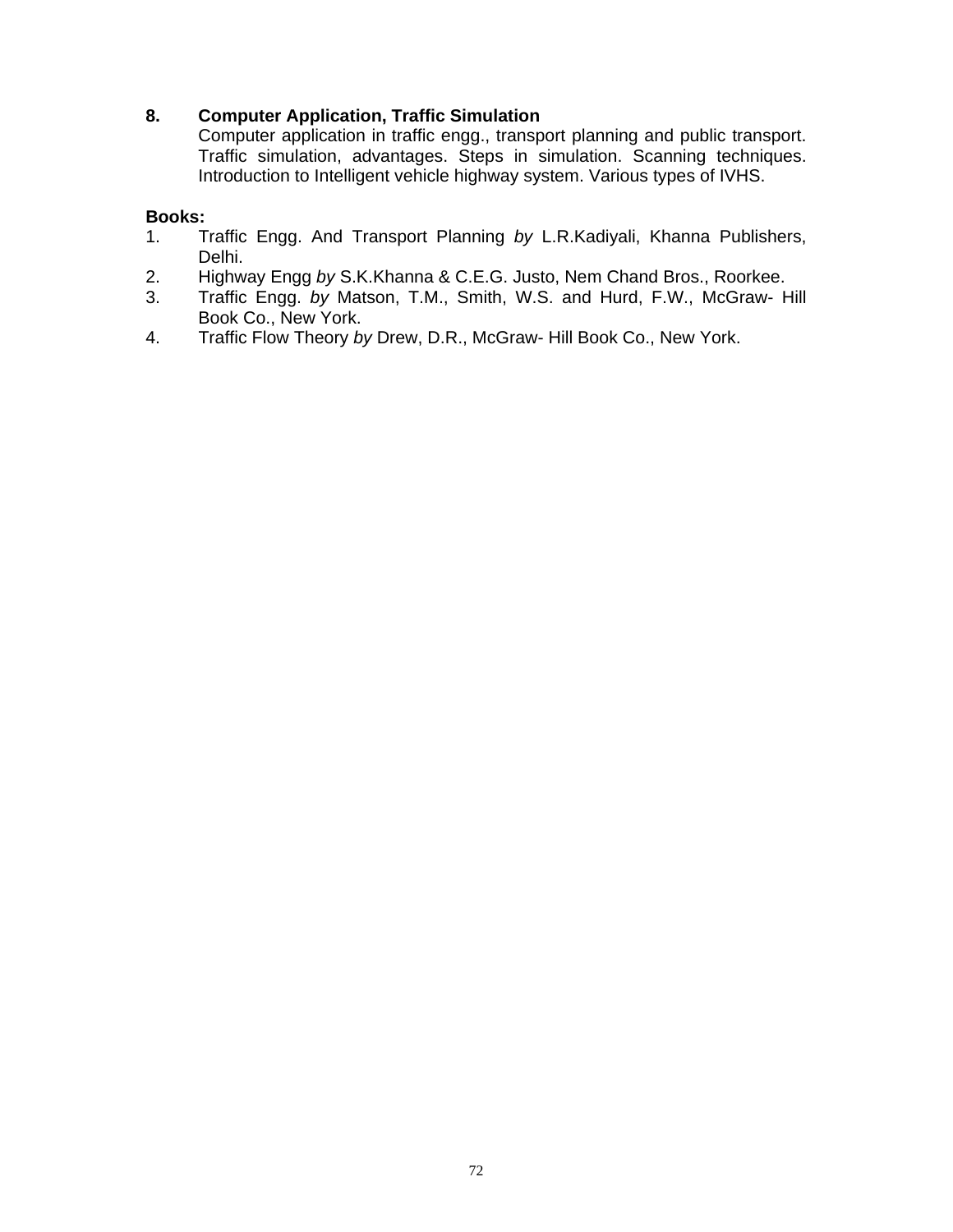# **CET-441 | RIVER MECHANICS & FLOOD CONTROL | EC | 3 1 0 | 3.5**

#### **Internal: 50 Marks | End Term: 50 Marks | Total: 100 Marks**

**Pre-requisites**: Knowledge of Hydrology and Irrigation Engineering

**Corse Outcome:** On completion of the course, the students shall be able to:

| CO1   Identify the characteristics and objectives of water resources systems  |
|-------------------------------------------------------------------------------|
| CO <sub>2</sub>   Develop rainfall-runoff models                              |
| CO3   Formulate and solve hydrologic flood routing models                     |
| CO4   Perform basic economic analysis to evaluate the economic feasibility of |
| water resources projects                                                      |
| CO5   Formulate and solve deterministic optimization models for design and    |
| operation of water resources systems                                          |

# **Syllabus:**

# **1. Introduction:**

Indian rivers, flood, flood problems, river morphology, behaviour of river flow, role of sediments in rivers, changes in regimes, river gauging, causes of flood and losses, alleviation of flooding.

# **2. Hydrologic Statistics:**

Probabilistic treatment of hydrologic data, frequency & probability functions, statistical parameters, fitting a probability distribution, probability distribution fort hydraulic variables.

## **3. Flood Mitigation by River Protection:**

Basis of river engineering, flow types, resistance flow , energy slope, backwater effect, three dimensional flow, circular and helicoidal flow, river improvement works, river survey, protection by embankment, discharge capacity, design of dyke, stability analysis of dykes, bank protection, bank recession, types of bank proterction works, channel improvement, cutoffs diversion, bypass channel, cutoff channel, floord ways, flood plain zeroing, spreading grounds.

# **4. Flood Mitigation by Reservoirs:**

Design factors, storage capacity determinations, sequent peak algorithom method, live stoorage, ripple mass curve flood routing, flood storage, dead storage, reservoir classification, reservoir sedimentation, distribution of sediments in reservoirs, measurement of sediment yields, sediment load measurement, Mood's method, life of reservoir, reservoir operation based on annual storage and regulation, single and multi purpose reservoirs, gate operation schedule, maximum and minimum flow operation, multi purpose reservoir operation, reservoir econonmics-cost benefit ratios, optimisation of benefits.

# **5. Flood Forecasting & Warning:**

Basic data, communication network, forecasting techniques and procedures, forecast of rainfall, runoff from rainfall, forecasting stages, peak travel time, forecast reporting flood warning, engineering methods for flood fighting

# **6. Engineering Economics of Flood Control:**

Estimation of flood damages, estimation of benefits of flood control, cost benefit analysis of flood control project.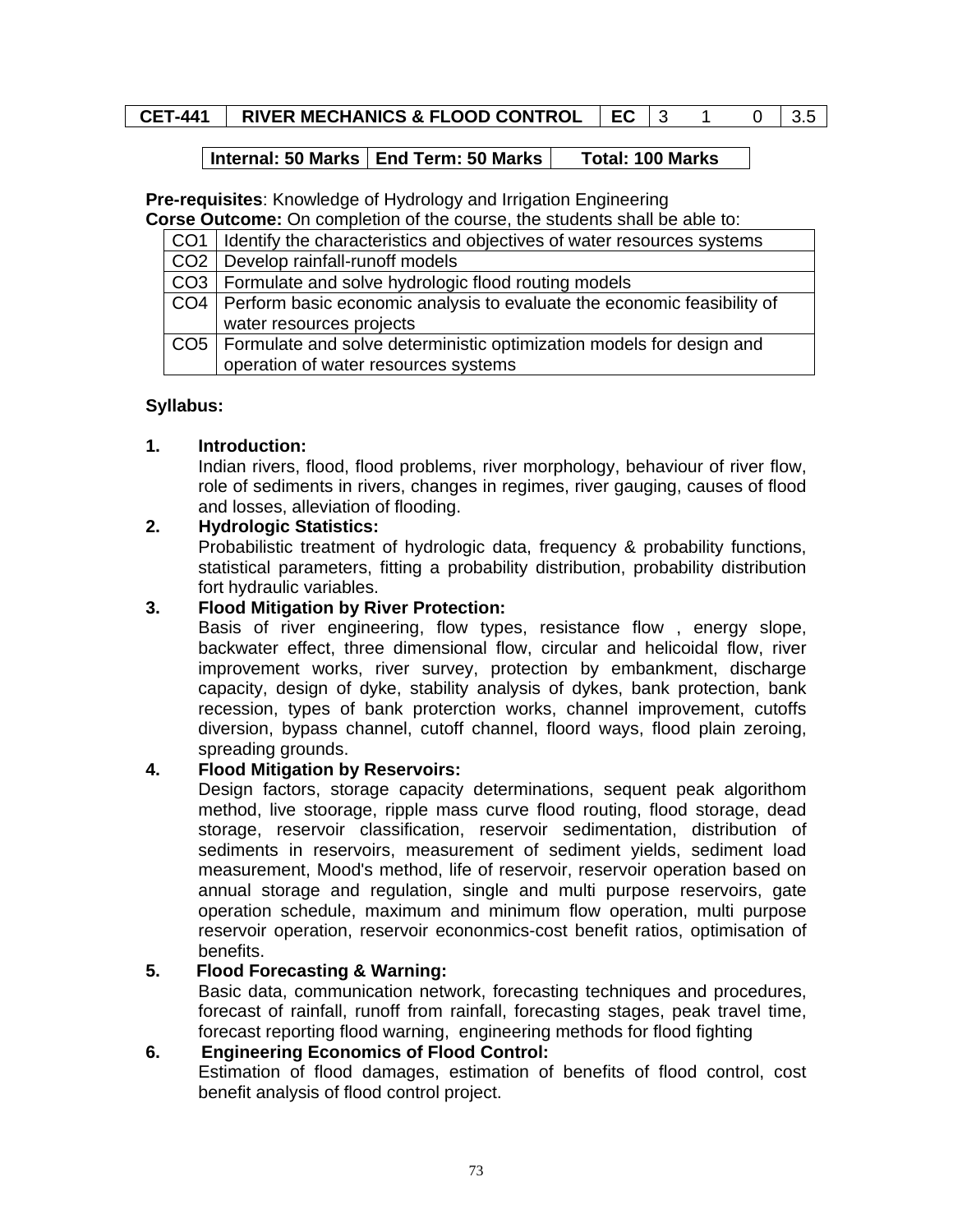- 1 Flood Control & Drainage Engg. by S.N.Ghosh.
- 2 Hydrology & Flood Control Engg. by S.K.Garg.
- 3 Hydrology & Water Resources Engg. by K.C.Patra.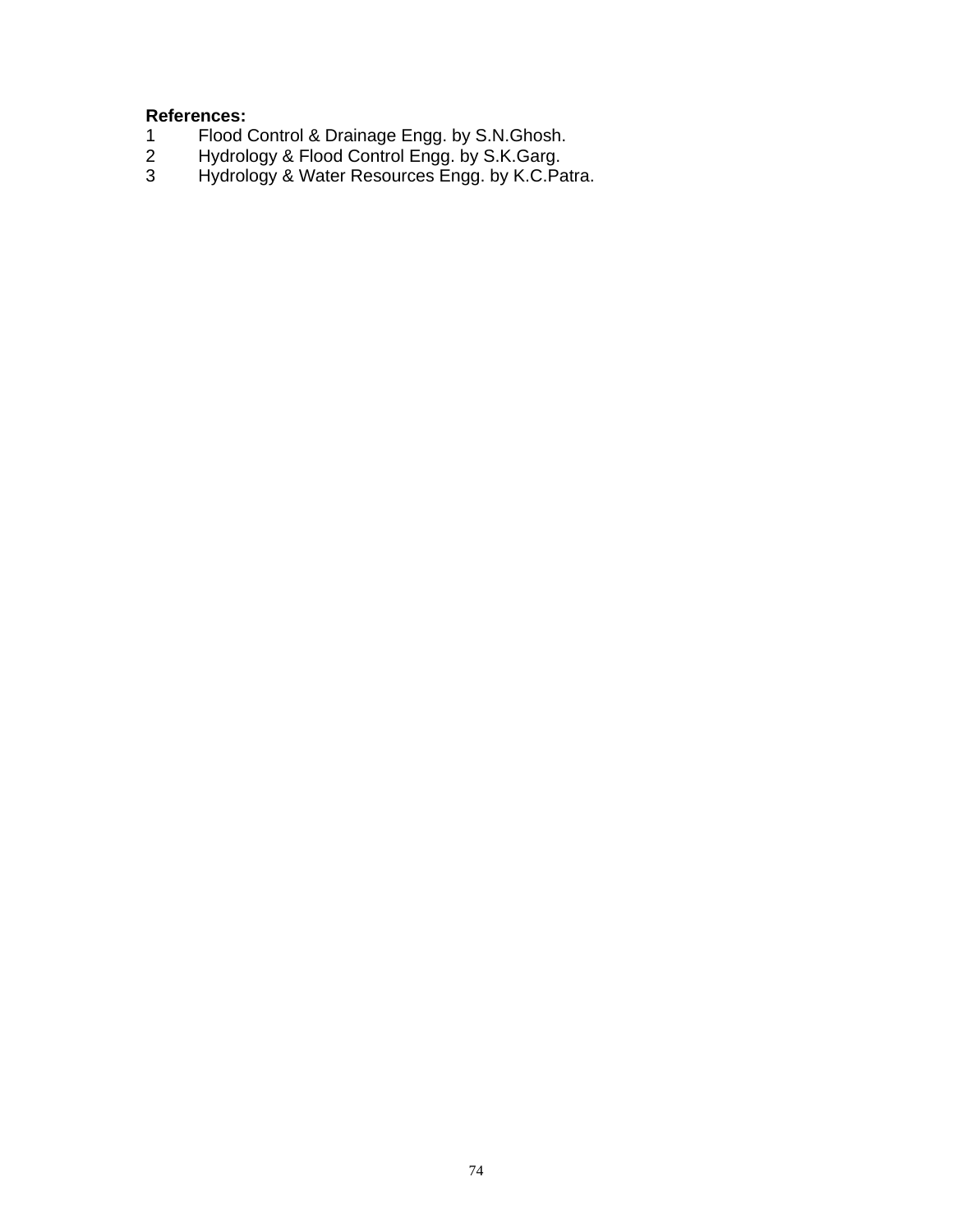| <b>CET-419</b> | <b>HYDRO ELECTRIC POWER</b> | cc |  |  |
|----------------|-----------------------------|----|--|--|
|                | <b>DEVELOPMENT</b>          |    |  |  |

# Internal: 50 Marks | End Term: 50 Marks | Total: 100 Marks

**Pre-requisites**: Knowledge of Engineering Geology and Geotechnical Engineering - II. **Corse Outcome:** On completion of the course, the students shall be able to:

CO1 Estimate hydropower potential CO2 | Identify types of hydropower plants CO3 | Design penstocks and surge shaft CO4 | Plan the layout of a hydropower plant

#### **Syllabus:**

#### **1. Introduction:**

Sources of power , estimation of water power, necessity and importance of harnessing small hydro power, flow duration and power duration curves, load curve, load factors, capacity factors, utilisation factors, firm and secondary power.

# **2. Types of Hydro Power Plants:**

Elements of Hydro power, classification of hydro-power plants, run-of-river plants, storage plants diversion canal development, pumped storage plants, tidal power plants, base load and peak load plants in a power grid.

# **3. Intakes:**

Intake structures, functions and their types, components of intakes-forebay, trash racks, gates and valves, force required to operate gates.

#### 4. **Conveyance System:**

Penstocks, design criterion, economical diameter anchor blocks, cradles and footings, water hammer, instantaneous closure of power canal, surge tank, surges in canals.

# **5. Turbines:**

Types of turbines, specific speed and classification of turbines, synchronous speed, scroll casing , flumes and draft tubes, dimensions of scroll casing and draft tubes, setting of turbines

#### **6. Power House:**

General layout and arrangements of hydro-power units, number and size of units, sub-structure, spacing of units, super-structure, underground power stations, tidal power.

- 1 Water Power Engineering, Dandekar, M.M., Sharma,K.N.
- 2 Hydro-Electric Engineering Practice Vol.I ,II & III Brown J.G.
- 3 Water Power Engineering, Borrows, H.K.
- 4 Water Power Development, Vol.I & II, Mosonyi,E.
- 5 Water Power Engineering, M.M.Deshmukh.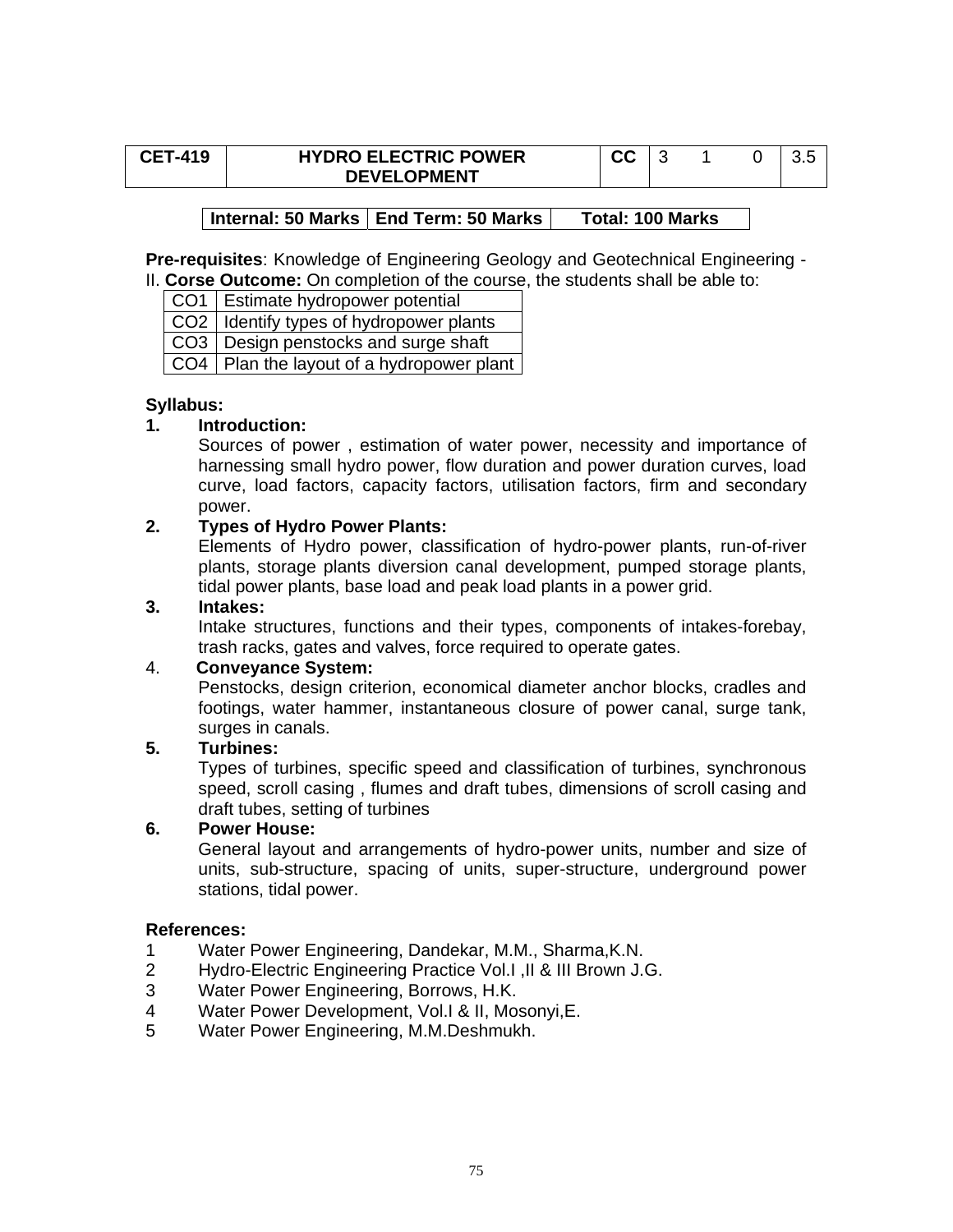# **CET-421** CONCRETE TECHNOLOGY 0E 3 1 0 3.5

### **Internal: 50 Marks | End Term: 50 Marks | Total: 100 Marks**

**Pre-requisites**: Knowledge of Building Materials, Construction and Drawing **Corse Outcome:** On completion of the course, the students shall be able to:

CO1 | Identify Quality Control tests on concrete making materials

CO2 Understand the behavior of fresh and hardened concrete

CO3 Design concrete mixes as per IS and ACI codes

CO4 Understand the durability requirements of concrete

CO5 Understand the need for special concretes

#### **Syllabus:**

# 1. **Concrete as Structural Material:**

Introduction, preparation of concrete, grades of concrete, advantages of concrete, concept of quality control.

#### 2 **Concrete Making Materials:**

Cement, tests on cement (physical tests), types of Portland cement, various types of cement-ordinary Portland cement, rapid hardening cement, low heat cement, sulphate resistant cement, portland-pozzolona cement, high strength Portland cement, high alumina cement, waterproof cement, white Portland cement, hydrophobic cement, coloured Portland cement.

Aggregates, classification of aggregates based on petrographic, size, shape & texures, deleterious substances in aggregates, bulking of fine aggregate, sieve analysis, grading of aggregates as per IS-383-1970. Fineness Modulus, Maximum size of aggregate. Quality of mixing water, curing water.

# 3 **Properties of Concrete:**

Introduction, workability, factors influencing workability, measurement of workability, requirements of workability, properties of hardened concrete, stress and strain characteristics of concrete, Young's modulus of concrete, creep and shrinkage of concrete, permeability of concrete, durability of concrete sulphate attack, fire-resistance, thermal properties of concrete, construction joints, expansion and contraction joints.

#### 4 **Production of Concrete:**

Introduction, batching of materials, mixing of concrete materials, transportation of concrete, compaction of concrete, ready mixed concrete, vibrators, Internal vibrators, external vibrators, concrete curing and formwork removal.

#### 5 **Non-Destructive Testing of Concrete:**

Significance of Non-Destructive Testing, Rebound Hammer, Ultrasonic pulse velocity techniques, Penetration techniques, pullout tests, vibration methods, Radioactive techniques. Cover meter, core-tests.

# 6 **Deterioration of Concrete & its Prevention:**

Causes of concrete deterioration, deterioration by water, surface weir, frost action, deterioration by chemical reactions, sulphate attack, alkali-aggregate reaction, corrosion of embedded steel in concrete. Prevention of deterioration of concrete.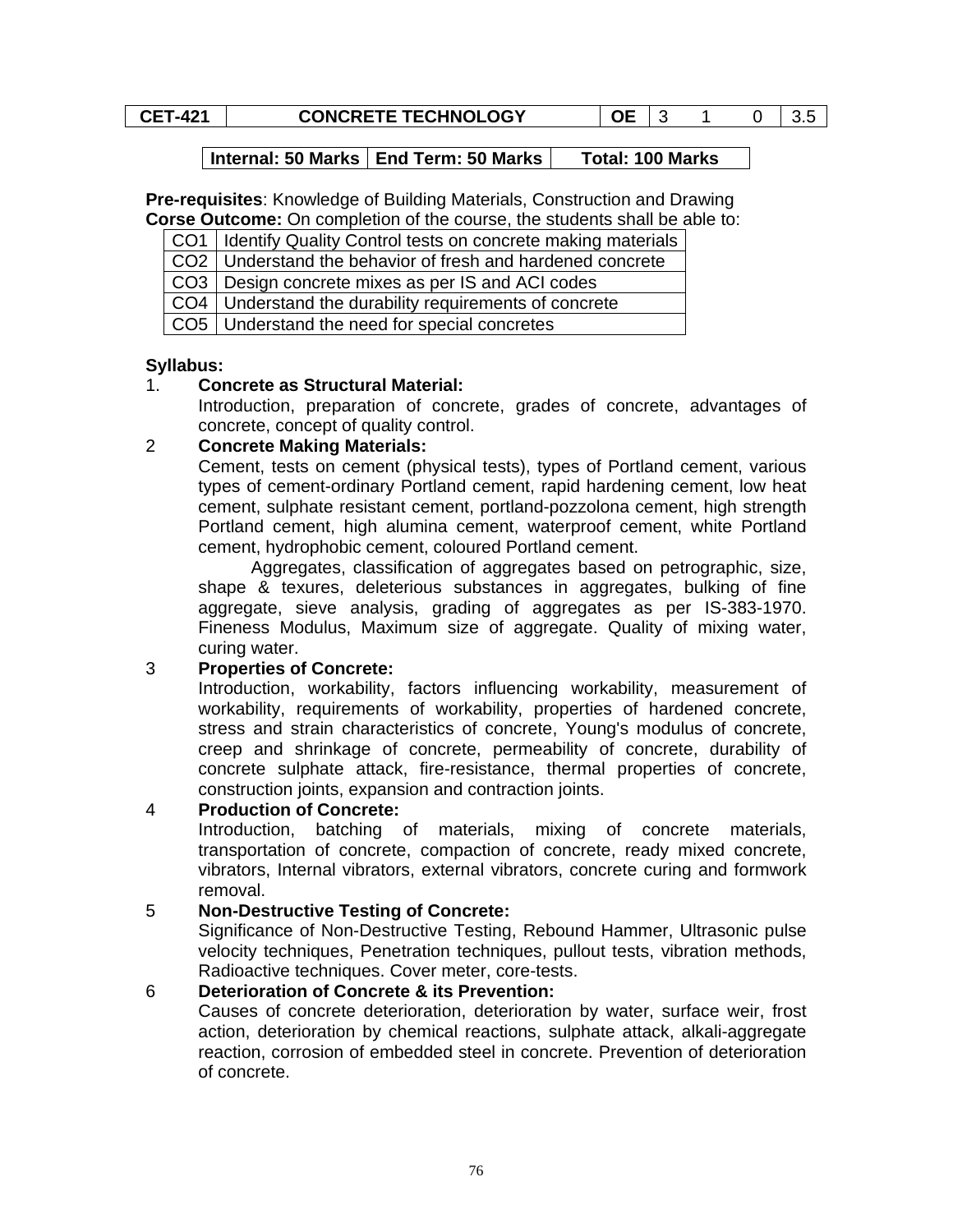# 7 **Repair Technology for Concrete Structures:**

Symptoms and diagnosis of distress, evaluation of cracks, repair of cracks, common types of repairs, distress in fire damaged structures, underwater repairs.

## 8 **Special Concrete:**

Light weight concrete, definition and its properties, applications, high strength concrete, definitions, its properties and applications, mass concrete, waste material based concrete, shortcrete, fiber reinforced concrete: Materials. Fibers-types and properties, ferrocement, polymer concrete composites, heavy-weight concrete for radiation shielding.

#### 9 **Prestressed Concrete:**

Introduction, Basic concepts, classification and types of prestressing, prestressing systems, properties of materials, pretensioned and posttensioned concrete elements.

#### **Books:**

- 1. Gambhir,M.L.,'Concrete Technology', TMH Pub.N.Delhi.
- 2. Shetty, M.S.'Concrete Techhnology', S.Chand & Co.N.Delhi.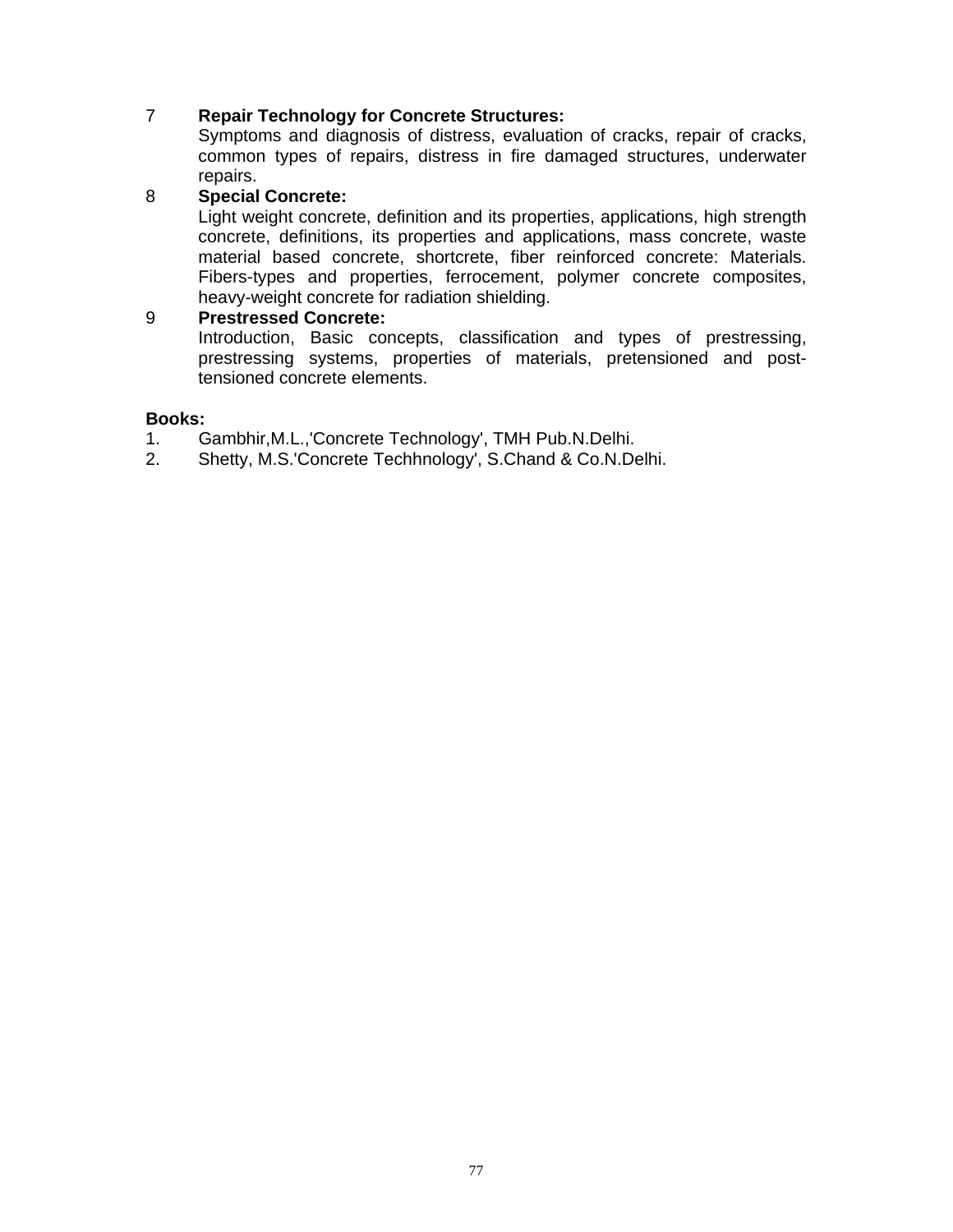|  | `<br>. .<br>-- |
|--|----------------|
|--|----------------|

# **ENVIRONMENTAL ENGINEERING | OE | 3 1 0 | 3.5**

#### **Internal: 50 Marks | End Term: 50 Marks | Total: 100 Marks**

**Pre-requisites**: Knowledge of Sewerage & Sewage Treatment, Water Supply and **Treatment** 

**Corse Outcome:** On completion of the course, the students shall be able to:

| CO <sub>1</sub> | Identify environmental problems arising due to engineering and        |
|-----------------|-----------------------------------------------------------------------|
|                 | technological activities and the science behind those problems.       |
| CO2             | Estimate the population - economic growth, energy requirement and     |
|                 | demand.                                                               |
| CO3             | Analyse material balance for different environmental systems.         |
| CO <sub>4</sub> | Realize the importance of ecosystem and biodiversity for maintaining  |
|                 | ecological balance.                                                   |
| CO <sub>5</sub> | Identify the major pollutants and abatement devices for environmental |
|                 | management and sustainable development                                |

#### **Syllabus:**

#### **1. Introduction**

Environment and its segment, biosphere, impact of humans upon environment, impact of environment upon humans, biodiversity and sustainable development.

#### **2. Ecology**

Meaning, scope and sub-division on ecology. Ecosystems and its types. Energy flow – radiation and heat budget, food chains, trophic levels, ecological pyramids, biogeochemical cycles (nitrogen, sulpher, phosphorus), consortism and its ranks. Ecological balance in nature, sources and effects of radioactive fall outs, disposal of radioactive wastes, chemical and biological agents and effects of chemical and biological warfare, population explosion its effects and India scenario.

# **3. Energy And Environment**

Energy, uses of energy, historical background, economics of energy, conventional and non-conventional sources of energy, renewable energy sources (such as solar, wind, tidal, wave, geothermal, hydro and bio mass energy) and their environmental impact with special reference on Indian scenario.

# **4. Air Pollution**

Composition and structure of atmosphere, classification and sources of air pollutants, effects of air pollution on plants, animal and human health and economic effects of air pollution. Meteorological parameters influencing air pollution, plume behaviour. Effects of air pollution on meteorological conditions (such as green house effect, ozone depletion and acid rains). El-Nino and its effects. Automobile pollution - effects and control measures. Atmospheric self – cleansing processes, approaches and techniques of air pollution control. Air pollution control devices like settling chamber, cyclones, ESP, bag – filters, catalytic converters, etc.

#### **5. Noise Pollution**

General introduction to noise pollution, human acoustics, unit of measurement, loudness, measurements of noise and weighting networks,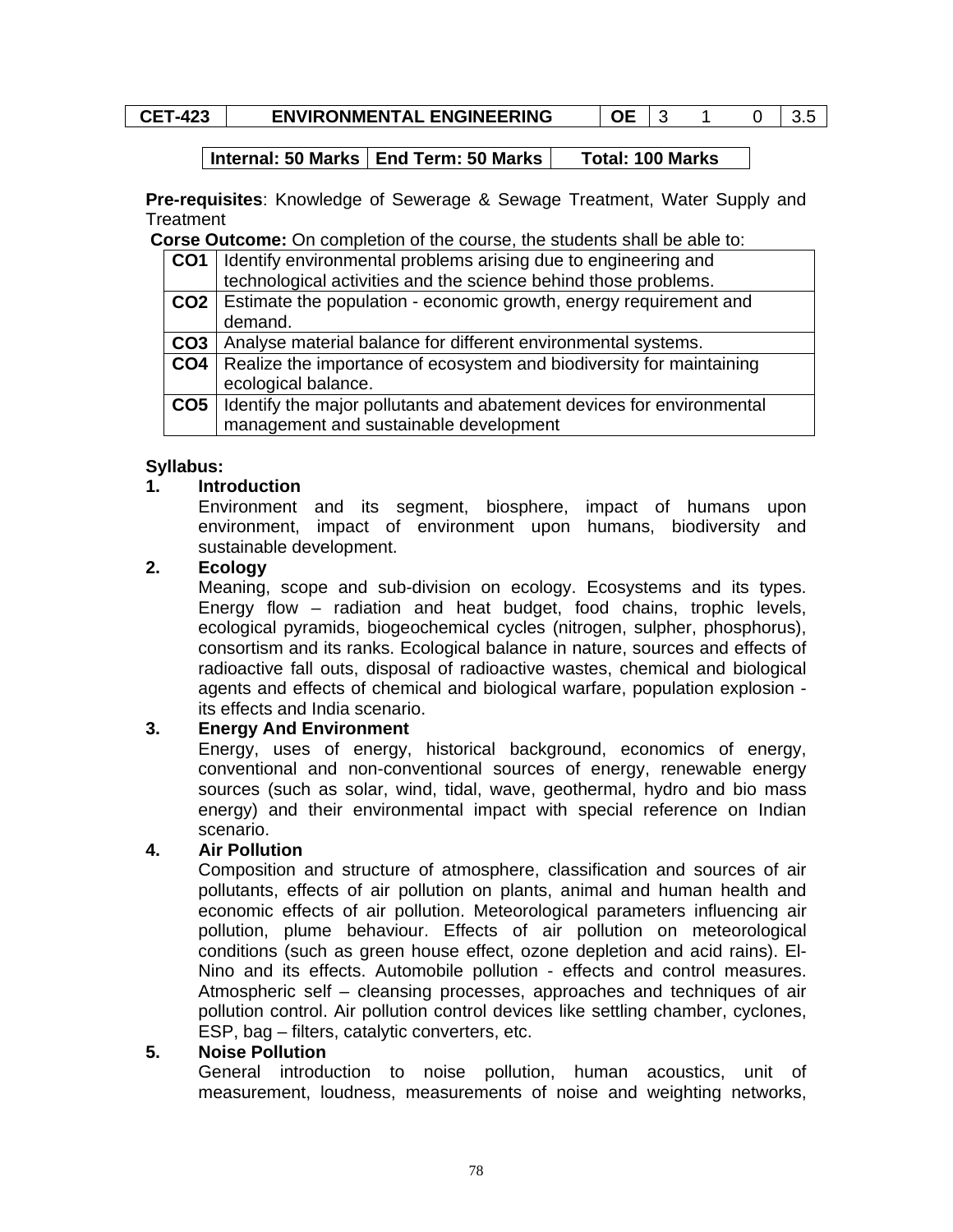sources and effects of noise pollution. Noise abatement/control and noise standards.

# **6. Solid Wastes**

Definition, types, composition and sources of solid – wastes. Method of disposal - land filling, incineration, pulverization, and composting. Selection of method of disposal. Solid waste management and reuse of materials.

- 1. 'Environmental Engineering' by H. S. Peavy. D. R. Rowe, et. Al., McGraw Hill Book Co. New Delhi.
- 2. Ecology' by E. P. Odum, Oxford and IBN Pub. New Delhi.
- 3. Air Pollution' by M. N. Rao.
- 4. Environmental Noise Pollution' by P. F. Cuniff, John Wiley & Sons.
- 5. Environmental Engineering' by S. S. Deswal & S. Deswal, Dhanpat Rai & Co.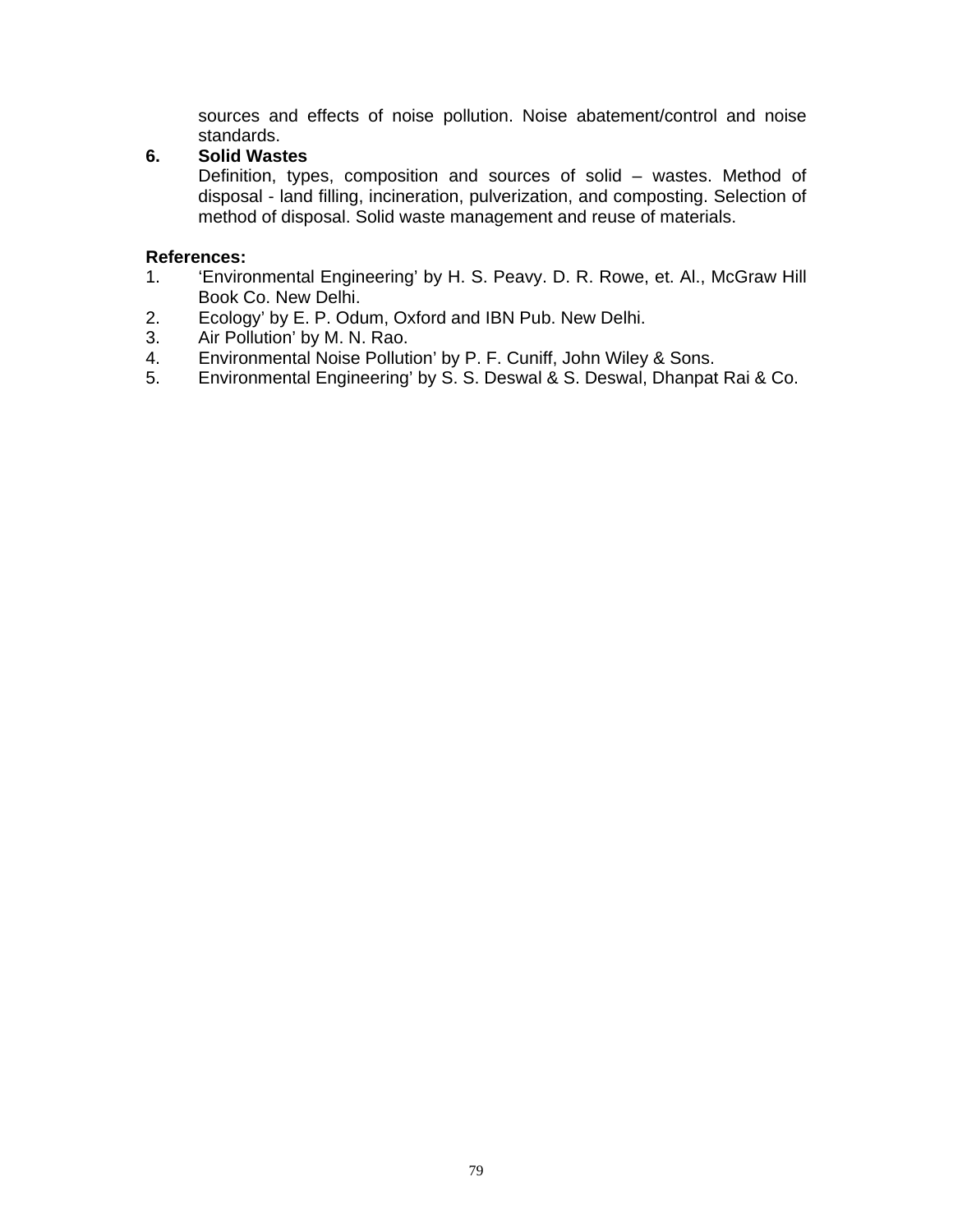# **CET-425** MACHINE FOUNDATIONS OE 3 1 0 3.5

#### **Internal: 50 Marks | End Term: 50 Marks | Total: 100 Marks**

**Pre-requisites**: Knowledge of Earthquake Engineering and Concrete Structures **Corse Outcome:** On completion of the course, the students shall be able to:

 $CO2$  Select foundation for dynamic loading

CO3 Design machine foundations

CO4 | Identify vibration isolation techniques

#### **Syllabus:**

#### 1. **Theory of Vibrations:**

Definitions, harmonic motion, vibrations of a single degree freedom system, transmissibility, theory of vibration measuring instruments.

#### 2. **General Principles of Machine Foundation Design:**

Types of machines and machine foundations, criteria for satisfactory action of a machine foundation, permissible amplitude, allowable soil pressure, permissible stresses in concrete and steel, permissible stresses in timber.

#### 3. **Evaluation of Parameters:**

Modes of vibration of a rigid block foundation, Barken's soil spring constants, determination of coefficients of elastic uniform compression and Elastic uniform shear.

#### 4. **Foundations for Reciprocating Machines:**

Analysis of block foundation by Barken's theory of linear elastic weightless spring analogy, Indian Standard for design and construction of foundation for reciprocating machine, design procedure, design examples.

# 5. **Foundation for Impact Machines:**

Dynamic analysis, Barken's recommendations for weight and base contact area, IS Code practice for design and construction of foundations for impact machines, design procedure, design examples.

# 6. **Foundations for Rotary Machines:**

Special considerations, design criteria, methods of analysis and design. 7. **Vibration Isolation and Screening:** 

Active isolation, passive isolation, methods of isolation, wave screening, vibration absorbing materials, planning for vibration isolation.

- a. Dynamics of Bases and Foundations by D.D.Barken
- b. Soil Dynamics by Shamsher Prakash
- c. Soil Dynamics and Machine Foundations by Swami Saran
- d. Principles of Soil Dynamics by B.M.Das
- e. Vibration and Shock Isolation by Crede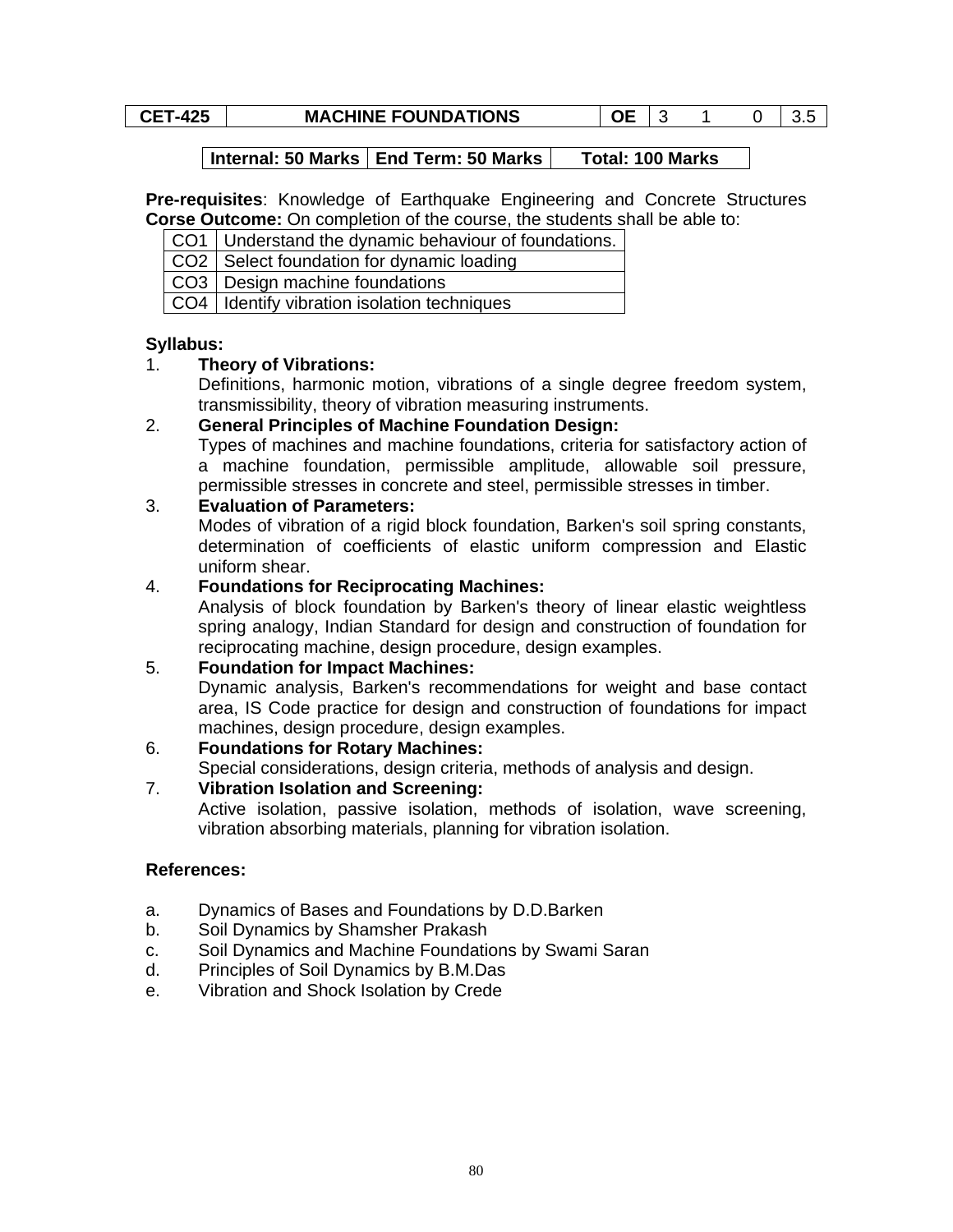| <b>CET-427</b> | <b>PROJECT I</b> | <u>rr</u><br><u>uu</u> |  |  |
|----------------|------------------|------------------------|--|--|
| to             |                  |                        |  |  |
| <b>CET-445</b> |                  |                        |  |  |

# **Internal: 50 Marks | End Term: 50 Marks | Total: 100 Marks**

# **Pre-requisites**:

**Corse Outcome:** On completion of the course, the students shall be able to:

CO1 | Work in a team to select a problem for project work

CO2 Review and evaluate the available literature on the chosen problem

CO3 Formulate the methodology to solve the identified problem

CO4 Apply the principles, tools and techniques to solve the problem

CO5 Prepare and present project report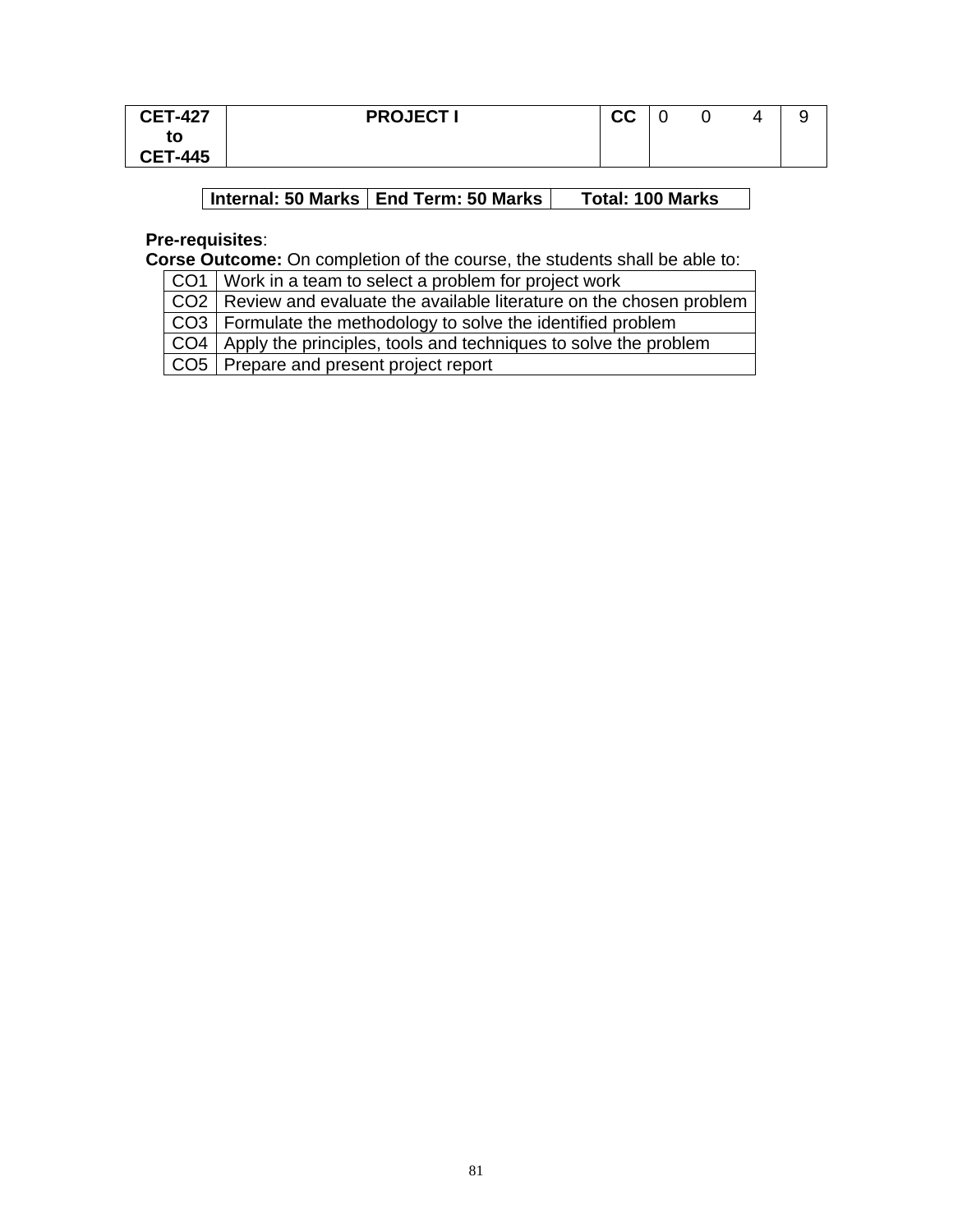#### **CET-402** BRIDGE ENGINEERING CC 3 1 0 3.5

# Internal: 50 Marks | End Term: 50 Marks | Total: 100 Marks

**Pre-requisites**: Knowledge of Transportation Engineering and Concrete Structures **Corse Outcome:** On completion of the course, the students shall be able to:

CO1 | Design the slab culvert, Box culvert

 $CO2$  Design the T beam bridge and substructures

CO3 | Design the Bridge bearings

CO4 | Design the steel bridge for railways

#### **Syllabus:**

# 1 **Introduction:**

Definition, components of bridge, classification of bridges, selection of site , economical span, aesthetics consideration, necessary investigations and essential design data.

#### 2 **Standard Specifications For Roads And Railways Bridges:**

General, Indian Road Congress Bridge Code, width of carriage way, clearance, various loads to be considered for the design of roads and railway bridges, detailed explanation of IRC standard live loads.

- 3 **Design Consideration for R. C. C. Bridges:** Various types of R.C.C. bridges(brief description of each type) , design of R.C.C. culvert and T-beam bridges.
- 4 **Design Consideration for Steel Bridges:** Various types of steel bridges (brief description of each), design of truss and plate girder bridges.
- **5 Hydraulic & Structural Design:**

Piers, abutments, wingwall and approaches.

6 **Brief Description:**

Bearings, joints, articulation and other details.

# 7 **Bridge Foundation:**

8 Various types, necessary investigations and design criteria of well foundation.

# **References:**

1. Essentials of Bridge Engineering, D.J.Victor, Oxford & IBH Pub.N.Delhi.

- 2. Design of Bridges, N.Krishna Raju, Oxford & IBH, N.Delhi.
- 3. Bridge Deck Analysis, R.P.Pama & A.R.Cusens, John Wiley & Sons.

4. Design of Bridge Structures, T.R.Jagadish & M.A.Jairam, Prentice Hall of India, N.Delhi.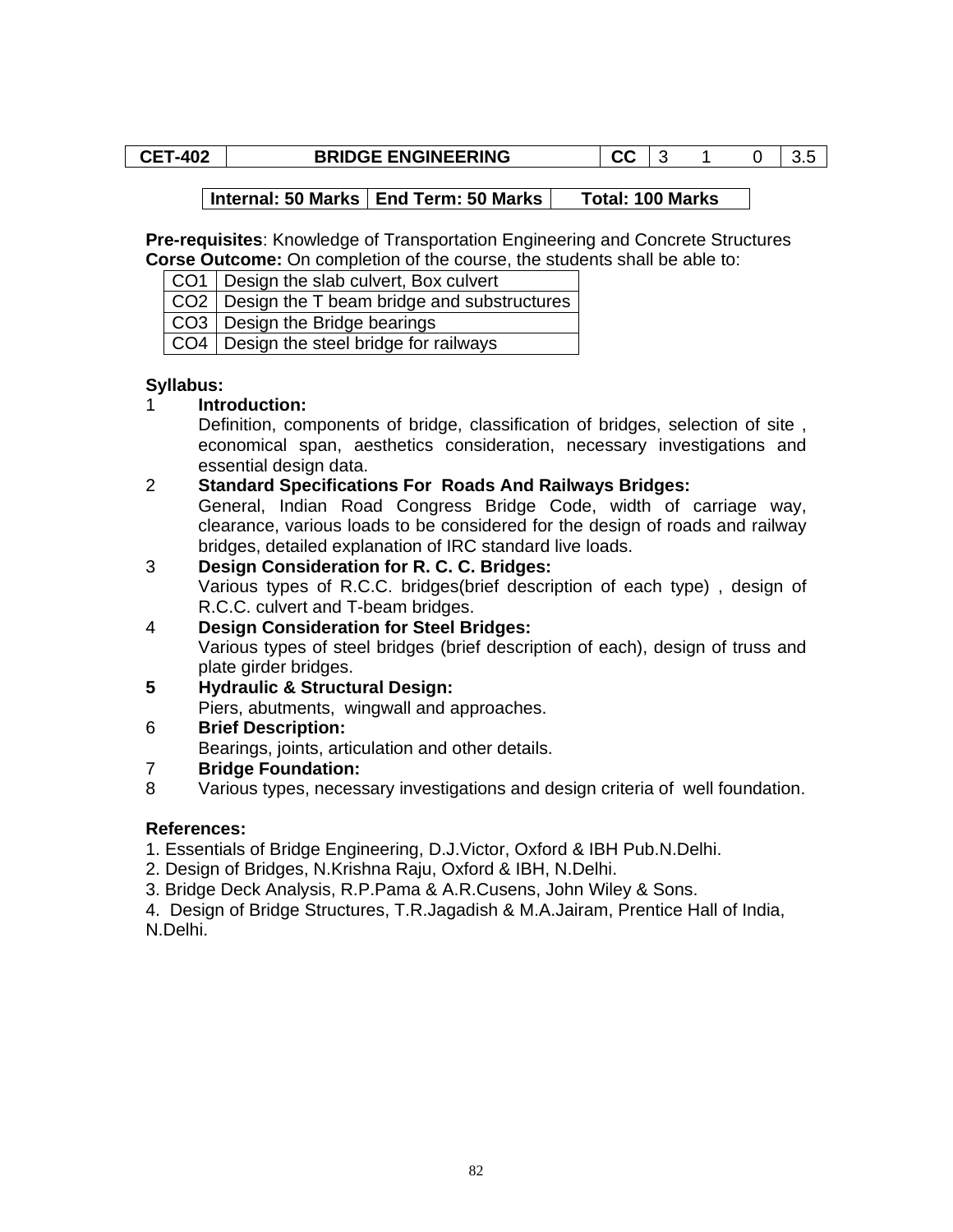# **CET-404 | RAILWAY AND AIRPORT ENGINEERING | CC | 3 1 0 | 3.5**

#### **Internal: 50 Marks End Term: 50 Marks Total: 100 Marks**

# **Pre-requisites**: Knowledge of Transportation Engineering

**Corse Outcome:** On completion of the course, the students shall be able to:

|     | CO1   Understand the knowledge of various systems of railway, airport        |
|-----|------------------------------------------------------------------------------|
|     | transportation.                                                              |
|     | CO2   Understand the design concept of railway track, runway, taxiways, etc. |
|     | CO3 Apply the concept of geometric design of railway track, runway, taxiway, |
|     | etc.                                                                         |
| CO4 | Apply the knowledge of various signaling system for railway engineering,     |
|     | air traffic control navigational aids.                                       |

#### **Syllabus:**

# **Part-A Railway Engineering**

#### **1. Introduction, Permanent Way And Rails**

Rail transportation and its importance in India. Permanent way: requirements and components. Gauges in India and abroad. Selection of gauge. Coning of wheels. Adzing of sleepers. Rails: functions, composition of rail steel, types of rail sections, requirements of an ideal rail section, length of rails. Defects in rails. Creep of rails. Long welded rails and continuously welded rails.

# **2. Sleepers, Fastenings And Ballast**

Sleepers: functios, requirements of an ideal sleeper. Types of sleepers: wooden, cast iron, steel and concrete sleepers, advantages, disadvantages and suitability of each type. Sleeper density. Fastenings for various types of sleepers: fish plates, spikes, bolts, bearing plates, keys, chairs, jaws, tie bars. Elastic fastenings. Ballast: functions, requirements, types of ballast and their suitability.

# **3. Points And Crossings**

Necessity. Turnout: various components, working principle. Switch: components, types. Crossing: components and types. Design elements of a turnout, design of a simple turnout. Layout plan of track junctions: crossovers, diamond crossing, single-double slips, throw switch, turn table, triangle.

#### **4. Signalling, Interlocking And Train Control**

Signals: objects, types and classification. Semaphore signal: components, working principle. Requirements / principles of a good interlocking system. Brief introduction to devices used in interlocking. Methods of control of train movements: absolute block system, automatic block system, centralised train control and automatic train control systems.

# **5. Geometric Design Of The Track**

Gradients, grade compensation. Superelevation, cant deficiency, negative superelevation. Maximum permissible speed on curves. Tractive resistances, types. Hauling capacity of a locomotive.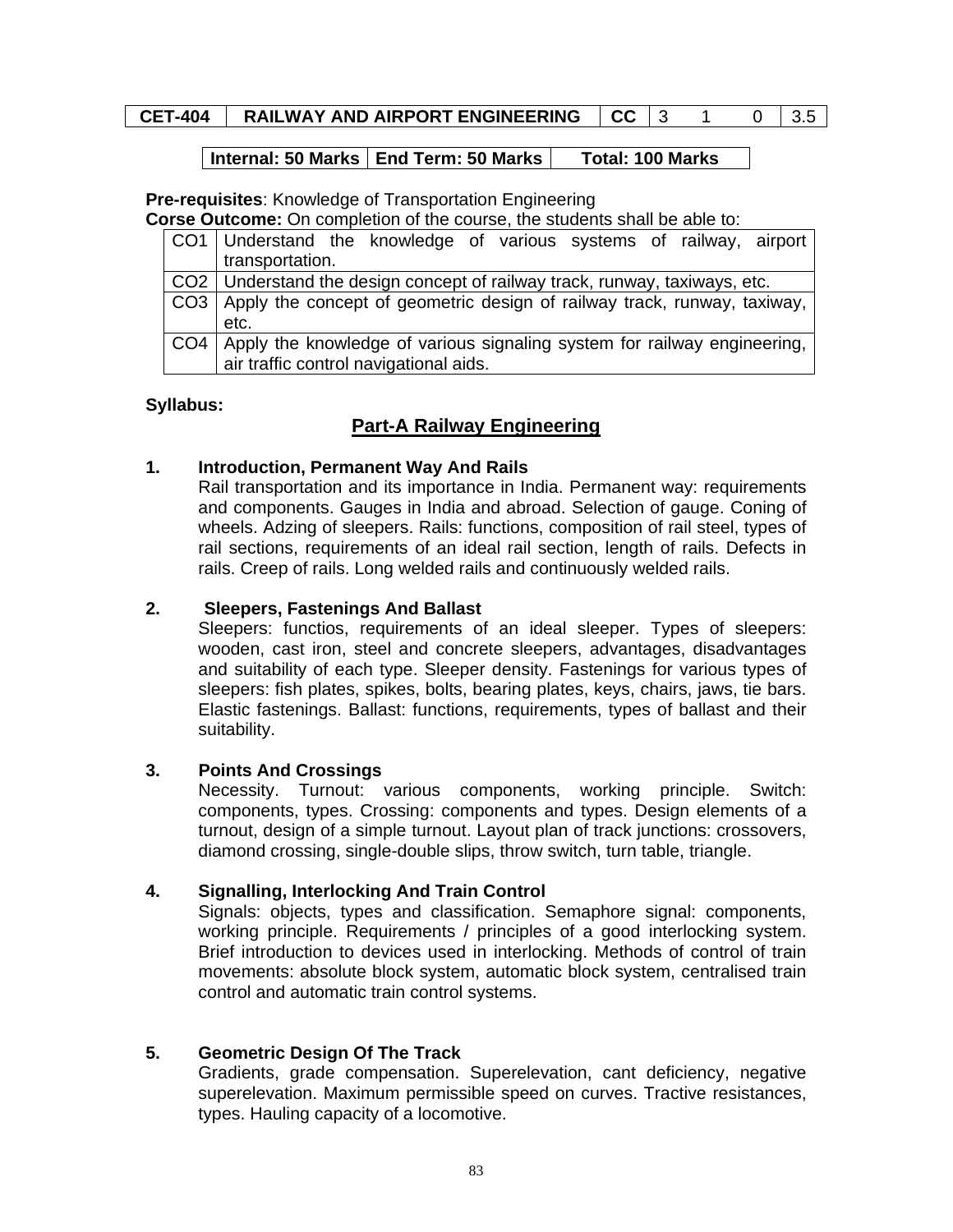# **6. Stations, Yards And Track Maintenance**

Stations: functions and classification. Junction, non-junction and terminal stations. Yards: functions, types. Marshalling yard: functions, types. Maintenance of railway track: necessity, types of maintenance. Brief introduction to mechanised maintenance, M.S.P and D.T.M.

# **Part-B Airport Engineering**

# **1. Introduction And Airport Planning**

Air transportation, its importance and characteristics, status in India. Layout plan of an airport and its basic elements: terminal area, apron, taxiway, runway, hanger. Aircraft characteristics, their effect on elements of an airport. Site selection of an airport. Classification of airports.

# **8. Runway Layout And Pavement Design**

Runway orientation, Wind Rose diagram. Basic runway length. Corrections to basic runway length. Runway patterns. Difference between highway and runway pavement. Types of runway pavements. Design factors for runway pavement. Brief introduction to design of thickness of a runway pavement.

**Note:** In total 8 questions will be set, 6 from part-A and 2 from part-B. Candidates will be required to attempt 5 questions selecting atleast 1 from part-B.

- 1. A text book of Railway Engineering *by* S.C.Saxena and S.P.Arora, Dhanpat Rai Publicatios, N.Delhi.
- 2. Railway Track Engg. *by* J.S.Mundray, Tata McGraw-Hill Publishing Co. Ltd. N.Delhi.
- 3. Airport Planning and Design *by* S.K.Khanna, M.G.Arora, Nem Chand Bros., Roorkee.
- 4. The Planning and Design of Airports *by* Robort Hornjeff, McGraw Hill Book Co.
- 5. Air Transportation Planning and Design *by* Virender Kumar & Satish Chandra, Galgotia Publications, N.Delhi.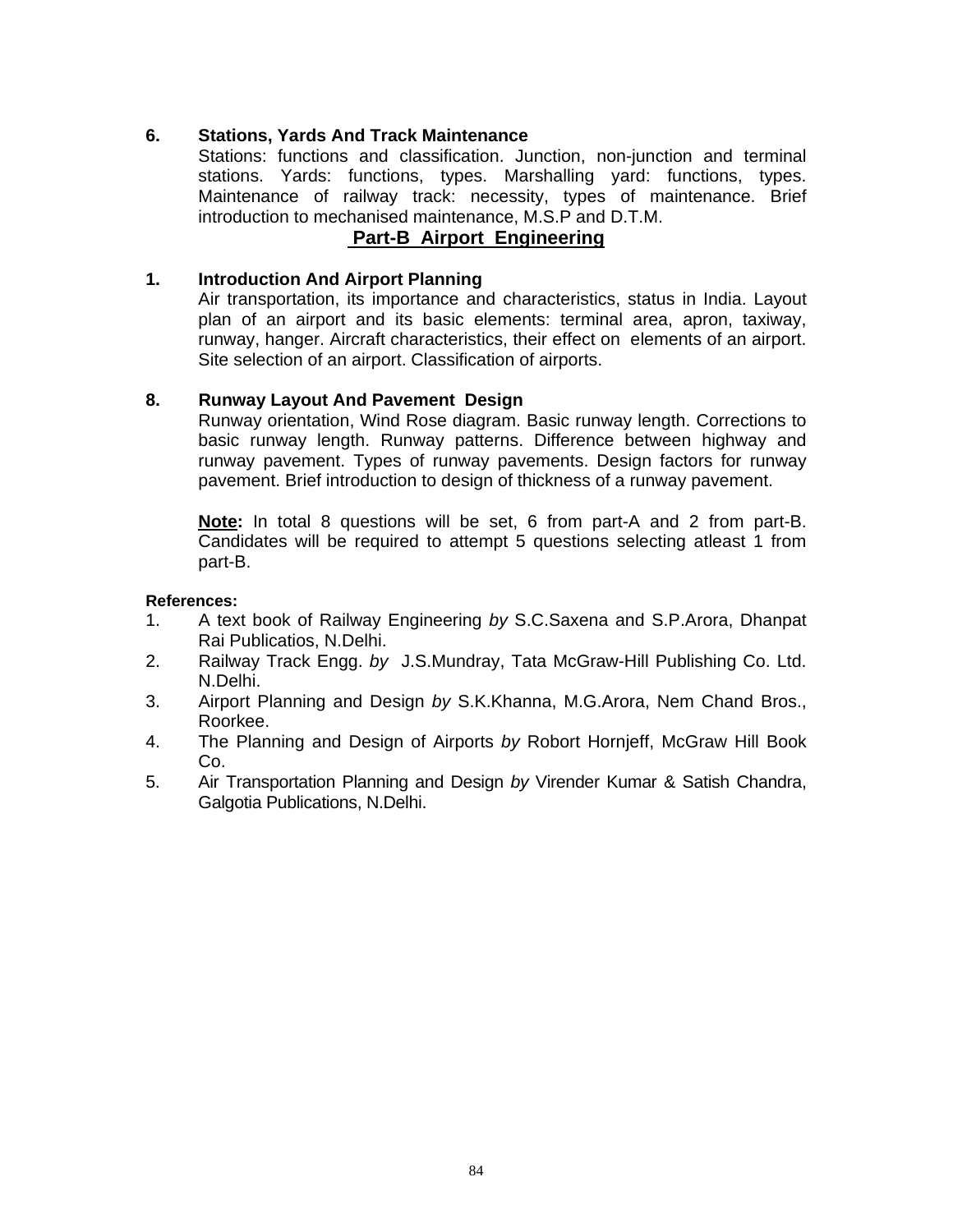| uu | <b>CET-406</b> | <b>IRRIGATION ENGINEERING-II</b> | rr. |  |  |  |  |
|----|----------------|----------------------------------|-----|--|--|--|--|
|----|----------------|----------------------------------|-----|--|--|--|--|

# Internal: 50 Marks | End Term: 50 Marks | Total: 100 Marks

**Pre-requisites**: Knowledge of Hydrology and Irrigation Engineering-I

**Corse Outcome:** On completion of the course, the students shall be able to:

| CO1   Plan an Irrigation System                      |
|------------------------------------------------------|
| CO2   Design irrigation canals and canal network     |
| CO3   Plan and design diversion head works           |
| CO4   Design irrigation canal structures             |
| CO5   Analyze gravity and earth dams                 |
| CO6   Design spillways and energy dissipations works |

# **Syllabus:**

# 1 **Regulation works:**

Canal falls-necessity and location, development of falls, design of cistern element , roughening devices, design of Sarda type fall, design of straight Glacis fall. Off-take alignment, cross-regulator and distributory head regulators, devices to control silt entry into the off-taking channel and silt ejector, canal escapes, types of escapes.

# 2 **Cross drainage works:**

Classification and their selection, hydraulic design aspects of aqueducts, syphon aqueducts, super passage, canal syphon and level crossing, design of transitions.

# 3 **Diversion canal headworks:**

Various components and their functions, layout plan, selection of site for diversion headworks, Bligh's creep theory, Khosla's method of independent variables, use of Khosla's curves, various corrections, silt excluders.

# 4 **Storage Headworks:**

Types of dams, selection of a site, gravity dam-two dimensional design, forces acting, stability criterion, elementary profile of a dam, cutoffs and drainage galleries, arch dams-constant angle and constant radius arch dam, simple design and sketchs, most economical angle, Earth dam, design principles, seepage through earth dams, seepage line, control of seepage, design of filters.

# 5 **Spillways and Energy Dissipators:**

Essential requirements of spillway and spillway's capacity, types of spillways and their suitability, Ogee spillways, chute, side channel, shaft and syphon spillways, energy dissipation below spillways, stilling basins, USBR and I.S.Stilling Basins.

- 1 Irrigation,Water Resources and Water Power Engineering by P.N.Modi.
- 2 Fundamentals on Irrigation Engineering by Bharat Singh.
- 3 Irrigation Engineering and Hydraulic Structures by S.K.Garg.
- 4 Theory and Design of Irrigation Structures Vol.I & II by R.S.Varshney, Gupta & Gupta.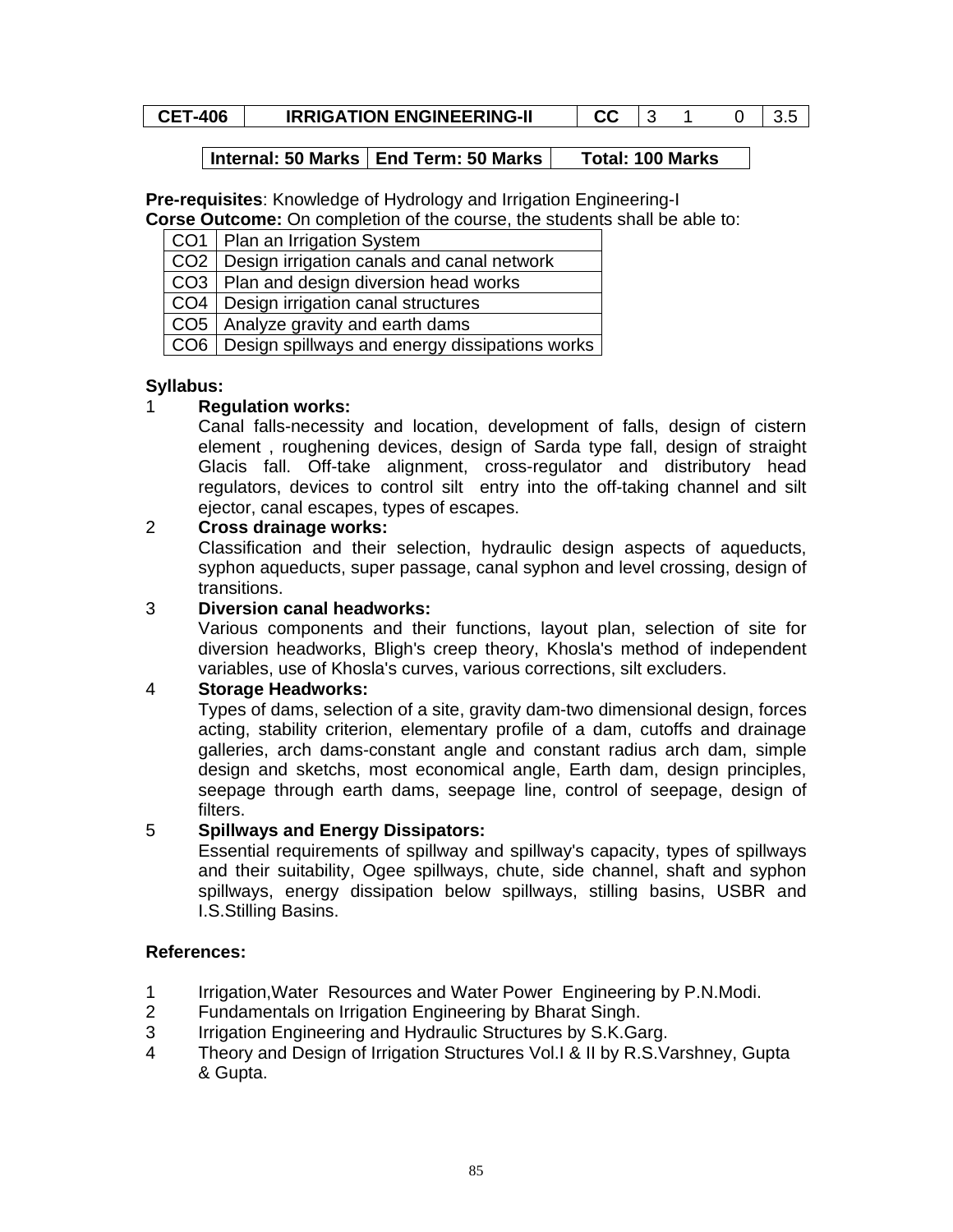# **CET-403 ESTIMATION AND ACCOUNTS CC** 0 0 2 1.5

# Internal: 50 Marks | End Term: 50 Marks | Total: 100 Marks

**Pre-requisites**: Knowledge of Building Materials, Construction and Design **Corse Outcome:** On completion of the course, the students shall be able to:

| CO1 Prepare quantity estimates for buildings, roads, rails and canal works        |
|-----------------------------------------------------------------------------------|
| CO2   Calculate the quantity of materials required for civil engineering works as |
| per specifications                                                                |
| CO3   Evaluate contracts and tenders in construction practices                    |
| CO4   Prepare cost estimates                                                      |

#### **Syllabus:**

#### **1. Estimate:**

Principles of estimation, units, items of work, different kinds of estimates, different methods of estimation, estimation of materials in single room building, two roomed building with different sections of walls, foundation, floors and roofs, R.B. and R.VC.C. works, Plastering, White-washing, Distempering and painting, doors and windows, lump sum items, Estimates of canals, roads etc.

#### **2. Specification of Works:**

Necessity of specifications, types of specifications, general specifications, specification for bricks, cement, sand, water, lime, reinforcement; Detailed specifications for Earthwork, Cement, concrete, brick work,floorings, D.P.C., R.C.C., cement plastering, white and colour washing, distempering, painting.

# **3. Rate Analysis:**

Purpose, importance and requirements of rate analysis, units of measurement, preparation of rate analysis, procedure of rate analysis for items:- Earthwork, concrete works, R.C.C. works, reinforced brick work, plastering, painting, finishing(white-washing, distempering).

#### **4. Public Works Account:**

Introduction, function of P.W. department, contract, guidelines, types of contracts, their advantages and disadvantages, Tender and acceptance of tender, Earnest money, security money, retention money, measurement book, cash book, preparation, examination and payment of bills, first and final bills, administrative sanction, technical sanction.

- a. Estimating and Costing for Building & Civil Engg.Works by P.L.Bhasin, S.Chand & Co., N.Delhi.
- b. Estimating, Costing & Specification in Civil Engg. by M.Chakarborty, Calcutta.
- c. Estimating & Costing in Civil Engg..: Theory & Practice by B.N.Dutta, S.Dutta & Co., Lucknow.
- d. Building Construction Estimating by George H.Cooper, McGraw Hill Book Co., New York.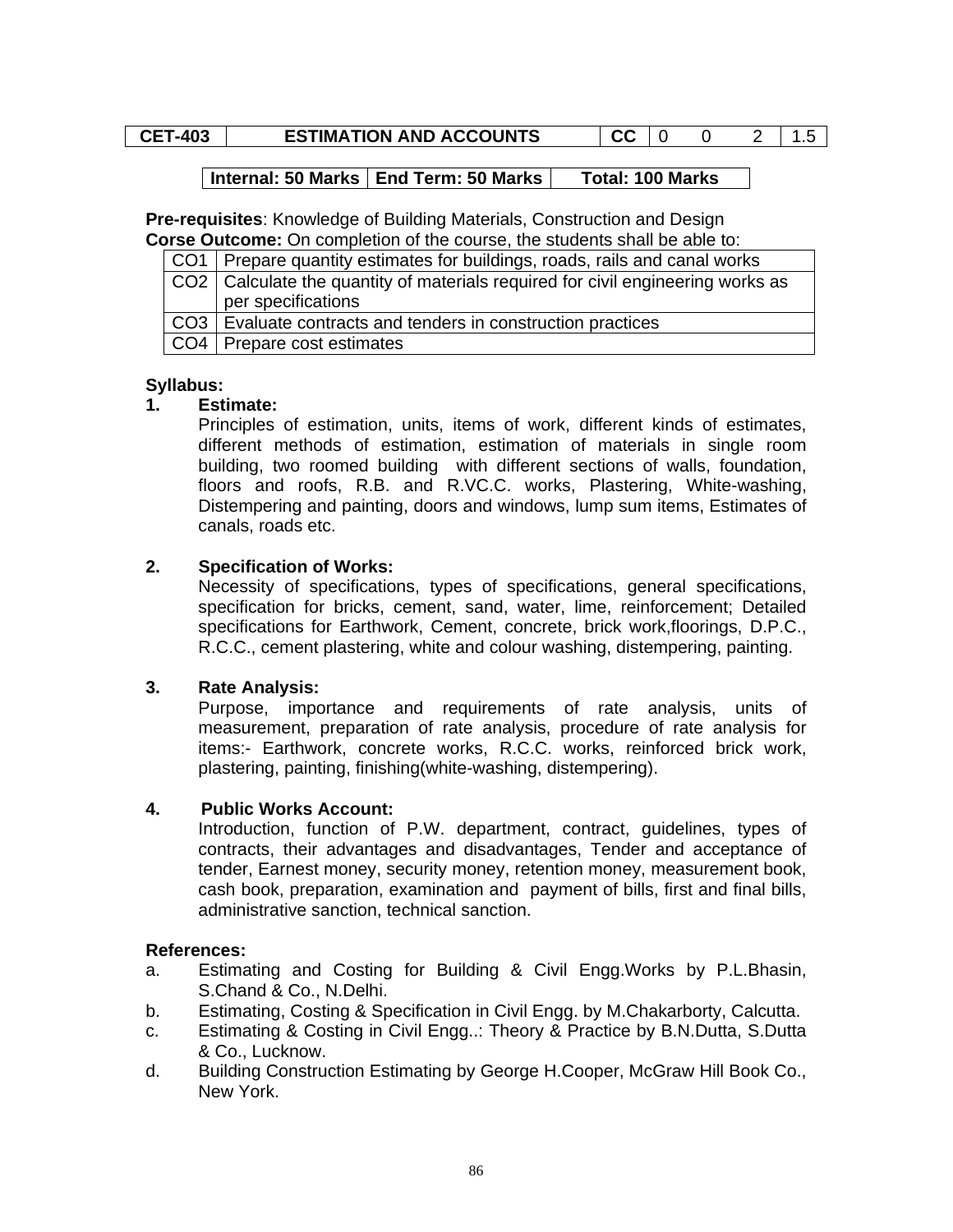# **CET-410** GROUND WATER ENGINEERING EC 3 2 0 4

#### **Internal: 50 Marks | End Term: 50 Marks | Total: 100 Marks**

**Pre-requisites**: Knowledge of Hydrology and Irrigation Engineering

|  |  |  |  | <b>Corse Outcome:</b> On completion of the course, the students shall be able to: |
|--|--|--|--|-----------------------------------------------------------------------------------|
|  |  |  |  |                                                                                   |

| CO1   Evaluate groundwater resources using geophysical methods |
|----------------------------------------------------------------|
| CO2   Estimate aquifer parameters                              |
| CO3   Model regional groundwater flow and design water wells   |
| CO4   Design water wells                                       |

#### **Syllabus:**

 Properties of Aquifers, Formation constants, compressibility of aqufers, Equation of motion for steady and unsteady ground water flow in isotropic homogeneous aquifers, Dupit's assumptions. Unconfined flow with a recharge, tile dtrain problem. Ground water exploration and methods of investigations.

 Effect of boundaries, interference of water, leaky aquifers, Thiem's equilibrium formula for unconfined and confined aquifers and determination of hydraulic properties of aquifers. Partial penetration of an aquifer by a well, spherical flow in a well. Non equilibrium formula for aquifer(unsteady radial flows).

Tubewells, optimum capacity, silting of tubewell, design of tubewells in different aquifers, tubewell types, parts, bore hole, strains, its types, well pipe, casing pipe, blind pipe. Construction and working of tubewells, site selection, drilling operation, cable tool method, hydraulic method, rivers Rotary Method and drilling fluids, well screen assembly installation, verticality and alignment of tubewells, gravel packing, development of tubewells, sickness, inconstruction and corrosion and failure of tubewells, Pumping equipment and hydraulic testing of pumps.

Artificial recharge of ground water, considerations and methods, recharge techniques induced infiltration, water spreading, flooding, basins, ditching, modification of natural channels, irrigation, recharge pits, shafts and recharge wells.

- 1. GroundwaterHydrology, D.K.Todd, John Wiley & Sons Inc.Newyork.
- 2. Groundwater, H.M.Raghunath, Wiley Eastern Ltd., N.Delhi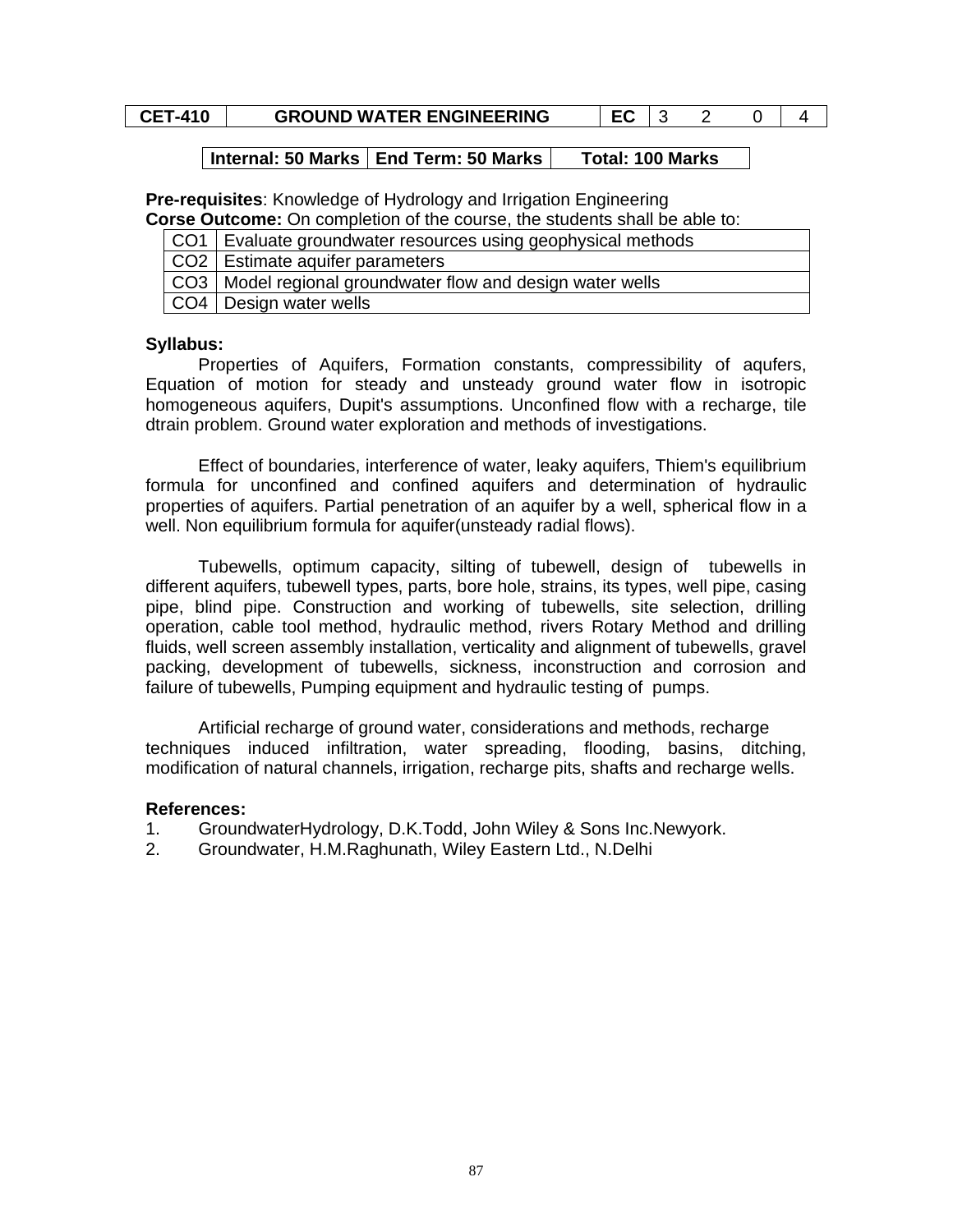# **CET-412 ENVIRONMENTAL IMPACT ASSESSMENT | EC | 3 2 0 | 4**

# **Internal: 50 Marks | End Term: 50 Marks | Total: 100 Marks**

**Pre-requisites**: Knowledge of Environmental Engineering

**Corse Outcome:** On completion of the course, the students shall be able to:

| CO1   Identify the environmental attributes to be considered for the EIA study. |
|---------------------------------------------------------------------------------|
| CO2   Formulate objectives of the EIA studies.                                  |
| CO3   Identify the suitable methodology and prepare Rapid EIA.                  |
| CO4   Prepare EIA reports and environmental management plans.                   |
| CO5   Plan the methodology to monitor and review the relief and rehabilitation  |
| works.                                                                          |

#### **Syllabus:**

# **1. Environment and Human Activity:**

Resources, pollution, reuse and environmental management.

# **2. Management of Aquatic Environment:**

Water quality controls. Drainage basin activities and water pollution. The impact of human activity on aquatic resources. The control measures, regional planning.

#### **3. Air Quality Management:**

Atmosphere, effect of human activity on air quality, waste disposal alternative. Optimization, planning of waste disposal.

# **4. Waste Management:**

Impact of waste disposal of human activity.

# **5. Land Use Management:**

Impact of land use on human life. Control of hazards in land use, management of land use.

# **6. Environmental Assessment:**

National environmental policy, implication of environment assessment in design process. Preparation of assessment, quantification. General requirements of environmental standards. Techniques of setting standards.

**7.** Case studies of EIA of river valley projects and thermal power projects.

- a. Environmental Impact Analysis by R.K.Jail and L.V.Urban
- b. Environmental Impact Assessment by Canter
- c. Environmental Impact Assessment by J.Glasson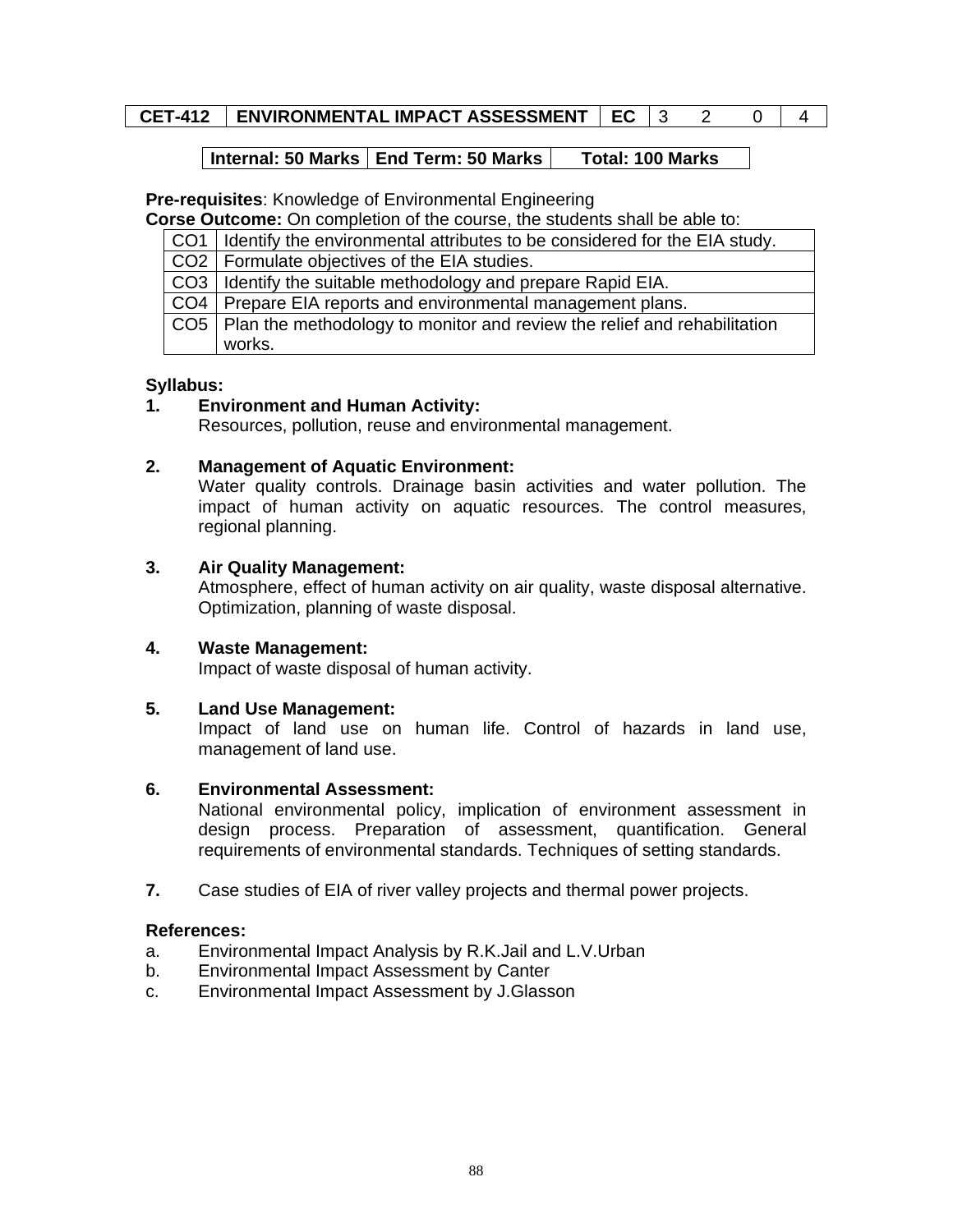# **CET-442** GEOSYNTHETICS ENGINEERING EC 3 2 0 4

# **Internal: 50 Marks | End Term: 50 Marks | Total: 100 Marks**

#### **Pre-requisites**: Knowledge of Geo-Technology

**Corse Outcome:** On completion of the course, the students shall be able to:

CO1 | Identify the functions of geosynthetics

 $CO2$  Select the geosynthetic products

- CO3 | Identify the testing methods for geosynthetics
- CO4 Design geosynthetic products

# **Syllabus:**

- **1. Basic Description of Geosynthetics:** 
	- Historical Development, The Nomenclature, Function, Use Around The World, Applications, Development in India.
- **2. Raw Materials Their Durability And Ageing:**  Raw Materials, Durability, Degrading Agencies, Polymers, Biological Resistance, Chemical Resistance, Weathering Resistance.

# **3. Manufacturing Methods:**

Fibres, Yarn, Nonwoven Geotextiles, Woven geotextiles, D.S.F. Fabrics.

**4. Geogrids – Testing And Evaluation:** 

Factors Influencing Testing, Sampling, Physical Properties, Mechanical Properties under Uniaxial loading, Creep Testing.

**5. Erosion Control With Geogrids:** 

Wind Erosion, Rain Water Erosion, Erosion Control Measures, Placement of Geogrid.

- **6. Bearing Capacity Improvement With Geogrids:**  Advantages, Mechanism. Modes of Failure, Friction Coefficient, Experimental Studies.
- **7. Application of Geosynthetics in Water Resources Projects:**  *Case Studies***:** Dharoidam**,** Hiran II Dam, Meda Creek Irrigation Scheme**,**  Lining of Kakarapar Canal.

- 1. Designing with Geosynthetics, (Prentice-Hall) Robert M. Koerner
- 2. Engineering With Geosynthetics, (Tata McGraw-Hill) G.V. Rao & G.V.S. Raju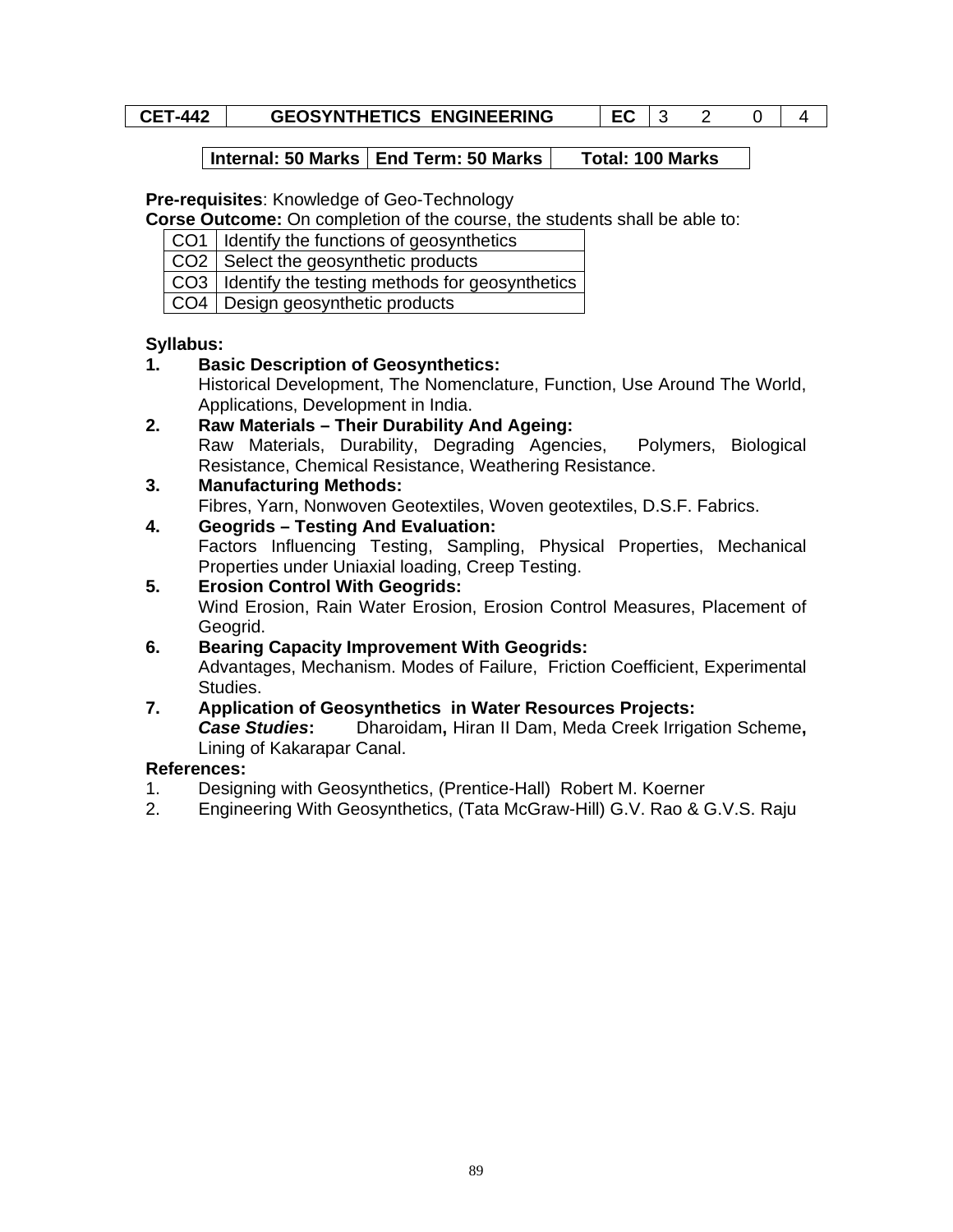# **CET-444** TRANSPORTATION PLANNING EC 3 2 0 4

# **Internal: 50 Marks | End Term: 50 Marks | Total: 100 Marks**

**Pre-requisites**: Knowledge of Transportation Engineering-I

**Corse Outcome:** On completion of the course, the students shall be able to:

| CO <sub>1</sub> | Design and conduct surveys to provide the data required for transportation   |
|-----------------|------------------------------------------------------------------------------|
|                 | planning.                                                                    |
|                 | CO2   Learn and understand zonal demand generation and attraction regression |
|                 | models.                                                                      |
|                 | CO3   Learn and understand demand distribution models (gravity models) and   |
|                 | modal split models for mode choice analysis.                                 |
| CO4             | Develop and calibrate trip generation rates for specific types of land use   |
|                 | developments.                                                                |
|                 | CO5   Make final decisions among planning alternatives that best integrate   |
|                 | multiple objectives such as technical feasibility and cost minimization.     |

# **Syllabus:**

# **1. TRANSPORT PLANNING PROCESS**

Status of transportation in India. Objectives and scope of transport planning.Urban, regional and national transport planning. Transport planning process, various stages. Land use and traffic.

# **2. TRANSPORTATION SURVEY**

Definition of study area. Zoning. Types of surveys. O-D surveys. Inventories of existing transport facilities, land use and economic activities.

# **3 . TRIP GENERATION**

Trip purpose. Factors affecting trip generation. Trip generation estimation by multiple linear regression analysis, brief review of category analysis, advantages and limitations of these methods.

# **4. TRIP DISTRIBUTION**

Methods of trip distribution. Basic concepts of uniform factor method, average factor method and opportunity model. Trip distribution by gravity model.

# **5. TRAFFIC ASSIGNMENT**

Principles of assignment. Assignment techniques. All or nothing assignment. Brief review of multipath assignment, capacity restraint assignment and diversion curves.

# **6. MODAL SPLIT**

General considerations for modal split. Factors affecting modal split. Brief introduction to various methods of modal split.

# **7. EVALUATION**

Need for evaluation. Several plans to be formulated. Testing. Considerations in evaluation. Economic evaluation, basic principles, brief introduction to various methods of economic evaluation, comparison.

# **8. MASS RAPID TRANSIT SYSTEMS**

Problems of Urban Transport. Introduction to MRTS. Requirements of MRTS. Types of MRTS. MRTS in India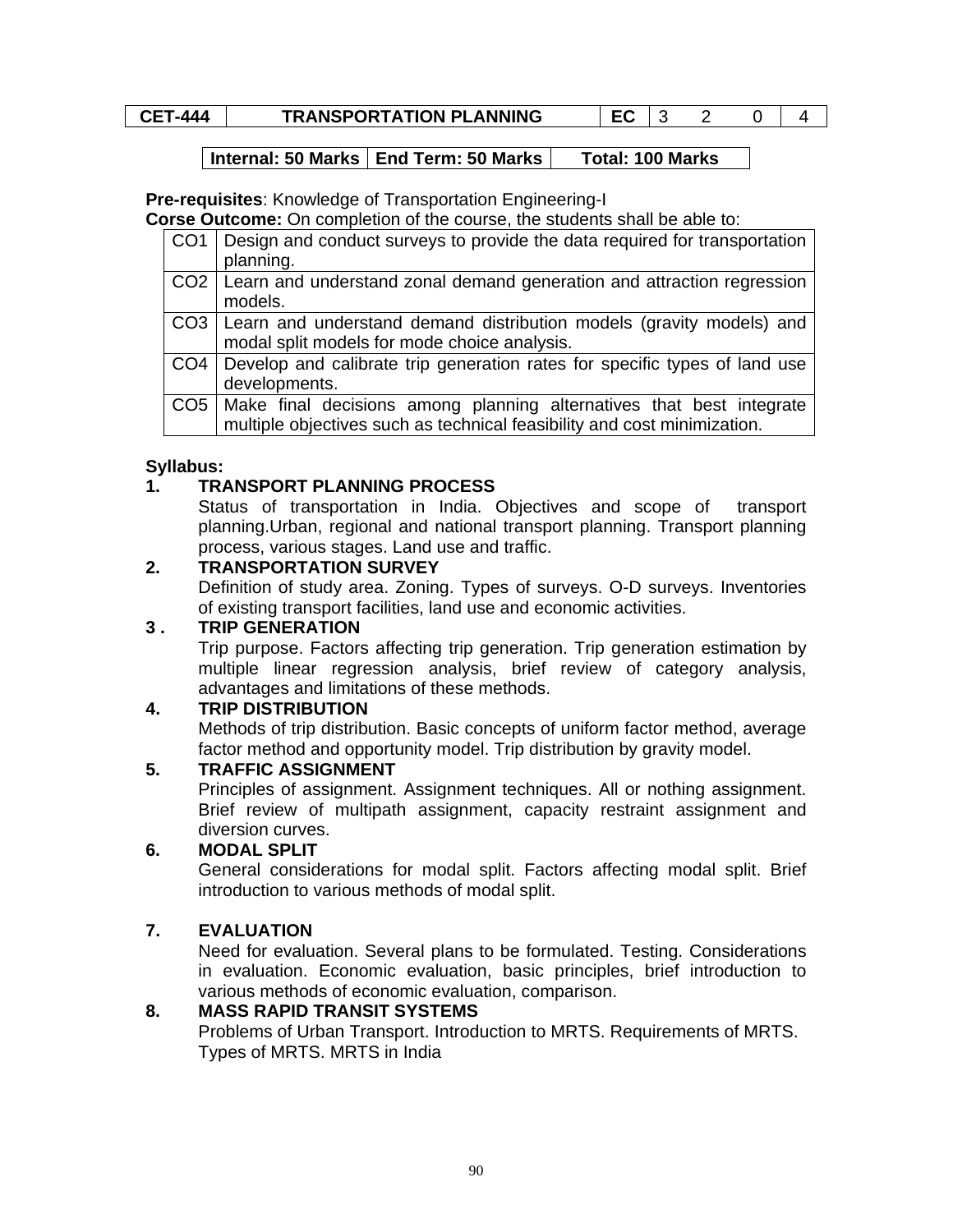- (i) Traffic Engg. And Transport Planning *by* L.R.Kadiyali, Khanna Publishers, Delhi.
- (ii) Highway Engg *by* S.K.Khanna & C.E.G. Justo, Nem Chand Bros., Roorkee.
- (iii) Introduction to Transport Planning *by* Bruton, M.J., Hutchinson Technical Education, London.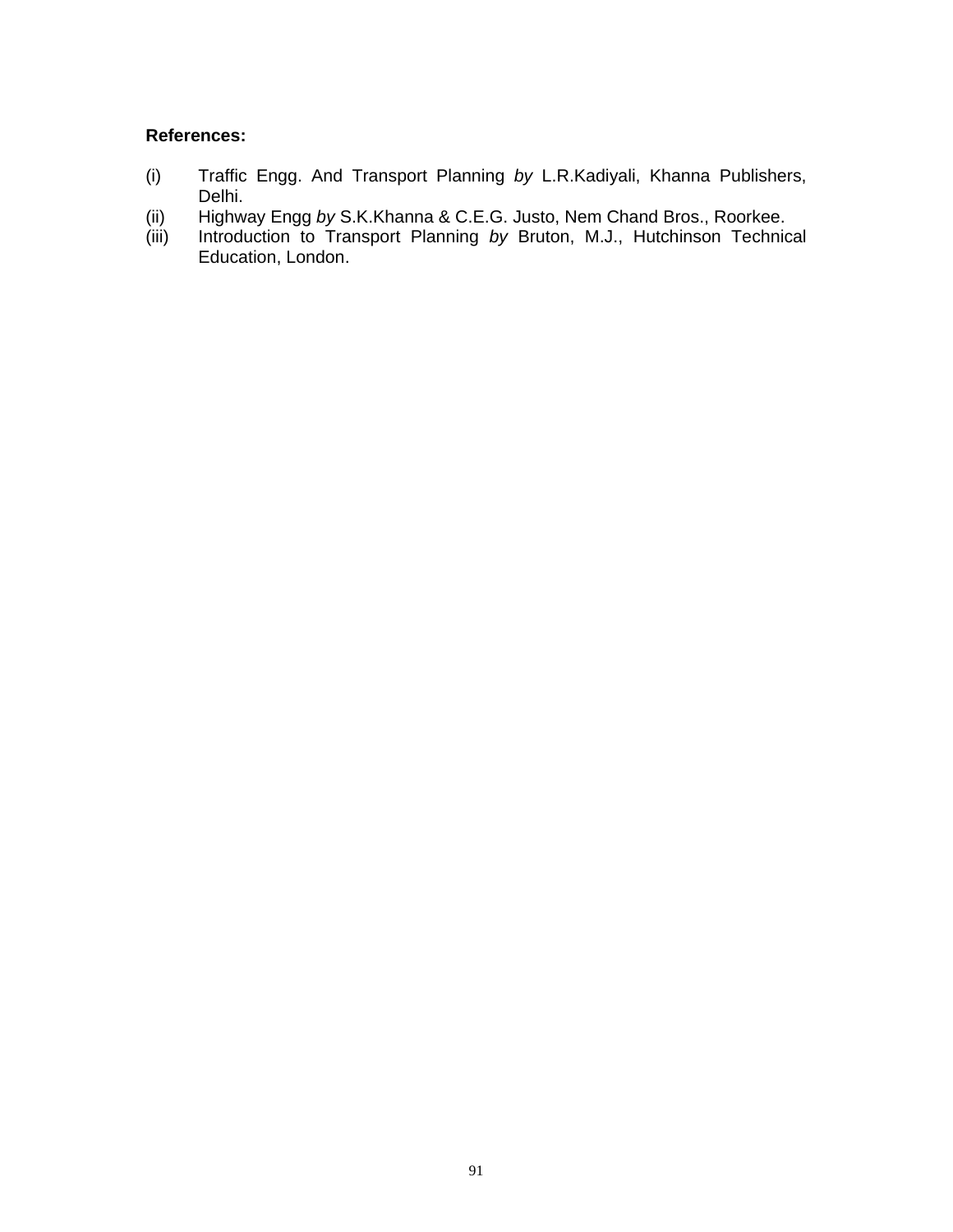| <b>CET-446</b> | <b>INTRODUCTION TO FINITE ELEMENT</b> |  |  |  |
|----------------|---------------------------------------|--|--|--|
|                | <b>METHOD</b>                         |  |  |  |

# Internal: 50 Marks | End Term: 50 Marks | Total: 100 Marks

**Pre-requisites**: Knowledge of Mathematical Methods, Structural Analysis **Corse Outcome:** On completion of the course, the students shall be able to:

| CO1 | Develop shape functions and stiffness matrices for spring and bar          |
|-----|----------------------------------------------------------------------------|
|     | elements                                                                   |
|     | CO2 Develop global stiffness matrices and global load vectors              |
| CO3 | Apply natural and arial coordinate systems to constant strain triangle and |
|     | linear strain triangle elements                                            |
|     | CO4   Analyze planar structural systems using finite element modelling     |

# **Syllabus:**

# 1. **Introduction:**

Field conditions, boundary conditions, functional approximation, finite differences method, development of finite element method.

# 2. **Element Properties:**

Displacement models, relation between the nodal degrees of freedom and generalized coordinates, convergence requirements, natural co-ordinate systems, shape functions, element strains and stresses, development of element stiffness, matrix and equivalent nodal loads, static condensation.

# 3. **Isoparametric Elements:**

Isoparametric, super-parametric and sub-paramatric elements, computation of stiffness matrix of isoparametric elements, convergence criteria for isoparametric elements, numerical integration technique using Gauss Quadrature.

# 4. **One Dimensional Element:**

Truss element, analysis of plane truss problem, Hermitian beam element, beam on elastic foundation, solution of beam problem.

# 5. **Plane Stress and Plane Strain Analysis:**

Triangular elements, rectangular elements, isoparametric elements, patch test, axisymmetric solid element.

# 6. **Plane Bending Analysis:**

Displacement functions, plate bending elements, reduced integration, stress smoothing technique.

# 7. **Conduction Heat Transfer:**

Formulation of finite element method for heat conduction, various weighted residual techniques, one dimensional heat conduction, two dimensional conduction heat transfer.

# 8. **Direct Stiffness Method of Analysis and Solution Technique:**

Assemblage of elements, direct stiffness method, boundary conditions and reactions, Gauss elimination and matrix decompsition.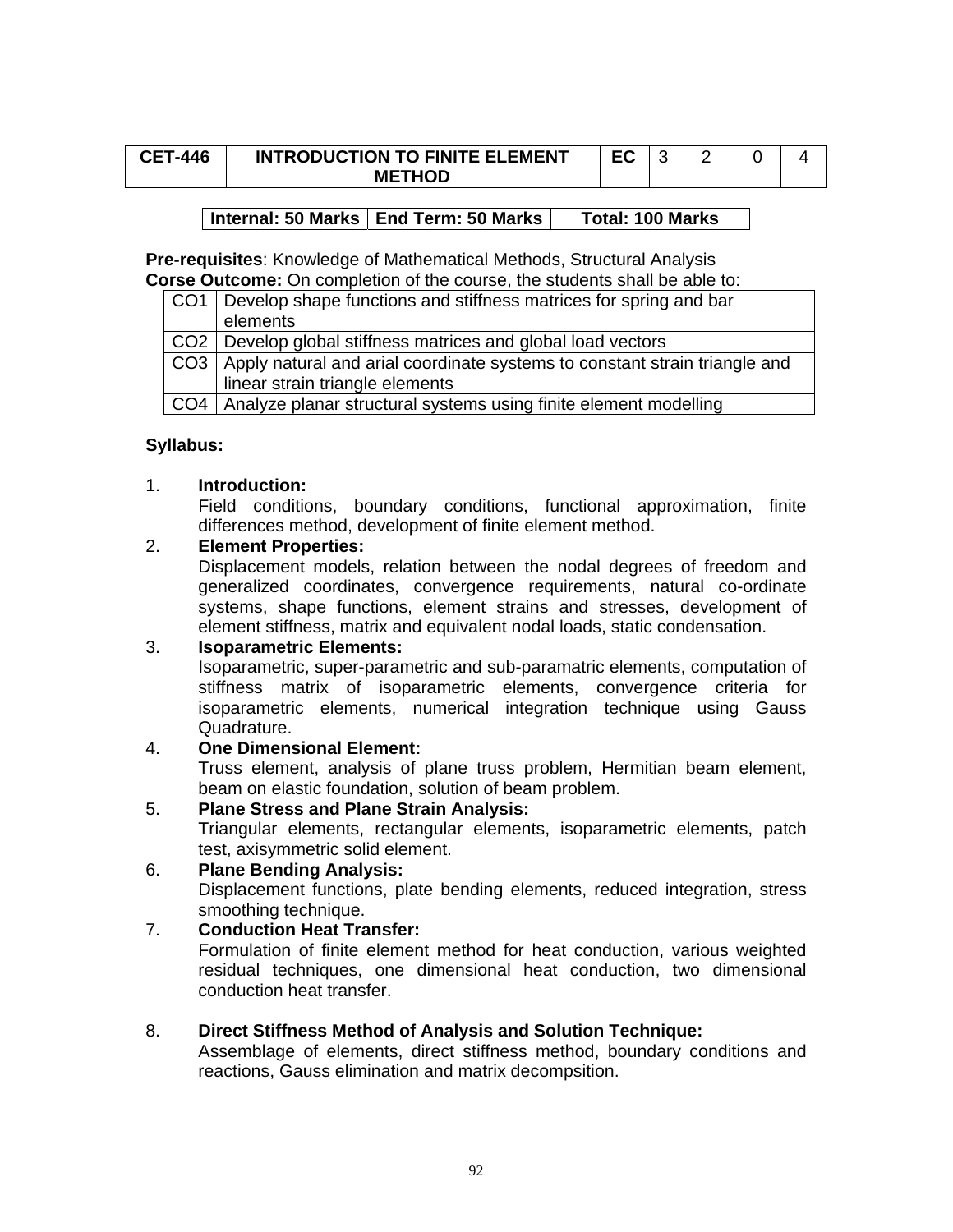# 9. **Finite Element Analysis Software:**

Pre-and Post-processors finite element analysis software, error estimates and adaptive meshing.

- a. Krishnamurthy, C.S.,'Finite Element Analysis-Theory and Programming', TMH Pub.N.Delhi.
- b. Cook, R.D.,Malkus,D.S. and Plesha,M.E.,'Concept and Applications of Finite Element Analysis', John Wiley & Sons, New York.
- c. Desai, C.S. and Abel,J.F.,'Introduction to the Finite Element Method', Affiliated East-West Press Pvt.Ltd.N.Delhi.
- d. Manicka Selvam,V.K.,'Finite Element Primer', Dhanpat Rai Pub.,N.Delhi.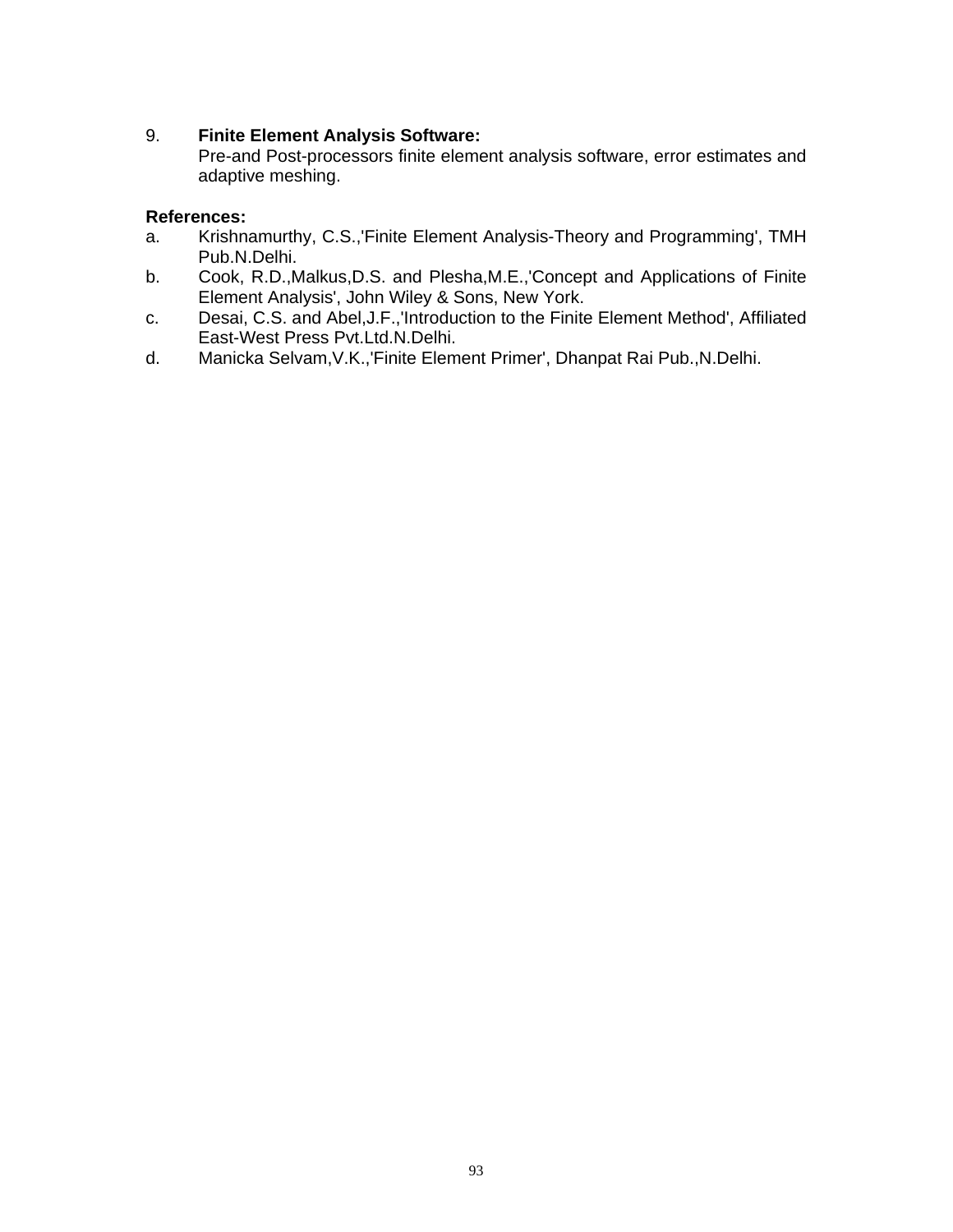| <b>CET-424</b> | <b>IRRIGATION ENGINEERING DESIGN</b> | CC. |  |  |
|----------------|--------------------------------------|-----|--|--|
|                | & DRAWING (P)                        |     |  |  |

# Internal: 60 Marks | End Term: 40 Marks | Total: 100 Marks

**Pre-requisites**: Knowledge of Irrigation Engineering and Structural Analysis-I **Corse Outcome:** On completion of the course, the students shall be able to:

- CO1 Design irrigation canals and canal network
- CO2 | Plan and design diversion head works

CO3 | Design irrigation canal structures

 $CO4$  Analyze gravity and earth dams

 $CO5$  Design spillways and energy dissipations works

#### **Syllabus:**

# **Complete design and drawing of the following:**

- 1 Design of weirs and barrages on permeable foundation for surface and sub surface flow conditions.
- 2 Design of Guide Banks.
- 3 Flood Routing using step by step method.
- 4 Design of Syphon Aquaduct.
- 5 Design of Sarda type fall & sloping glacis fall.
- 6 Seepage line in a homogeneous earth dams on impermeable foundation with horizontal drainage.
- 7 Design of Ogee Spillway and stilling basin.

**Note:** Emphasis would be given to the computer aided designs of some of above structures.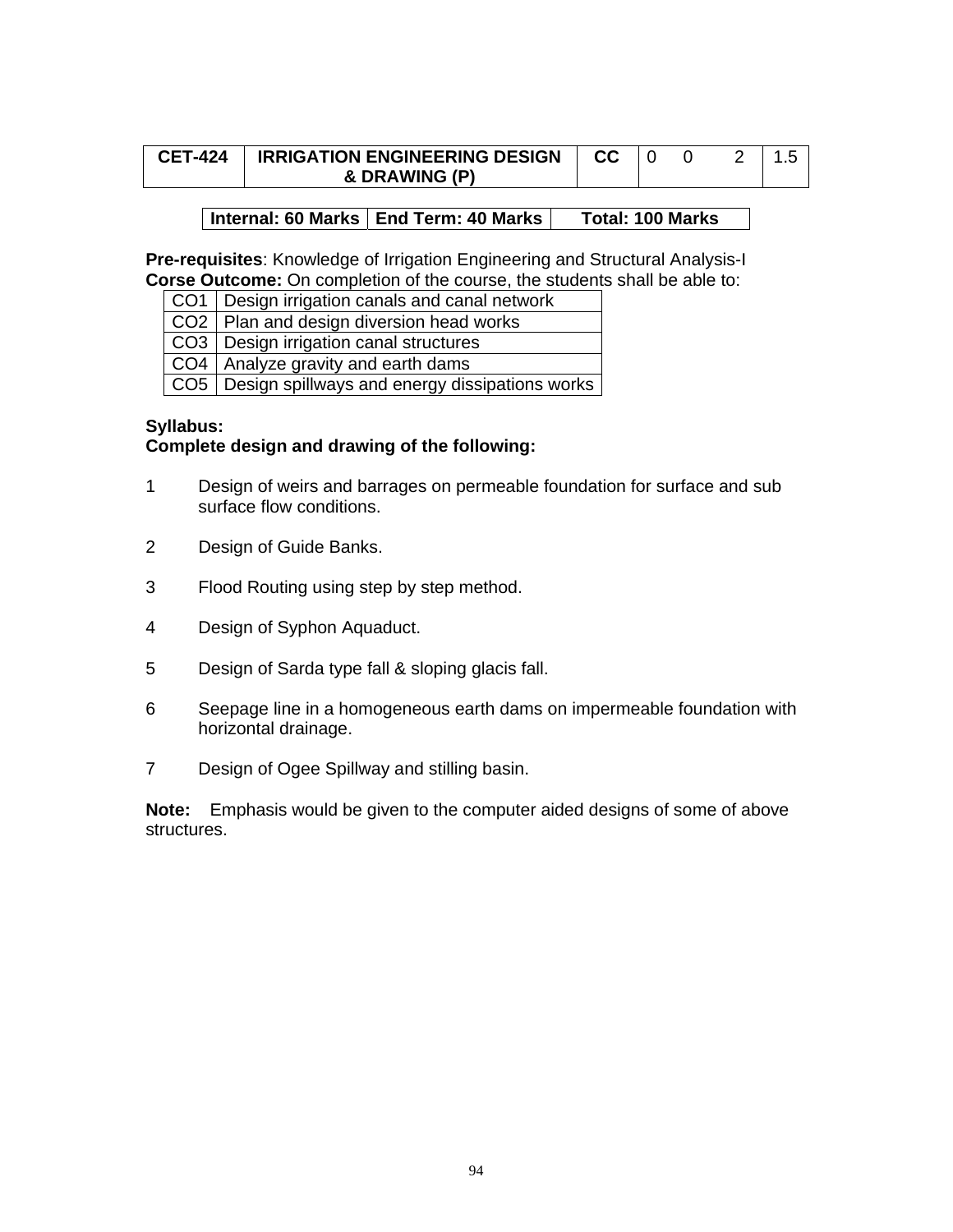| ٠        |  |
|----------|--|
| .,<br>۰. |  |

# **ENVIRONMENTAL STUDIES**  $\begin{array}{|c|c|c|c|c|c|}\n\hline\n\end{array}$  **CEC** | 4 - 0 | 3.5

# Internal: 50 Marks | End Term: 50 Marks | Total: 100 Marks

#### **Pre-requisites**: None

**Corse Outcome:** On completion of the course, the students shall be able to:

| CO <sub>1</sub> | Identify environmental problems arising due to engineering and        |
|-----------------|-----------------------------------------------------------------------|
|                 | technological activities and the science behind those problems.       |
| CO2             | Estimate the population - economic growth, energy requirement and     |
|                 | demand.                                                               |
| CO3             | Analyse material balance for different environmental systems.         |
| CO <sub>4</sub> | Realize the importance of ecosystem and biodiversity for maintaining  |
|                 | ecological balance.                                                   |
| CO <sub>5</sub> | Identify the major pollutants and abatement devices for environmental |
|                 | management and sustainable development                                |

# **Unit 1 : Multidisciplinary nature of environmental studies**

Definition, scope and importance

Need for public awareness.

#### **Unit 2 : Natural Resources :**

#### **Renewable and non-renewable resources :**

Natural resources and associated problems

a) Forest resources : Use and over-exploitation, deforestation, case studies. Timber extraction, mining, dams and their effects on forest and tribal people.

b) Water resources : Use and over-utilization of surface and ground water, floods, drought, conflicts over water, dams-benefits and problems.

c) Mineral resources : Use and exploitation, environmental effects of extracting and using mineral resources, case studies.

d) Food resources : World food problems, changes caused by agriculture and overgrazing, effects of modern agriculture, fertilizer-pesticide problems, water logging, salinity, case studies.

e) Energy resources : Growing energy needs, renewable and non renewable energy sources, use of alternate energy sources. Case studies.

f) Land resources : Land as a resource, land degradation, man induced landslides, soil erosion and desertification.

• Role of an individual in conservation of natural resources.

• Equitable use of resoureces for sustainable lifestyles.

# **Unit 3 : Ecosystems**

Concept of an ecosystem, Structure and function of an ecosystem, Producers, consumers and decomposers, Energy flow in the ecosystem, Ecological succession, Food chains, food webs and ecological pyramids, Introduction, types, characteristic features, structure and function of the following ecosystem :-

- 1. Forest ecosystem
- 2. Grassland ecosystem
- 3. Desert ecosystem
- **4.** Aquatic ecosystems (ponds, streams, lakes, rivers, oceans, estuaries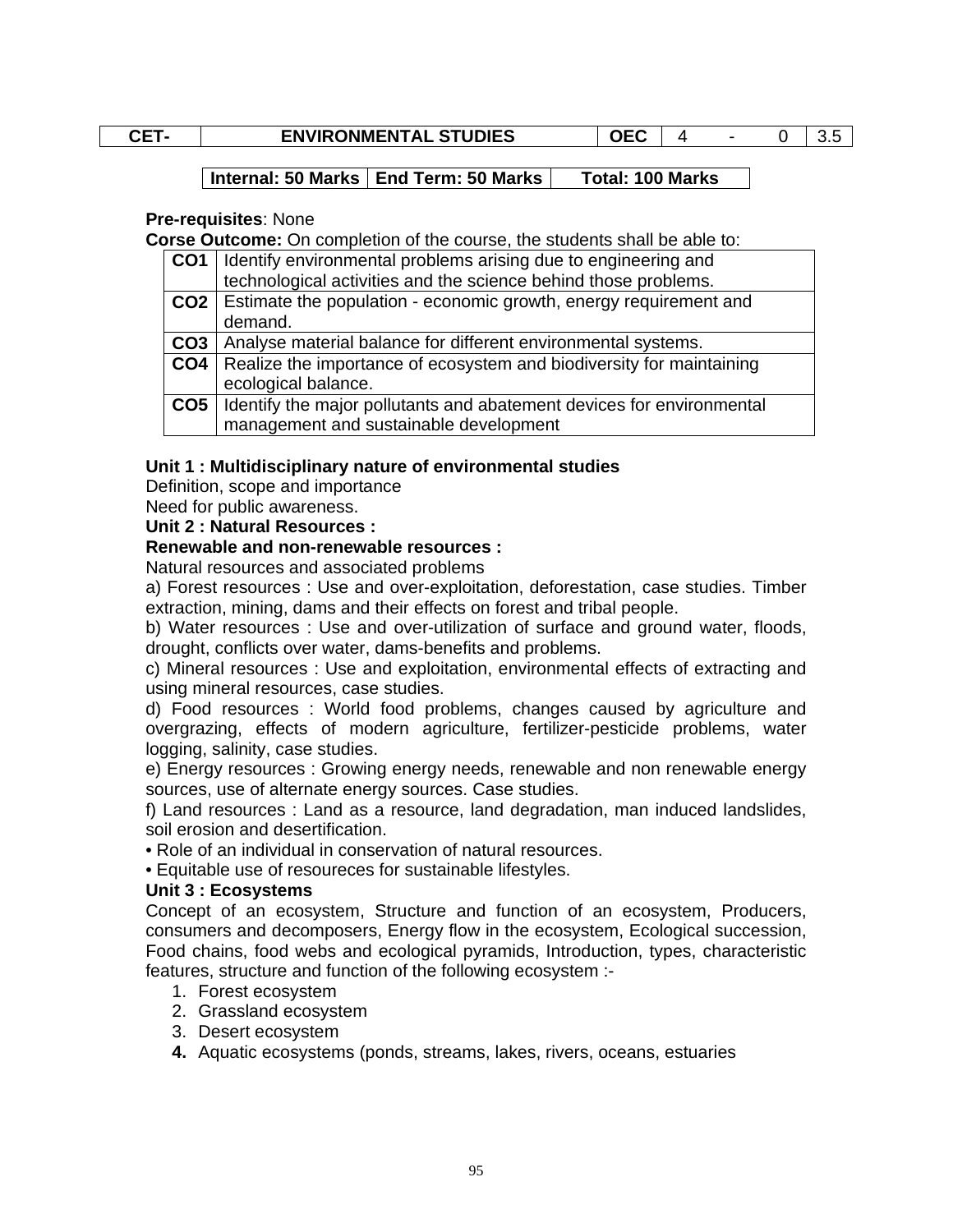# **Unit 4 : Biodiversity and its conservation**

Introduction – Definition : genetic, species and ecosystem diversity, Biogeographical classification of India, Value of biodiversity : consumptive use, productive use, social, ethical, aesthetic and option values, Biodiversity at global, National and local levels, India as a mega-diversity nation, Hot-sports of biodiversity, Threats to biodiversity : habitat loss, poaching of wildlife, man-wildlife conflicts, Endangered and endemic species of India, Conservation of biodiversity : In-situ and Ex-situ conservation of biodiversity.

# **Unit 5 : Environmental Pollution**

Definition, Cause, effects and control measures of -

- 1. Air pollution
- 2. Water pollution
- 3. Soil pollution
- 4. Marine pollution
- 5. Noise pollution
- 6. Thermal pollution
- 7. Nuclear hazards

Solid waste Management : Causes, effects and control measures of urban and industrial wastes.

• Role of an individual in prevention of pollution.

• Pollution case studies.

• Diaster management : floods, earthquake, cyclone and landslides.

# **Unit 6 : Social Issues and the Environment**

From Unsustainable to Sustainable development, Urban problems related to energy, Water conservation, rain water harvesting, watershed management, Resettlement and rahabilitation of people; its problems and concerns, Case Studies, Environmental ethics : Issues and possible solutions. Climate change, global warming, acid rain, ozone layer depletion, nuclear

accidents and holocaust, Case Studies, Wasteland reclamation, Consumerism and waste products, Environment Protection Act, Air (Prevention and Control of Pollution) Act, Water (Prevention and control of Pollution) Act, Wildlife Protection Act, Forest Conservation Act, Issues involved in enforcement of environmental legislation, Public awareness.

# **Unit 7 : Human Population and the Environment**

Population growth, variation among nations, Population explosion – Family Welfare Programme, Environment and human health, Human Rights, Value Education, HIV/AIDS, Women and Child Welfare, Role of Information Technology in Environment and human health, Case Studies.

# **Unit 8 : Field work**

Visit to a local area to document environmental assets river/forest/grassland/hill/mountain Visit to a local polluted site-Urban/Rural/Industrial/Agricultural

- 1. Study of common plants, insects, birds.
- 2. Study of simple ecosystems-pond, river, hill slopes, etc. (Field work Equal to 5 lecture hours)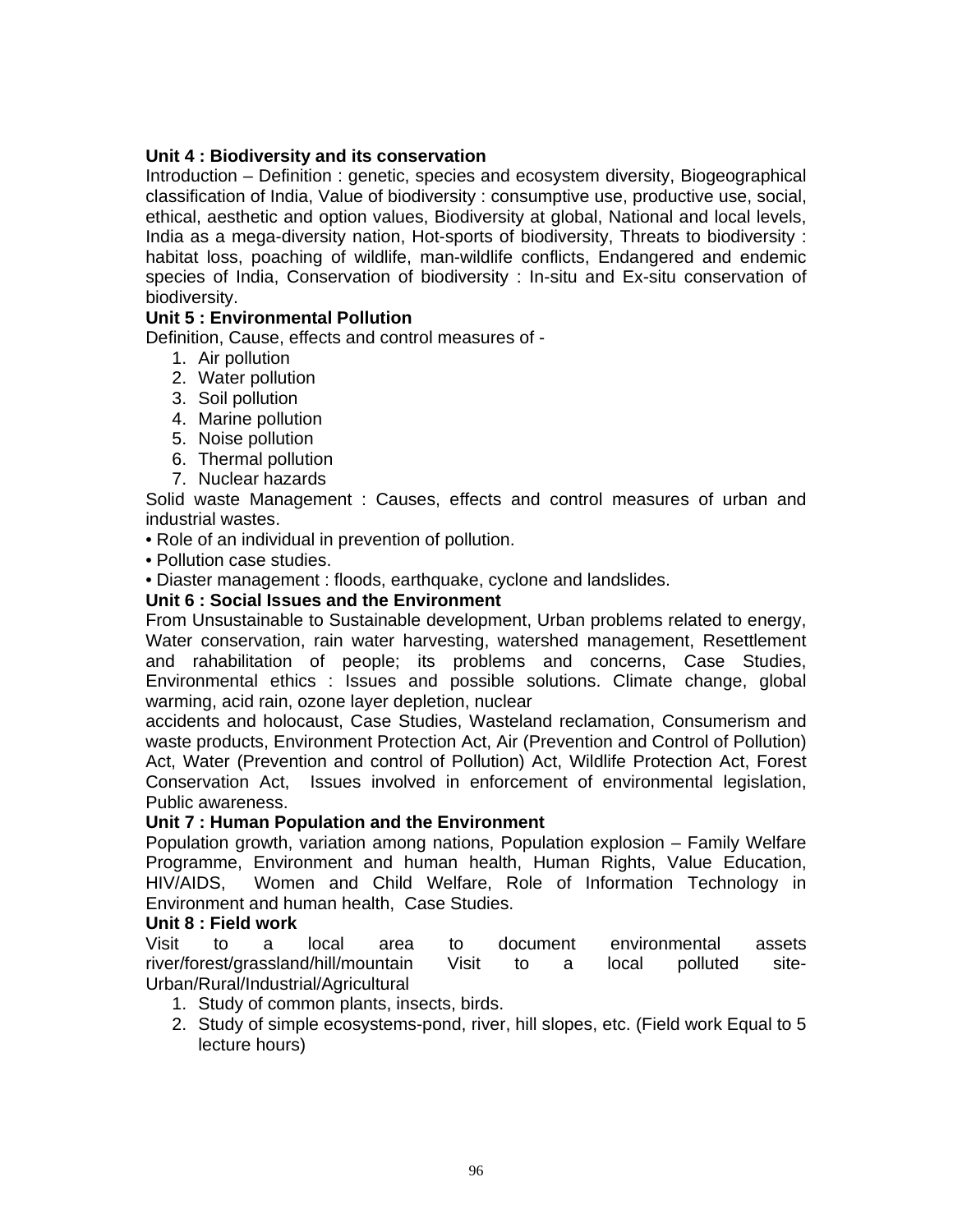# **CET-422 TRANSPORTATION ENGINEERING – II (P) EC** - - 2 1

# Internal: 60 Marks | End Term: 40 Marks | Total: 100 Marks

**Pre-requisites**: Knowledge of Transportation Engineering-I

**Corse Outcome:** On completion of the course, the students shall be able to:

CO1 Conduct traffic studies for estimating traffic flow characteristics

 $CO2$  Characterize the pavement materials

CO3 Perform quality control tests on pavements and pavement materials

CO4 Estimate earth work from longitudinal and cross-section details

# **Syllabus:**

- 1. Flakiness and Elongation Index of aggregates.
- 2. Specific gravity and water absorption test on aggregates.
- 3. Specific gravity of bitumen.
- 4. Proportioning of aggregates.
- 5. Marshall's stability test.
- 6. Stripping test on aggregates.
- 7. Determination of bitumen content.
- 8. CBR lab test on soil.
- 9. Traffic volume study using videography technique.
- 10. Traffic speed study using videography technique.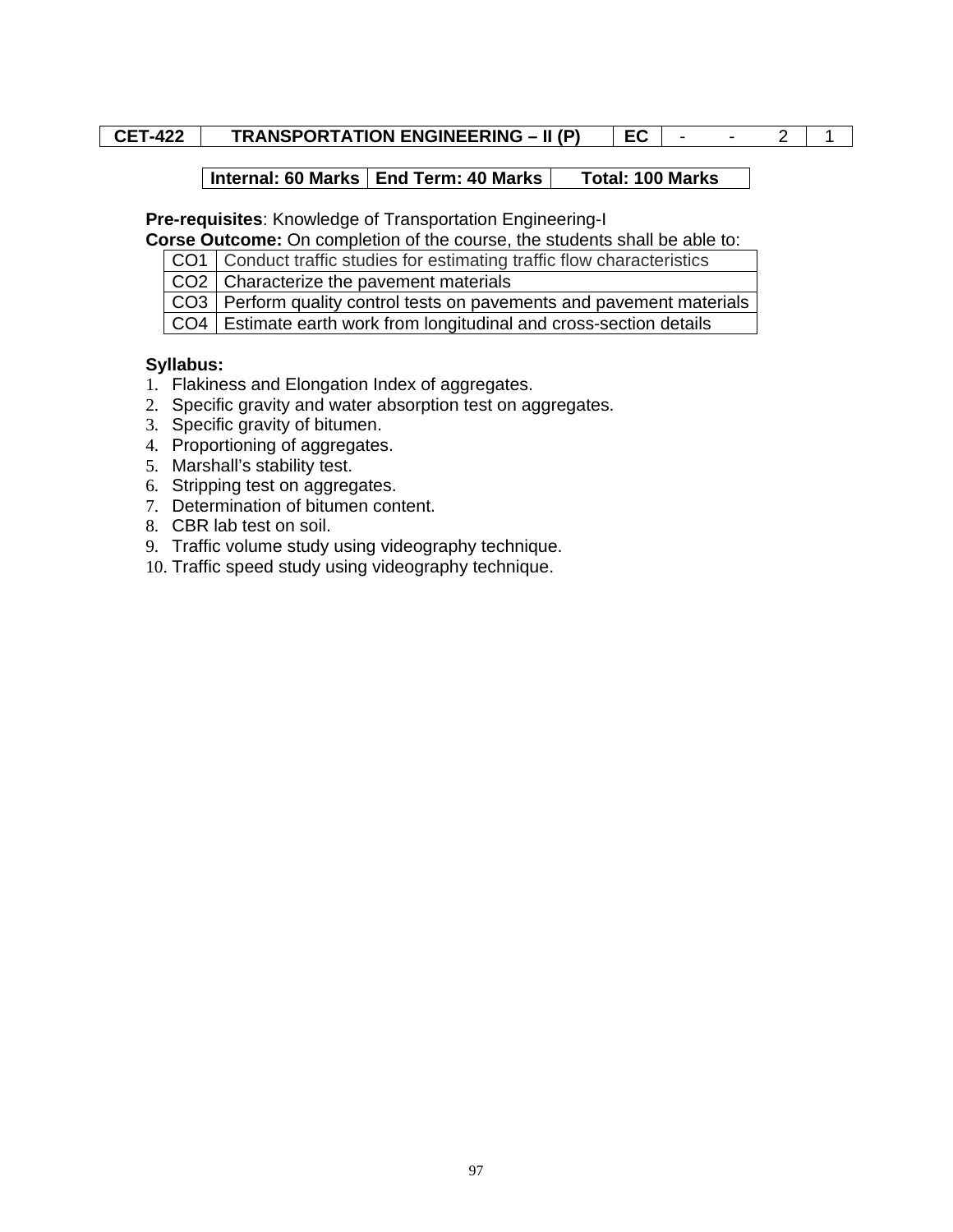| <b>CET-426</b> | <b>PROJECTI</b> | <u>rr</u><br>◡◡ |  |  |
|----------------|-----------------|-----------------|--|--|
| to             |                 |                 |  |  |
| <b>CET-450</b> |                 |                 |  |  |

# **Internal: 50 Marks | End Term: 50 Marks | Total: 100 Marks**

# **Pre-requisites**:

**Corse Outcome:** On completion of the course, the students shall be able to:

CO1 | Work in a team to select a problem for project work

CO2 Review and evaluate the available literature on the chosen problem

CO3 Formulate the methodology to solve the identified problem

CO4 Apply the principles, tools and techniques to solve the problem

CO5 Prepare and present project report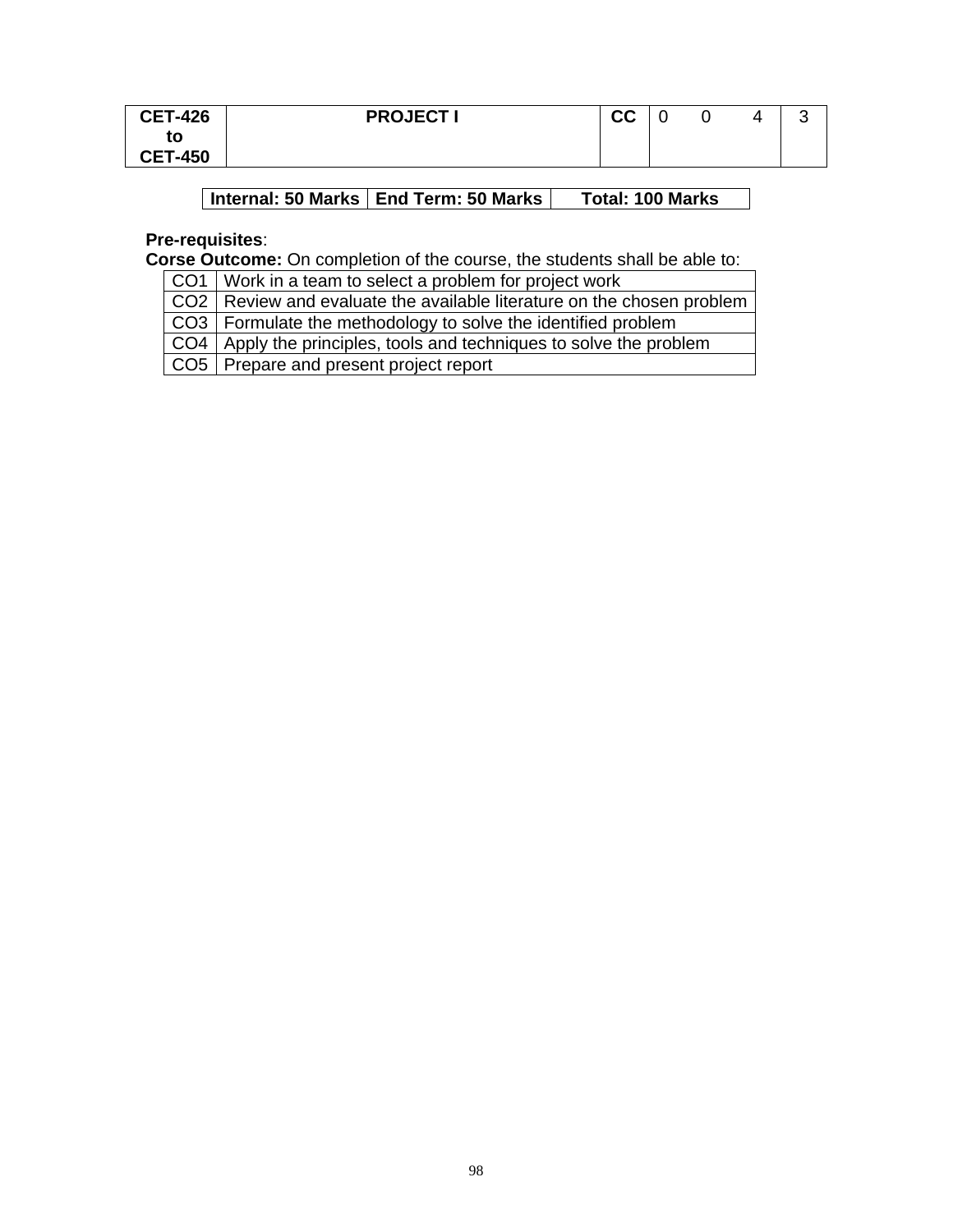# **LIST OF OPEN ELECTIVE-I FOR VII SEMESTER**

| Sr.            |                | Course No. Name of Subject                            | <b>Remarks</b>   |
|----------------|----------------|-------------------------------------------------------|------------------|
|                |                |                                                       |                  |
| 1.             | <b>CET-419</b> | <b>Hydro Electric Power Development</b>               |                  |
| 2.             | <b>CET-421</b> | Concrete Technology                                   |                  |
| 3.             | <b>CET-423</b> | Environmental Engg.                                   |                  |
| 4.             | <b>CET-425</b> | <b>Machine Foundations</b>                            |                  |
| 5.             | COT-471        | Fundamentals of Software Engg.                        |                  |
| 6.             | COT-473        | <b>Fundamentals of Database Systems</b>               |                  |
| $\overline{7}$ | <b>COT-475</b> | <b>Fundamentals of Computer Hardware Technologies</b> |                  |
| 8.             | <b>COT-477</b> | Artificial Intelligence                               |                  |
| 9.             | ET-461         | <b>Non-Conventional Energy Sources</b>                |                  |
| 10.            | ET-463         | System Modeling and Control                           | Only for C and M |
| 11.            | ET-465         | Fault Tolerance and Reliability Engg.                 |                  |
| 12.            | ET-467         | Illumination Engg.                                    |                  |
| 13.            | ET-469         | Microprocessors and Applications                      | Only for C and M |
| 14.            | ET-431         | <b>Transducers and Applications</b>                   | Only for C and M |
| 15.            | <b>ECT-431</b> | e-Business                                            |                  |
| 16.            | <b>ECT-433</b> | Radio and TV Engineering                              |                  |
| 17.            | <b>ECT-435</b> | <b>Acoustic Engineering</b>                           |                  |
| 18.            | <b>ECT-437</b> | <b>Measurement Systems</b>                            |                  |
| 19.            | <b>ECT-439</b> | Basic Communications Engg.                            |                  |
| 20.            | <b>MET-429</b> | <b>Industrial Robotics</b>                            |                  |
| 21.            | <b>MET-431</b> | Cryogenic Engg.                                       |                  |
| 22.            | <b>MET-433</b> | <b>Industrial Noise and Control</b>                   |                  |
| 23.            | <b>MET-435</b> | Computer graphics and product Design                  |                  |
| 24.            | <b>MET-437</b> | Piping Engg.                                          |                  |
| 25.            | <b>MET-439</b> | <b>Process Equipment Design</b>                       |                  |
| 26.            | <b>MET-441</b> | Industrial Engg. And Organization                     | Not for M.       |
| 27.            | <b>CHT-463</b> | <b>Metals and Alloys</b>                              |                  |
| 28.            | <b>HuE-461</b> | Modern Trends in Management                           |                  |
| 29.            | <b>HuE-463</b> | <b>Industrial Social Responsibility</b>               |                  |
| 30.            | <b>HuE-467</b> | Development and Planning in Indian Economy            |                  |
| 31.            | <b>HuE-475</b> | Advance Communication Skills in English               |                  |
| 32.            | MaE-467        | <b>Advanced Mathematics-I</b>                         |                  |
| 33.            | PhE-465        | Lasers                                                |                  |
| 34.            | <b>PhE-467</b> | <b>Ultrasonics</b>                                    |                  |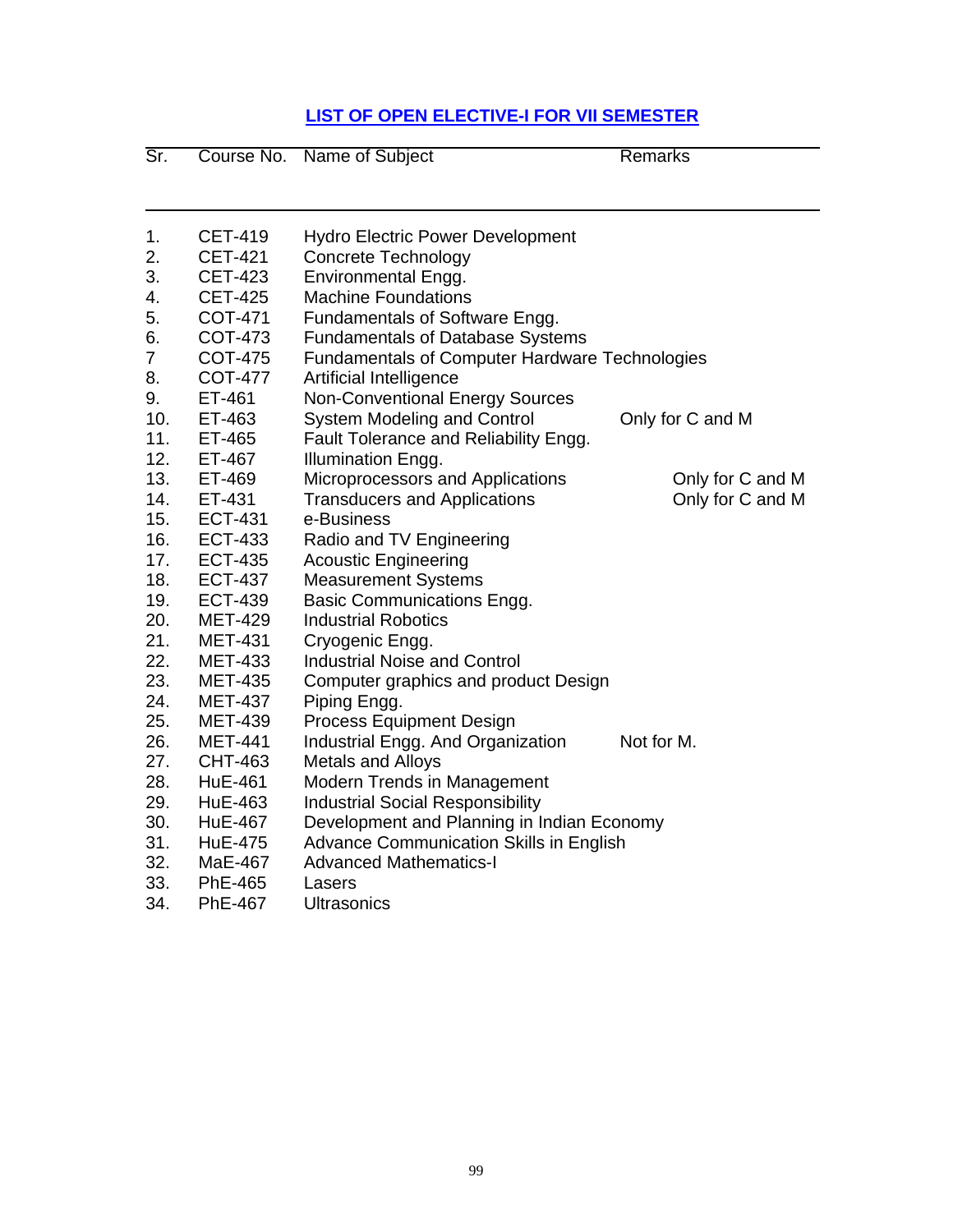# **LIST OF OPEN ELECTIVE-II FOR VIII SEMESTER**

| Sr. | Course No. Name of Subject | Remarks |
|-----|----------------------------|---------|

| 1.  | <b>CET-414</b> | <b>River mechanics &amp; Flood Control</b>                   |
|-----|----------------|--------------------------------------------------------------|
| 2.  | <b>CET-416</b> | Geosynthetics Engg.                                          |
| 3.  | <b>CET-418</b> | Introduction to Finite Element Method                        |
| 4.  | <b>CET-420</b> | <b>Transport Planning</b>                                    |
| 5.  | <b>COT-472</b> | <b>Fundamentals of Operating Systems</b>                     |
| 6.  | <b>COT-474</b> | <b>Fundamentals of Computer Networks</b>                     |
| 7.  | <b>COT-476</b> | <b>Object Oriented Software Engg.</b>                        |
| 8.  | <b>COT-478</b> | <b>Expert Systems</b>                                        |
| 9.  | <b>COT-480</b> | Security and Cryptography                                    |
| 10. | ET-462         | Energy Management and Conservation (All except E)            |
| 11. | ET-464         | <b>Robotic Dynamics and Control</b>                          |
| 12. | ET-466         | <b>Reliability Centered Maintenance</b>                      |
| 13. | ET-468         | <b>Process Instrumentation &amp; Control</b>                 |
| 14. | ET-470         | ANNs and Fuzzy logic                                         |
| 15. | ET-472         | <b>Control and Guidance</b>                                  |
| 16. | ET-474         | Artificial Intelligence and Expert Systems                   |
| 17. | <b>ECT-436</b> | <b>IC Fabrication Processes</b>                              |
| 18. | <b>ECT-438</b> |                                                              |
| 19. | <b>ECT-440</b> | <b>Op-amp Applications</b>                                   |
| 20. |                | Theory and Application of DSP<br><b>Mobile Communication</b> |
|     | <b>ECT-442</b> |                                                              |
| 21  | <b>MET-428</b> | <b>Non-Conventional Energy Systems</b>                       |
| 22. | <b>MET-430</b> | Value Engg.                                                  |
| 23. | <b>MET-432</b> | <b>Pneumatics &amp; Hydraulics Control</b>                   |
| 24. | <b>MET-434</b> | <b>Material Handling</b>                                     |
| 25. | <b>MET-436</b> | Computer Modeling & Software Engg.                           |
| 26. | <b>MET-438</b> | Air Pollution and its Control                                |
| 27. | ChT-464        | Polymer Technology                                           |
| 28. | <b>HuE-462</b> | Entrepreneurship                                             |
| 29. | Hue-464<br>¥   | Human Resource Management                                    |
| 30. |                | *Intellectual Property Rights                                |
| 31. | MaE-468        | <b>Advanced Mathematics-II</b>                               |
| 32. | <b>PhE-468</b> | <b>Non-Destructive Testing</b>                               |
| 33. | PhE-470        | Transducers & their Applications                             |
|     |                | (**' Subject to the final approval of BOS AS & Hum.)         |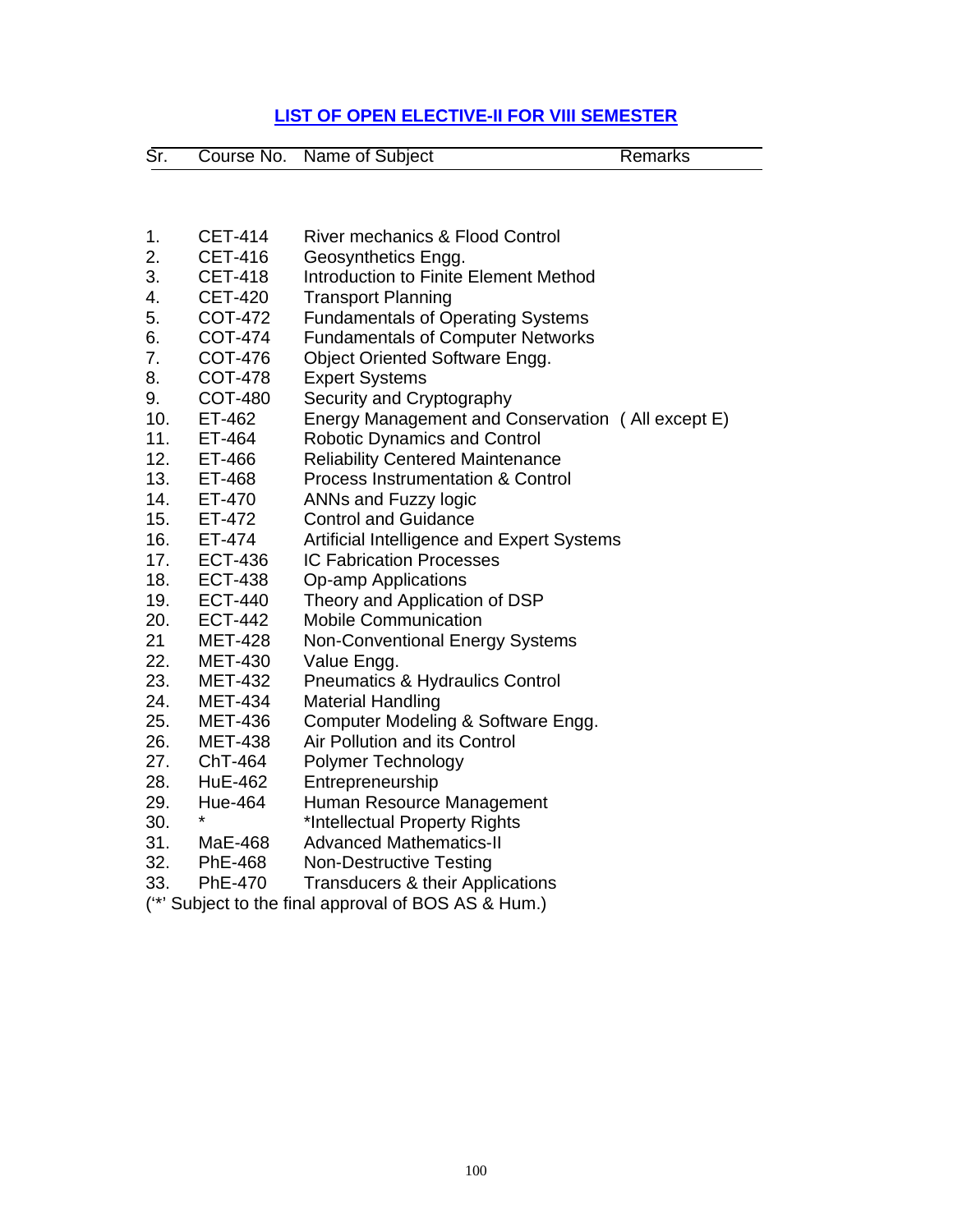| III SEMESTER EXAMINATION                                              |                                                                         |                                   |              |       |      |                |                                                          |           |       |  |
|-----------------------------------------------------------------------|-------------------------------------------------------------------------|-----------------------------------|--------------|-------|------|----------------|----------------------------------------------------------|-----------|-------|--|
| Course No. Subject<br><b>Examination Schedule</b><br>Pract./<br>Exam. |                                                                         | <b>Total Duration</b><br>Marks of | $\mathbf{L}$ |       |      |                | <b>Teaching Schedule</b><br>T P/D Total Theory Sessional |           | Viva- |  |
|                                                                       | (Hrs.)                                                                  |                                   |              |       |      |                |                                                          |           | Voce  |  |
| 150<br><b>CET-203</b>                                                 | CET-201 Structural Analysis-I 3 2-<br>3<br><b>Building Construction</b> |                                   |              | 4     |      | 5<br>$-2$      | 100<br>6                                                 | 50<br>100 | 50    |  |
| <b>CET-205</b><br>150                                                 | 150<br>3<br>Materials & Drawing<br><b>Fluid Mechanics-I</b><br>3        |                                   | 3            | $2 -$ |      | 5              | 100                                                      | 50        |       |  |
| <b>CET-207</b><br>125                                                 | Surveying-I<br>3                                                        |                                   | 3            | $1 -$ |      | $\overline{4}$ | 75                                                       | 50        |       |  |
| <b>CET-209</b>                                                        | <b>Engineering Geology</b><br>125<br>3                                  |                                   |              | 3     | 1 -  |                | 4                                                        | 75        | 50    |  |
| <b>MAT-201</b>                                                        | Mathematics III<br>125<br>3                                             |                                   |              | 3     | 1 -  |                | $\overline{4}$                                           | 75        | 50    |  |
| <b>CET-211</b><br>25                                                  | Structural Mechanics-I(P)<br>50<br>3                                    |                                   |              |       | $-2$ |                | $\overline{2}$                                           |           | 25    |  |
| 25                                                                    | CET-213 Fluid Mechanics-I(P)<br>50<br>3                                 |                                   |              |       | $-2$ |                | $\overline{2}$                                           |           | 25    |  |
| 25                                                                    | CET-215 Surveying-I(P)<br>75<br>3                                       |                                   |              |       | $-3$ |                | 3                                                        |           | 50    |  |
|                                                                       | 1000                                                                    |                                   | 19           |       | 79   | 35             | 525                                                      | 400       | 75    |  |

# **SCHEME OF EXAMINATION FOR B.TECH.(CIVIL) DEGREE COURSE III SEMESTER EXAMINATION**

------------------------------------------------------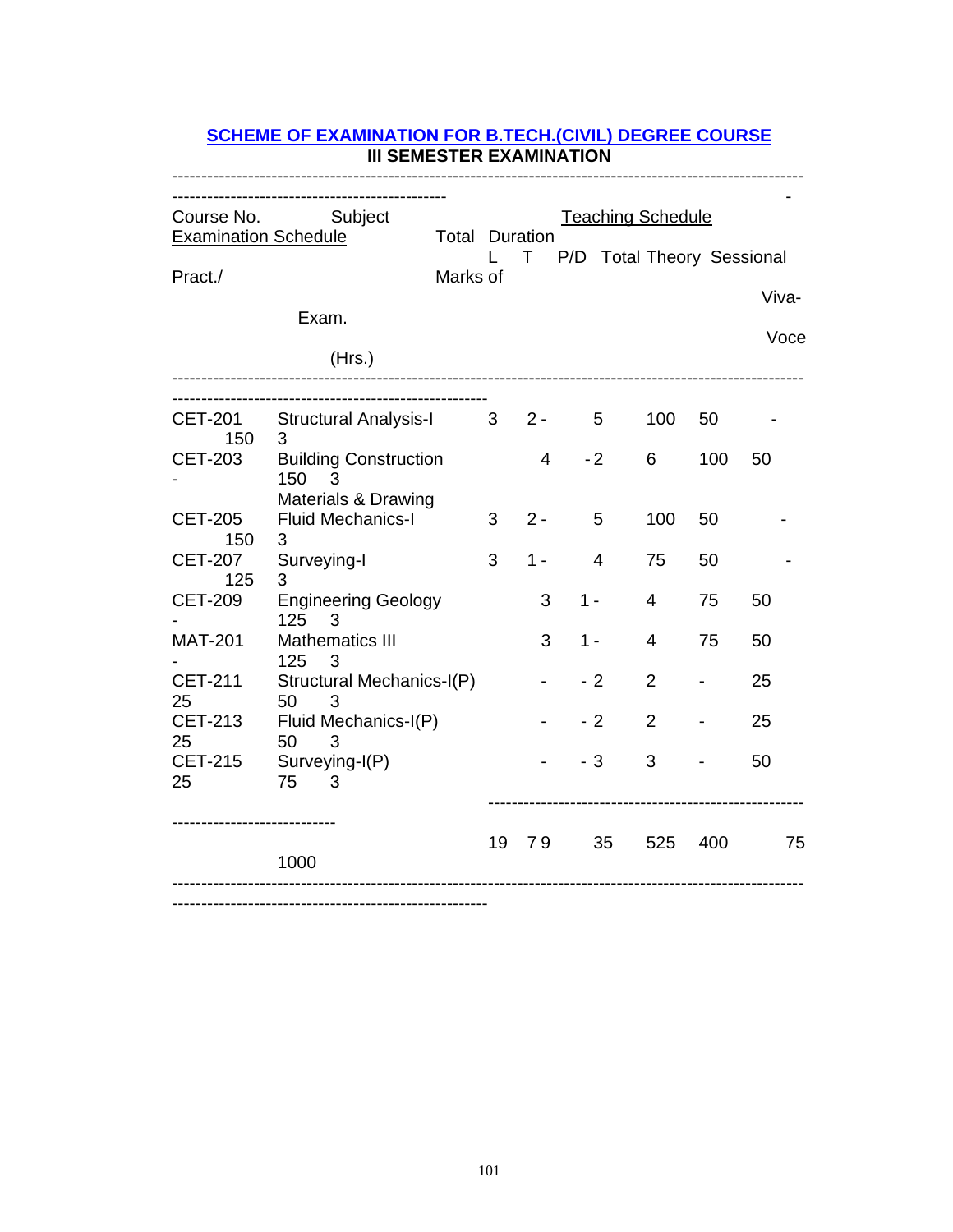| Course No. Subject<br>Schedule | <b>Total Duration</b>                     | L               | T.    | <b>Teaching Schedule Examination</b><br>P/D Total Theory Sessional |                |     |       |
|--------------------------------|-------------------------------------------|-----------------|-------|--------------------------------------------------------------------|----------------|-----|-------|
| Pract./                        |                                           | Marks of        |       |                                                                    |                |     |       |
|                                | Exam.                                     |                 |       |                                                                    |                |     | Viva- |
|                                |                                           |                 |       |                                                                    |                |     | Voce  |
|                                | (Hrs.)                                    |                 |       |                                                                    |                |     |       |
| CET-202                        | <b>Structural Analysis-II</b>             |                 | 3     | $2 -$                                                              | 5              | 75  | 50    |
|                                | 125<br>3                                  |                 |       |                                                                    |                |     |       |
| <b>CET-204</b>                 | Design of Steel Structures-I<br>125<br>-3 |                 | 3     | $-2$                                                               | 5              | 75  | 50    |
| <b>CET-206</b><br>125          | <b>Fluid Mechanics-II</b><br>3            | 3               | $2 -$ | 5                                                                  | 75             | 50  |       |
| <b>CET-208</b>                 | Soil Mechanics<br>125<br>3                |                 | 3     | $2 -$                                                              | 5              | 75  | 50    |
| <b>CET-210</b><br>100          | Surveying-II<br>3                         | 3               | 1 -   | 4                                                                  | 75             | 25  |       |
| <b>CET-212</b><br>25           | Fluid Mechanics-II(P)<br>75<br>3          |                 |       | - 2                                                                | $\overline{2}$ |     | 50    |
| <b>CET-214</b><br>25           | Soil Mechanics(P)<br>75<br>3              | $\blacksquare$  | - 2   | $\overline{2}$                                                     | $\blacksquare$ | 50  |       |
| <b>CET-216</b><br>25           | Surveying-II(P)<br>75<br>3                |                 |       | $-2$                                                               | $\overline{2}$ |     | 50    |
| <b>CET-218</b><br>25           | Engineering Geology(P)<br>50<br>3         |                 |       | - 2                                                                | $\overline{2}$ |     | 25    |
| <b>HUT-201</b><br>125          | Industrial sociology<br>3                 | $\overline{2}$  | 1     | 3                                                                  | 75             | 50  |       |
| 100                            | 1000                                      | 17 <sup>7</sup> | 8 10  | 35 <sup>5</sup>                                                    | 450            | 450 |       |
|                                |                                           |                 |       |                                                                    |                |     |       |

**SCHEME OF EXAMINATION FOR B.TECH.(CIVIL) DEGREE COURSE IV SEMESTER EXAMINATION**

Note: Students shall devote 4 weeks to Survey Camp after 4<sup>th</sup> semester examination.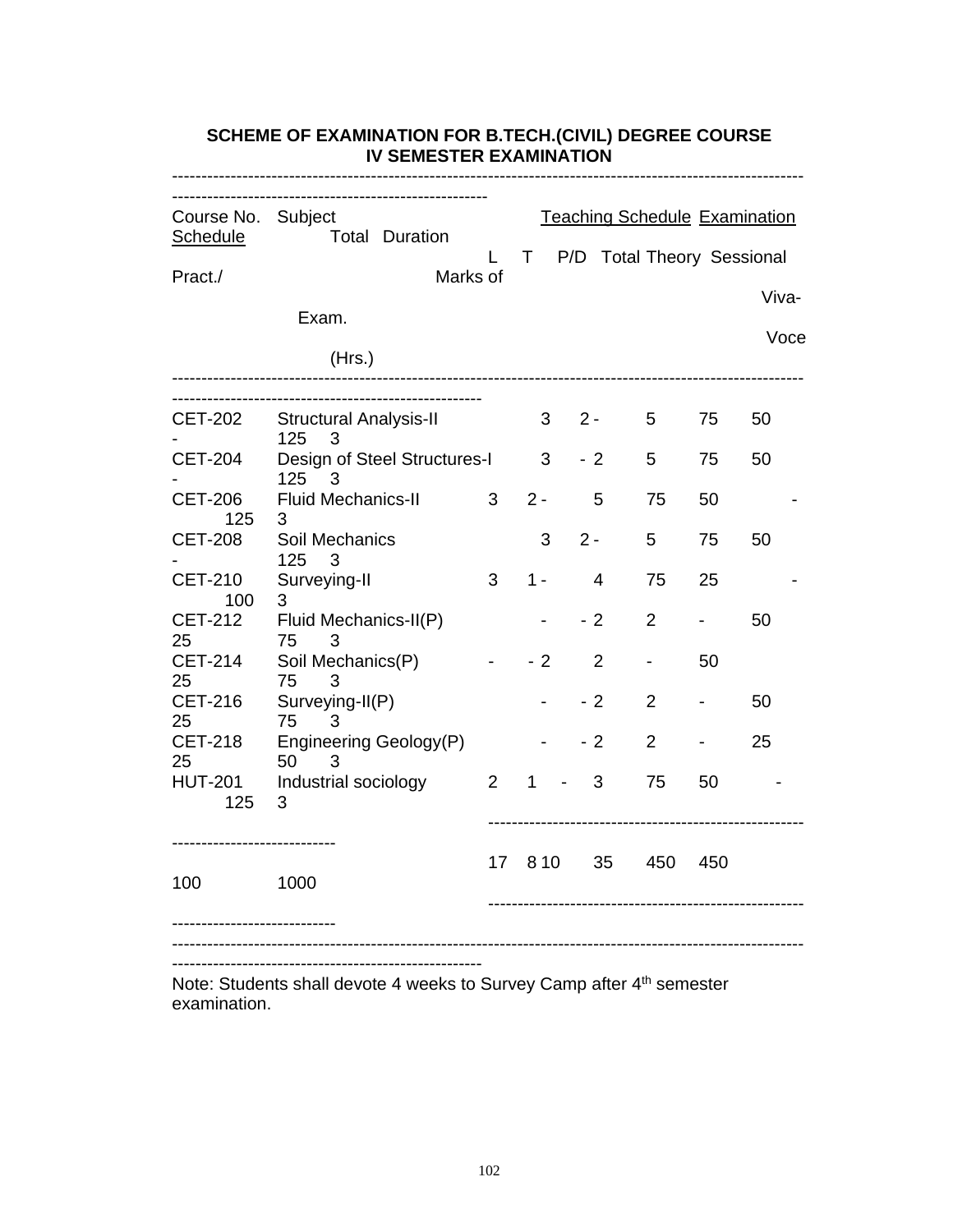#### **SCHEME OF EXAMINATION FOR B.TECH.(CIVIL) DEGREE COURSE V SEMESTER EXAMINATION**

|                                       | -----------------------------                 |    |                 |                |                                      |     |       |
|---------------------------------------|-----------------------------------------------|----|-----------------|----------------|--------------------------------------|-----|-------|
| Course No. Subject<br><b>Schedule</b> | <b>Total Duration</b>                         |    |                 |                | <b>Teaching Schedule Examination</b> |     |       |
| Pract./                               | Marks of                                      | L  | T               |                | P/D Total Theory Sessional           |     |       |
|                                       |                                               |    |                 |                |                                      |     | Viva- |
|                                       | Exam.                                         |    |                 |                |                                      |     | Voce  |
| --------------------------            | (Hrs.)                                        |    |                 |                |                                      |     |       |
| CET-301                               | <b>Structural Analysis-III</b>                |    | 3               | $2 -$          | $5\overline{)}$                      | 75  | 50    |
| <b>CET-303</b>                        | 125<br>3<br>Design of Concrete Structures-I 4 |    |                 | $2 -$          | 6                                    | 100 | 50    |
| <b>CET-305</b><br>125                 | 150<br>$\overline{4}$<br>Hydrology<br>3       | 3  | $2 -$           | 5              | 75                                   | 50  |       |
| <b>CET-307</b>                        | Geotechnology-I<br>125<br>3                   |    | 3               | 2              | 5                                    | 75  | 50    |
| <b>CET-309</b>                        | Project Planning & Management 3<br>100<br>3   |    |                 | 1 -            | $\overline{4}$                       | 75  | 25    |
| <b>HUT-301</b>                        | Principle of Management<br>125<br>3           |    | 3               | 1 -            | 4                                    | 75  | 50    |
| <b>CET-311</b><br>25                  | Structural Mechanics-II(P)<br>50<br>3         |    |                 | - 2            | $\overline{2}$                       |     | 25    |
| <b>CET-313</b><br>25                  | Concrete Lab(P)<br>50<br>3                    |    |                 | - 2            | $\overline{2}$                       |     | 25    |
| <b>CET-315</b><br>50                  | Geotechnology (P)<br>3                        |    | - 2             | $\overline{2}$ |                                      | 25  | 25    |
| <b>CET-317</b>                        | <b>Survey Camp</b><br>100                     |    |                 |                |                                      |     | 100   |
| --------------<br>75                  | 1000                                          | 19 | 10 <sup>1</sup> | 6              | 35                                   | 475 | 450   |
|                                       |                                               |    |                 |                |                                      |     |       |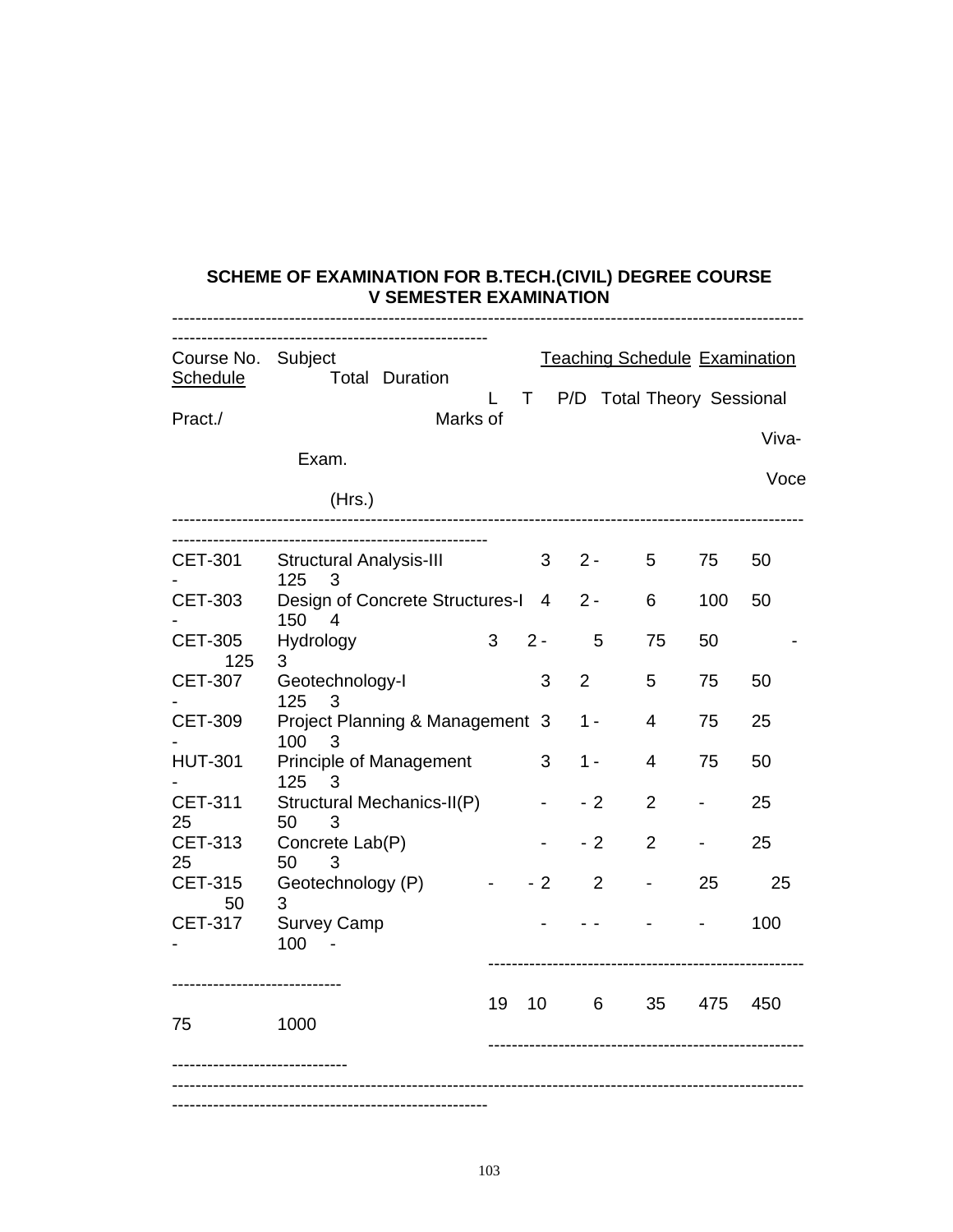| Course No. Subject    |                                                      |    |    | <b>Teaching Schedule Examination</b> |      |                            |     |       |
|-----------------------|------------------------------------------------------|----|----|--------------------------------------|------|----------------------------|-----|-------|
| <b>Schedule</b>       | <b>Total Duration</b>                                |    | T  |                                      |      | P/D Total Theory Sessional |     |       |
| Pract./               | Marks of                                             |    |    |                                      |      |                            |     | Viva- |
|                       | Exam.                                                |    |    |                                      |      |                            |     |       |
|                       | (Hrs.)                                               |    |    |                                      |      |                            |     | Voce  |
| <b>CET-302</b>        | Design of Steel Structures-II<br>150<br>3            |    |    | $3 \rightarrow 2$                    |      | 5                          | 100 | 50    |
| <b>CET-304</b>        | <b>Irrigation Engineering-I</b><br>150<br>3          |    | 3  | $2 -$                                |      | 5                          | 100 | 50    |
| <b>CET-306</b>        | Water Resources & Systems<br>150<br>3<br>Engineering |    | 3  | $2 -$                                |      | 5                          | 100 | 50    |
| <b>CET-308</b>        | Geotechnology-II<br>150<br>3                         |    | 3  | $2 -$                                |      | 5                          | 100 | 50    |
| <b>CET-310</b>        | <b>Transportation Engineering-I</b><br>100<br>3      |    | 3  | $1 -$                                |      | $\overline{4}$             | 75  | 25    |
| <b>CET-312</b><br>100 | Water Supply & Treatment 3 1 -<br>3                  |    |    |                                      | 4    | 75                         | 25  |       |
| <b>CET-314</b><br>25  | Transportation Engg.I(P)<br>50<br>3                  |    |    |                                      | $-2$ | $\overline{2}$             |     | 25    |
| <b>CET-316</b><br>25  | Environmental Engg.-I(P)<br>50<br>3                  |    |    |                                      | $-2$ | $\overline{2}$             |     | 25    |
| <b>CET-318</b><br>50  | <b>Computer Applications</b><br>$100 \t 3$           |    |    |                                      | -3   | 3                          |     | 50    |
| 100                   | 1000                                                 | 18 | 89 |                                      | 35   | 550                        | 350 |       |

# **SCHEME OF EXAMINATION FOR B.TECH(CIVIL)DEGREE COURSE VI SEMESTER EXAMINATION**

------------------------------------------------------

**Note**: Students shall devote 6 weeks to training after sixth semester examination outside the college campus at approved works.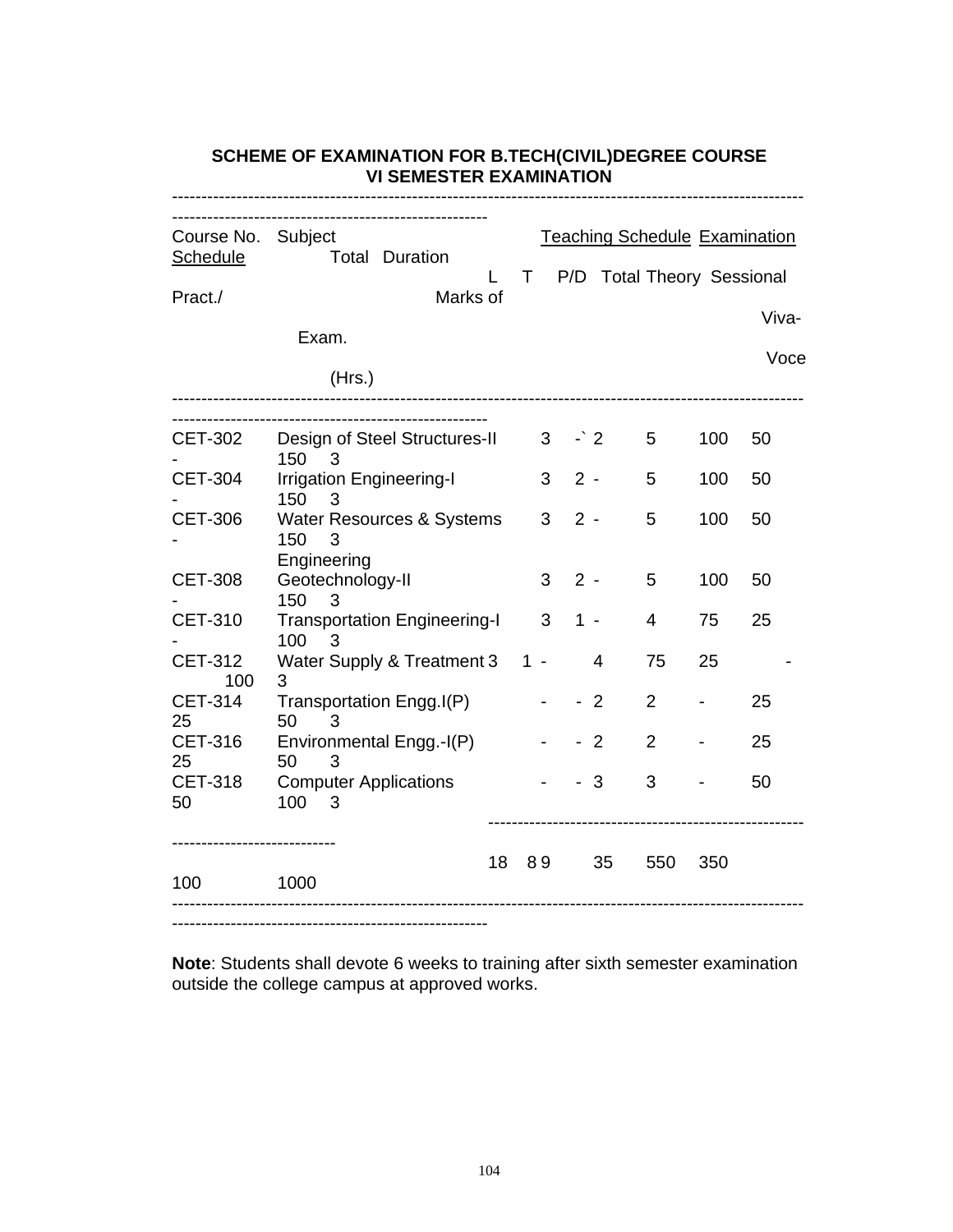| VII SEMESTER EXAMINATION                                             |                                                                                                                                                   |          |    |                |         |   |                            |                |                                      |  |
|----------------------------------------------------------------------|---------------------------------------------------------------------------------------------------------------------------------------------------|----------|----|----------------|---------|---|----------------------------|----------------|--------------------------------------|--|
| Course No. Subject<br><b>Schedule</b>                                | <b>Total Duration</b>                                                                                                                             |          |    |                |         |   |                            |                | <b>Teaching Schedule Examination</b> |  |
| Pract./                                                              |                                                                                                                                                   | Marks of | T. |                |         |   | P/D Total Theory Sessional |                |                                      |  |
|                                                                      | Exam.                                                                                                                                             |          |    |                |         |   |                            |                | Viva-                                |  |
|                                                                      | (Hrs.)                                                                                                                                            |          |    |                |         |   |                            |                | Voce                                 |  |
|                                                                      |                                                                                                                                                   |          |    |                |         |   |                            |                |                                      |  |
| <b>CET-401</b>                                                       | Design of Concrete Structures-II 4 - -<br>100<br>$\overline{4}$                                                                                   |          |    |                |         |   | 4                          | 100            | ۰                                    |  |
| <b>CET-403</b>                                                       | <b>Irrigation Engineering-II</b><br>100<br>3                                                                                                      |          |    | 3              | $1 -$   |   | 4                          | 75             | 25                                   |  |
| <b>CET-405</b>                                                       | <b>Transportation Engg.-II</b><br>100<br>3                                                                                                        |          |    | 3              | $1 -$   |   | 4                          | 75             | 25                                   |  |
| <b>CET-407</b>                                                       | Sewerage & Sewage Treatment<br>100<br>3                                                                                                           |          |    | $\overline{2}$ | 1 -     |   | 3                          | 75             | 25                                   |  |
| <b>CET-409</b><br>25                                                 | Concrete Structures-II(Drg,)<br>75<br>3                                                                                                           |          |    |                | - 3     |   | 3                          |                | 50                                   |  |
| <b>CET-411</b><br>25                                                 | Irrigation Engg.Design & Drawing -<br>75<br>3                                                                                                     |          |    |                | - 3     |   | 3                          | $\blacksquare$ | 50                                   |  |
|                                                                      | <b>DEPARTMENTAL ELECTIVE-I</b>                                                                                                                    |          |    |                | 3       | 1 |                            | 4              | 75                                   |  |
| 25<br><b>CET-413</b>                                                 | 100<br><b>Elements of Earthquake</b><br>Engineering<br><b>OR</b>                                                                                  | 3        |    |                |         |   |                            |                |                                      |  |
| <b>CET-415</b>                                                       | <b>Rock Mechanics</b><br>OR                                                                                                                       |          |    |                |         |   |                            |                |                                      |  |
| <b>CET-417</b><br><b>OPEN ELECTIVE-I</b>                             | <b>Advanced Traffic Engineering</b>                                                                                                               |          |    |                |         |   |                            |                |                                      |  |
| CET-419 to CET-425<br>50                                             | 125                                                                                                                                               | 3        |    | 3              | 1       |   |                            | 4              | 75                                   |  |
| <b>PROJECT-I</b><br>50                                               | 150<br>3                                                                                                                                          |          |    |                |         | 6 | 6                          |                | 100                                  |  |
| <b>CET-427</b><br><b>CET-429</b><br><b>CET-431</b><br><b>CET-433</b> | Geotechnical Engineering OR<br><b>Transportation Engineering OR</b><br><b>Environmental Engineering</b><br><b>Practical Training Report</b><br>75 | 75       | 3  |                |         |   |                            |                |                                      |  |
|                                                                      |                                                                                                                                                   |          |    |                |         |   |                            |                |                                      |  |
| 175                                                                  | 1000                                                                                                                                              |          | 18 |                | 5 12 35 |   | 475                        | 350            |                                      |  |

# **SCHEME OF EXAMINATION FOR B.TECH.(CIVIL)DEGREE COURSE VII SEMESTER EXAMINATION**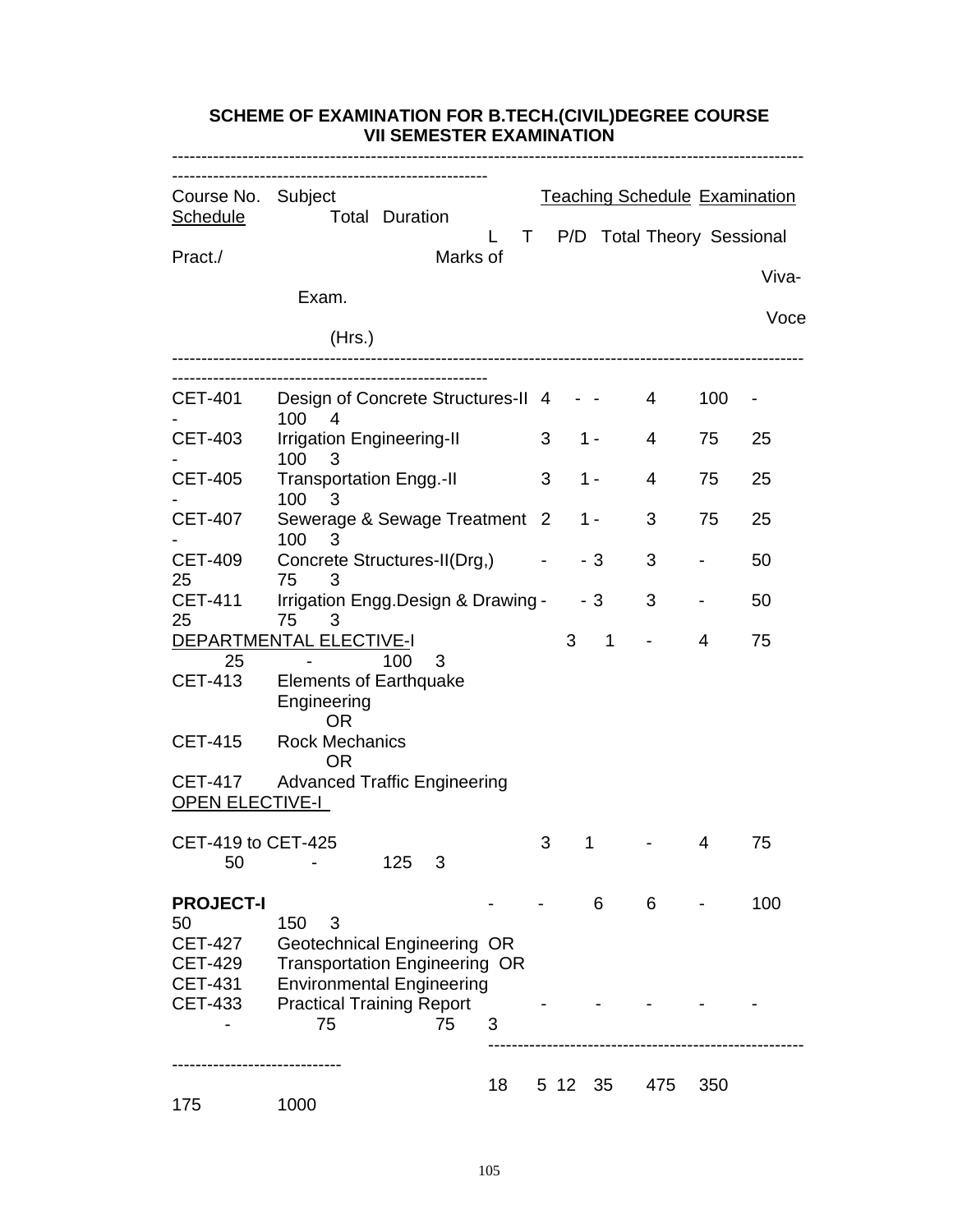#### **SCHEME OF EXAMINATION FOR B.TECH.(CIVIL)DEGREE COURSE VIII SEMESTER EXAMINATION**

------------------------------------------------------------------------------------------------------------

------------------------------------------------------

| Course No. Subject<br>Schedule      | <b>Total Duration</b>                                                |     | <b>Teaching Schedule Examination</b> |                |    |       |
|-------------------------------------|----------------------------------------------------------------------|-----|--------------------------------------|----------------|----|-------|
| Pract./                             | Marks of                                                             | T.  | P/D Total Theory Sessional           |                |    |       |
|                                     |                                                                      |     |                                      |                |    | Viva- |
|                                     | Exam.                                                                |     |                                      |                |    |       |
|                                     | (Hrs.)                                                               |     |                                      |                |    | Voce  |
|                                     |                                                                      |     |                                      |                |    |       |
| <b>CET-402</b><br>100               | <b>Bridge Engineering</b><br>3 <sup>7</sup><br>3                     | 1 - | $\overline{4}$                       | 75             | 25 |       |
| <b>CET-404</b>                      | Railway & Airport Engineering<br>100<br>3                            | 3   | 1 -                                  | 4              | 75 | 25    |
| <b>CET-406</b>                      | <b>Industrial Waste Water Treatment3</b><br>100<br>3                 |     | 1 -                                  | 4              | 75 | 25    |
| <b>CET-408</b><br>25                | <b>Estimation &amp; Accounts</b><br>50<br>3                          |     | $-3$                                 | 3              |    | 25    |
|                                     | DEPARTMENTAL ELECTIVE-II                                             | 3   | $2 -$                                | 5              | 75 | 25    |
|                                     | 100<br>3                                                             |     |                                      |                |    |       |
| <b>CET-410</b><br><b>CET-412</b>    | Ground Water Engineering OR<br><b>Environmental Impact Assesment</b> |     |                                      |                |    |       |
| <b>OPEN ELECTIVE-II</b>             | З                                                                    | 1 - | 4                                    | 75             | 50 |       |
| 125                                 | 3                                                                    |     |                                      |                |    |       |
| CET-414 to CET-420                  |                                                                      |     |                                      |                |    |       |
| <b>CET-422</b>                      | Transportation Engg.-II(P)                                           |     | - 2                                  | $\overline{2}$ |    | 25    |
| 25                                  | 50<br>3                                                              |     |                                      |                |    |       |
| <b>CET-424</b>                      | Environmental Engg.II(P)                                             |     | $-2$                                 | $\overline{2}$ |    | 25    |
| 25                                  | 50<br>3                                                              |     |                                      |                |    |       |
| <b>PROJECT-II</b><br><b>CET-426</b> | Structural Engineering OR                                            |     | $-6$                                 | 6              |    | 100   |
| 50                                  | 150<br>3                                                             |     |                                      |                |    |       |
| <b>CET-428</b>                      | <b>Water Resources Engineering</b>                                   |     |                                      |                |    |       |
| <b>CET-430</b>                      | Seminar                                                              |     | 1                                    |                | 1  |       |
| 25                                  | 25<br>3                                                              |     |                                      |                |    |       |
| <b>CET-432</b><br>75                | Comprehensive Viva-Voce -<br>75<br>3                                 |     |                                      |                |    |       |
|                                     |                                                                      |     |                                      |                |    |       |